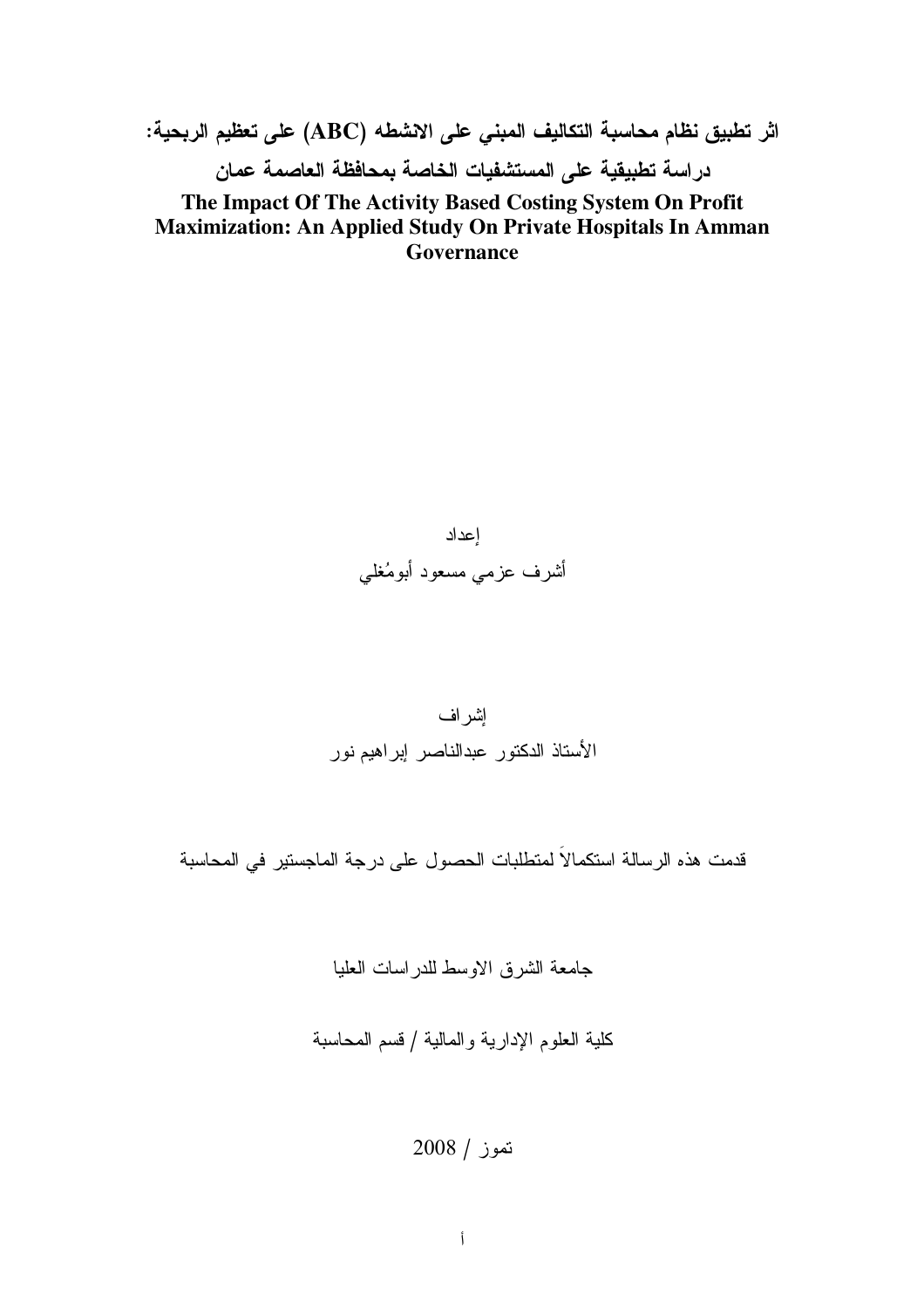# <u>التفــــــويـــض</u>

أنا أشرف عزمي مسعود أبو مغلي ، أفوض جامعة الشرق الأوسط للدراسات العليا بنزويـــد رسالتي المعنونة بـــ " أثر تطبيق نظام محاسبة التكاليف المبني على الأنشطة (ABC) على تعظيم الربحية : دراسة تطبيقة على المستشفيات الخاصـــة بمحافظـــة العاصـــمة عمــــان". للمكتبات و / أو المؤسسات و / أو الهيئات و / أو الأشخاص عند طلبها.

> أشرف عزمى مسعود أبو مغلي. الإسم : التوقيع :

> > $2008$  / 7 / 26 / 1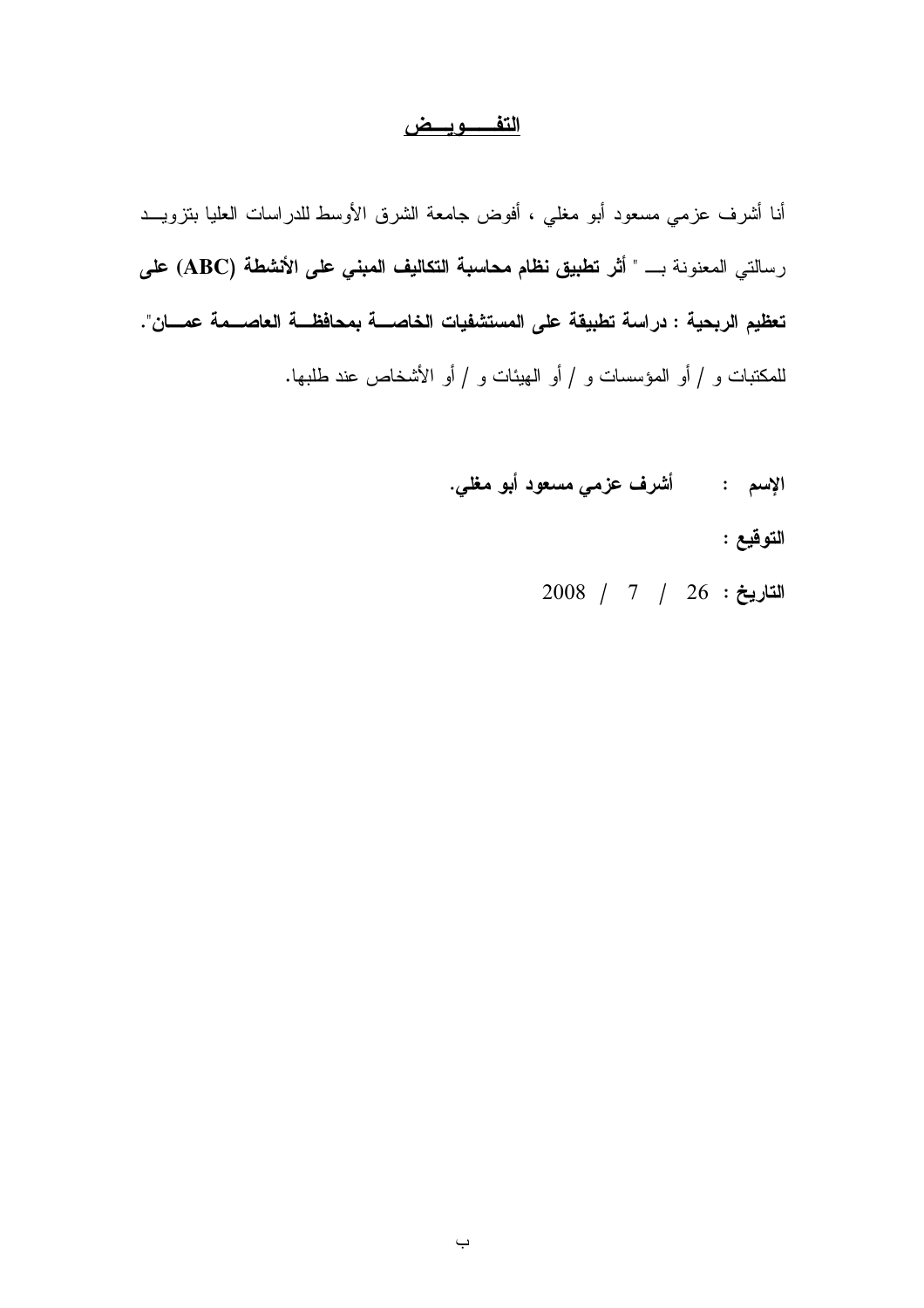# قسواد لجنسسة العناقشسسة

نوقشت هذه الرسالة وعنوانها " أ**ثر تطبيق نظام محاسبة التكاليف المبنـــي علـــي الأنـــشطة** (ABC) على تعظيم الربحية : دراسة تطبيقية على المستشفيات الخاصة بمحافظة العاصمة عمان ".

 $2008$  / 7 / 26 وأجيزت بتاريخ : 26 / 7 / 2008

| النوقيـــــــــع |                | أعضـــاء لجنـــة المناقشـــة :           |  |
|------------------|----------------|------------------------------------------|--|
|                  | رئيساً ومشرفاً | – الأستاذ الدكتور عبد الناصر ابراهيم نور |  |
|                  | عضواً          | – الأستاذ الدكتور محمد عطية مطر          |  |
|                  | عضواً          | – الأستاذ الدكتور محمد عبدالعال النعيمي  |  |
|                  | عضواً خارجياً  | – الدكتور أحمد حسن ظاهر                  |  |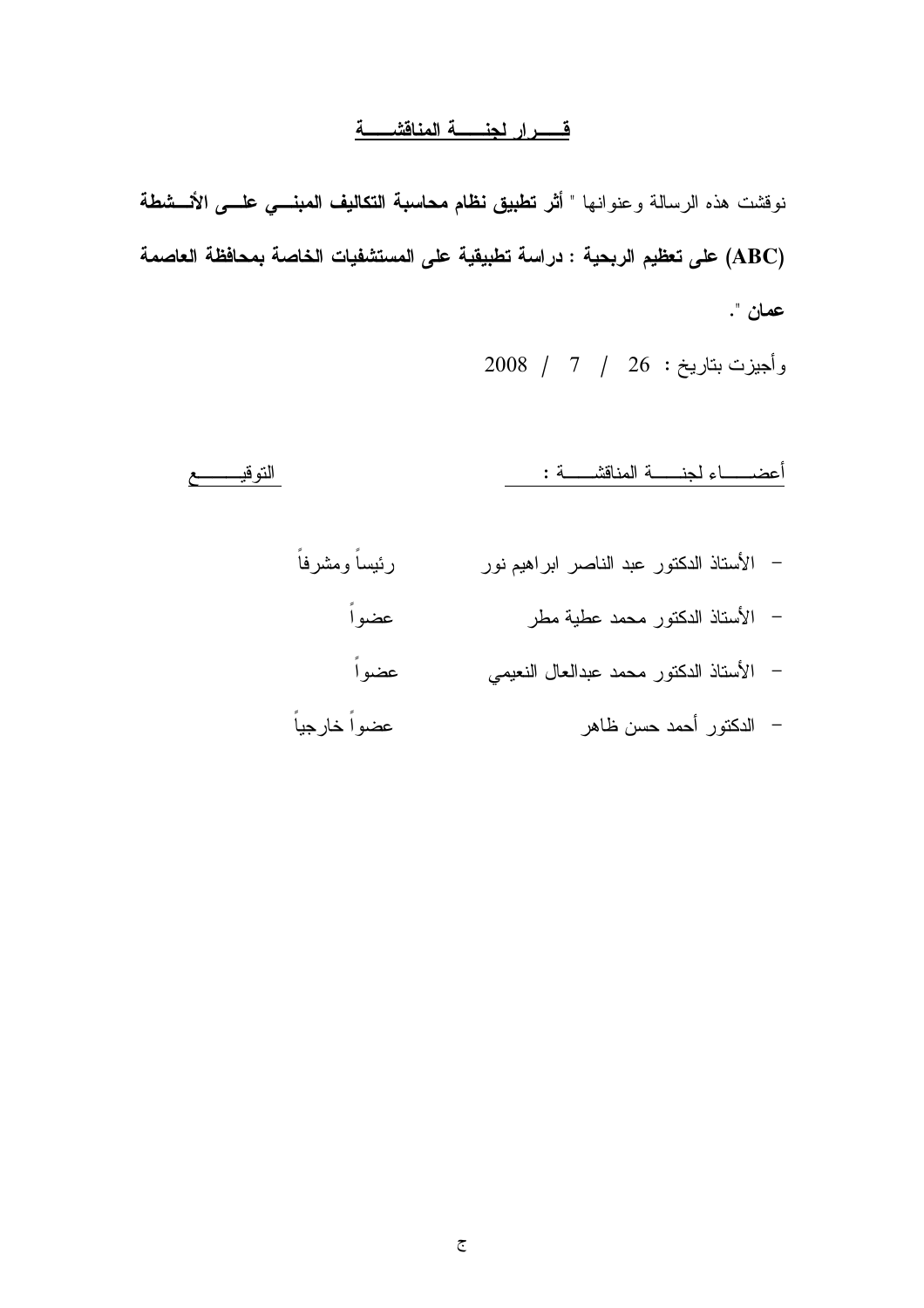شكر وتقصي

بسم الله الرحمن الرحيم ، والصلاة والسلام على نبيه الصادق الأمين ، فبعد أن منّ الله علــــي بإتمام كتابة رسالتي هذه ، فإنه ليشرفني ويسعدني أن أتقدم بخالص الشكر وعظيم الامتنان إلى الأستاذ الدكتور عبد الناصر نور ، الذي أشرف على هذه الرسالة وإحاطته لي برعايته ولطفه وإعطائي الكثير من وقته لإخراجها بهذا الشكل العلمي ، فله منسى كلِّ السَّمْكر والاحتـــرام والنقدير ، وجزيل شكري وعظيم امتنانبي إلىي الصرح العلمي الشامخ جامعة الشرق الأوســط للدراسات العليا ممثلة ؛ بمجلس أمنائها ، ورئيسها ، ومساعديه، ومجلس عمدائها. كما أنوجه بعظيم الشكر والامنتان إلى الأستاذ الدكتور محمد مطر عميد كلية العلوم الإداريــــة والماليــــة لمتابعته الدؤوبة لكافة طلاب هذه الكلية ونصحه الدائم لهم.

كما أنقدم بجزيل الشكر والنقدير للخال العزيز يعقوب ناصر الدين لما يبذله من جهود مضنية لإنشاء هذا الصرح العلمي العظيم ، صرح المعرفة ليكون منبراً للعلم والعلماء.

وأتقدم كذلك بوافر الشكر وعظيم الامتنان لأساتذتي أعضاء لجنة المناقشة الكرام لما منحونبي من وقت لقراءة رسالتي المنواضعة وإثرائها بنوجيهاتهم القيمة.

وأخيرًا أنقدم بخالص الشكر والاحترام لأساتذتني ، الأستاذ الدكتور محمد النعيمـــي والأســـتاذ الدكتور كامل المغربي والدكتور عبدالله الدعاس والدكتور منيف قطيشات لما قدموه لمي مـــن عون ومساعدة لإنجاز هذه الرسالة.

والشكر الدائم والموصول لزملائي واصدقائي الذين وقفوا معى طوال مشوار دراستي واثنساء كتابة الرسالة.

#### العاحش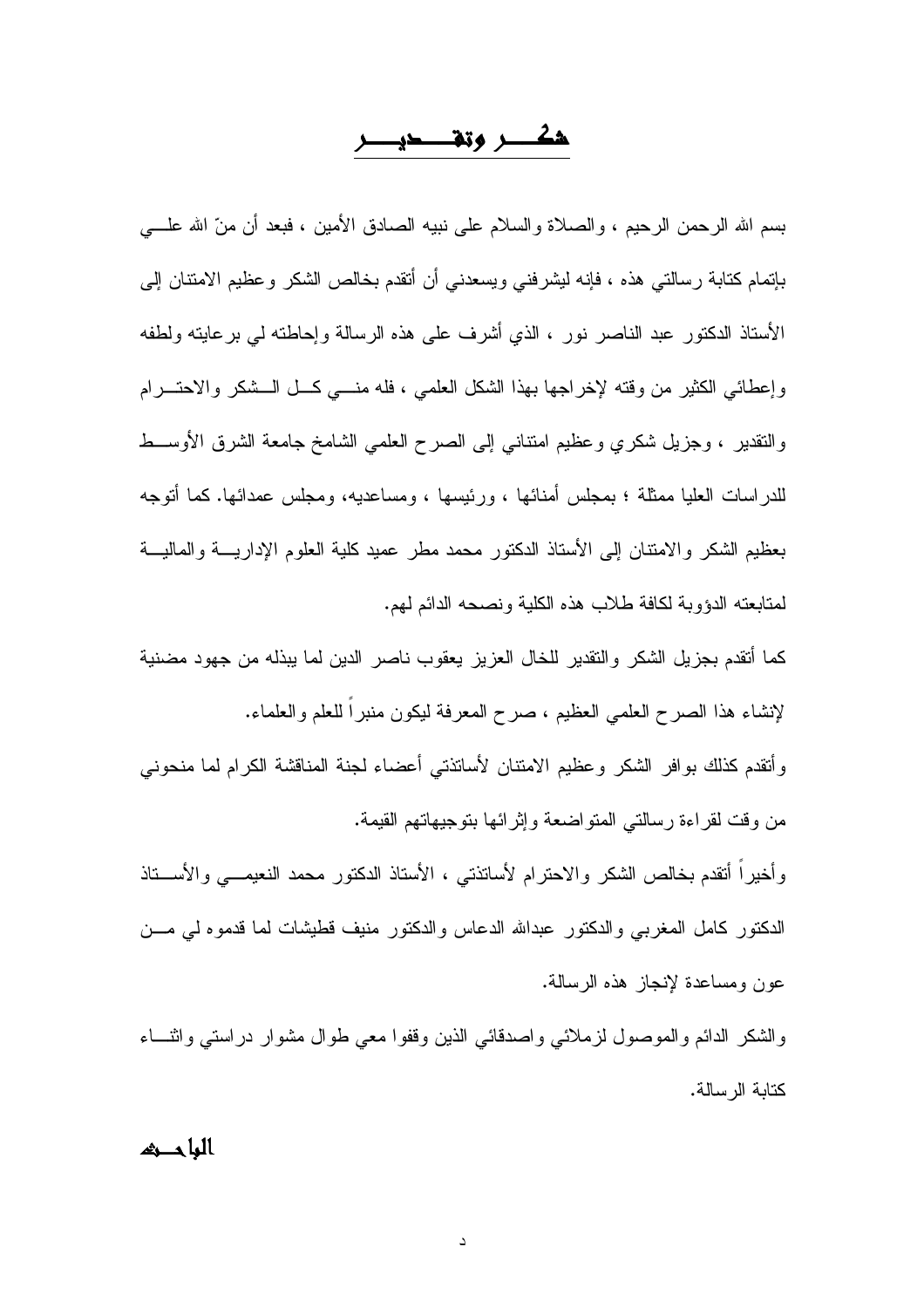الإمصاء

قال نعالـي: "وقضـي ربك ألاّ نـعبدوا إلا إيـاه وبـالوالدين إحسانـا". (الإسراء 24) إليهما براً ورضوانا. وقال : "ومن أياته أن خلق لكم من أنفسكم أزواجاً لنسكنوا إاليها". (الروم 21) البها محبة وقال : "المال والبنون زينة الحياة الدنيا". (الكهف 46) أسامه ومسعود وفرح وقال : "واجعل لمي وزيراً من أهلي هارون أخي"  $(29 4)$ 

 $\pmb{\circ}$ 

إليهم جميعاً محبة واعتزاز

أشرف عزمي أبومغلي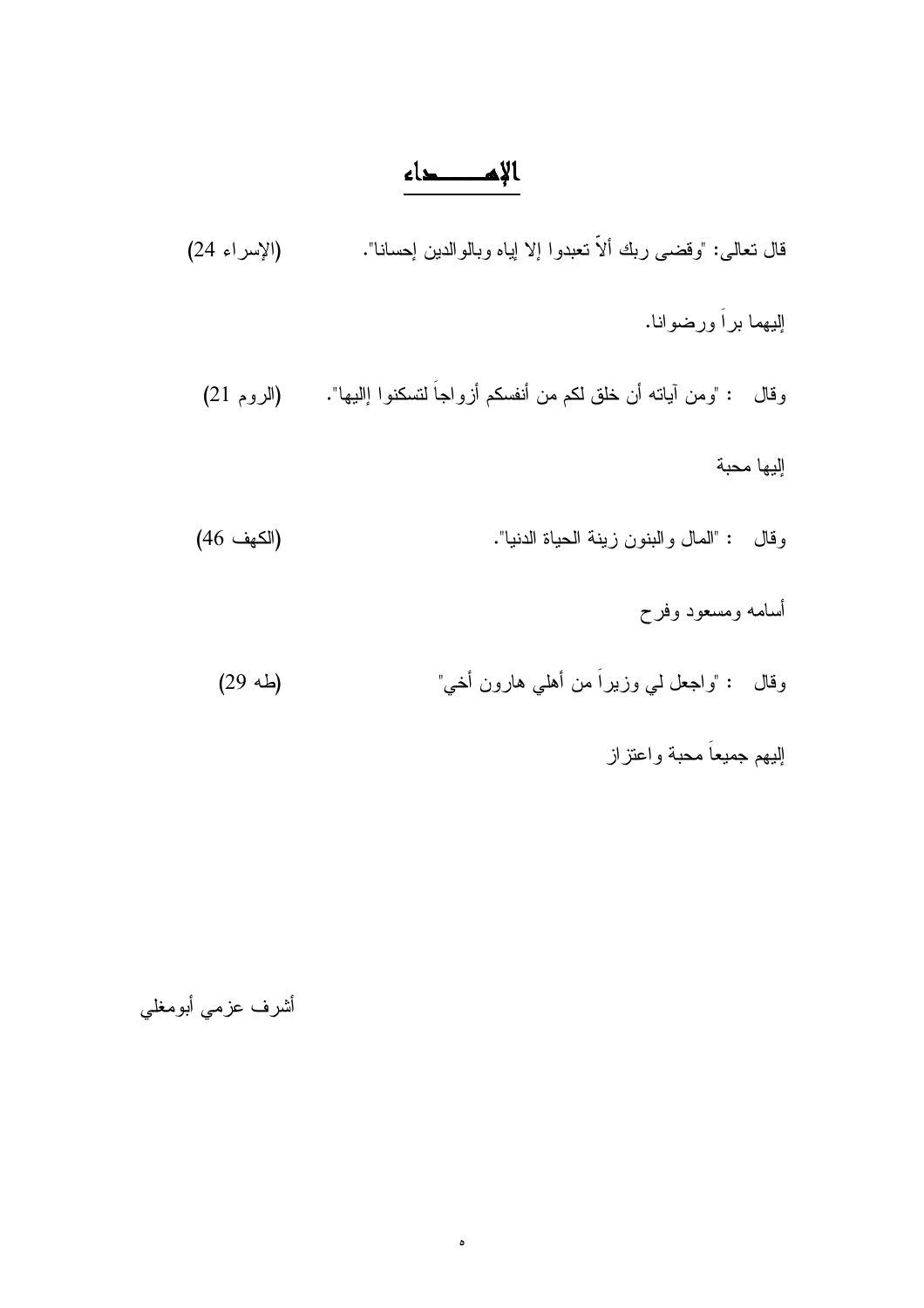فائمة المحتويات

| الصفحة         | الموضوع                                               |
|----------------|-------------------------------------------------------|
| ٲ              | العنوان                                               |
| ب              | التفويض                                               |
| ج              | قرار لجنة المناقشة                                    |
| د              | شكر وتقدير                                            |
| ۰              | الإهداء                                               |
| و – ح          | قائمة المحتويات                                       |
| ط – ي          | قائمة الجداول                                         |
| ك              | قائمة الاشكال                                         |
| ل              | قائمة الملاحق                                         |
| م – ن          | الملخص باللغة العربية                                 |
| س – ع          | الملخص باللغة الانجليزية                              |
| 1              | الفصل الأول : الإطار العام للدراسة                    |
| $\overline{2}$ | $1 - 1$ المقدمة                                       |
| 3              | 2–1 أهمية الدراسة                                     |
| $\overline{4}$ | 3-1 مشكلة الدراسة                                     |
| $6 - 5$        | 4–1 أسئلة الدراسة                                     |
| 6              | 5-1 فرضيات الدراسة                                    |
| 7              | 6-1 متغيرات الدراسة                                   |
| $9 - 8$        | 7-1 التعريفات الاجرائية                               |
| 10             | الفصل الثاني : الإطار النظري والدراسات السابقة        |
| 11             | $1 - 2$ المقدمة                                       |
| $13 - 12$      | 2-2 ما هو نظام محاسبة التكاليف المبنى على الانشطة     |
| $16 - 13$      | 2–3 نطور نظام محاسبة النكاليف المبنى على الأنشطة      |
| $17 - 16$      | 2–4 لماذا نظام محاسبة التكاليف المبنى على الأنشطة     |
| $19 - 17$      | 5–5 مزايا نظام محاسبة النكاليف المبنى على الإنشطة     |
| $20 - 19$      | 6–6 الانتقادات الموجهة إلى نظام محاسبة تكاليف الأنشطة |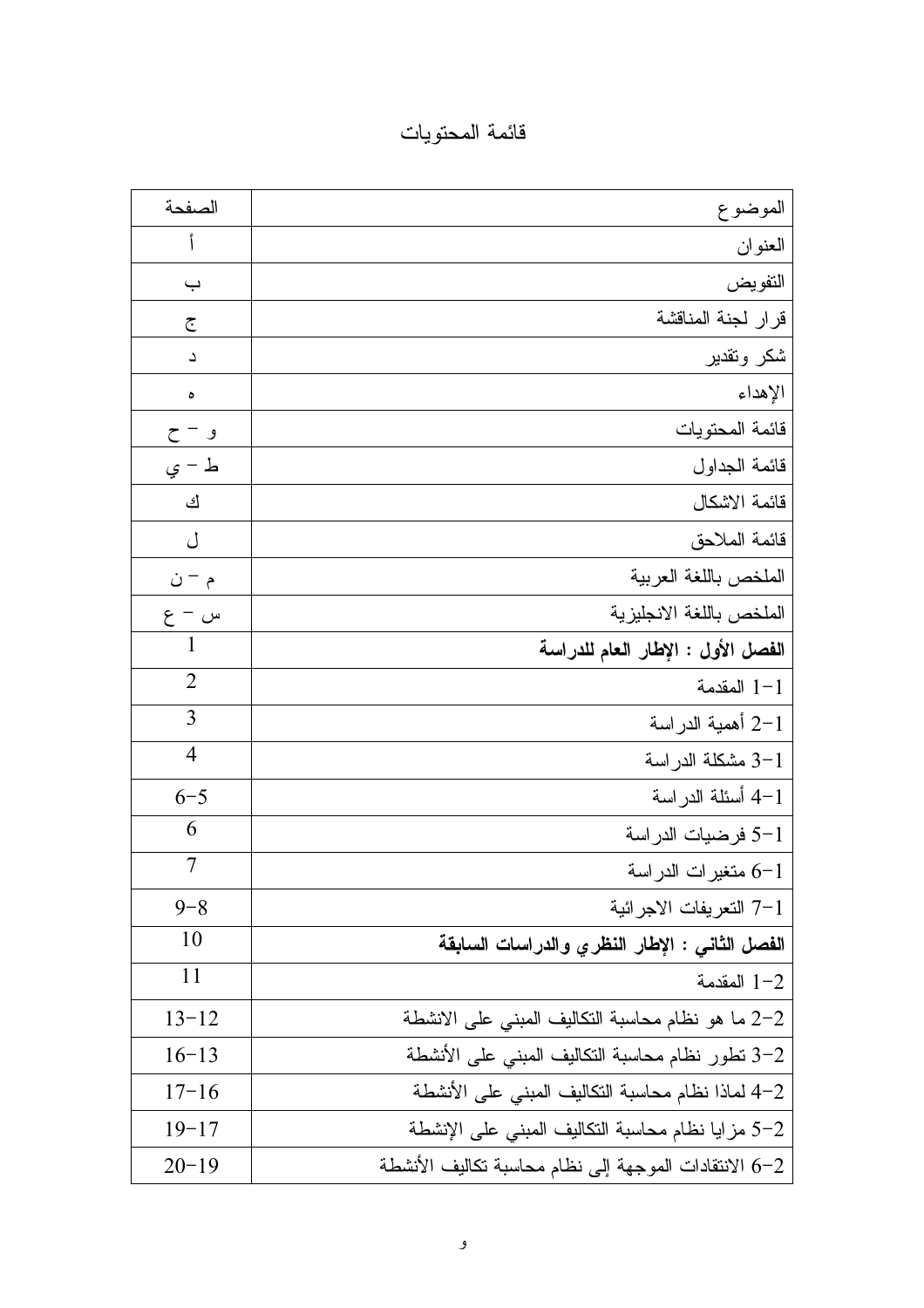| $26 - 20$ | 7–2 أهمية محاسبة التكاليف المبنية على الأنشطة (ABC) فــى القطـــاع   |
|-----------|----------------------------------------------------------------------|
|           | الصحى                                                                |
| 27        | 2–8 تطبيق نظام محاسبة التكاليف المبني على الانشطة في المستشفيات      |
| $28 - 27$ | 9-2 لمحة عن المستشفيات في الاردن                                     |
| $34 - 28$ | 10-2 خطوات تطبيق نظام محاسبة النكاليف المبني على الأنشطة             |
| $35 - 34$ | 1–12 متطلبات تطبيق نظام محاسبة التكاليف المبني على الأنشطه           |
| $40 - 36$ | 12-2 تصميم نموذج نظام محاسبة التكاليف المبني علـــي الأنـــشطه فـــي |
|           | المستشفيات الخاصه العامله بمحافظة العاصمه – عمان                     |
| $51 - 40$ | 13-2 الدراسات السابقة                                                |
| $53 - 52$ | 14-2 ما يميز هذه الدراسة عن الدراسات السابقة                         |
| 54        | الفصل الثالث : الطريقة والإجراءات                                    |
| 54        | $1 - 3$ المقدمه                                                      |
| 54        | 3-2 منهجية الدراسة                                                   |
| $56 - 54$ | 1-2-3 مجتمع وعينة الدراسة                                            |
| 57        | 2-2-3 مصادر جمع المعلومات                                            |
| 57        | 3-2-3 أداة الدراسه                                                   |
| 58        | 4-2-3 صدق وثبات الأداه                                               |
| 59        | 3–2–5 الأساليب الأحصائيه المستخدمه                                   |
| 59        | 4-2-6 محددات الدراسه                                                 |
| 60        | الفصل الرابع : مناقشة نتائج التحليل الإحصائي واختبار الفرضيات        |
| 61        | 1-4 المقدمه                                                          |
| $63 - 61$ | 2-4 وصف خصائص عينة الدراسة                                           |
| 64        | 3-4 إختبار مقياس الاستبيان                                           |
| 65        | 4–4 عرض النتائج                                                      |
| $68 - 65$ | 4–4–1 عرض النتائج (الفرضية الأولى)                                   |
| $71 - 69$ | 4–4–2 عرض النتائج (الفرضية الثانية)                                  |
| $76 - 72$ | 4–4–3 عرض النتائج (الفرضية الثالثة)                                  |
| $84 - 76$ | 4–5 أختبار الفرضيات                                                  |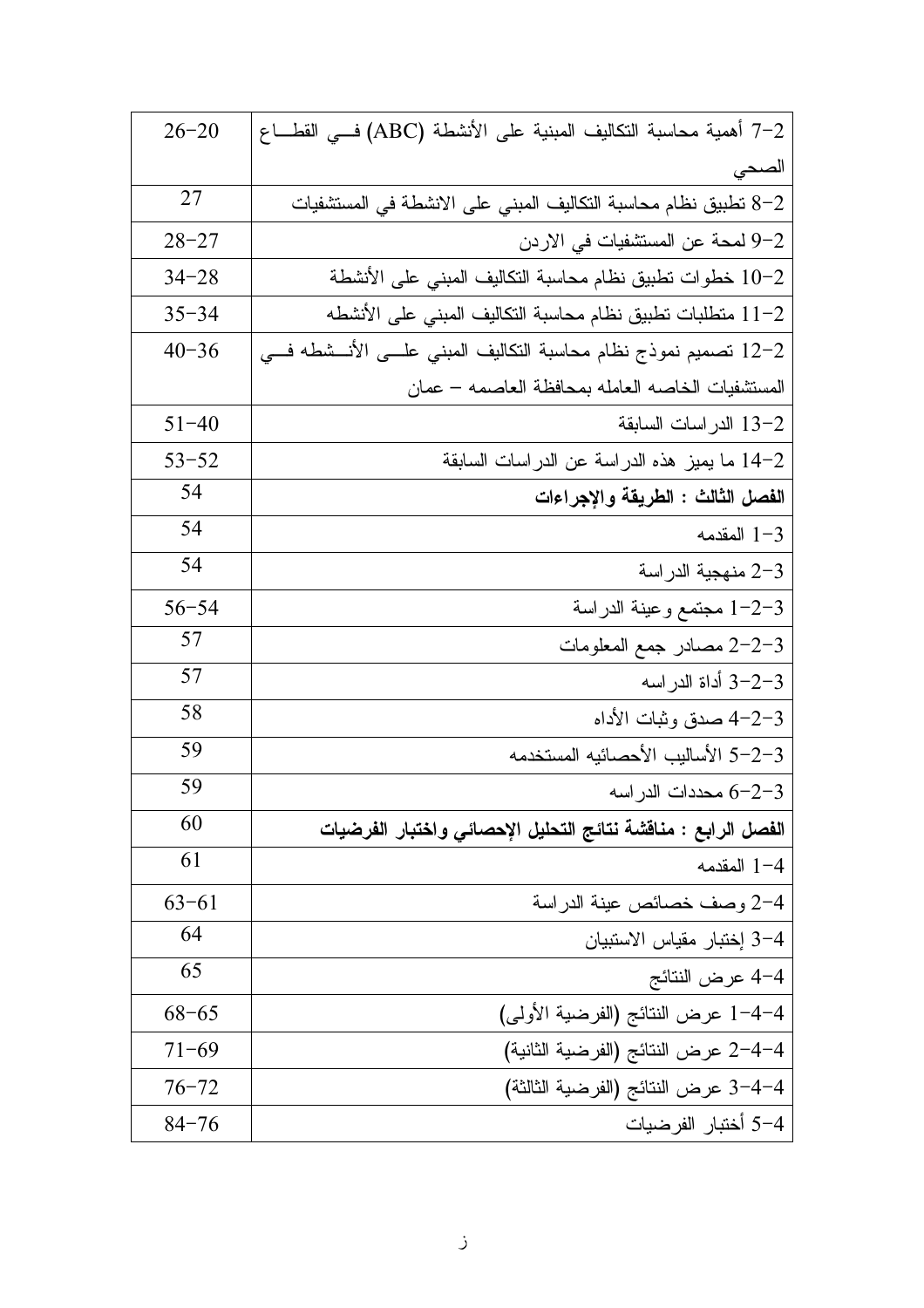| 85         | الفصل الخامس : النتائج والتوصيات |
|------------|----------------------------------|
| $89 - 86$  | 1-5 النتائج                      |
| $91 - 89$  | 2–2 التوصيات                     |
| $98 - 92$  | قائمة المراجع                    |
| $110 - 99$ | الملاحق                          |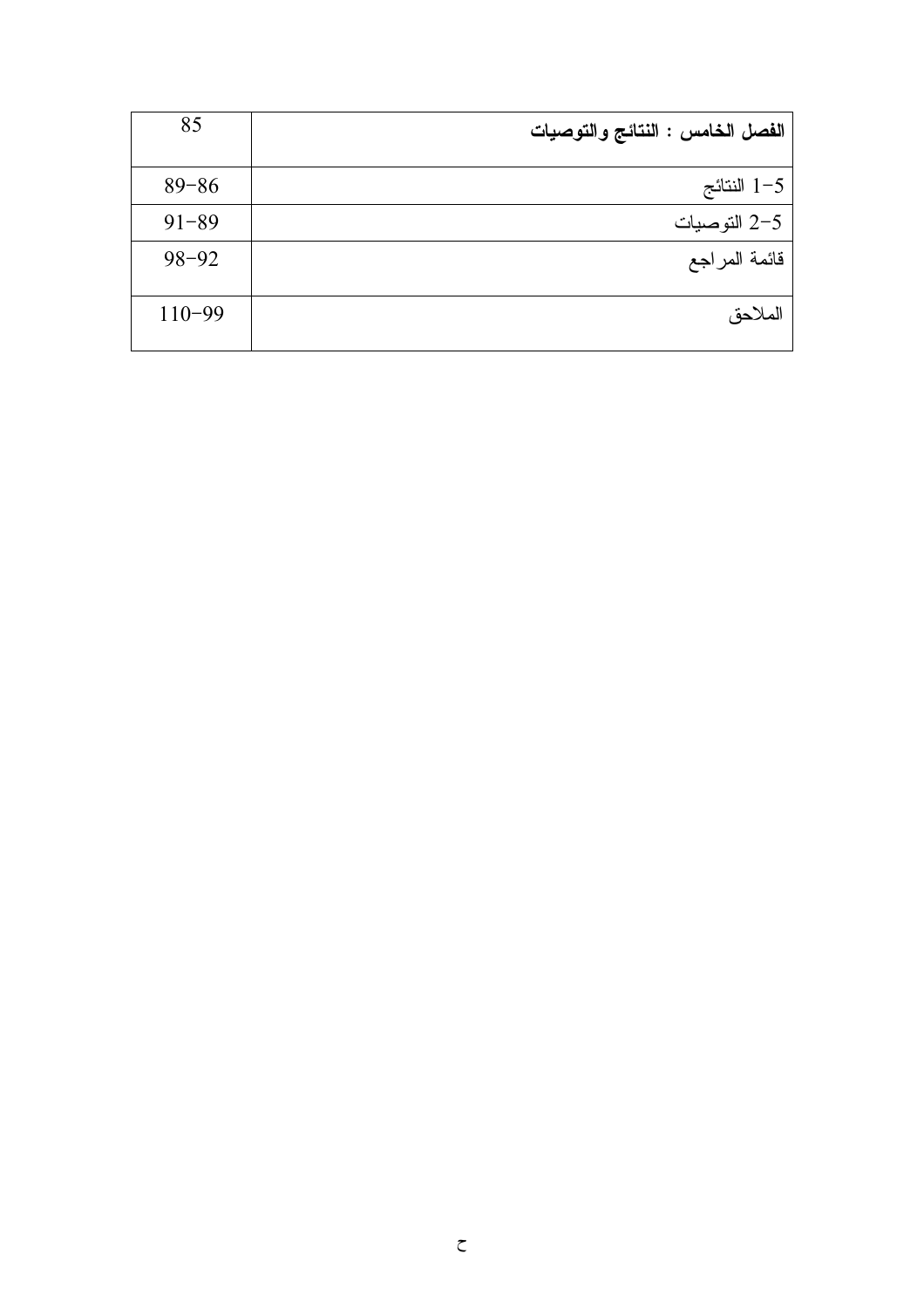قائمة الجداول

| الصفحة    | المحتوى                                                         | الجدو ل |
|-----------|-----------------------------------------------------------------|---------|
| 26        | الفروقات بين نظام محاسبة النكاليف المبنى على الأنشطة والنظام    | $1 - 2$ |
|           | التقليدى للتكاليف                                               |         |
| 56        | عينة الدراسة وعدد الأسرة ونوع الملكية                           | $1 - 3$ |
| 62        | وصف الخصائص الشخصية لأفراد عينة الدراسة                         | $1 - 4$ |
| 64        | مقياس تحديد الأهمية النسبيه                                     | $2 - 4$ |
| 64        | مقياس نحديد الأهمية النسبيه للوسط الحسابي                       | $3 - 4$ |
| $66 - 65$ | المتوسطات الحسابية والانحرافات المعيارية ومدى مساهمة نظام       | $4 - 4$ |
|           | محاسبة التكاليف المبنى على الأنشطة في تخفيض تكلفة الخدمات       |         |
|           | الصحية من وجهة نظر عينة الدراسة                                 |         |
| $70 - 69$ | المنوسطات الحسابية والانحرافات المعيارية وأهمية الفقرة نسوفر    | $5 - 4$ |
|           | البنية الأساسية والإمكانات اللازمة لنطبيق نظام النكاليف المبنسى |         |
|           | على الانشطة في قياس نكلفة الخدمات الصحية من وجهة نظــر          |         |
|           | عينة الدراسة                                                    |         |
| $73 - 72$ | المنوسطات الحسابية والانحرافات المعيارية وأهمية الفقرة لوجود    | $6 - 4$ |
|           | معوقات لدى المستشفيات الخاصة العاملة بمحافظة العاصمة عمان       |         |
|           | لنطبيق نظام محاسبة النكاليف المبنى على الأنشطة من وجهة نظر      |         |
|           | عينة الدراسة                                                    |         |
| 75        | المنوسطات الحسابية والانحرافات المعيارية لتعظيم الربحية مسن     | $7 - 4$ |
|           | وجهة نظر عينة الدراسة                                           |         |
|           |                                                                 |         |
| 76        | تحليل الانحدار البسيط لمساهمة نظام التكساليف المبنسى علسى       | $8 - 4$ |
|           | الأنشطة ABC   في تمكين المستشفيات بتخفيض تكلفة الخـــدمات       |         |
|           | الصحية وبشكل يؤدي إلى تعظيم الربحية                             |         |
|           |                                                                 |         |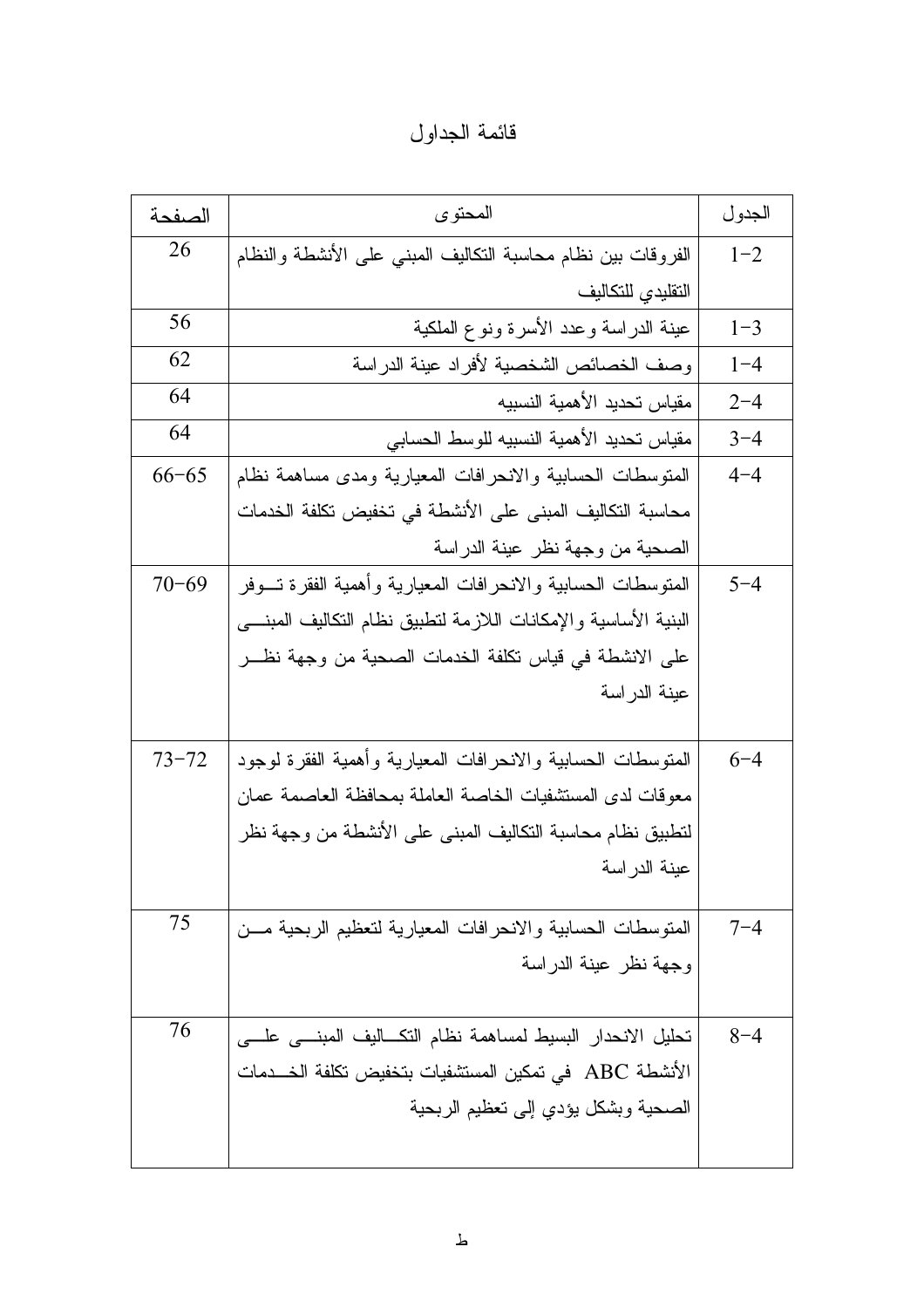| الصفحة | المحتوى                                                         |          |
|--------|-----------------------------------------------------------------|----------|
| 79     | تحليل الانحدار البسيط لمدى نوفر البنية الأساســية والإمكانـــات | $9 - 4$  |
|        | اللازمة لتطبيق نظام التكاليف المبنى على الأنشطة في قياس تكلفة   |          |
|        | الخدمات الصحية                                                  |          |
| 81     | تحليل الانحدار البسيط لوجود معوقات لدى المستشفيات الخاصسة       | $10 - 4$ |
|        | العاملة بمحافظة العاصمة عمان لتطبيق نظام محاسبة التكلليف        |          |
|        | المبنى على الأنشطة ABC                                          |          |
| 83     | المتوسطات الحسابية والانحرافات المعيارية لنطبيق نظام النكاليف   | $11 - 4$ |
|        | المبنى على الأنشطة تبعاً لإختلاف نوع الملكية                    |          |
| 84     | نتائج تحليل التباين الأحادي لدلالة الإختلاف بين متوسطات تطبيق   | $12 - 4$ |
|        | نظام النكاليف المبنى على الأنشطة تبعاً لنوع الملكية             |          |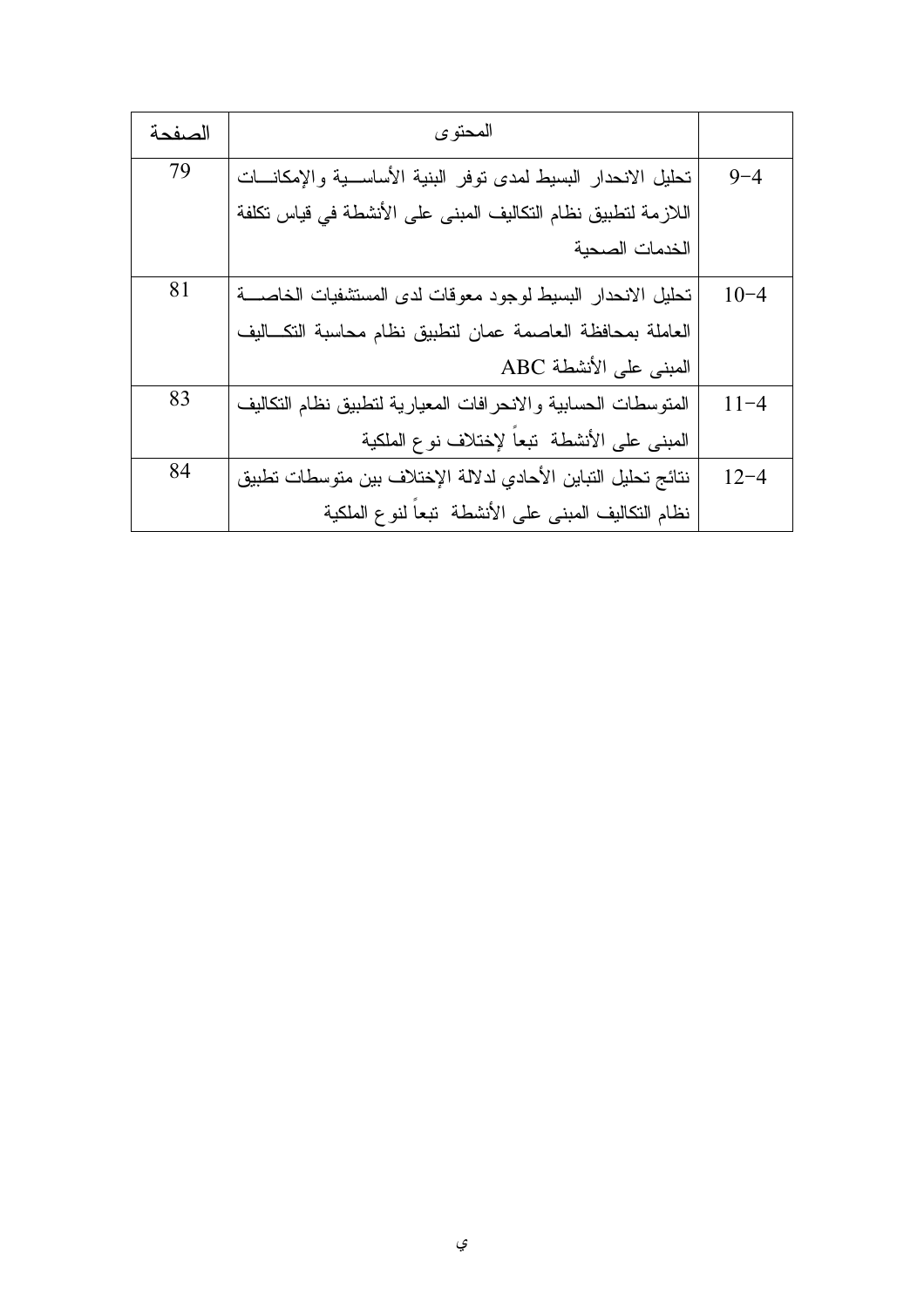قائمة الاشكال

| الصفحة | المحتوى                                                     | الشكل   |
|--------|-------------------------------------------------------------|---------|
|        | متغيرات الدراسة                                             | $1 - 1$ |
| 14     | آلية تخصيص التكاليف على أساس محاسبة تكاليف الأنشطة          | $1 - 2$ |
| 39     | نموذج مقترح لتطبيق نظام محاسبة التكاليف بالمستشفيات الخاصسة | $2 - 2$ |
|        | العاملة بمحافظة العاصمة – عمان                              |         |
| 42     | نموذج تحديد كلفة الرعاية الصحية بإستخدام (ABC)              | $3 - 2$ |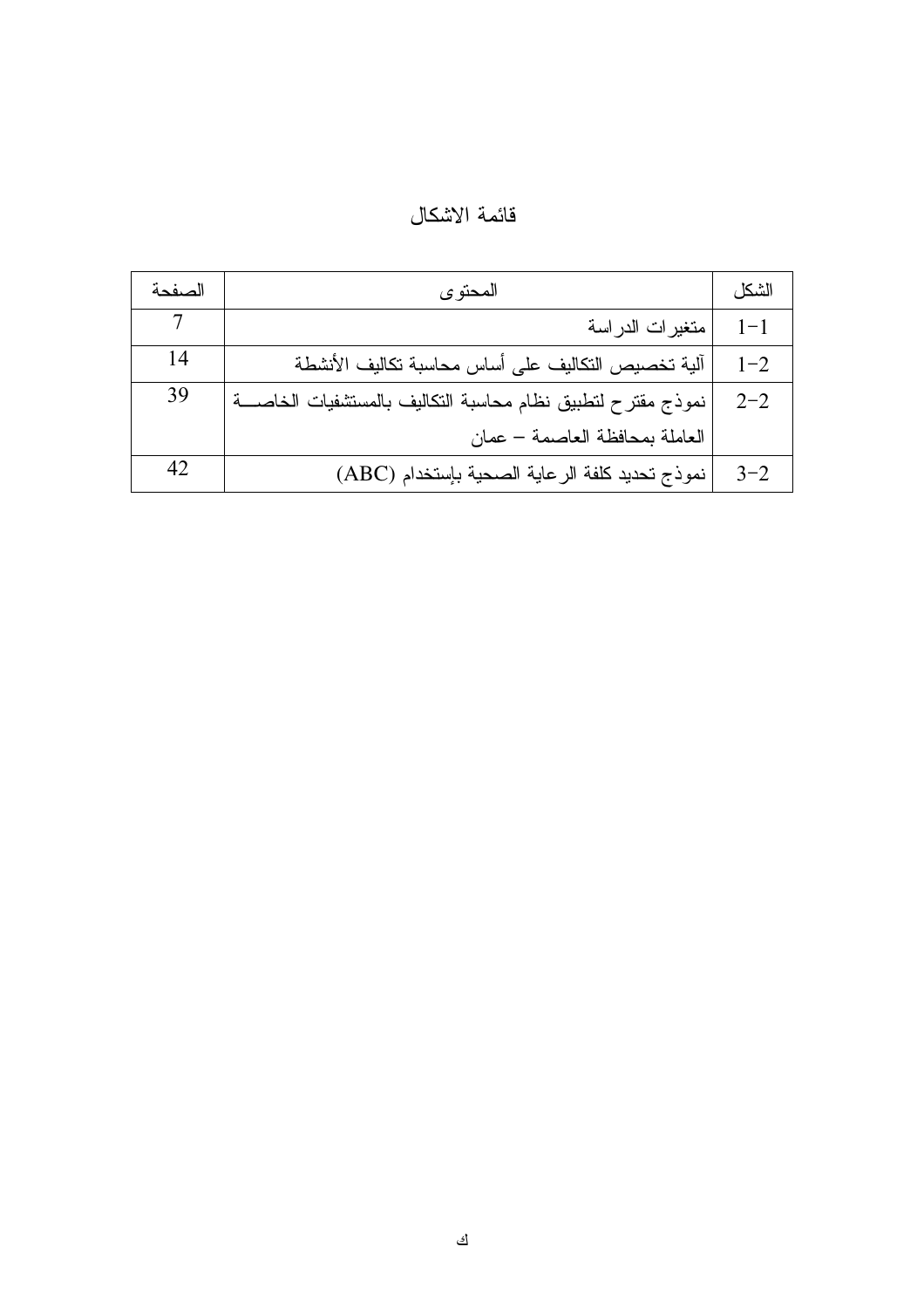قائمة الملاحق

| الصفحة      | المحتوى               | الملحق |
|-------------|-----------------------|--------|
| $104 - 100$ | إستبانة الدراسة       |        |
| 105         | أسماء محكمي الإستبانه |        |
| $110 - 106$ | النتائج الإحصائية     |        |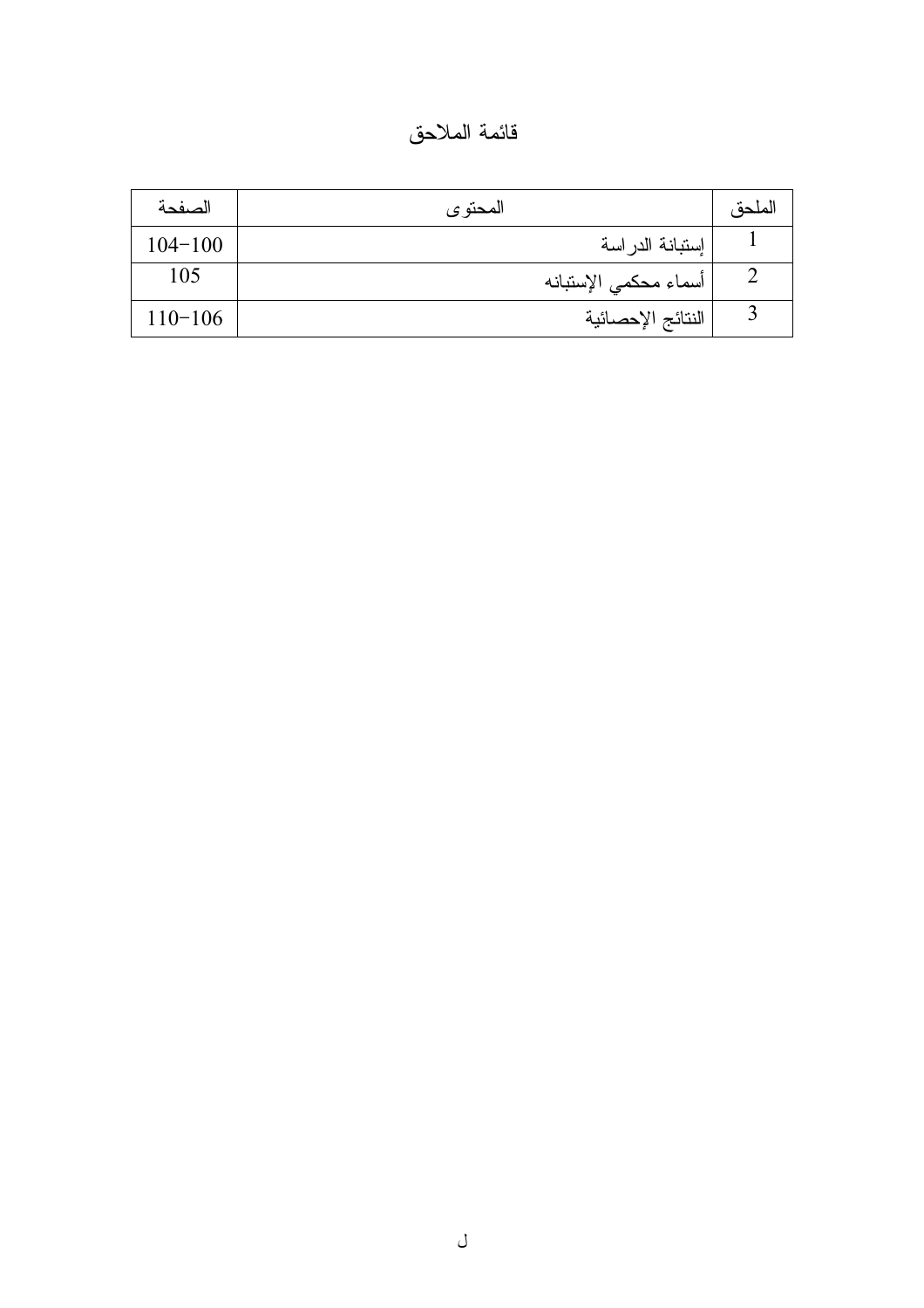#### ملخص الدر اسة

هدفت هذه الدراسة إلى تبيان أثر تطبيق نظام محاسبة التكاليف المبنى على الأنشطة (ABC) على تعظيم الر بحية كدر اسة تطبيقية على المستشفيات الخاصة بمحافظة العاصمة عمان، حيث تم تحقيق هذا الهدف من خلال النعرف على مدى مساهمة نظام محاسبة تكـــاليف الأنـــشطة (ABC) في تخفيض تكلفة الخدمات الصحية، ومدى توفر البنية الأساسية والامكانات اللازمة لتطبيق نظام محاسبة تكاليف الأنشطة (ABC) في المستشفيات الخاصة العاملـــة بمحافظـــة العاصمة عمان لقياس تكلفة الخدمات الصحية، وكذلك فيما إذا كان هناك معوفات لتطبيق نظام محاسبة تكاليف الأنشطة (ABC) في هذه المستشفيات.

وقد قامت الدر اسة الميدانية على أربع فرضيات، وتم إستخدام برنسامج السرزم الأحسصائية

(SPSS) لنحليل النتائج التي توصلت اليها الدراسة، حيث تم إستخدام النكـــرارات والنـــسب المئوية، والمتوسطات الحسابية والأنحرافات المعيارية، واختبار الإنحدار البــسيط Simple) (Regression ، وتحليل النباين الأحادي (One Way ANOVA).

وقد نوصلت الدراسة إلى العديد من النتائج وأهمها مايلي:

1. نتبجة للتطور ً في قطاع الخدمات الصحبة، وأهمية هذا القطاع ســواءَ مـــن الناحيـــة الإنسانية أو الإقتصادية، فإنه لا بد لهذه المستشفيات من الحفاظ على عنصر المنافسة وذلك لتقديم خدمات الرعاية الصحية بأسعار ملائمـــة لتعزيـــز قـــدرتها علــــى إدارة ابر اداتها والإستمر ار بنقديم هذه الخدمات.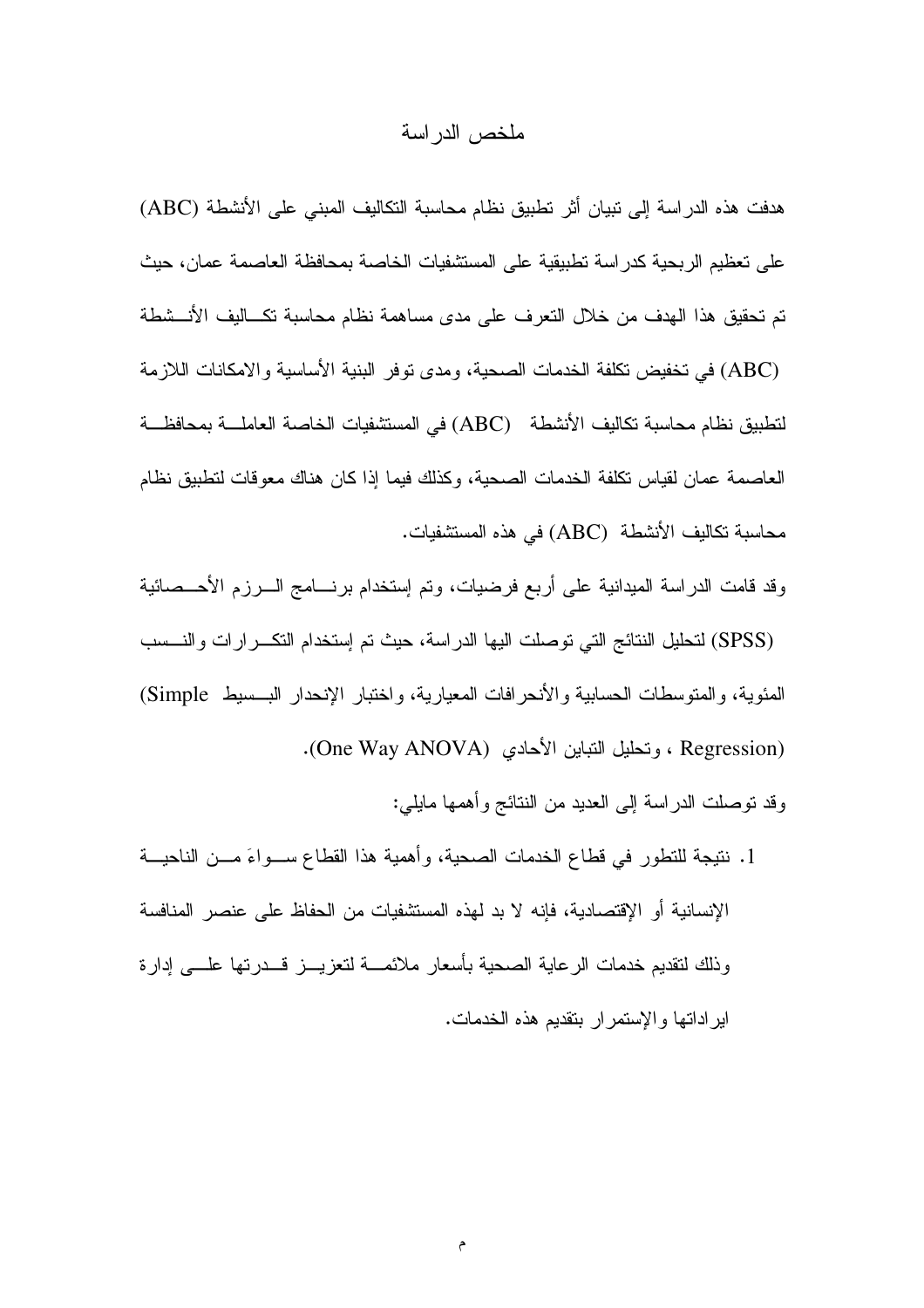- 2. إن أنظمة التكاليف هي من الركائز الأساسية لضمان ثبات النظام المالي لـــدى هــذه المستشفيات، وذلك لدورها بنزويد الإدارة وصانعي القرار بالمعلومات المالية وغيـــر المالية لتمكَّنها من إتخاذ القر ار ات الاستر اتيجية.
- 3. إن النتوع والنداخل في مزيج الخدمات الصحية المقدمة من قبل هذه المستشفيات أظهر قصور أنظمة التكاليف التقليدية على مواكبة التطورات الحالية في قطاع المستشفيات.
- 4. إن نجاح المستشفى يقاس إلى حدٍ كبير بما يحققه من أرباح وذلك عن طريق تخفيض المصـاريف ونكاليف تقديم الخدمة، حيث لا يتأتـي ذلك إلا من خلال إنباع وسائل علمية دقيقة لتحديد الأنشطة التي لا تؤدي إلى قيمة مضافة للخدمة المقدمة وبالتالي تجنبهـــا وعدم هدر الموارد عليها.
- 5. يساهم نظام محاسبة التكاليف المبنى على الأنشطة (ABC) بتخفيض تكلفة الخـــدمات الصحية وبشكل يؤدي إلى نعظيم الربحية.
- 6. نتوفر البنية الأساسية والإمكانات اللازمة لتطبيق نظام محاسبة التكاليف المبنى على الأنشطة (ABC) في هذه المستشفيات.
- 7. توجد معوقات لدى المستشفيات الخاصة العاملة بمحافظة العاصمة عمان لتطبيق نظام محاسبة التكاليف المبنى على الأنشطة (ABC).
- 8. لا توجد علاقة ذات دلالة اِحصائية بين تطبيق نظام التكاليف المبنى على الأنشطة في المستشفيات الخاصة العاملة بمحافظة العاصمة عمان وبين نوع الملكية.

وبناءَ لما نقدم من نتائج، قدم الباحث مجموعة من النوصيات المناسبة لتحفيـــز المستـــشفيات الخاصة على تطبيق نظام محاسبة التكاليف المبنى على الأنشطة (ABC) في تحديد تكلفة الخدمات الصحية التي تقدمها للزبائن وذلك كأساس لتسعير نلك الخدمات.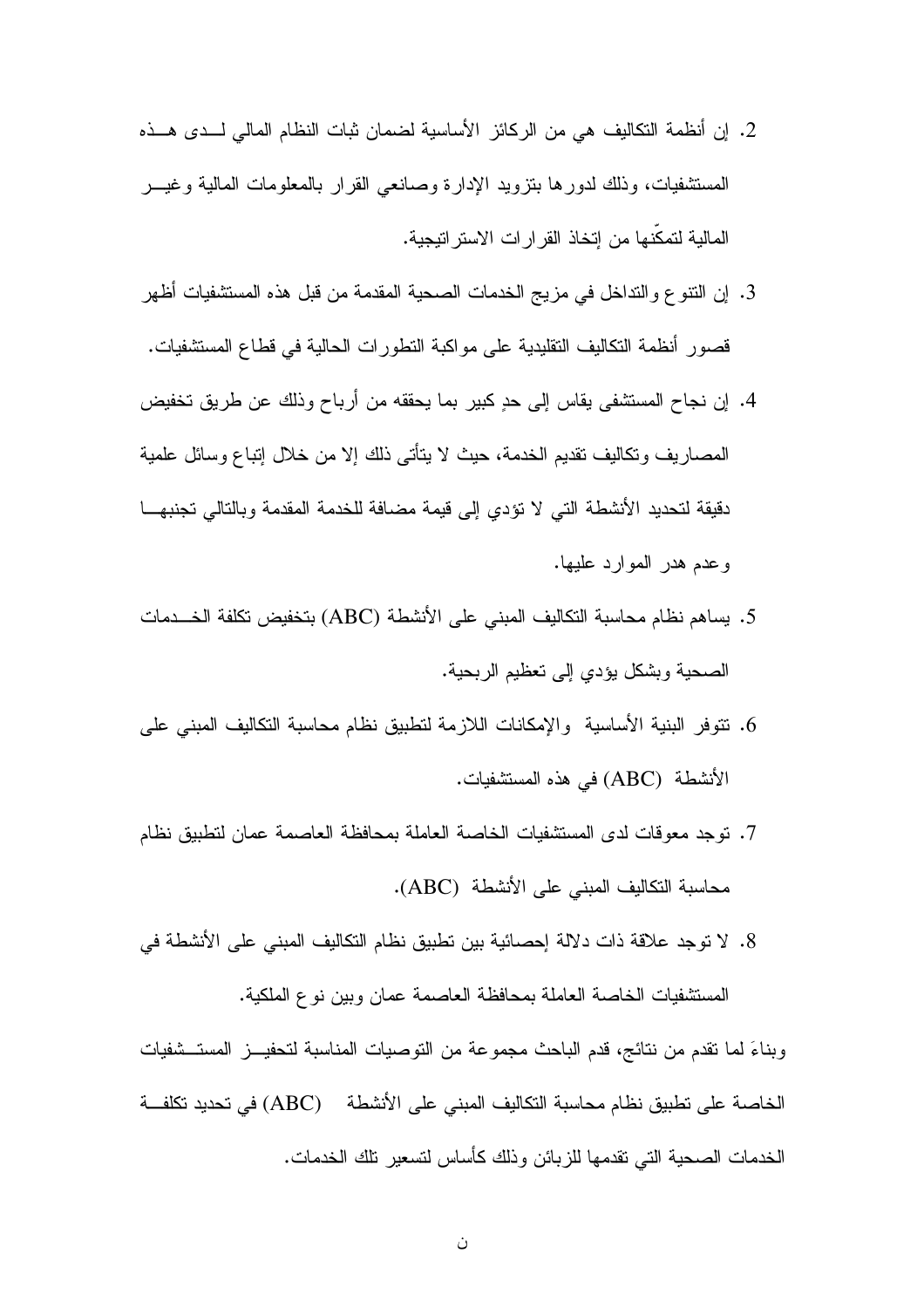#### Abstract

This study aimed to explore the impact of the activity based costing system (ABC) on profit maximization as an applied study on private hospitals in Amman through identifying the degree of participation of activity based costing system (ABC) in reducing the cost of healthcare services, the degree of infrastructure availability to implement (ABC) in private hospitals in Amman, and if any obstacles are existed to implement (ABC) in those hospitals.

The field study was based on four hypotheses, and SPSS was used to analyze the results of the study by calculating percentages and repentances, Arithmetic means and standard deviations, Simple regression, And one way ANOVA.

Many conclusions were reported as mentioned hereunder:

- 1. As a result of rapid growth in health sector industry, and it's humanity and economic importance, these hospitals are in need to keep themselves cost competitive in order to keep suitable prices for healthcare services and to improve their revenue management abilities.
- 2. Costing systems are considered as an essential need to assure the stability of the financial system to hospitals due to it's role in providing the management and decision makers with both financial and non financial information for strategic decisions.
- 3. The incompetence of traditional costing systems due to the variety and interference of services rendered by hospitals.
- 4. Profit maximization is considered as a tool the measure the hospitals success, this will come through cost reduction and control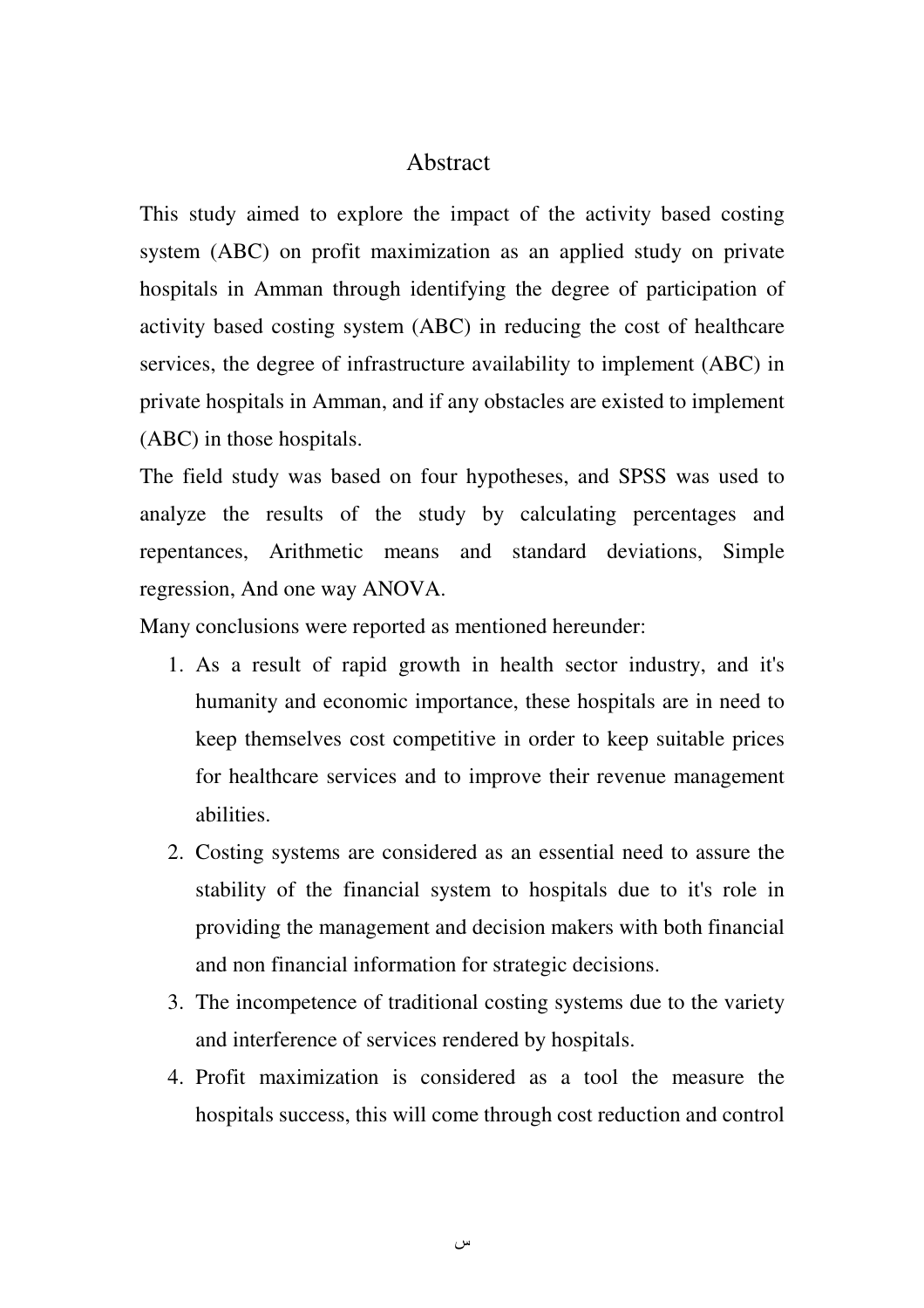by following scientific ways to determine costs that dose not value added to healthcare services in order to avoid resources up use.

- 5. The participation of ABC in reducing healthcare services cost in a way leads to profit maximization.
- 6. The infrastructure availability to implement ABC in Amman private hospitals.
- 7. Some obstacles are existed in implementing ABC in private hospitals in Amman.
- 8. In general no statistical correlation was mentioned to implement ABC depending on hospitals legal structure.

As a result, the researcher has reached many recommendations to motivate private hospitals to implement activity based costing system in determining the cost of healthcare services more accurately to improve the pricing decision for it's services.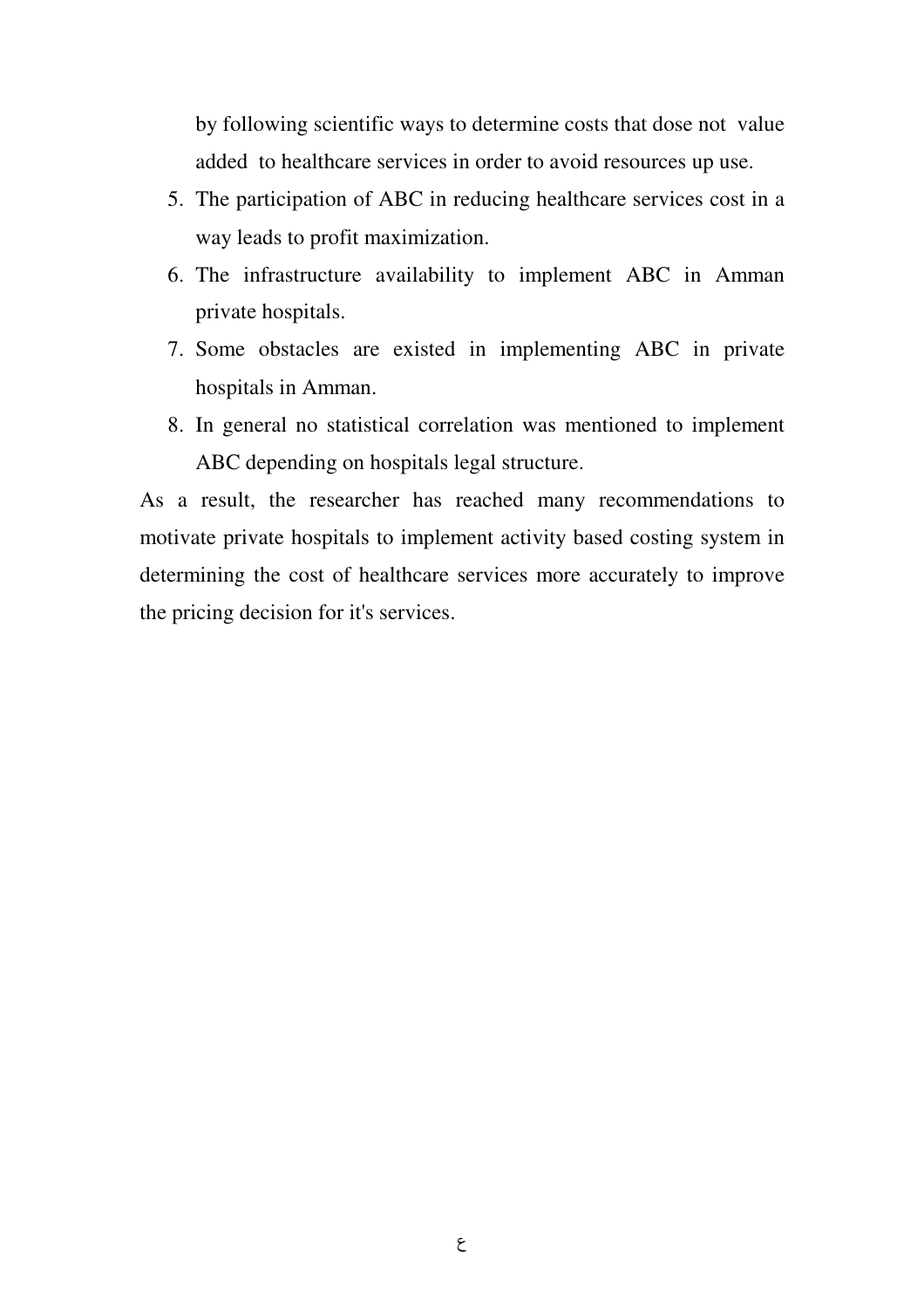# الفصل الأول

# الإطار العام للدراسة

- المقدمة $1 1$
- 2–1 أهمية الدراسة
- 3-1 مشكلة الدراسة
- 4–1 أسئلة الدراسة
- 5–1 فرضيات الدراسة
- 6-1 متغيرات الدراسة
- 7-1 التعريفات الاجرائية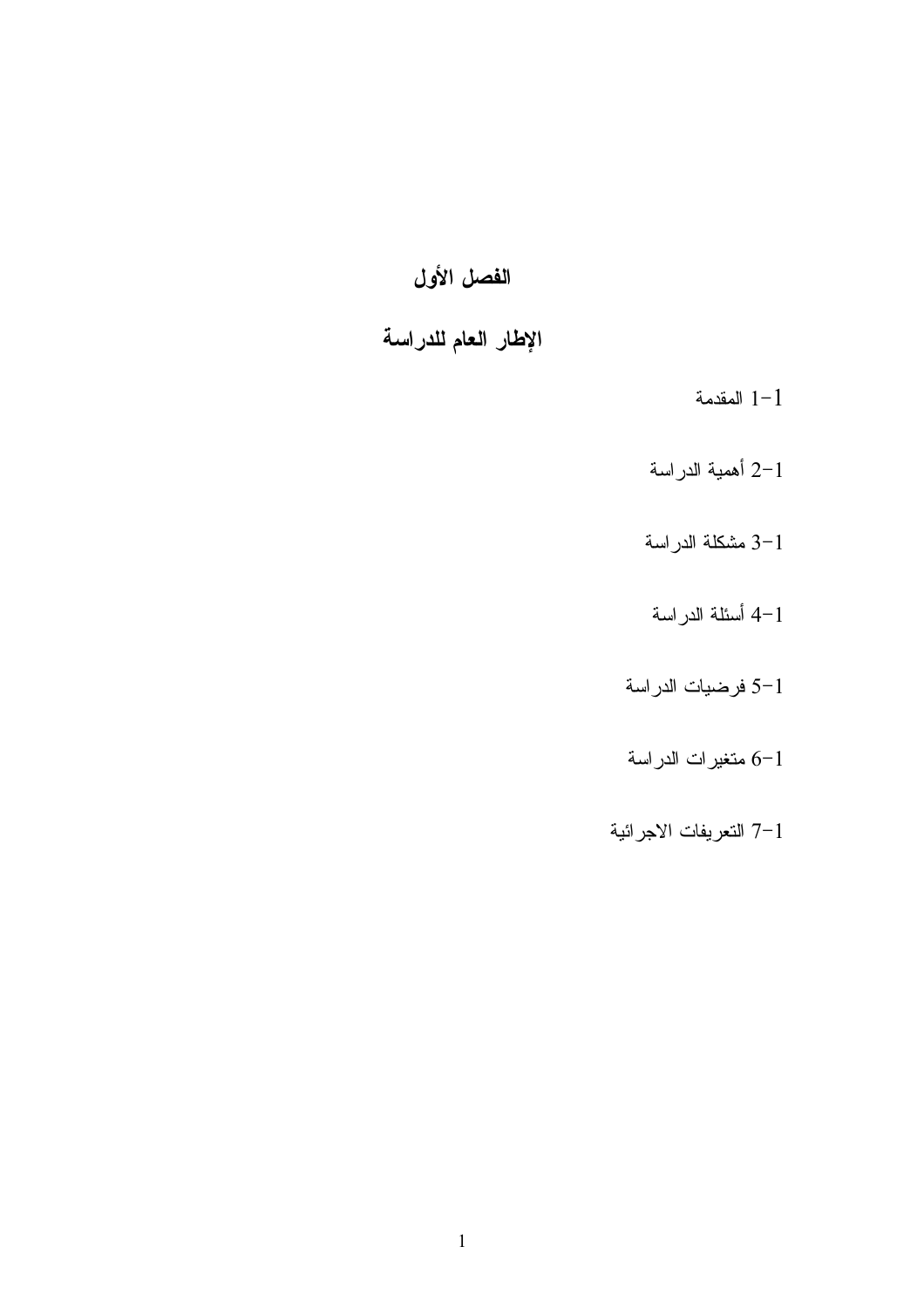# الفصل الأول

# الإطار العام للدراسة

#### 1-1 المقدمة:

لم يعد الهدف الرئيس للمحاسبة قاصراً على تسجيل العمليات المالية للمنشأة، وبالنالي تحديد مركزها المالي ونتائج عملياتها في نهاية فترة زمنية معينة، بل تعدي ذلك خصوصا في العقود الاخيره ليصبح اداة قياس لعمليات المنشأة وربحيتها. ولما كان الشغل الـــشاغل لإدارة المنشاة هو استمراريتها وتعظيم ربحيتها مع الاخذ في الحسبان قدرتها علـــي المنافــسة فـــي السوق الذي نعمل فيه، لذا اصبح من الضروري لمها ان نبحث عن بــدائل اخـــرى لنعظـــيم ربحيتها وضمان استمراريتها غير البديل التقليدي المعروف وهو رفع الاسعار. ولعل من اهم هذه البدائل السعى لتخفيض تكلفة المنتج وذلك عن طريق فرض الرقابسة والسسيطرة علسى تكاليف تقديم الخدمة او المنتج او كلاهما سواء بالبحث عن مدخلات بديلة بأســـعار اقـــل او ترشيد استخدام الموارد المتاحة وخفض التكاليف غير المباشرة و دون التأثير علـــي جـــودة المخرجات النهائية.

ان ما سبق يتطلب من المنشأة بذل جهد اكبر للحفاظ على عملائها وثبات او زيادة ايــــرادات خدماتها وبالتالي تعظيم ربحيتها دون المساس بجودة المخرجات النهائية. من جهة أخرى ينتج عن ذلك زياده في المصـاريف التشغيلية للمنشأة. الا ان هدف المنشأة الرئيس من زيادة النفقات التشغيلية هو الامل في زيادة اير ادات خداماتها وبالنالي زيادة ربحيتها.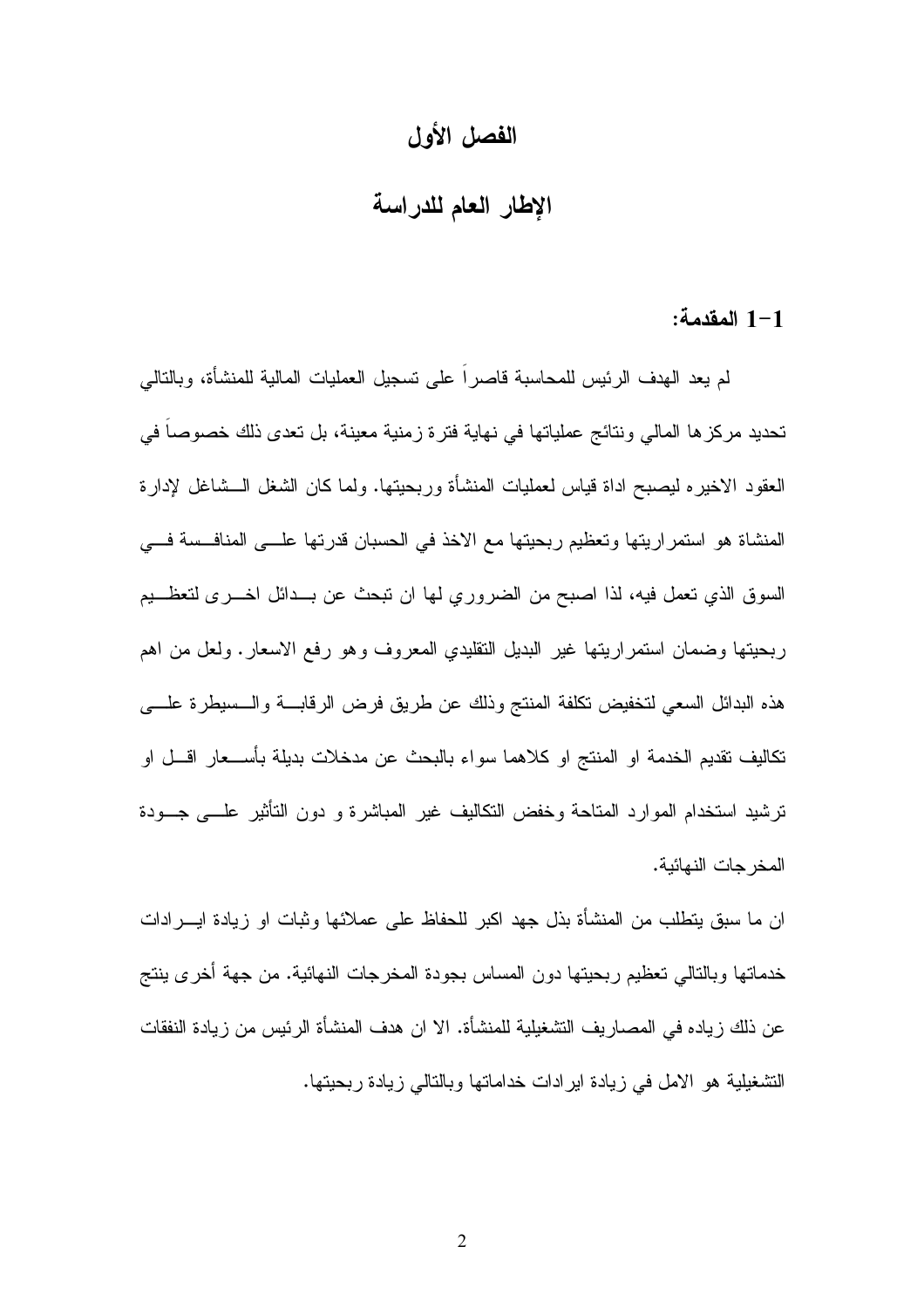وبما ان انظمة التكاليف التقليدية تعتمد في توزيع التكاليف الاجماليه على اسس قد تكون غير مدروسة او اعتباطية مما يؤدي الى نحميل المنتج النهائي بتكاليف غير مبررة او مرتبطة به سواء بشكل مباشر او غير مباشر . وهنا يرى العديد من المؤلفين والباحثين في مجال المحاسبة الادارية انه يمكن لنظام محاسبة التكاليف المبنى على الانشطة (ABC) ان يساعد المنشأة في تقييم وتقنين التكاليف من خلال در اسة وتحليل الانشطة التي تتطلب تكاليف اضــــافية لتحقـــق قيمة مضافة و التخلص من تلك الانشطة التي لا تحقق قيمة مضافة وتوجيه الاهتمـــام بتلــك الانشطة التي تحقق هذه القيمة المضافة وبالنالبي تعظيم الربحية.

### 2-1 أهمية الدراسة:

تعتبر المستشفيات جزءاً مهماً من البنية التحتية في جميع دول العسالم نظـــراً للــــدور الانساني الذي تلعبه من حيث تقديم خدمات الرعاية الصحية لجميع فئات المجتمع. ومن هنا لا بد لمهذا النوع من المنشآت ان يتمتع بدرجه عالية من الاستقرار المالي يـــضمن اســــتمراريته، ونظرًا لكون نظام محاسبة النكاليف يعتبر جزءًا مهما من النظام المالي وإداة للرقابة سواء من حيث الكفاءة في استخدام الموارد المتاحه او من حيث ضمان هامش معقـــول مــــن الربحيــــة لضمان استمر ارية العمل داخل المستشفى دون معوفات.

وبناءا عليه فإن أهمية هذه الدراسة نتبع من كونها محاولة يسعى من خلالهـــا الباحـــث الــــى استكشاف الفرص المتوفرة لتطبيق نظام محاسبة التكاليف المبنى على الانشطة (ABC) فــى المستشفيات الخاصة العاملة بمحافطة العاصمة عمان. وعما اذا كانت هناك معوفات تحـول دون نطبيق هذا النظام. من هنا فإن النتائج التي ستكشف عنها الدراسة ومن ثم التوصيات التي ستبني على تلك النتائج ستخدم جميع الفئات ذات العلاقة بتلك المستشفيات.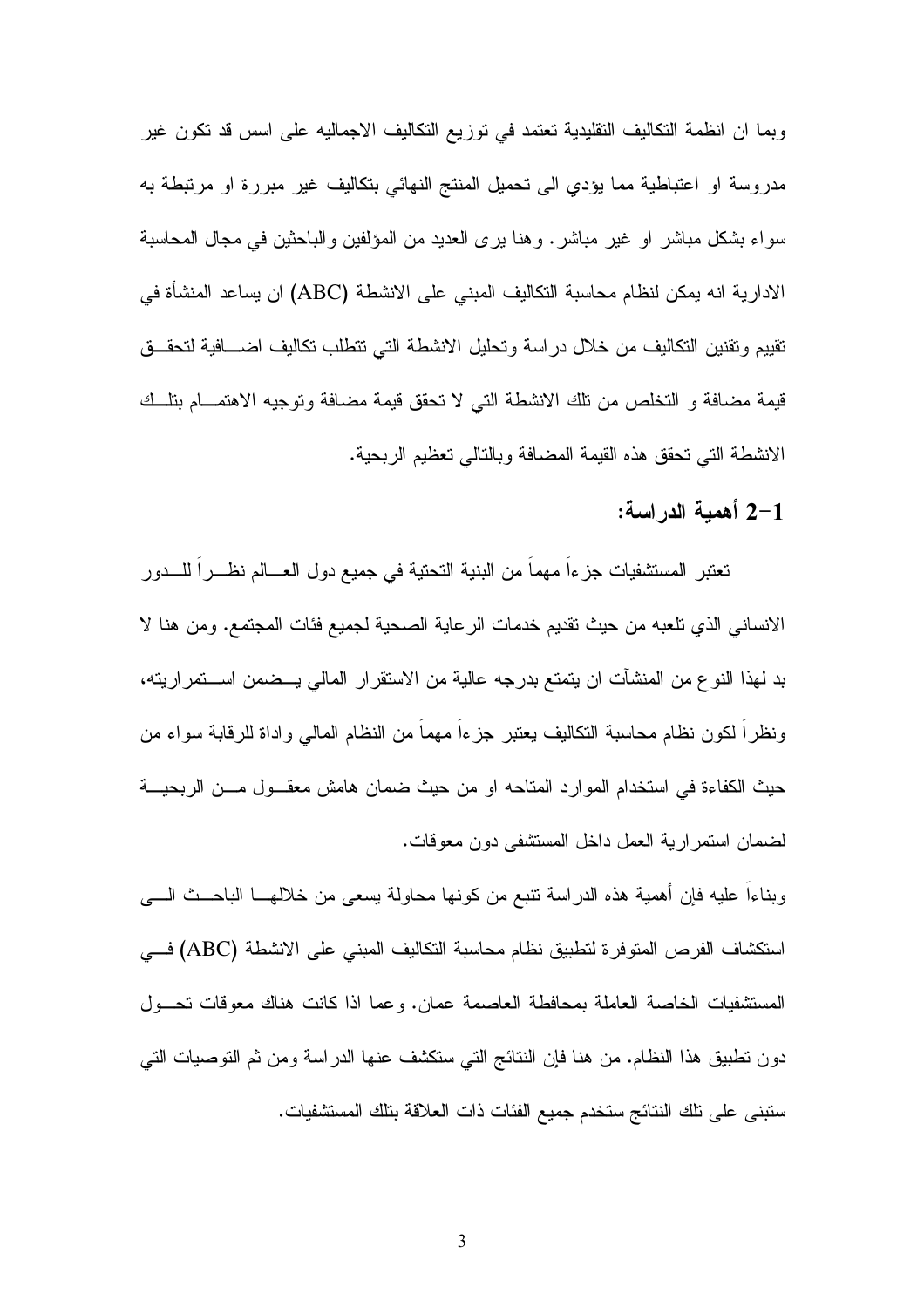فمن ناحية ستخدم المستثمرين في تلك المستشفيات وبقدر يساهم فسي تعظـــيم العائـــد علــــي استثمار اتهم الموظفة فيها، كما ستخدم المواطنين المنتفعين من تلك الخدمات ايضا وذلك مـــن زاوية ان نوفير الفرص المناسبة لاستمرارية نلك المستشفيات سيشجعها على نحسين جسودة الخدمات التبي نقدمها لمهم وبشكل يخدم ايضا الاقتصاد الوطنبي الذي يعتبر القطـــاع الـــصـحي مصدر ا هاما للاير اد الداعم لـهذا الاقتصاد. كذلك ومن أجل تحقيق الاهـــداف المرجـــو ة مـــن البحث، سيسعى الباحث الى نطوير نموذج لنطبيق نظام النكاليف المبنى على الانشطة بلائسم طبيعة عمل المستشفيات الخاصة العاملة بمحافظة العاصمة – عمان.

# 3-1 مشكلة الدراسة:

أن از دياد حدة المنافسة في سوق الخدمات الصحية يضع المستشفيات أمــــام تحـــديات كبيرة اذا ما ارادت تعظيم ربحيتها والحفاظ على استمراريتها ومستوى خدماتها عالية الجودة. لذا ومن اجل تدعيم مركزها النتافسي ومن ثم تحقيق أهدافها في مجالي الربح والاســــنمر ارية أصبح لزلما على ادارة المستشفى ان نبحث عن السبل والوسائل المناســبة لتخفــيض نكلفــة الخدمات الصحية المقدمة لمرضاها مع الحفاظ على عنصر الجودة او النوعية. ولعـــل مـــن افضل المداخل لتحقيق هذا الهدف هو ان تسعى ادارة المستشفى لتخف يض التكساليف غيسر المباشر ة للخدمات الصحية.

ونظرا لنواحي القصور التي نعاني منها انظمة النكاليف النقليديــة ( Traditional Costing Systems) المطبقة حاليا في معظم المستشفيات الاردنية الخاصة والمتمثله بإستخدامها لالية توزيع التكاليف غير المباشرة لمراكز الخدمات الصحية على المرضـــى المــستفيدين منهـــا بأساليب تحكمية تهمل العلاقة السببية (Cause And Effect Relationship) في تخصيص التكاليف وبشكل يؤدي غالباً الى حدوث اخطاء في تحميلها للمريض او الخدمة المقدمة، لــذا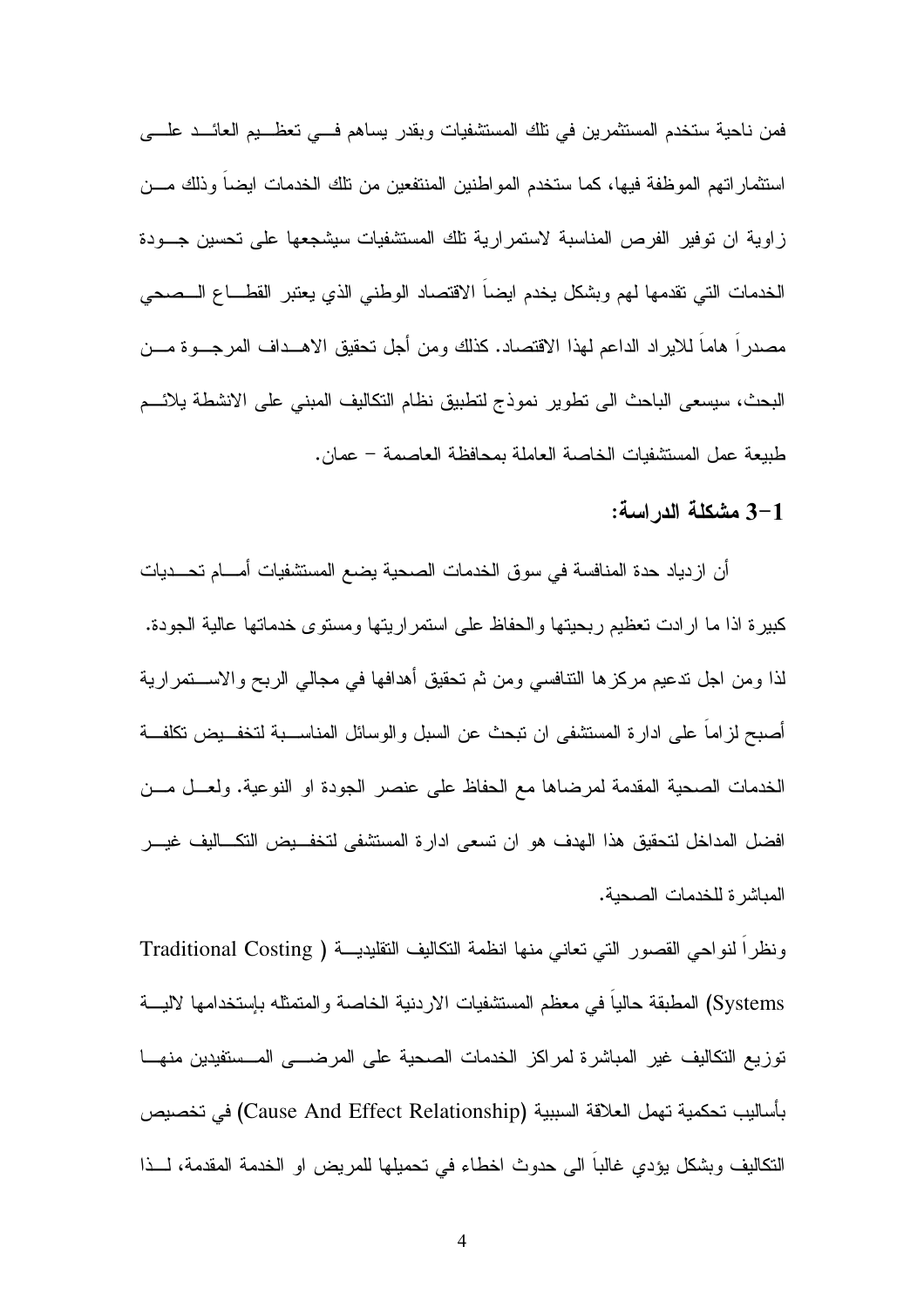بعتبر استخدام نظام التكاليف المبنية على الانشطة (Activity Based Costing System) بمثابة الوسيلة المناسبة لتلافي نواحي القصور نلك. إذ بموجب هذا النظــام يـــتم تخـــصيص التكاليف غير المباشرة على اسس دقيقة ومبرمجة وبشكل يكفل للمستــشفي تحقيـــق ميــــزتين اساسيتين، الاولى تحقيق مبدأ العدالة في تخصيص تلك التكـــاليف علــــي الأنـــشطة المنتجــــه للخدمات الصحية بموجب مسببات او موجهات للتكاليف (Cost Drivers) تراعـــي العلاقـــة السببية؛ والثانيه والاهم نخفيض نلك النكاليف عن طريق الغاء الانشطة التي ليس لهــا قيمـــة مضافة (Non-Value Added Activities) وذلك ضمن ما يعرف بمفهوم سلسلة القيمـــة .(Value Chain)

1–4 أسئلة الدر اسة:

بناء لما نقدم يمكن حصر العناصر الرئيسية لمشكلة الدراسة في البحـــث عـــن اجابــــات للاسئلة التالية:

- 1– هل يساهم نظام التكاليف المبنى على الأنشطة (ABC) فـــى تمكّـــين المستــشفيات الخاصة العاملة في محافظة العاصمة عمان من تخفيض تكلفة الخــدمات الــصحية وبشكل يؤدي الى تعظيم الربحية في حال تطبيقه؟
- 2– هل نتوفر لدى المستشفيات الخاصة العاملة في محافظة العاصمة عمان البنيه الاساسيه والامكانات اللازمة لتطبيق نظام التكاليف المبنى على الأنشطة فسي قيساس نكلفة خدماتها الصحبة؟
- 3– هل توجد معوفات لدى المستشفيات الخاصة العاملة بمحافظة العاصمة عمان لتطبيـــق نظام محاسبة التكاليف المبنى على الأنشطة (ABC)؟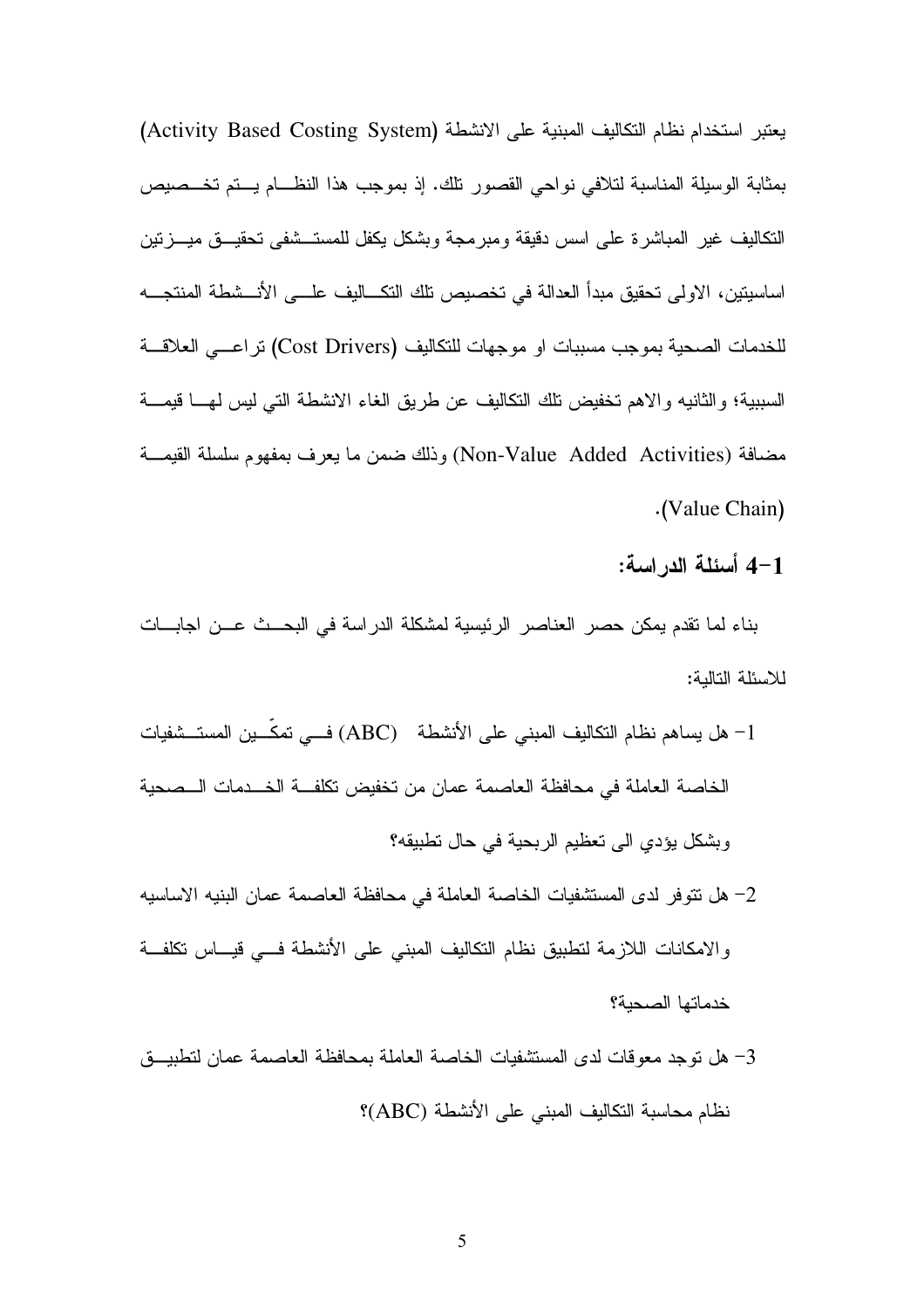4– هل هناك علاقة ذات دلاله إحصائية بين تطبيق نظام محاسبة التكاليف المبني علـــى الأنشطة (ABC) في المستشفيات الخاصة العاملة بمحافظة العاصمة عمان وبين نو ع الملكبة؟

1–5 فرضيات الدراسة:

بقصد الاجابة على اسئلة الدراسة المطروحة في مشكلتها، تقوم هذه الدراسة على الفرضــــيات الآتية:

الفرضية الاولم:

H0: لا يساهم نظام التكاليف المبنى على الأنشطة (ABC) في تمكيّن المستشفيات الخاصــــة العاملة في محافظة العاصمة عمان على تخفيض تكلفة الخدمات الصحية وبشكل بؤدي السي تعظيم الربحية في حال تطبيقه.

الفر ضبة الثانبة:

H0: لا نتوفر لدى المستشفيات الخاصة العاملة في محافظة العاصمة عمان البنيه الاساســـية والامكانات اللازمة لتطبيق نظام التكاليف المبني على الأنشطة في قيـــاس نكلفـــة الـخـــدمات الصحية.

الفرضية الثالثة:

H0: لا نوجد معوقات لدى المستشفيات الخاصة العاملة بمحافظة العاصمة عمان لتطبيق نظام محاسبة التكاليف المبنى على الأنشطة (ABC).

الفر ضبة الر ابعة:

H0: لا يوجد علاقة ذات دلاله إحصائية بين نطبيق نظام محاسبة النكـــاليف المبنـــي علــــي الأنشطة (ABC) في المستشفيات الخاصة العاملة بمحافظة العاصمة عمان وبين نوع الملكية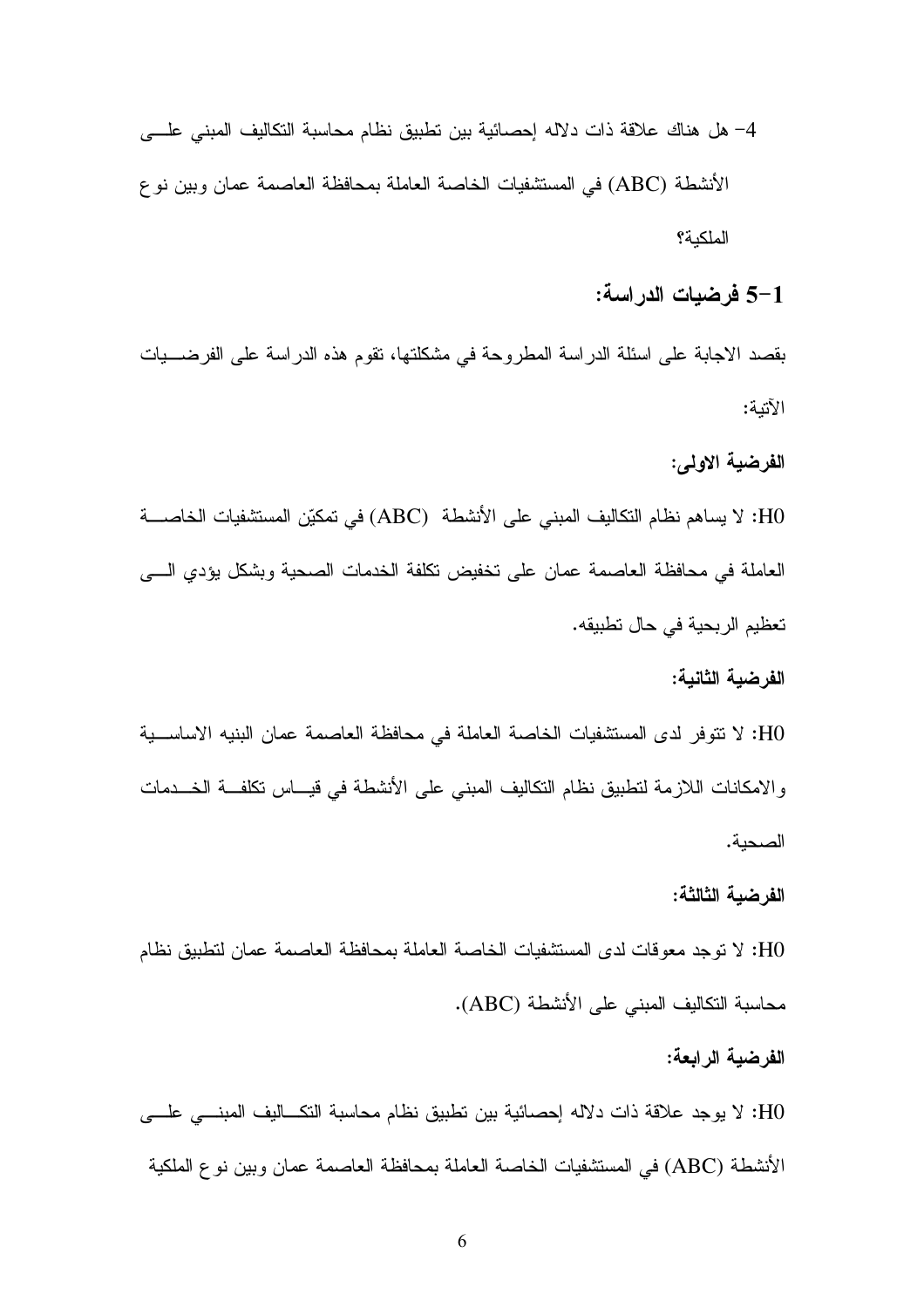# 6-1 متغيرات الدراسة:

نتحدد متغيرات الدراسة بالشكل (1-1) التالي:

 $(1-1)$  الشكل

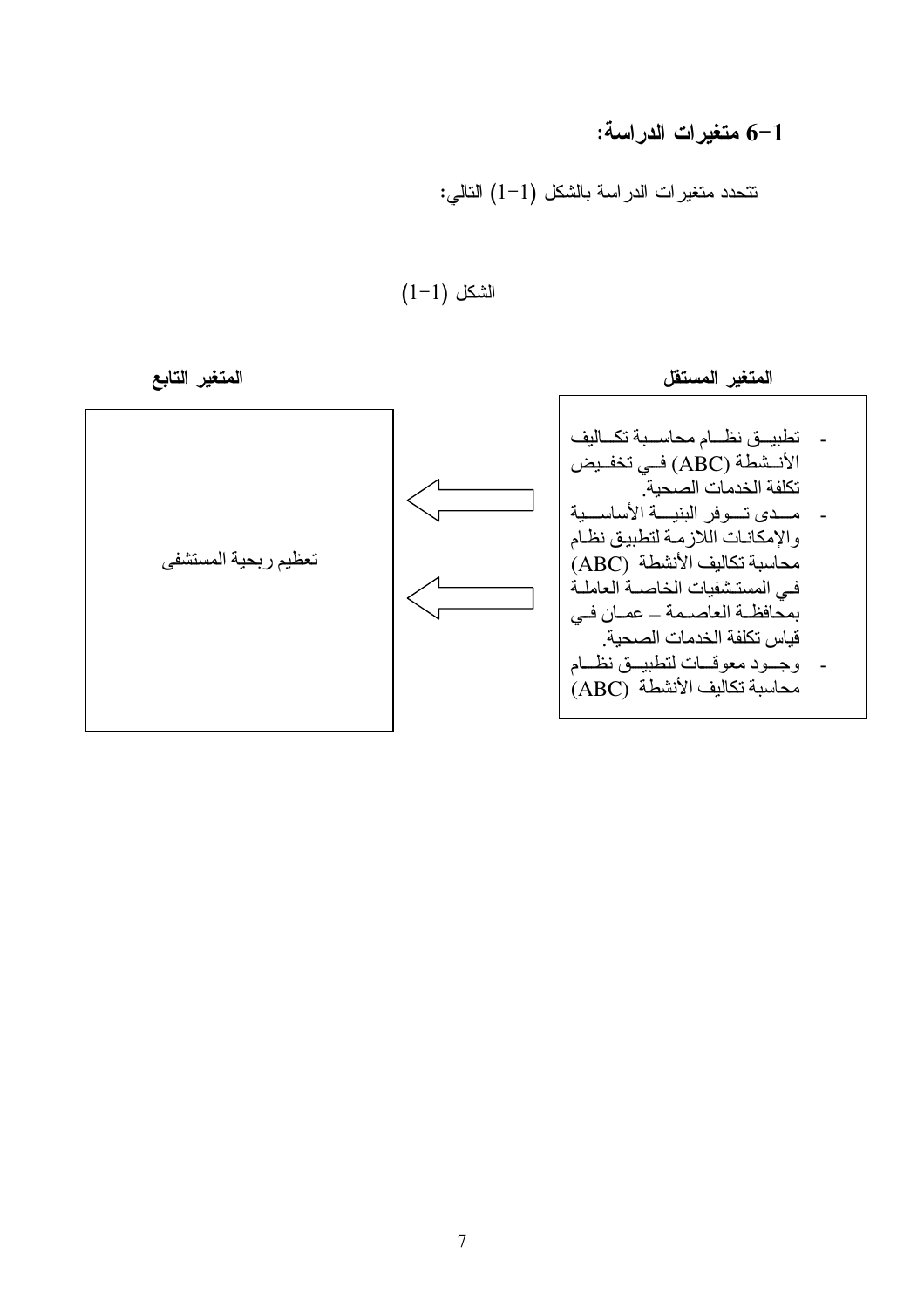1–7 التعريفات الاجر ائية:

- **نظام التكاليف المبن***ي* **على الانشطة (Activity Based Costing): ه**و ذلك النظام الذي يقوم على تجميع التكاليف غير المباشرة لكل نشاط من انـــشطة المنـــشأة فــــي مجمعات للتكلفة (Cost Pools) ثم توزيع هذه التكاليف علـــي المنــــنج النهــــائي او الخدمة المقدمة بموجب معدلات تحميل تحدد بموجب مسببات او موجهات مبنية على العلاقة السببية. (Horngren, 2005, p.131).
- **هدف (موضع) الكلفة (Cost Object):** هو الشئ –النشاط أو المنستج النهسائي المراد احتساب كلفته (Atkinson, 2007,p.140).
- **مسبب (موجه) الكلفة (Cost Driver): هو ال**حدث او النشاط الذي يسبب حـــدوث تكلفه والذي بناءاً عليه يتم تحديد معدلات التحميل للنكاليف غير المباشرة ( Hilton, .(1994, p.210
- الا**نشطة (Activities):** الاحداث أو المهام أو وحدات العمل المرتبطة بعلاقة مباشرة مع هدف او موضع النكلفة (ظاهر، 2002، ص 190).
- **مجمع وعاء الكلفة (Cost Pool):** هو مركز النكلفة الذي تجمع فيه النكـــاليف غير المباشرة تمهيداً لتوزيعها على اهداف الكلفة المختلفة بإستخدام مسبب كلفة واحد. .(Horngren, 2005, p.141)
- ا**لتكاليف المباشرة (Direct Cost):** هي التكاليف التي يمكن ربطها بهـــدف الكلفـــة .(Drury, 2005, p. 28) .^; & \$
- ا**لتكاليف غير المباشرة (Indirect Cost):** هي التكاليف التي لا يمكن ربطها بهدف .(Drury, 2005, p. 28) الكلفة بشكل بسيط وواضح.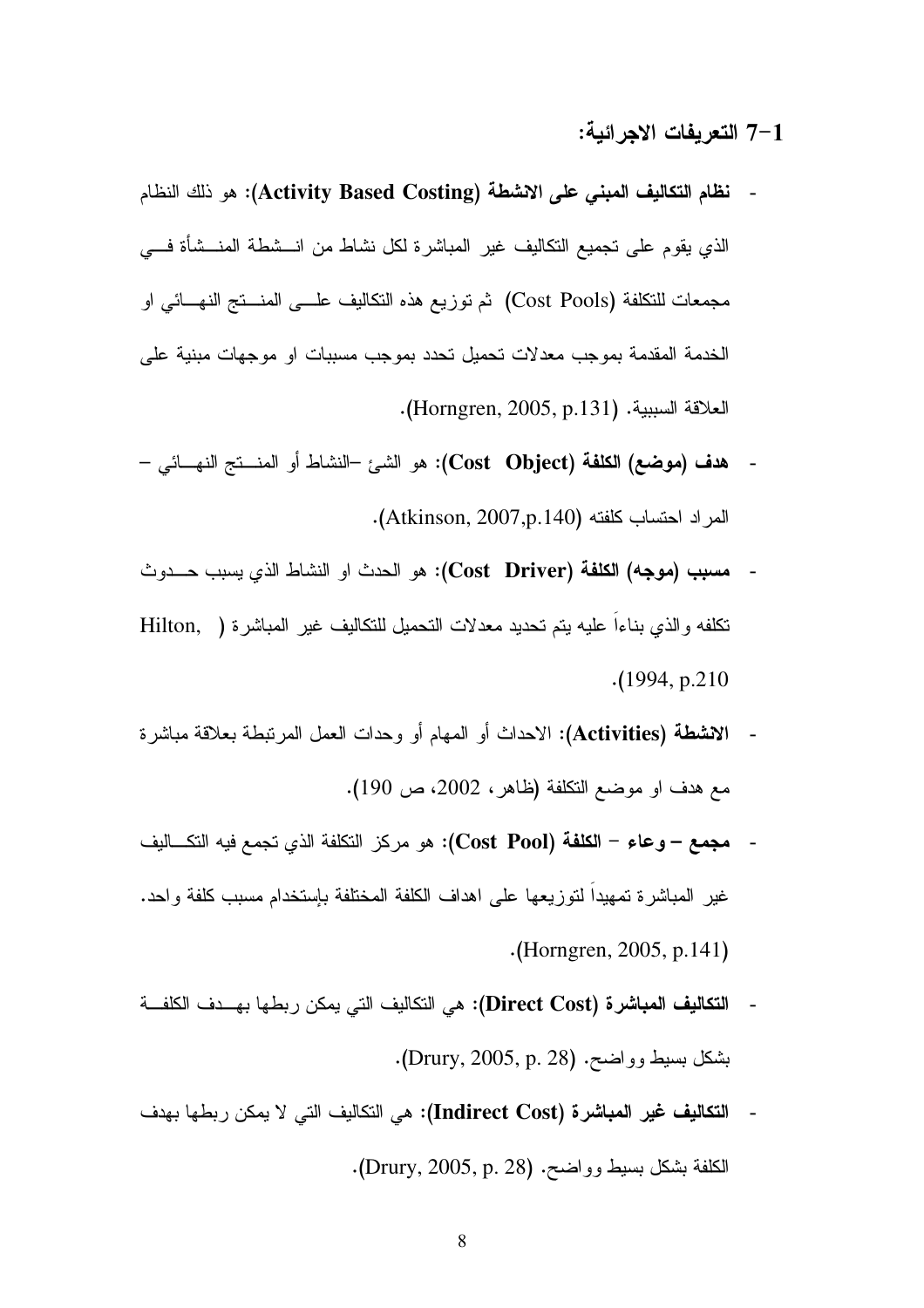- أنشطة ذات قيمة مضافة (Value Added Activites): هي نلك الانـــشطة النـــي

تــــــؤدي الــــــــى زيـــــــادة فـــــــي قيمـــــــة المنــــــــنج او الـــــــسلعة للمــــــستهلك

النهائي. (Raiborn,2006,P.156)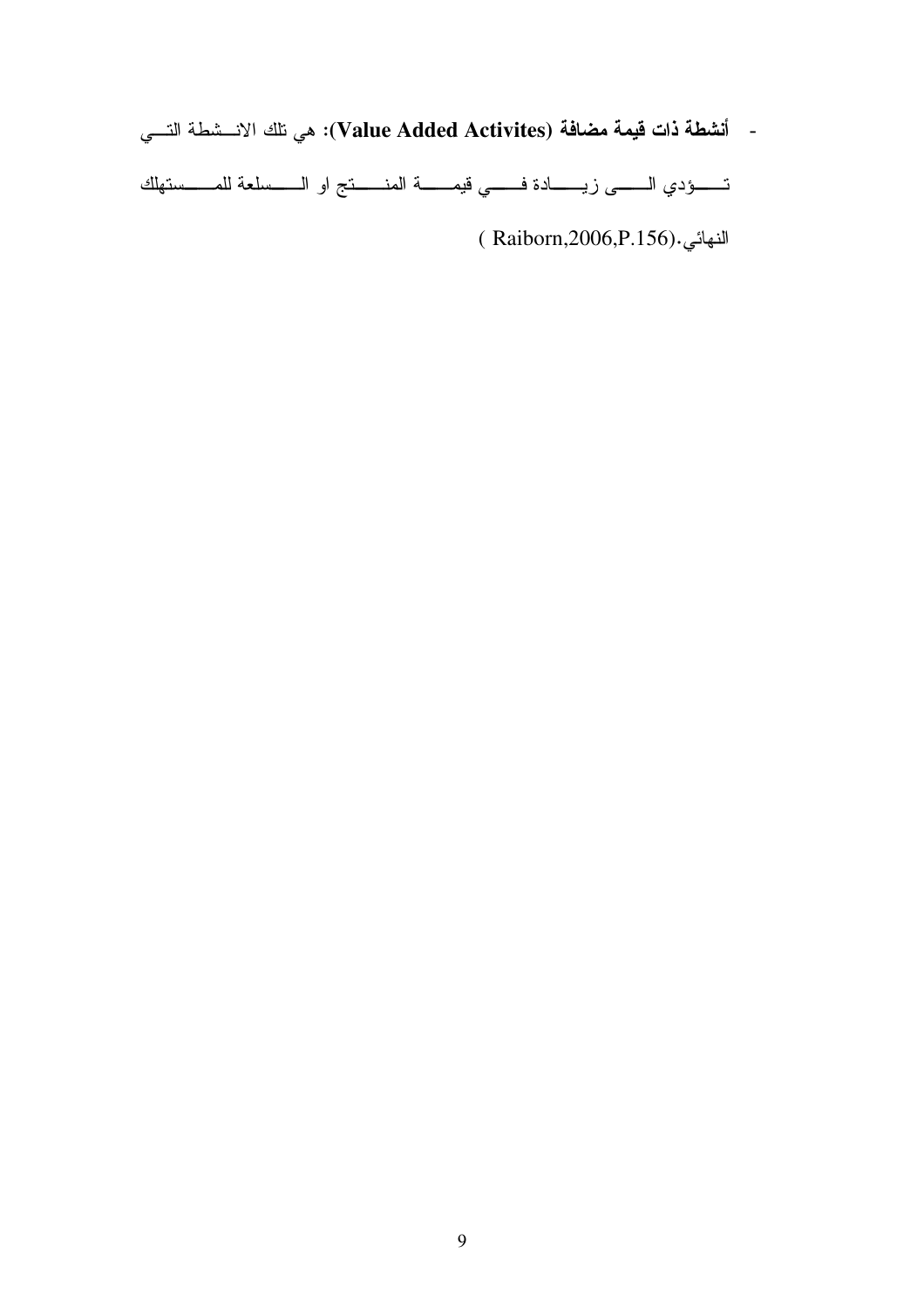#### الفصل الثاني

# الإطار النظري والدراسات السابقة

المقدمة:  $1\text{--}2$ 

- 2-2 ما هو نظام محاسبة التكاليف المبنى على الانشطة؟
- 3-2 نطور نظام محاسبة النكاليف المبني على الأنشطة:
- 2–4 لماذا نظام محاسبة التكاليف المبنى على الأنشطة:
- 5–5 مزايا نظام محاسبة النكاليف المبني على الإنشطة:
- 6–6 الانتقادات الموجهة إلى نظام محاسبة تكلفة الأنشطة:
- 7–2 أهمية محاسبة التكاليف المبنية على الأنشطة (ABC) في القطاع الصحي:
	- 2–8 نطبيق نظام محاسبة التكاليف المبنى على الانشطة في المستشفيات
		- 9-2 لمحة عن المستشفيات في الاردن:
		- 10-2 خطوات تطبيق نظام محاسبة التكاليف المبنى على الأنشطة:
		- 1–12 منطلبات نطبيق نظام محاسبة النكاليف المبنى على الأنشطه:
- 12–2 تصميم نموذج نظام محاسبة التكاليف المبني على الأنشطه في المستشفيات الخاصــــه العامله بمحافظة العاصمه – عمان:
	- 13-2 الدر اسات السابقة:
	- 14-2 ما يميز هذه الدراسة عن الدراسات السابقة: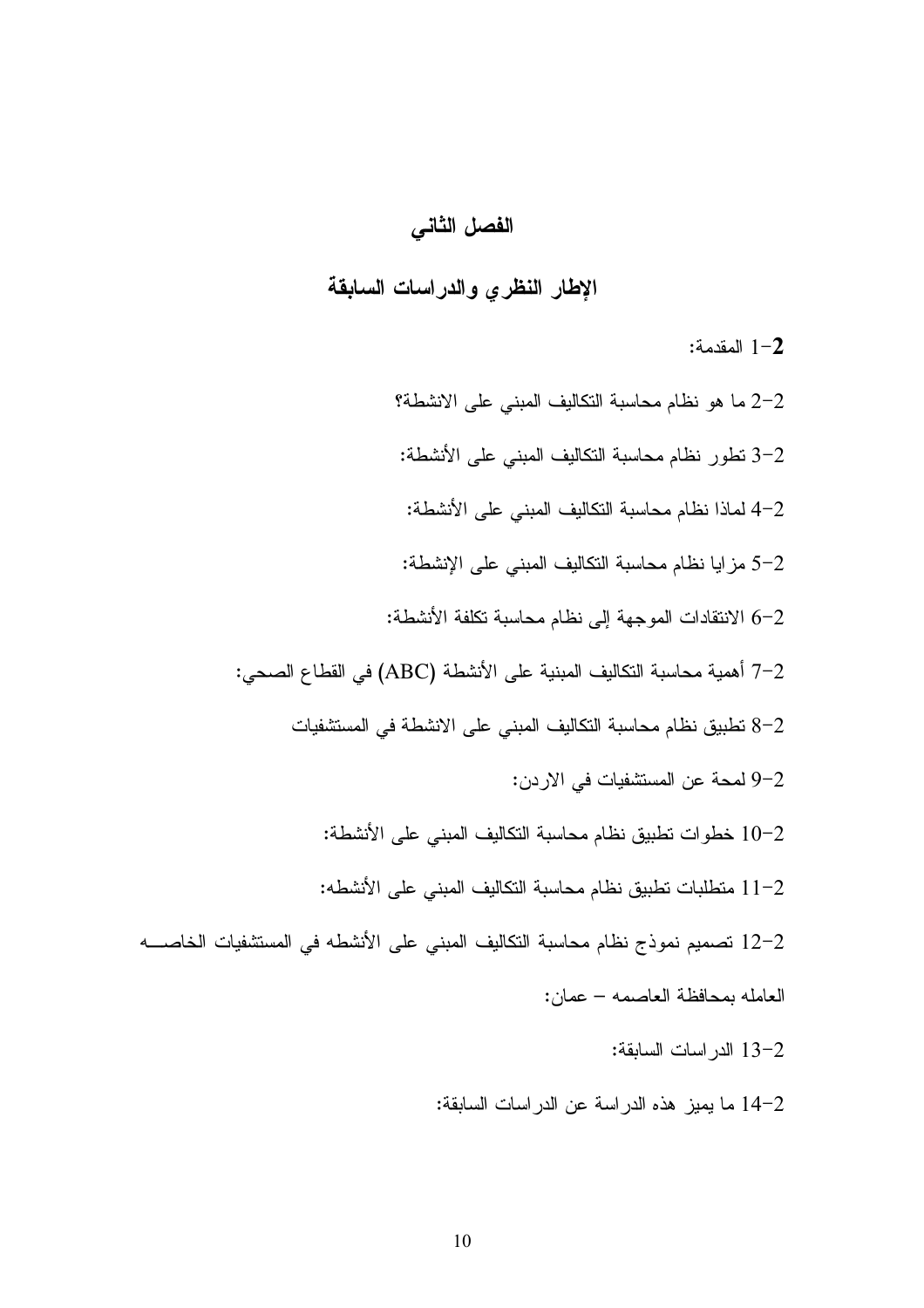# الفصل الثاني

الإطار النظري والدراسات السابقة

الإطار النظرى:

1-2 المقدمة:

إن عملية تحديد النكاليف بشكل دقيق وملائم ومـــن ثـــم تـــوفر الأدوات والوســـائل لتخفيضها تعتبر ذات اهمية كبير ة بالنسبة للمستشفيات حتى نتمكن من الحفاظ على مركز هـــا النتافسي في السوق وبالقدر الذي يساهم في تعظيم ربحيتها. ونظراً للاخفاقات الكبيـــره التــــي تسببت بها انظمة محاسبة التكاليف التقليدية كان لا بد لهذه المستشفيات من البحث عن طـــرق بديلة لتحديد تكاليفها وبالتالي مساعدتها على اتخاذ القرارات بشكل سليع وواضح. ولعل من اهم هذه الطرق هو استخدام نظام محاسبة التكاليف المبنى على الانشطة (ABC). ومن هذا المنطلق وقبل اعتبار نظام محاسبة التكاليف المبنى على الانشطة (ABC) كبــديل مقتر ح لانظمة محاسبة التكاليف التقليدية هناك العديد من النساؤ لات التي لا بد مـــن الاجابـــة عليها قبل اعتباره كبديل فعال وهي:

- ما هو نظام محاسبة التكاليف المبنى على الانشطة؟
- تطور نظام محاسبة التكاليف المبنى على الانشطة.
	- لماذا نظام محاسبة الكاليف المبنى على الانشطة؟
- مزايا نظام محاسبة النكاليف المبنى على الانشطة.
- محددات نظام محاسبة النكاليف المبنى على الانشطة.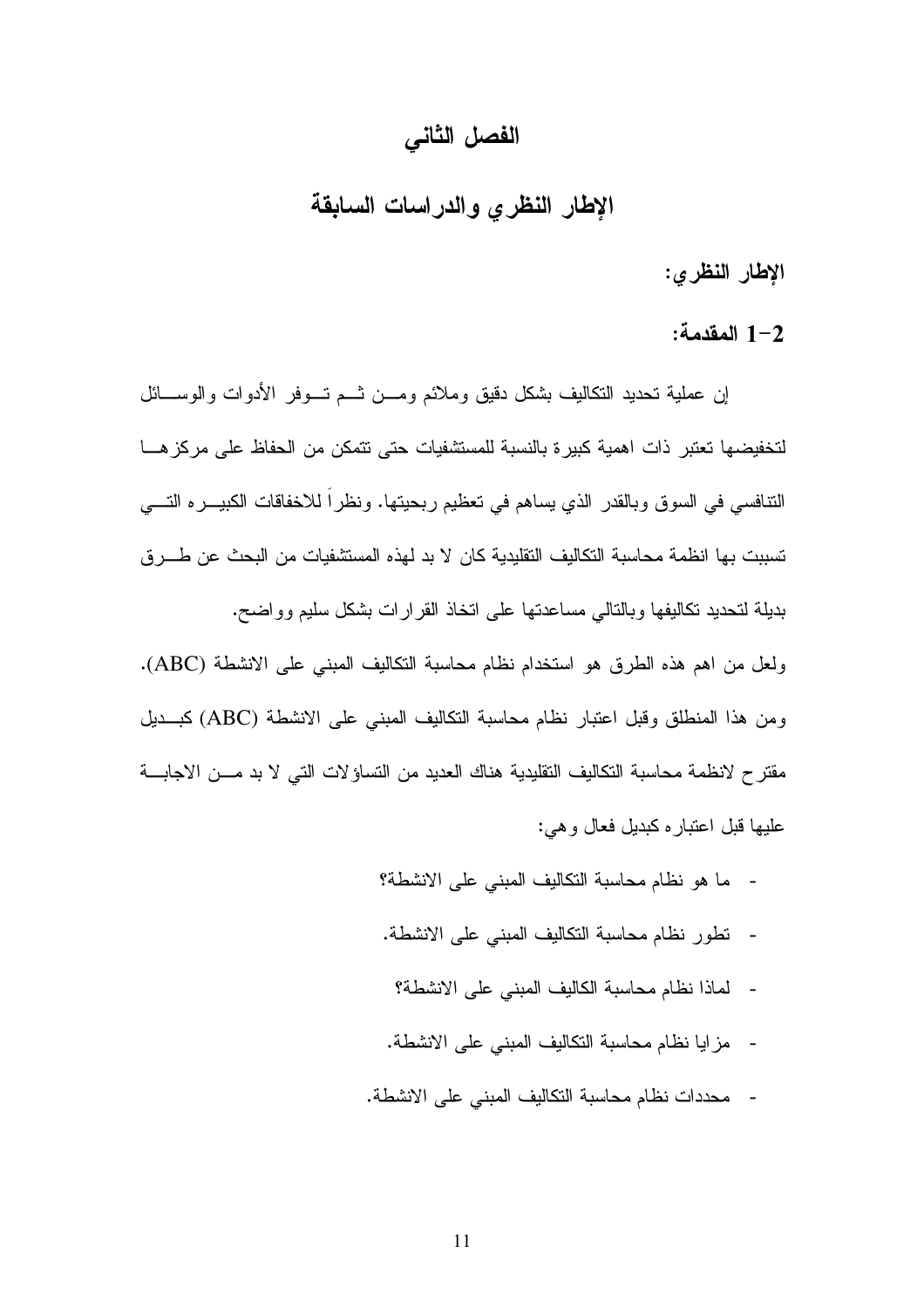#### 2–2 ما نظام محاسبة التكاليف المبنى على الانشطة؟

في جميع الاحوال نتكون كلفة المنتج من التكاليف المباشرة سواء أكانت من المواد الاولية او العماله والتبي يمكن نتبعها او نحميلها على كلفة المنتج بشكل واضح، ومـــن النكــــاليف غيــــر المباشرة التي بصعب توزيعها على المخرجات النهائية نظراً لارتباطها بأكثر من سلعة واحدة. ففي أنظمة التكاليف التقليدية يتم تحميل المنتج النهائي بحصنه من التكاليف غير المباشرة على افتراض أن المنتج النهائي هو الذي يسبب حدوث التكلفة والتي يتم توزيعها بناءاً على حجــم الانتاج ، مما يؤدي إلى إيجاد علاقة تر ابطية طردية بينهما . أما في نظام محاسبة التكـــاليف المبني على الأنشطة (ABC) فإنه ولإنتاج السلعة لا بد لنا من ممارسة أنشطة مختلفة والتسى بدور ها نؤدي إلى إحداث النكاليف.

وقد عرف (Horngren,2006, P144) نظام محاسبة النكاليف المبنبي علىي أساس الأنـــشطة (ABC) بأنه ذلك النظام الذي يصحح أنظمة محاسبة التكاليف الأخرى عن طريق التركيـــز على الأنشطة الفردية واعتبارها موقع الكلفة الأساسي.

وكذلك عرفها (عبد اللطيف ،2006،ص218) بأنه "ذلك النظام الذي يقــوم أولاً بتخــصبيص الموارد على الأنشطة التي استفادت منها ، ثم تخصيص تكلفة هذه الأنـــشطة وفقـــاً لمعـــدل استفادتها من هذه الأنشطة".

أما (Hilton, 1994, P97) فقد عرف نظام محاسبة التكاليف المبنى على الأنشطة على أنه " أسلوب يتكون من مرحلتين لتوزيع الكلفة غير المباشرة حيث يتم تجميعها في مجمعات للتكلفة ثم يتم تخصيصها على المنتجات النهائية بناءاً على موجهات الكلفة".

ونظر ا للتغير المطرد في بيئة الاعمال اضحى من الضروري للمنشآت الاحتفاظ بقواعد بيانات سليمة ودقيقه لغايات مساعدتها في اتخاذ القرارات الملائمة، وفي الوقت المناسب.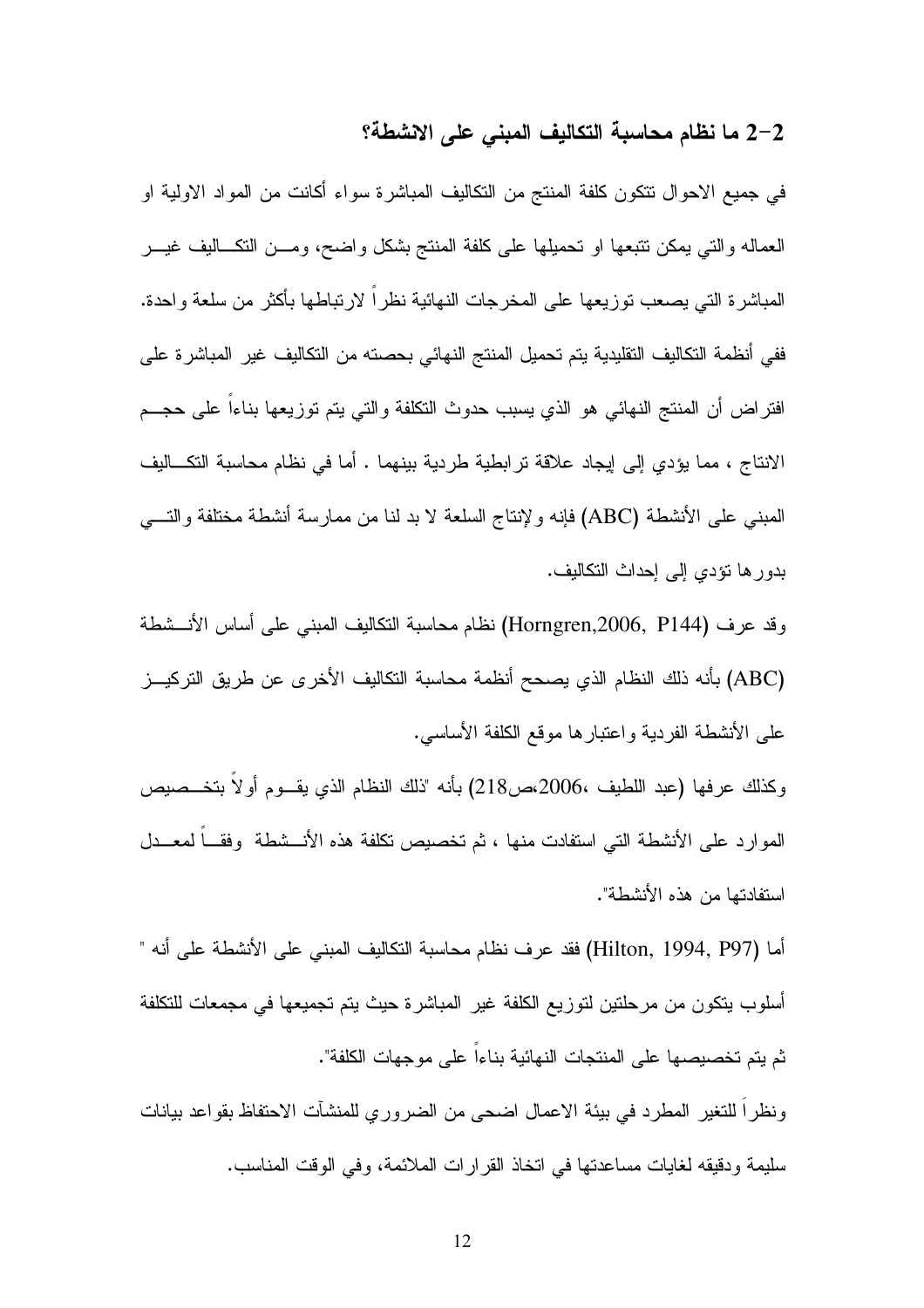ومما لا شك فيه ان الجانب المتعلق بالتكاليف سواء أكانت الإدارية منها ام الانتاجية ان تحظى بنصيب كبير من هذا الاهتمام، حيث انها تعتبر مقاييس ملائمة لاتخاذ القرار وقياس الاداء في المنشأة، حيث توفر بيانات التكاليف لادارة المنشأة الاسس السليمة لتحـــسين كفـــاءة الانتـــاج ونوزيع الموارد المناحة على عملياتها ذات الربحية الاعلى مما يساعد السي الاستناد علسى ثوابت علمية لاتخاذ القرار والابتعاد بالنالبي عن الاحكام الشخصية.

مما سبق فإنه يمكن تعريف نظام محاسبة التكاليف المبنى على الانشطة (ABC) من وجهـــة نظر الباحث على انه ذلك النظام الذي يقوم على اساس تجميـــع التكـــاليف غيـــر المباشــــرة للمنشـــأة في مواضـع الكلفة (Cost Centers) ليتم توزيعها على المنتج النهـــائي بواســـطة مسببات الكلفة (Cost Drivers) وذلك للوصول الى الكلفة الحقيقية للمنتج النهائي مما يؤدي الى دعم انخاذ القرارات الادارية السليمة.

و يمكن توضيح الآلية المتبعة في تخصيص التكاليف على أساس محاسبة تكـــاليف الأنـــشطة بالرسم البياني التالي: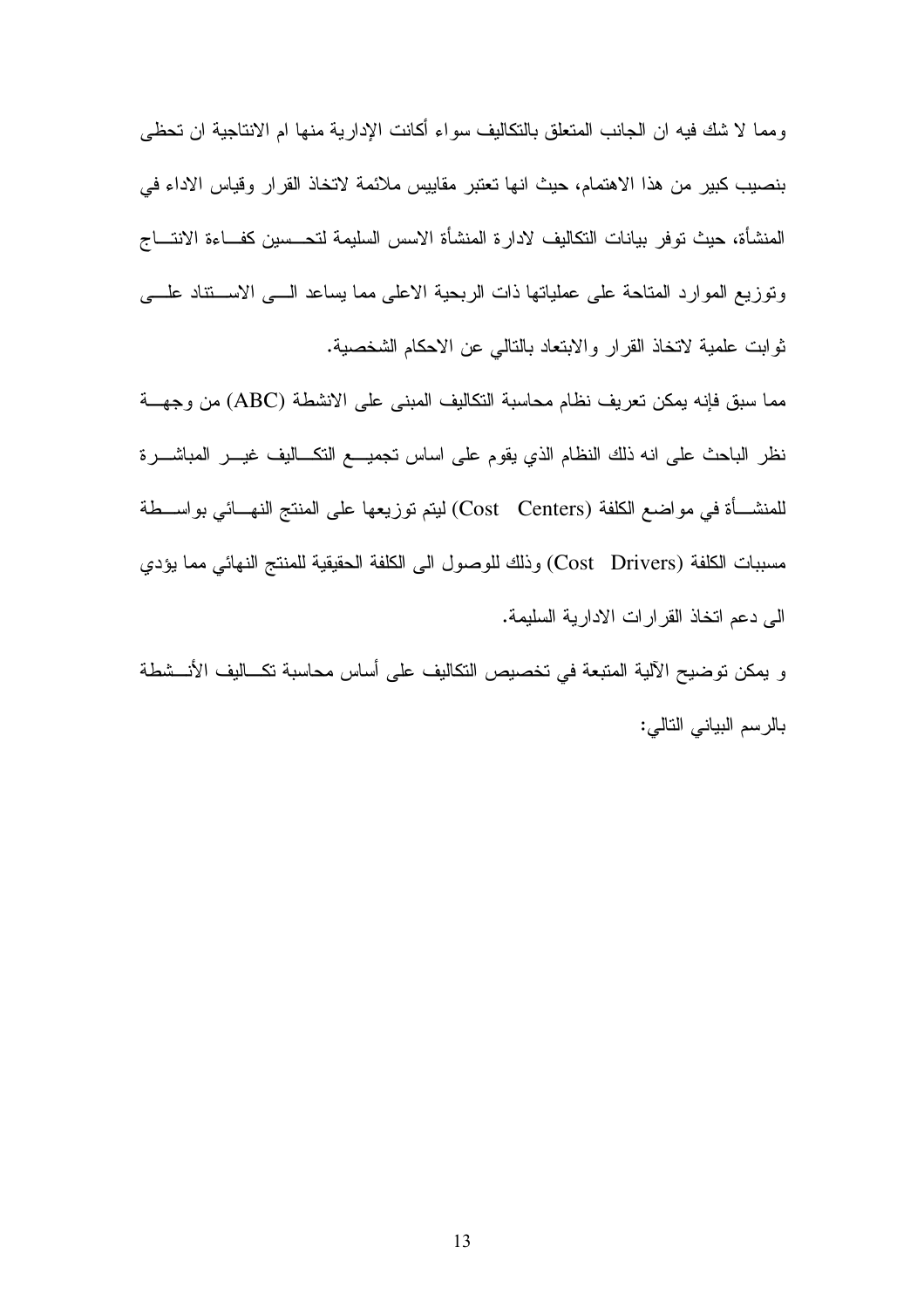

(Drury, colin, (2005), Management Accounting For Business, : المصدر: 3<sup>rd</sup>.ed., Bath; Uk. Patrick Bond.)

# 2–3 تطور نظام محاسبة التكاليف المبنى على الأنشطة:

يرتكز نظام محاسبة التكاليف المبنى على الأنشطة على فكرة أساسية تعتمد على الربط بسين الموارد المستخدمة والأنشطة التي تستخدم هذه الموارد ، ثم الربط بين تكاليف الأنشطة وبين المنتج النهائي.

وكنتيجة للتطورات التكنولوجية التى شهدها العالم خلال العقدين الماضيين وتوجه المستشفيات إلى نقديم أكثر من خدمة واحدة للمريض، فكان لا بد من العمل على نطوير الأنظمة المحاسبية بهذه المستشفيات وخاصنة فيما يتعلق بمحاسبة النكاليف وذلك لغايات الرقابة بشكل خاص على النكاليف غير المباشرة والتبي من أمثلتها نكلفة التحسين والتطوير، ونكلفـــة مقـــابيس الجـــودة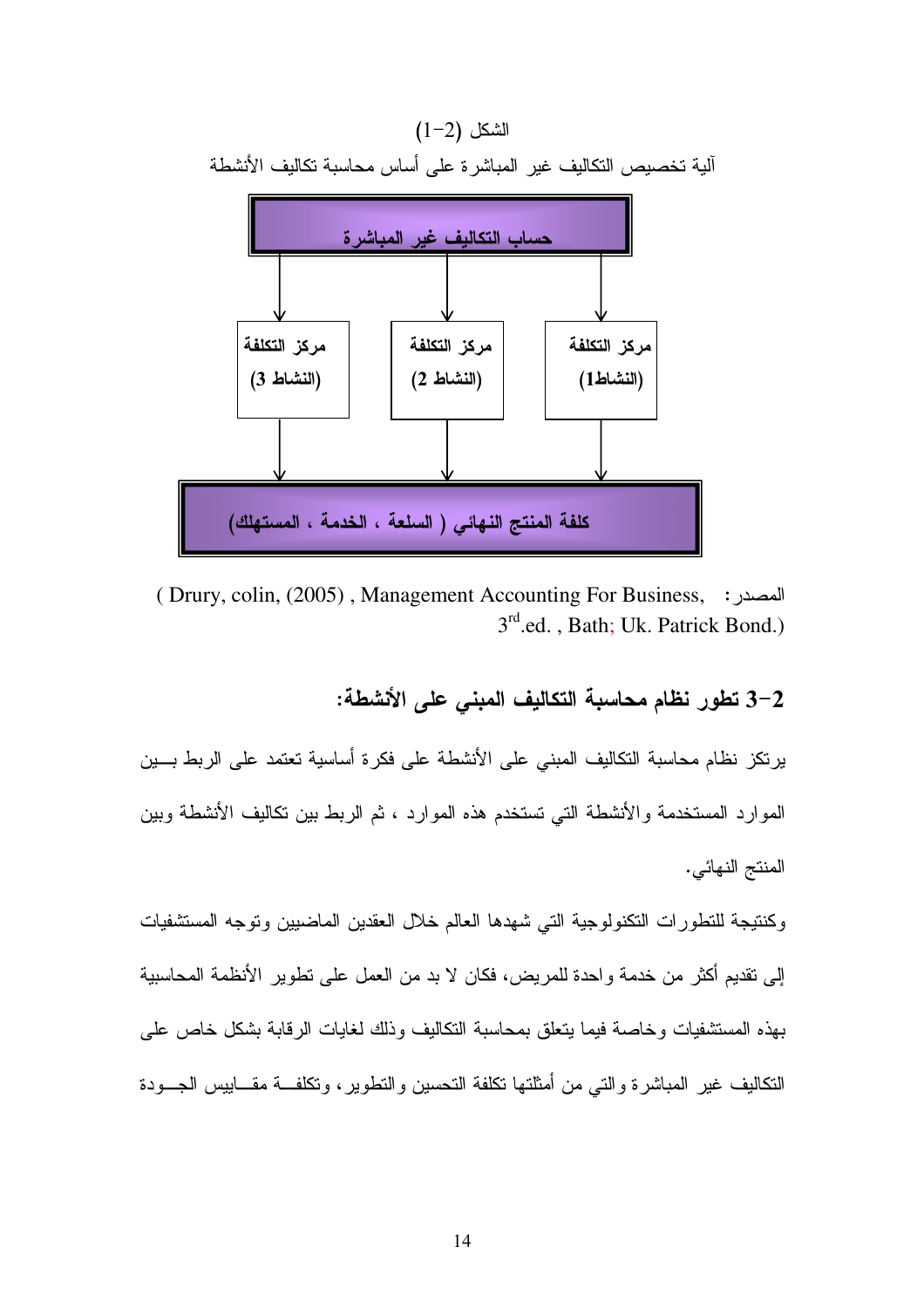الشاملة ، وتكلفة تقديم الخدمة بدون اخطاء وما إلى ذلك من تكاليف أخرى غير مباشرة تؤثر بشكل كبير على سعر الخدمة.

وحيث أن فلسفة نظام محاسبة التكاليف المبنى على الأنشطة نقوم على أســـاس أن المـــوارد المتاحة للمستشفى يتم استخدامها لممارسة أنشطتها المختلفة فلا بد لنا من التفرقة بسين عسدة أنواع من هذه الأنشطة(Horngren,2006, P 147-148):–

1. أنشطة مرتبطة بالوحدات (المرضى) مباشرة:

وتحدث هذه الأنشطة عند نقديم كل خدمة حيث نتناسب بشكل طردي مع حجم الخـــدمات المقدمة، و تشمل هذه المجموعة المواد المباشرة من أدويـــة او مـــستهلكات والأجـــور المباشرة مما يعني بان استخدام الموراد المتاحة للمستشفى سوف نزداد بنـــسبة مـــساوية لزيادة اعداد المرضبي، ويتم ربط نكاليف هذه الأنشطة مع اعداد المرضبي بـــشكل ســــهل ومباشر استناداً إلى استخدام أو استهلاك المربض لهذه الأنشطة.

### 2. أنشطة تختص بمجموعة من الوحدات (المرضى):

و هي تكاليف الأنشطة التي يتكبدها المستشفى لتقديم الخدمة لمجموعة من المرضى والتي من أمثلتها تجهيز ادوات الفحص والتشخيص للبدء بعمليات الكشف السريرى، وطباعـــة النشرات التعريفية الخاصة بالمستشفى للتعريف به أو بخدماته وتعتبر تكلفة هذه الانشطه مشتركة لجميع الوحدات (المرضى) ضــــمن المجموعـــة الواحـــدة فكلمـــا زادت عـــدد المجموعات المراد خدمتها از ادات معها تكلفة ممار سة هذه الأنشطة.

# 3. أنشطة ترتبط بالإنتاج (المرضى) بشكل عام:

وهي نكاليف الأنشطة التي ينفقها المستشفى لدعم ونجهيز خدمة معينة بغض النظر عـــن عدد الوحدات (المرضى) المراد خدمتهم أو عــدد المجموعــات مـــن هــذه الوحـــدات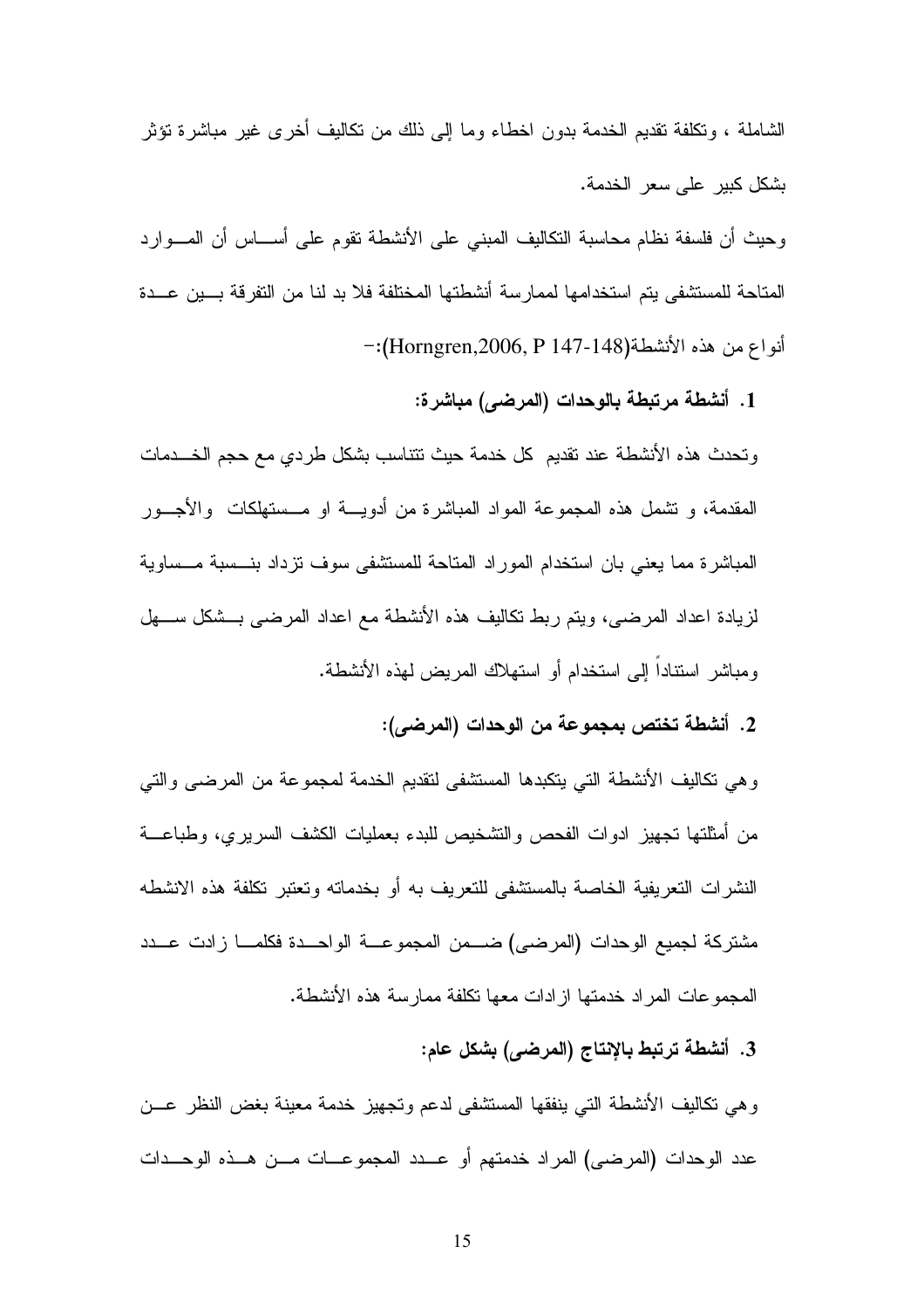(المرضـي). والتـي من أمثلتها كلفة التقييم للـخدمات المقدمة وفحصـها للتاكد من مطابقتهـــا للمواصفات والمقابيس المحددة حيث نزداد نكاليف هذه الأنشطة بازديساد ونتسوع عسدد الخدمات التي يقدمها المستشفى.

4. أنشطة ترتبط بالمنشأة (المستشفى) ككل:

وهي نلك الأنشطة التي لا يمكن نتبعها أو نحميلها على مريض بحد ذاتـــه وإنمـــا هـــي النكاليف أو الموارد النبي تستخدمها المنشأة لدعم جميع عملياتها دون استثناء، ومن الأمثلة عليها نفقات الصيانة ، والكهرباء ، والمصاريف الإدارية المختلفة الإخرى، إلا أن هــذه المصاريف ضرورية لاستكمال عمليات نقديم الخدمات حيث تشترك جميـــع المخرجـــات النهائية بالإستفادة منها.

# 2–4 لماذا نظام محاسبة التكاليف المبني على الأنشطة؟

لقد أدت التطورات النقنية التي شهدها العالم خلال عقد الثمانينات إلى تعقيد وتـــشعب عمليات الإنتاج ، حيث اصبحت أنظمة التكاليف التقليدية لا تلبـــي حاجـــات مـــستخدمي القرار ، ذلك أن التكاليف غير المباشرة أصبحت نشكل جزءاً كبيراً من مصاريف المنشأة (Drury.2005,P146) حيث بدأت بعض المنشآت إلى استخدام أنظمة محاسبة التكاليف المبنية على الانشطة وذلك لنفادي انخاذ القرارات الخاطئة بما يتعلـــق بمخرجاتهـــا مـــن الإنتاج ولمساعدتها بوضىع سياسة سعرية مناسبة لمنتجاتها او خدماتها لتعظيم ربحيتها. مما سلف يمكن تحديد آهم الأسباب التي آدت إلى استخدام نظام محاسبة التكاليف المبنـــي :(Hilton .1994, P 203) الأنشطة (Hilton .1994, P

1. عدم ثقة المدر اء بالتكاليف المستخرجة من أنظمة المحاسبة العامة.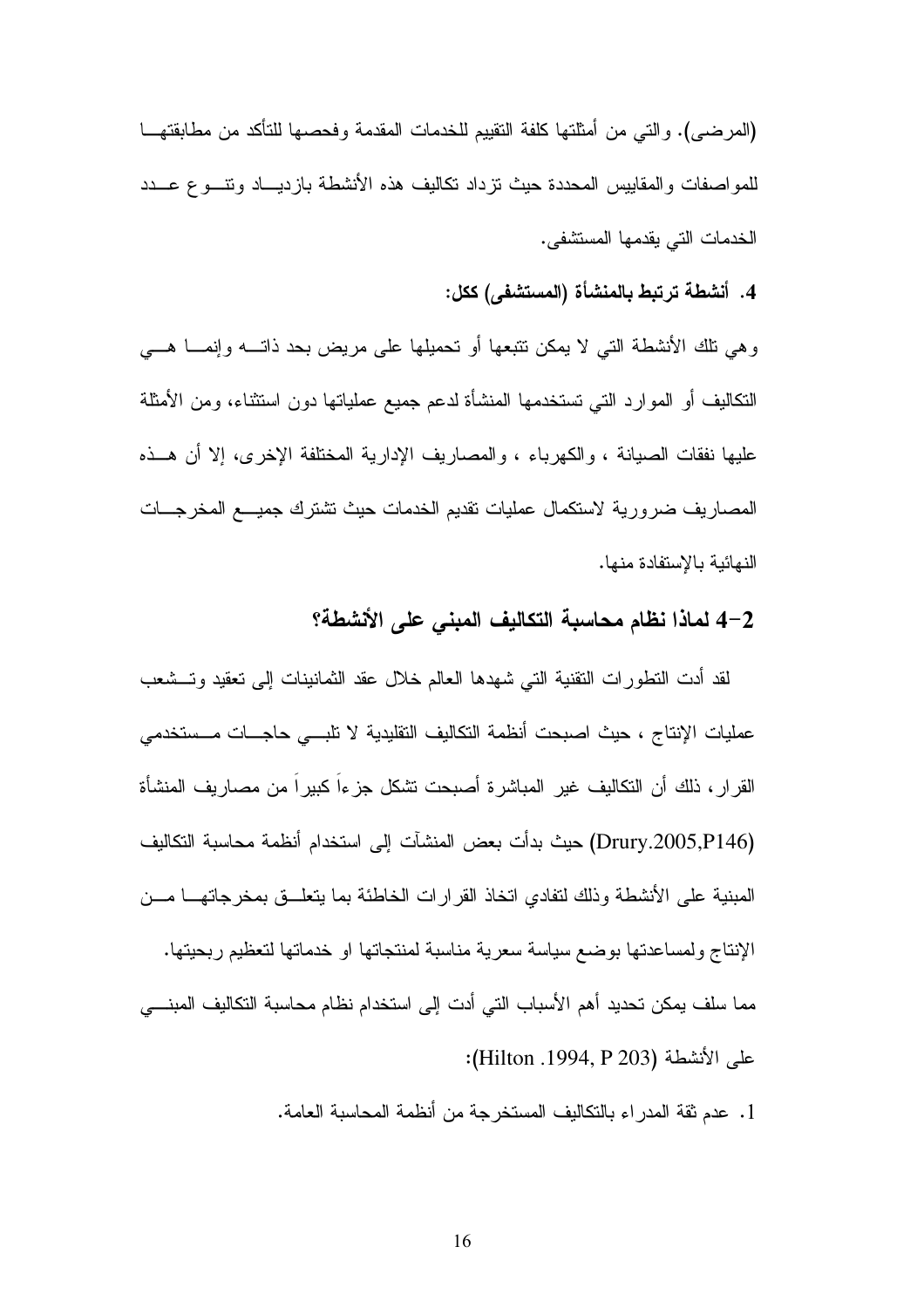- 2. عدم رغبة مدراء المبيعات باستخدام التكاليف المستخرجة من أنظمة المحاسبة العامة عند اتخاذ قر ار ات التسعير .
- 3. إظهار أن بعض المنتجات نزيد من ربحية المنشأة بالرغم من نسعير ها بدون هـــامش ربح مقبول.
	- 4. انخفاض الأرباح بالرغم من الزيادة في حجم المبيعات.
	- 5. إن بعض المنتجات التي تحقق هوامش ربحية مرتفعة لاتباع من المنافسين.
		- . التكاليف غير المباشرة مرتفعة بشكل كبير .
			- 7. النتوع في خطوط الإنتاج.
		- 8. إن كلفة العمالة المباشرة تشكل نسبة ضئيلة من إجمالي كلفة المنتج.
		- 9. إن بعض منتجات الشركة تباع بأسعار منخفضة مقارنة بالمنافسين.
	- 10. إن المحاسبة العامة تستغرق وقت طويل لتسعير بعض أوامر البيع الخاصة.

# 5–2 مزايا نظام محاسبة التكاليف المبنى على الإنشطة:

يعمل نظام محاسبة التكاليف المبنى على الأنشطة على توريد معلومات تتصف بالدقة عن كيفية استخدام الموارد المرتبطة بالأنشطة المختلفة ومن خلال دقة هــذه المعلومـــات يمكن تلخيص أهم مزايا هذا النظام بمايلي (در غام،2007،ص4725-725):

1. فعالية الدور الرقابي لنظام (ABC) مقارنه بنظام التكــاليف التقليــدي لتخــصيص التكاليف غير المباشر ء، طالما أنه يأخذ في الحسبان التوقيــت المبكـــر للـــتحكم فـــي الأنشطه وقبل الأنتهاء من عملية الانتاج أو تقديم الخدمات النهائيه،الأمر الذي يزيـــد من إمكانية تلافي اي انحر افات.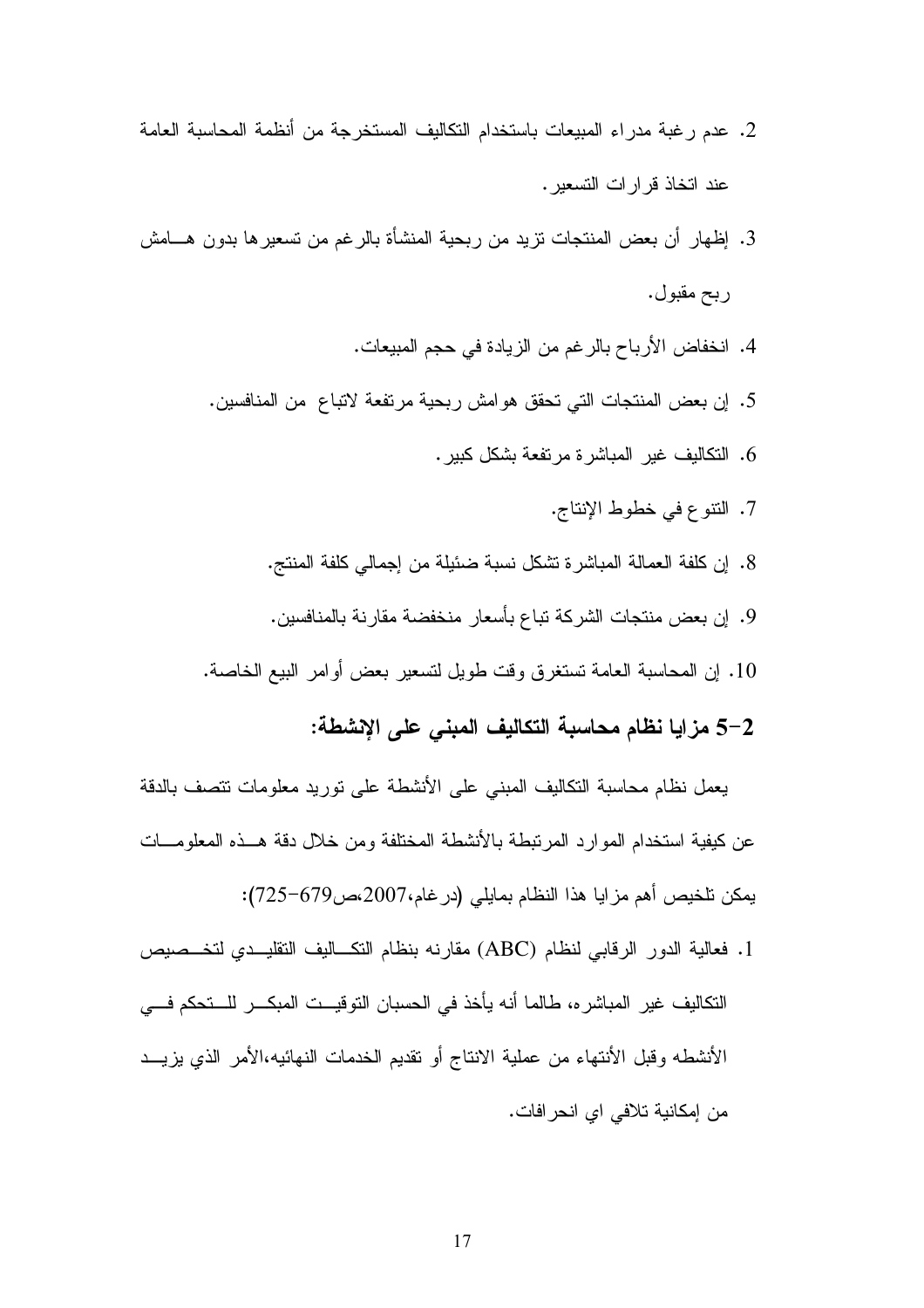- 2. التحسين المستمر وتجاوز جميع العيوب المرتبطه بنظام التكاليف التقليدي، حيــث إن افضل الأساليب لتحسين الأداء هو تحليل الأنشطه والتركيز على الأنشطه التي تضيف قيمة واستبعاد الأنشطه التي لا تضيف قيمه للخدمه.
- 3. الأستخدام الفعال لمبدأ المقابله وذلك من خلال عـــدم تخـــصيص تكـــاليف البحـــوث و النطوير ِ التي تخص فتر ات ماليه تاليه على نكاليف الفتر ه الحاليه، و هو الأمر ِ الـــذي في كثير من الأحيان لا يتم تجنبه في ظل نظام التكاليف التقليدي.
- 4. يساعد على تخفيض التكاليف من خلال نقليص الوقت والجهــد المطلـــوبين للقيـــام بالنشاط، وإلغاء الأنشطه ذات النكلفه العاليه وغير الضروريه، واختيار الأنشطه ذات التكلفه المنخفضه. كما يقدم اسلوباً مختلفاً لتخفيض التكاليف هـــو فهمهـــا ومعرفـــة الأنشطه ومسببات النكلفه الخاصه بها.
- 5. يوفِّر نظام (ABC) مجموعه من مقاييس الأداء غير الماليه من خلال مؤشِّرات غير ماليه لقياس مسببات النكلفه، حيث نشمل هذه المقاييس الوقت والجوده. كما يساعد هذا النظام في إعداد الموازنات المبنيه على الأنشطه (ABB) بإعتبار ها أداه تخطيطيـــه ور قابيه تساعد في نقوبم الأداء.
- 6. يؤثِّر نظام (ABC) بصورة فعاله على قرارات التسعير من خــــلال حـــساب تكلَّفـــة ترتبط بحجم الأنتاج بل ترتبط بدرجة تعقيد وتتوع المنتجات، وغيرها من العوامـــل المسيبه لوحود التكاليف.
- 7. يعمل نظام (ABC) على زيادة النظره الإيجابيه لأهمية دور المحاســــبين فــــي إدارة الإنتاج وفي مجالات إتخاذ القرارات الأخرى داخل الشركه، كما يعمل علـــي نتميـــة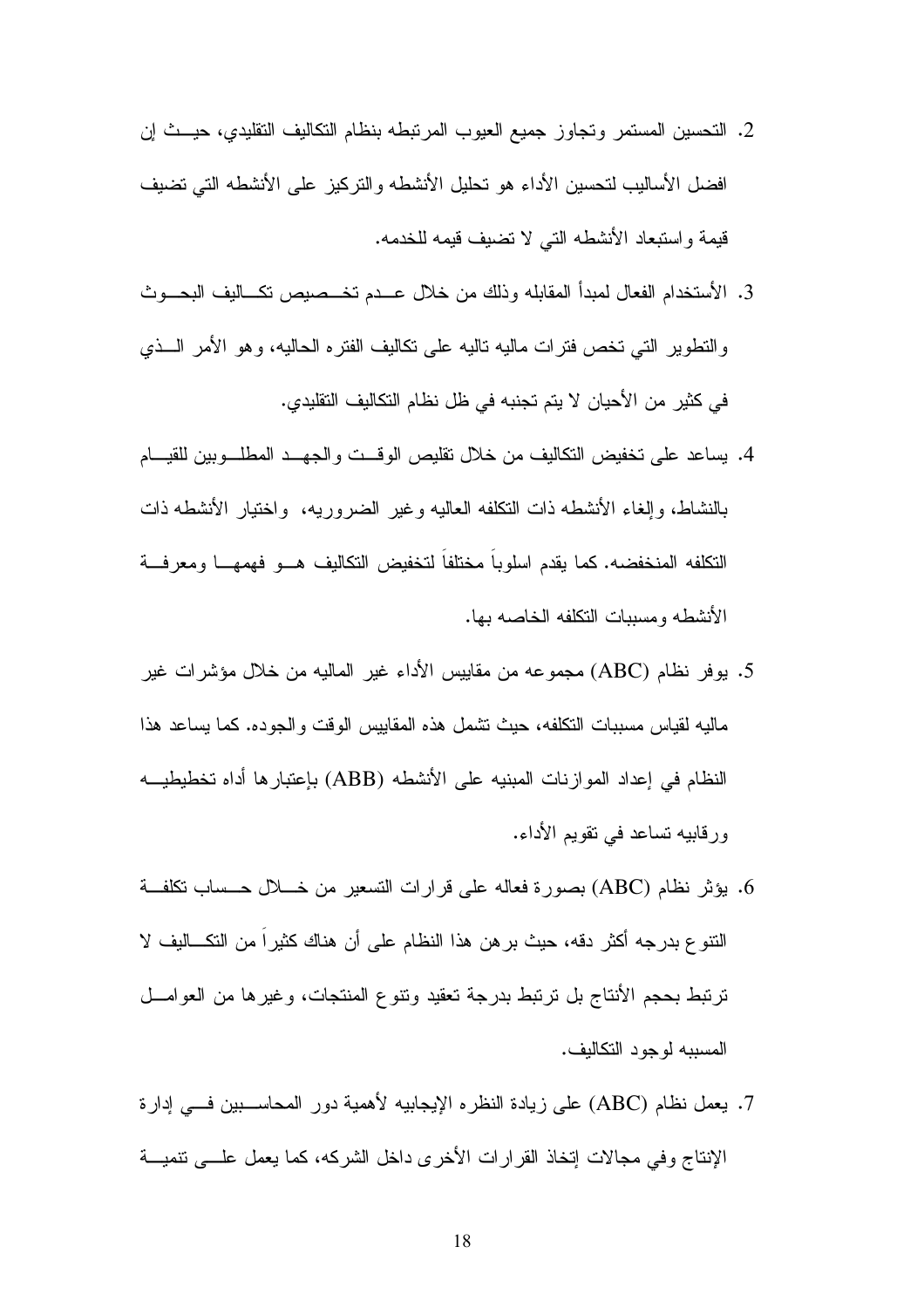روح العمل كفريق، حيث أنه لم يقتصر تشغيله وفهمه على المحاسبين فقــط، وإنمـــا بمند الى الوظائف الأخرى كالإنتاج والنسوبق.

- 8. إن تحليل الأنحرافات حسب نظام (ABC)، والذي يعتمد اساسا على منطق مؤداه ان المخرجات تستهلك الأنشطه، وأن الأنشطه هي التي تستهلك الموارد، أنما يعتمد فسي ذلك علاقة حقيقيه يتم التعرف عليها من خلال مسببات التكلفه، أما في ظـــل نظـــام التكاليف التقليدي فإن تحليل الأنحرافات يفشل في تقديم معلومات ملائمه حـول أداء عناصر التكاليف.
- 9. من أهم نتائج أستخدام وتطبيق نظام (ABC) في الشركات العالميه ما يعرف بالأدارة الاستر اتيجيه للتكاليف التي تساعد في عملية التخطيط الأستر اتيجي، وإدار ة الموارد.

# 6–2 الانتقادات الموجهة إلى نظام محاسبة تكاليف الأنشطة:

على الرغم من مزايا نظام محاسبة تكاليف الأنشطة والمتمثلة فسي تسوفير معلومسات تتصف بالدقة والتي تساعد الإدارة في اتخاذ قراراتها من تخطيط ورقابة على التكاليف إلا أن هناك بعض الانتقادات الموجهة إلى نظام التكلفة علـــي أســـاس الأنـــشطة (در غـــام،2007، ص 679-725) ومنها:

- 1. يركز نظام (ABC) على القرارات الاستراتيجيه في الأمد الطويل الأجـــل، بينمــــا تحتاج الشركات ايضاً إلى أتخاذ القرارات الخاصه بالرقابه والتخط بط فسي الأمــد القصير .
- 2. لا يساهم نظام (ABC) في توضيح العلاقه بين الأنشطه وبين رضا المستهلك، حيث أن الاخير يعد بمثابة الهدف الرئيس والعامل المشترك لجميع الشركات الهادفه للربح.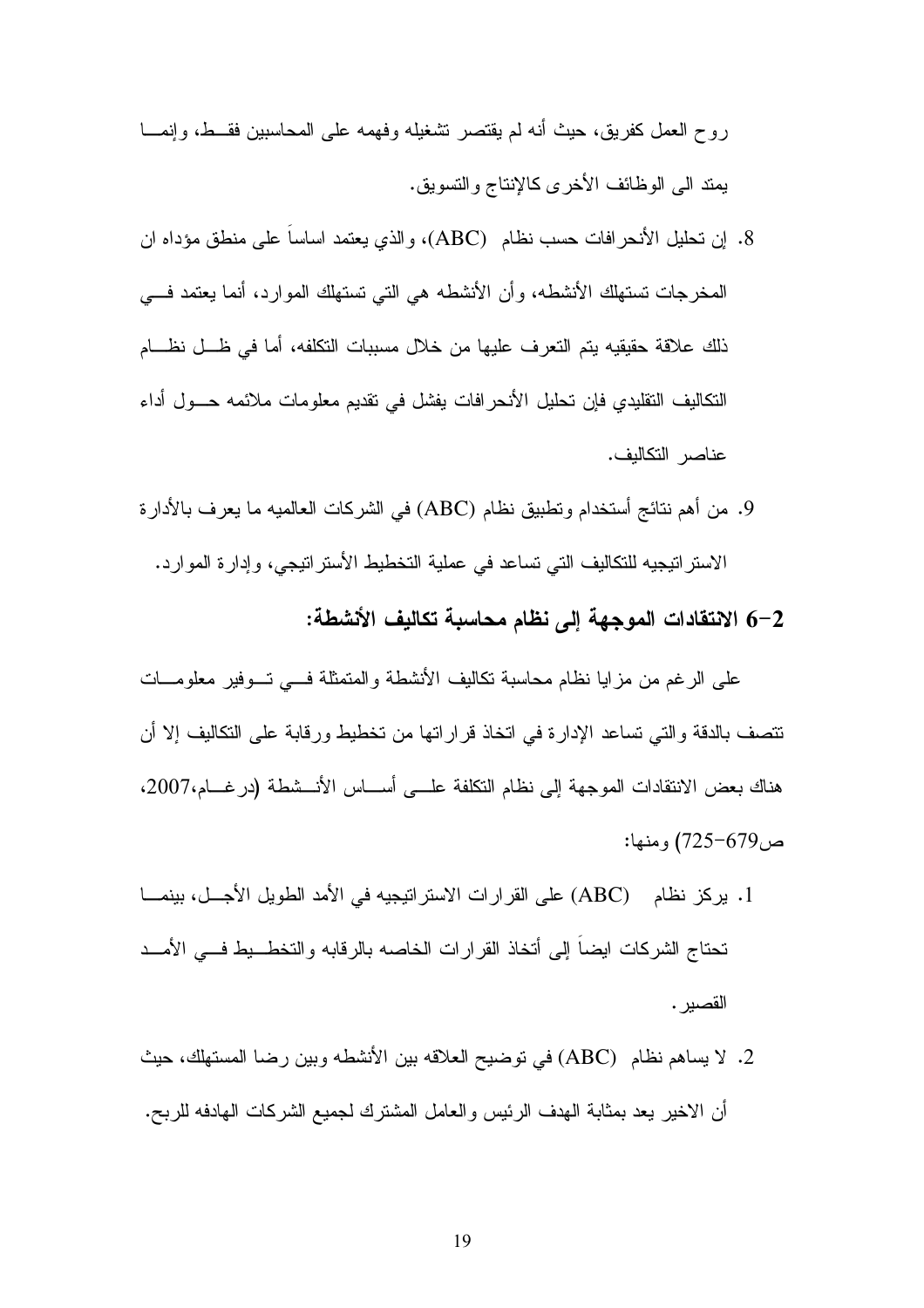- 3. إن نظام (ABC) يفترض أن العلاقات بين الموارد الأقتصاديه والأنـــشطه، وبـــين الأنشطه والمنتجات هي علاقه خطيه طرديه.
- 4. يستبعد نظام (ABC) بعض التكاليف المرتبطه بمنتجات معينه من التحليـــل، مثـــل: التسويق، والإعلان، وخدمة ما بعد البيع، والبحوث والتطوير، وهندسة الإنتاج، ولذلك يجب على هذا النظام تعديل التحليل لكي يتضمن مثل هذه التكاليف حتى يتمكن مـــن النوصل الى النكلفه الكليه للمنتج ويتوقف ذلك اساسا على قاعدة النكلفه والمنفعه.
- 5. إن تطبيق نظام (ABC) قد يتعارض مع بعض المبادئ المحاسبيه المتعارف عليهـــا كمبدأ الحيطه والحذر ، ومبدأ القابليه للتحقق. وبالتالي يجب على أي منشأه نطبق نظام (ABC) أن تصمم نظامين الأول للاستخدام الداخلي، والثاني للاستخدام الخـــارجي (النقارير الماليه)، وهذا مكلف جدا.
- . تكلَّفة تطبيق نظام (ABC) مر تفعه جدا، وكذلك صعوبة اختبار وتحديــد مــسببات (ABC) . النكلفه واعتماده كغيره على بيانات ناريخيه نعد داخليا.
- 7. يتم تعريف الأنشطه في الغالب على مفاهيم عامه، حيث يعد النشاط مجمع تكلفه على مستوى المنشأه يعكس مجموعه من الأنشطه الفر عيه، و هذا لا يوفر ٍ معلومات تكلف مفصله حول نلك الأنشطه.

7–2 أهمية محاسبة التكاليف المبنية على الأسـشطة (ABC) فـــى القطـــاع الصحى:

إن الارتفاع المستمر في تكاليف الرعاية الصحية هي نتيجة طبيعية لما يواجهه مقدموا هذه الخدمة من الضغوطات التي يمارسها مستهلكي هذه الخدمات لرغبتهم بالحصول على هذه الرعاية بكفاءة وجودة عالية وبكلفة معقولة.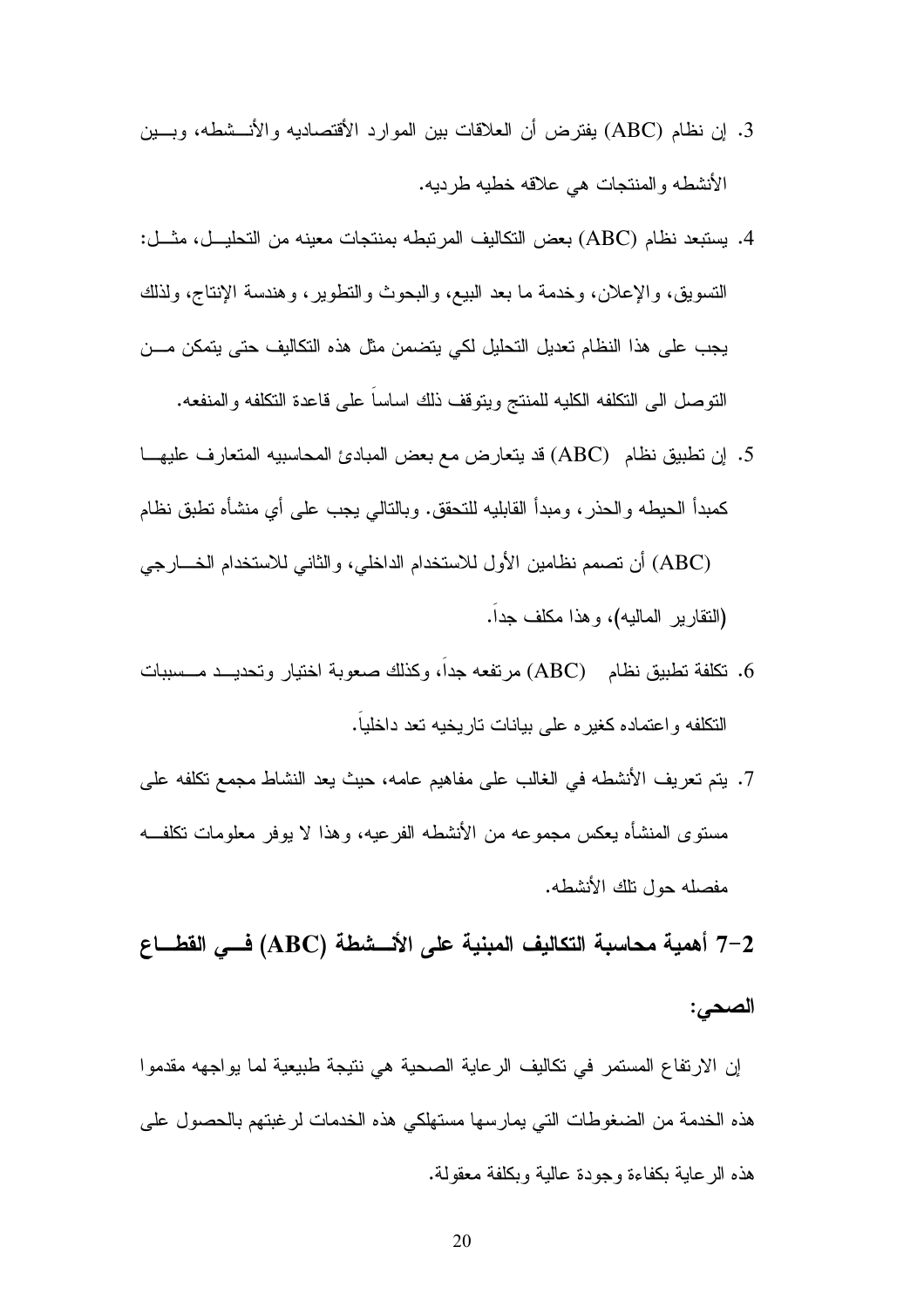وحتى يحقق هذا القطاع الغاية من وجوده والمتمثلة بتقديم رعاية صـــحية ضـــمن كلفـــة منخفضة مع ضمان جودة الخدمة المقدمة آخذين بعين الاعتبار تحقيـــق هـــامش ربحــــي معقول فلا بد من وجود نظام رقابة جيد على العمليات التشغيلية والذي يمكن تحقيقه مـــن خلال ضبط النكاليف وبيّن (Ramsey, 1994) ان نظام محاسبة النكاليف فـــي القطـــاع الصحي يجب ان يحقق ثلاثة اهداف ممثلة بإدارة الكلفة بشكل فعال ، وتمكين المنشأة من تعظيم مواردها من خلال الإدارة السليمة للخدمات المقدمة للمـــراجعين، وبيــــان فــــرص النطوير المستمر للعمليات التشغيلية. وإن هذه الأهداف لا تتحقق باستخدام أنظمة التكاليف التقليدية. حيث وضح انه ولتحقيق هذه الاهداف فإنه لا بد من تطبيـــق نظــــام محاســـبة النكاليف المبنى على الانشطة بالمستشفيات نظراً لما يتمتع به من قدرة على تحليل وفهـــم الانشطة ومسببات التكلفة.

كما بيّن (Brimson & Burtha,1992,P1-37) إن فهم الانشطة وإدار تها بشكل فعـــال يتطلب الاجابة الدقيقة على الاسئلة التالية:

- 1- ما هي الموارد التي تستخدمها الأنشطة؟
- 2- ما هي مخرجات او اهداف ممارسة النشاط؟
	- 3– كيف يتم ممار سة النشاط؟

حبث وبالإجابة على هذه النساؤ لات بمكن للمستشفى نحدبد كلفة الخدمة المقدمة وذلك بنمكبنه من معرفة اي الأنشطة التي نؤدي الى قيمة مضافة وايهـــا لا يـــؤدي الــــي ذلـــك وبالتـــالـي الاستمر ارية بممارسة الأنشطة التي تعمل على تحسين العمل وتجنب تلك التي تؤدي الى زيادة في استخدام الموارد وبالنالبي زيادة الانفاق التشغيلبي ونقليل الربحية.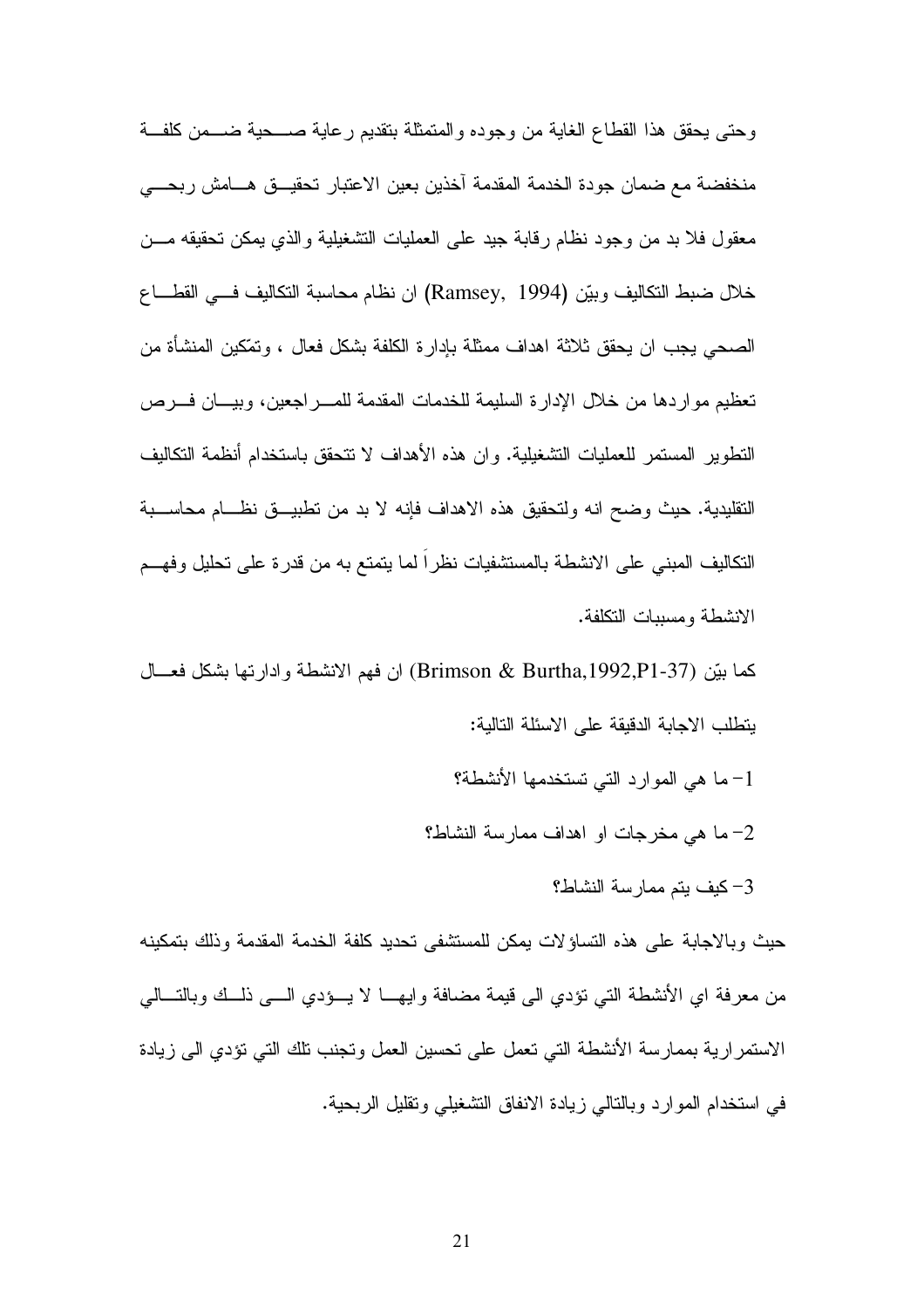حيث لابد لمقدمي خدمات الرعاية الصحية من بذل الجهود لإدارة الموارد المتاحة لهم بــشكل فعَّال ومعرفة كلف أنشطتهم بشكل دقيق للتأكد من أن المردود الذي سيحققونه ملائم لـــضمان استمر اريتهم . ونتيجة لذلك كان لزاماً على المستشفيات أن تقوم بتـــصنيف أعمالهــــا حـــسب أنشطتها وذلك لبسط الرقابة على كلف الخدمات المقدمة للمسريض وكسذلك كميسة المسوارد المستخدمة من قبل كل قسم من أقسامها.

مما لا شك فيه وجود طرق لقياس كلفة الخدمات المقدمة للمريض والنتي من أمثلتهـــا معرفـــة نسبة الاشغال للمستشفى ، أو الكلفة المباشرة لممارسة نشاط معين ، أو الكلفة المباشرة الكلية لحالة معينة ومقارنتها مع مستشفيات أخرى وذلك يهدف الى قياس مدى ملاءمة نظام التكاليف المعمول به مع أنظمة التكاليف المستخدمة في مستشفيات آخري . إلا ان هذه الطرق قد تعتبر غير ملائمة، ذلك أن الطريقة المتبعة لتجميع التكاليف تختلف من مستشفى إلى آخر . وبما أن أساس الإختيار لدى متلقى الخدمات المقدمة من قبل المستــشفيات لا يتـــأثر بقـــو ي العرض والطلب وإنما بنوعية وسرعة الخدمة المقدمة فكان لابد لهذه المستشفيات من إيجساد

الأسس أو الطرق الملائمة لتسعير خدماتها المقدمة لمرضاها، ومن هنا كان لزاماً على هــذه المستشفيات من الاستجابة لرغبات مرضاها عن طريق دراسة ألية استخدام مواردها وتعظيم ربحيتها . ونتيجة لذلك فلابد للمستشفيات من نقسيم أنشطتها و معرفة أيها يؤدي إلـــي قيمـــة مضافة للخدمة وأبها لا يؤدي لذلك وبالنالى نجنب هذه الأنواع من الأنشطة.

وحيث تمارس المستشفيات أنشطة متعددة والتي غالباً ما نكون منكر ر ة بطبيعتها فإنه يعتبر ٍ من الضروري لإدارة المستشفى إيجاد نظام نكاليف ملائم لاتخاذ القرار، حيبث فسشلت أنظمسة التكاليف التقليدية المطبقة حاليا في المستشفيات عن نقديم المعلومات الكافية عن الأنشطة التي تمت لخدمة المريض لأن ممارسة هذه الأنشطة هي التي تؤدي لحدوث الكلفة، كما أن نظـــام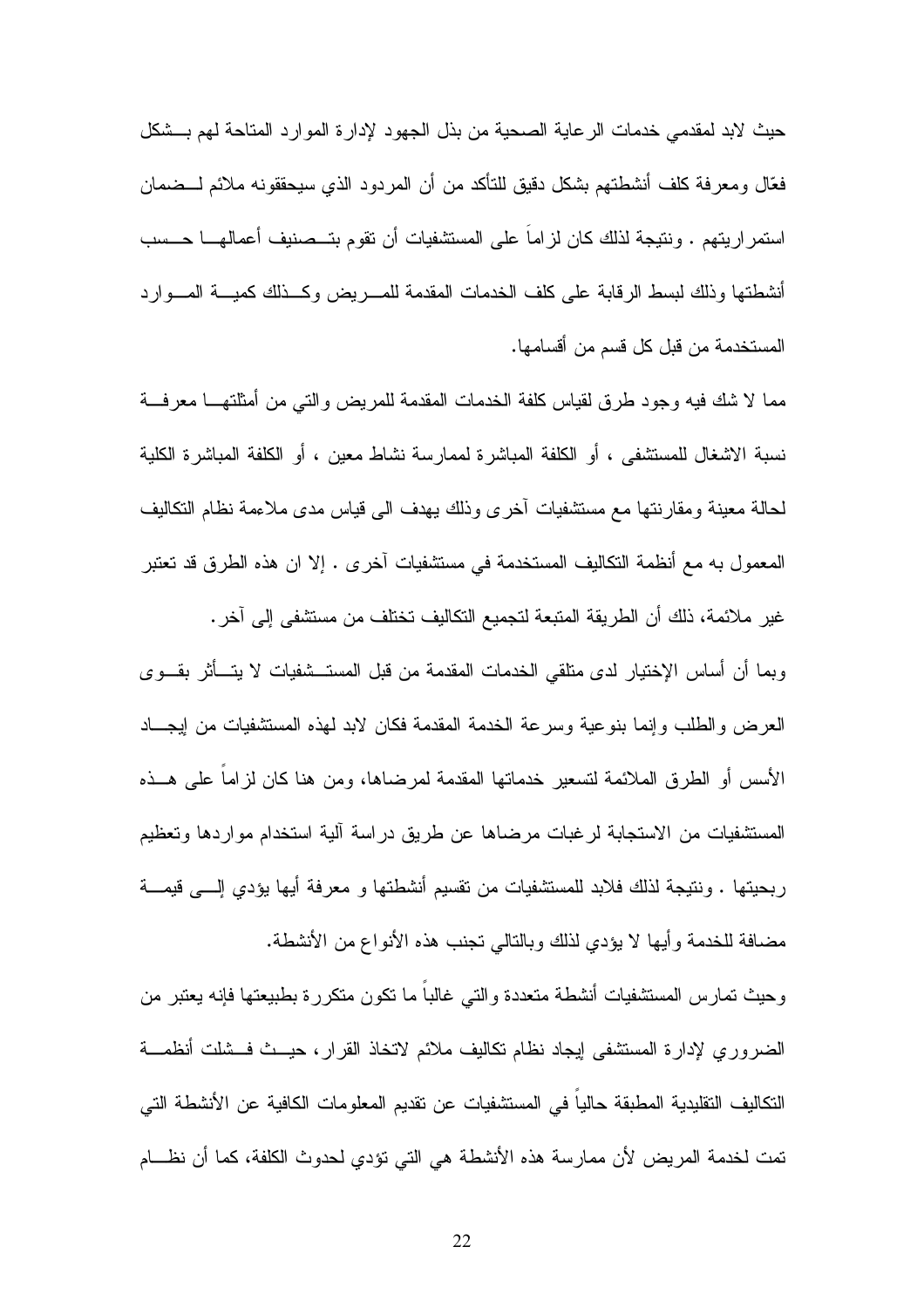النكاليف النقليدية يعتمد على أساس تحميل الكلفة من دائر ة لأخرى لاحتساب الكلفـــة النهائيـــة بدلاً من اعتماده لأساس النشاط الذي تم ممارسته لتقديم الخدمة للمريض والذي يعتبر هــدف الكلفة النهائي.

كما إن أهم ما يميز المستشفيات عن سواها في قطاع الخدمات هو نقديمها للعديد من الخدمات المتر ابطة التي ترتبط بالمنشأة ككل مما يزيد من النكاليف غير المباشرة لهذا النوع من منشآت الخدمات.

ونظرًا لما نتمتع به المستشفيات من الخصوصية في بيئة الاعمال حيث يـــرنبط جـــزء مـــن اهدافها بجودة الرعاية الصحية المقدمة للمرضى، حيث تكون تكلفة تقديم هذه الرعايــــة مــــن الامور الثانويه آخذين بعين الاعتبار العوامل الانسانية المرتبطة بصحة المريض وبين كلفة الموارد المناحه وكيفية استخدامها لضمان ديمومة المنشأة وتعزيز قدرتها علسى الاستقمرار بنقديم خدمات الرعاية الصحية. حيث بيّن (Ross,2004,P1) ان تطبيـــق نظـــام محاســـبة التكاليف المبنى على الانشطة في المستشفيات يساعد على نجسير الهوه بين هذين المفهــومين عن طريق نقديم معلومات دقيقه وملائمة للعاملين بهذه المنشآت مع التأكيد على نوجيه الموارد المتاحة لضمان استمر اريتها وتطوير ها.

وبناءا على ماتم طرحه وضمن نظام محاسبة النكاليف المبنىي على الأنشطة فإن ممارســــة أي نشاط هو الذي يؤدي إلى استخدام الموارد المتاحة وبالتالي حدوث التكلفة، لذا فإن تطبيق نظام محاسبة التكاليف المبنى على الأنشطة سوف يساعد إدار ة المستشفى على تحديد الأنشطة التي تستخدم مواردها وبالتالي الاستغناء عن تلك الأنشطة التي تسبب هـــدراً لـهـــذه المـــوراد دون المساس بجودة أو نوعية الخدمة المقدمة مما ينتج عنه تعظيم لربحية هذا المستشفى.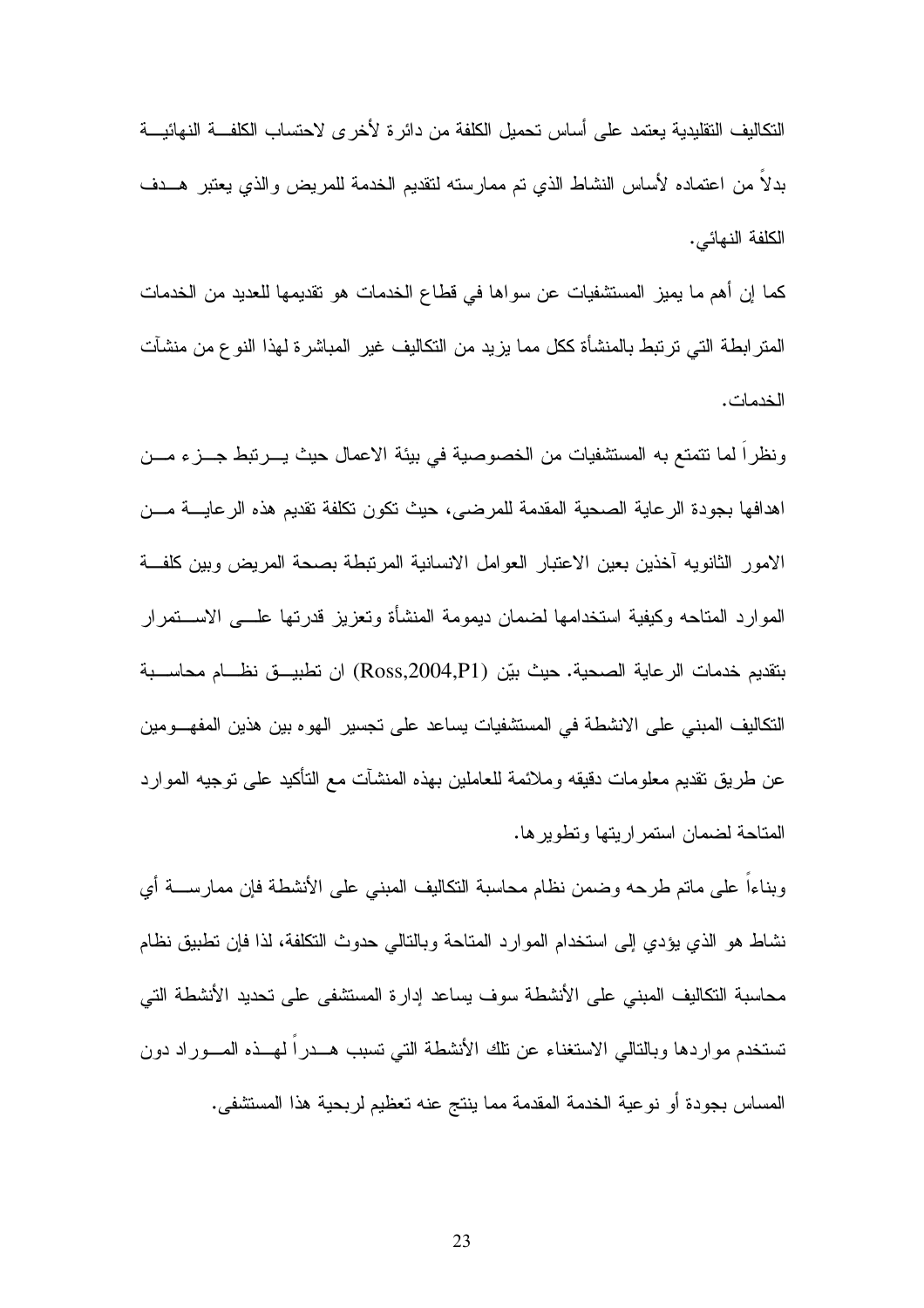وقد بيّن (James,1995,P50) ان اهمية تطبيق نظام محاسبة التكاليف المبنى على الانشطة في القطاع الصحي تكَّمن في كونه يساعد على تحديد التكاليف وفق الاجراءات او الانـــشطة التي تمت ممارستها لتقديم خدمة الرعاية الصحية للمرضى، حيث وبتطبيق هذا النظام فسإن العاملون في هذه المستشفيات يصبح لديهم فهم اكبر للتكاليف المرتبطه بتقييم الحالة المرضية. ولقد ذكر ( أبو خشبه ،1999) بأنه " يمكن تطبيق مدخل التكلفة على أساس النشاط وليس فقط على المنشآت الصناعية بل وعلى المنشآت الخدمية كالمستشفيات ، وعلى المنشآت التمويلية كالبنوك التجارية ، حيث أن أغلب منتجات المنشآت الخدمية ليس لها مواد مباشرة ملموسة أو عمالة مباشرة تعمل على المنتج ، فإنه يمكن تحميل كل تكاليف المنتج إليه بناء على العمليات أو الأنشطة التي أحدثها المنتج في المنشأة".

وقد بيّن (King، 1994 ) في دراسته لمناقشة مدى إمكانية وكيفية قياس التكلفة على أســــاس النشاط في المستشفيات ، أنه رغم أن المعلومات المتاحة عن تطبيق مدخل قياس التكلفة على أساس النشاط في المستشفيات بصفة خاصة قليلة ، إلا أن التطبيق ممكن جدا ويُبنى على ثلاثة محاور رئيسة وهي :

- 1. تحدبد الأنشطة والنكالبف الخاصة بكل نشاط.
- 2. تجانس مجمعات التكلفة بحيث يمكن استخدام سبب تكلفة واحد لكل مجمع تكلفة.
	- 3. إمكانية ربط مسببات النكلفة بالمخر جات.

وقد توصل الباحث إلى أن محصلة تطبيق مدخل قياس التكلفة على أساس النشاط في كثيـــر من المستشفيات التخصصية في أمريكا الشمالية والمملكة المتحدة في منتــصف الثمانينـــات ، ساعد على نصويب معدل نكلفة اليوم من أيام إقامة المرضى، لأن هذا المدخل ســــاعد علــــي تطوير نظام التكاليف ، حيث يعكس كافة الأنشطة المطلوبة لتقديم الخدمة العلاجية للمريض ،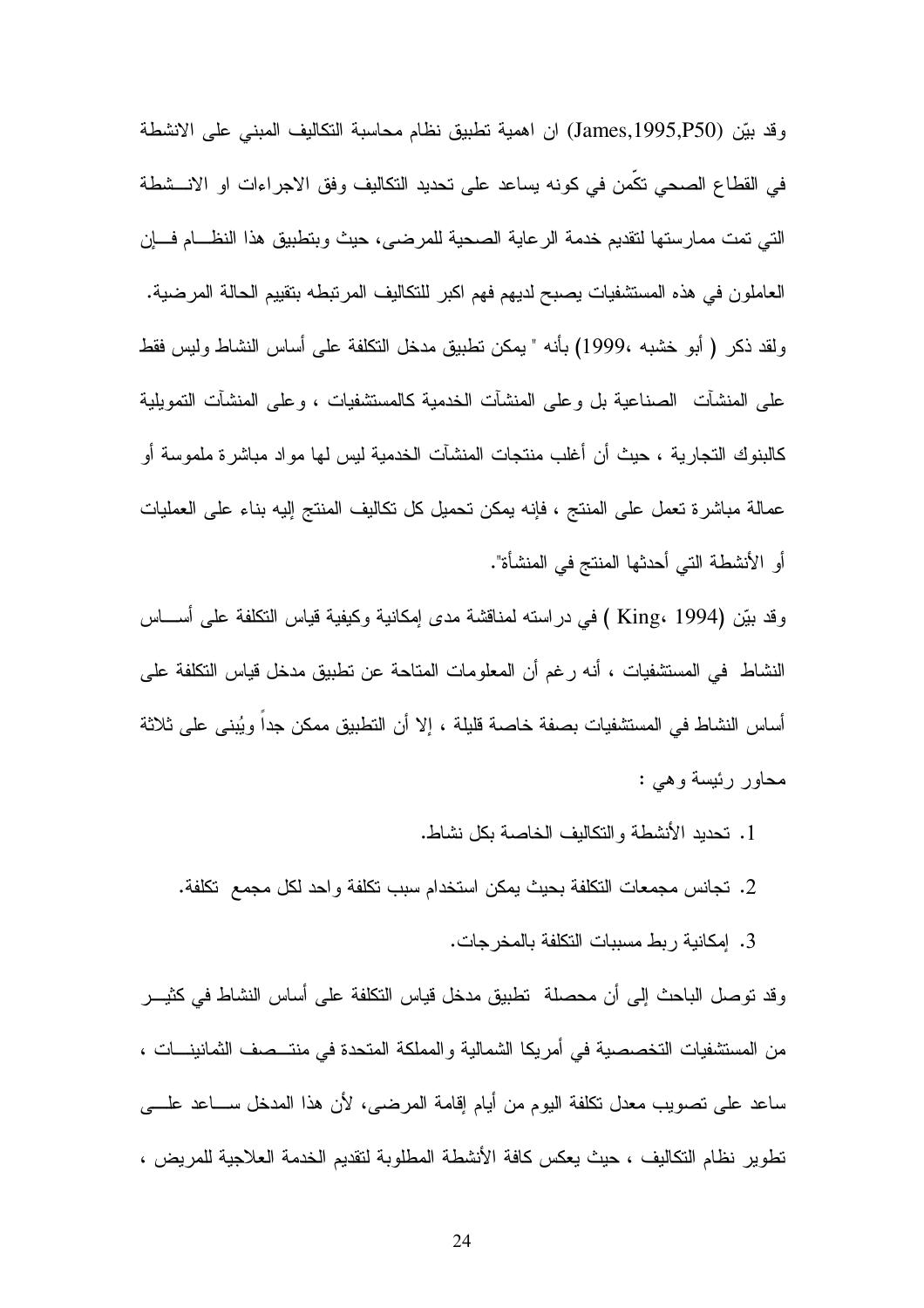كما ساعد هذا المدخل أيضاً على تحديد وتصويب أهم مجالات النعسف وعـــدم الدقــــة فــــي إجر اءات التخصيص التقليدي للتكاليف غير المباشر ة. وقد وضح (West, 1997) ان حساب تكلفة الخدمة الصحية بشكل أكثر دقة أمر فـــي غايـــة الأهمية حيث أن هذا النظام يستخدم حالياً في عدة مؤسسات صحية. ونساعد المعلومات المستخرجة من نطبيق نظام محاسبة النكاليف المبنى على الأنـــشطة فـــي المجالات التالبة:

- 1. قياس وتحسين كفاءة أداء أقسام المستشفى ، وذلك عن طريق تحديد فرص تخفـــبض النكلفة ، خاصة المرتبطة بالأنشطة السائدة ، وذلك بالاعتماد على نقديرات لمـــسببات النكلفة لمر اقبة مستويات الموارد المقدمة ، ومنابعة انجاهات نكلفة النشاط باستمرار .
- 2. نحديد ونوضيح ملفات الأنشطة ، خاصة النشاط الذي يمد النشاط الأخـــــر المــــستفيد ، وذلك عن طرق استخراج معلومات عن مسببات تكلفة النشاطين ، والاعتماد عليهمـــا في دعم الإدارة في مجال إدارة الجودة الشاملة.
- 3. إدارة التكاليف والتخطيط الاستراتيجي ، وذلك عن طريق توفيرمعلومات مفيدة لبنساء نماذج نشكيلة المخرجات ، ووضع الموازنة وعقد مقارنات بين أداء الأقـــسام داخـــل المستشفى.
- 4. اتخاذ القرارات عن طريق مد الإدار ة بأساس مناسب للاختيار بين بدائل أداء الخدمــــة أو استئجار ها.
- 5. الربط بين النكلفة والمسبب ، مما يساعد على سهولة نحليل نكاليف المخرجات ، وفهم كيفية استهلاك الموارد ، ونحسين قدرات المدراء والأطباء على مواجهة متغيرات بيئة أداء الخدمة الصحية ن خاصة في حالة المنافسة.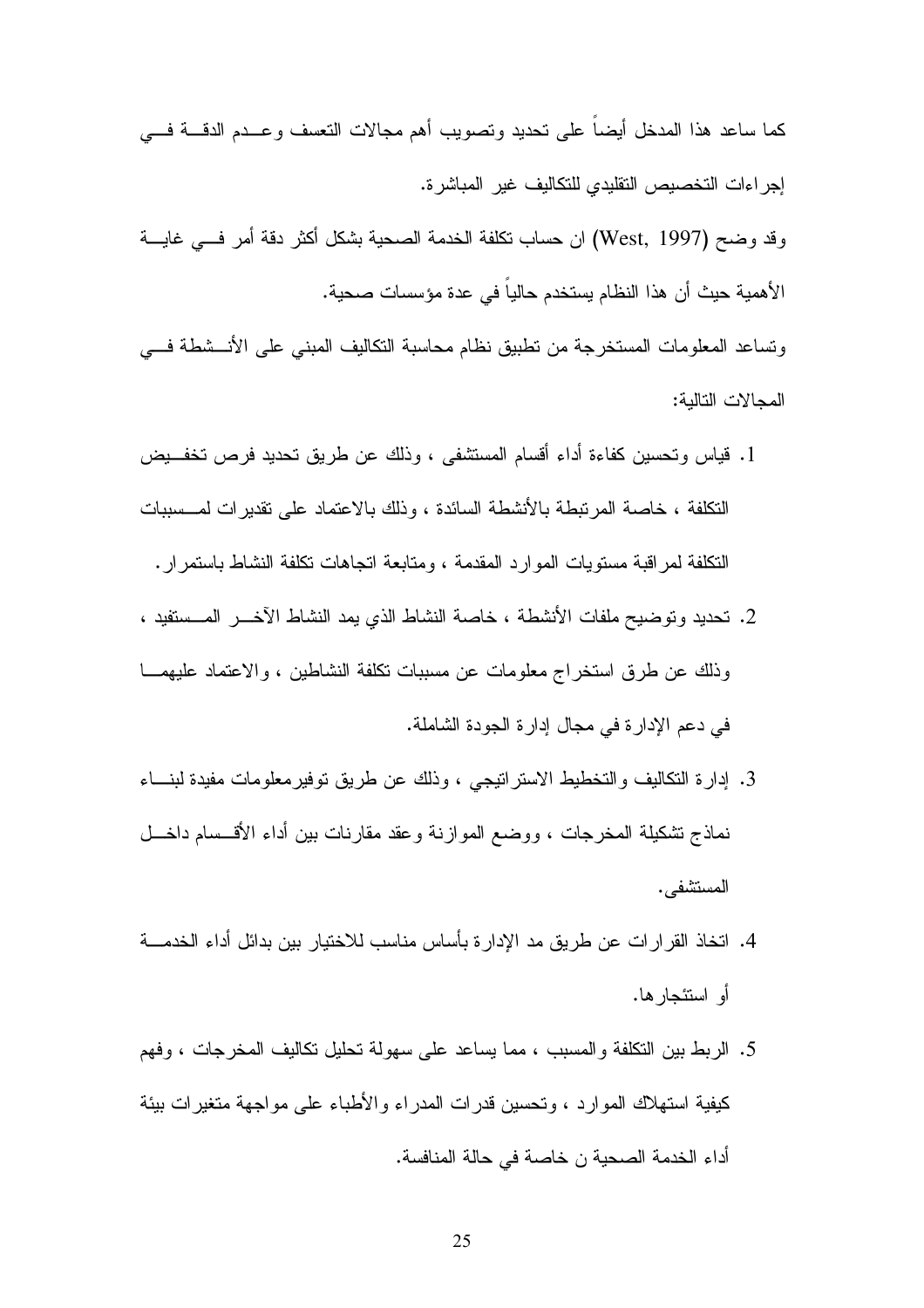ووفقاً ل (P.9, Granof, 2000) فإنه يمكن تحديد أهم الفروقات بسين نظــام محاســـبة نكاليف الأنشطة وبين النظام النقليدي للنكاليف، كما هي مبينه بالجدول (2–1) أدناه الفروقات بين نظام محاسبة التكاليف المبني على الأنشطه والنظام التقليدي للتكاليف  $(1-2)$  الجدول

| نظام تكلفة الأنشطه                        | النظام التقليدي                                          | وجه الإختلاف            |
|-------------------------------------------|----------------------------------------------------------|-------------------------|
| يتم تجميع التكاليف في مجمعـــات تكلفـــه  | يتم تجميع التكاليف في مجمعــات تكلفــه أو                | مجمع التكلفه            |
| على اساس مسببات النكلفه بحيث يحتوي        | مراكز نكلفه ونكون النكاليف المجمعــه فـــى               | <b>Cost Pool</b>        |
| كل مجمع على تكاليف الأنـــشطه التـــى     | المركز الواحد غير منجانسه ولا نعود السي                  |                         |
| تشترك في نفس موجه او مسبب النكلفه.        | عامل واحد.                                               |                         |
| يتم تخصيص التكاليف على المخرجات           | يتم تخصيص التكاليف غير المباشـــرة علــــى               | تخصيص التكلفه غيـــر    |
| من واقع مجمعــات نكلفــة الأنـــشطه       | أساس حجم الأنتاج أو على أســـاس العمـــل                 | المباشرة                |
| بإستخدام اساس ينتاسب مع مسسببات           | المباشـــــــر أو علـــــــى أســــــاس ســـــاعات دوران | <b>Cost Allocation</b>  |
| التكلفه.                                  | الآلات.                                                  |                         |
| يتعدد موضع التكلفه فقد يكون مخرجات        | يتم نركيز جميع النكاليف على عنصر واحــد                  | موضع التكلفه            |
| العمليات، الدفعات، أو خطوط الأنتاج، أو    | وهو وحدة المنتج أو الخدمه.                               | <b>Cost Object</b>      |
| التكاليف المنعلقه بالعملاء،،ألخ.          |                                                          |                         |
| تساعد بشكل افضل في ترشيد القـــرارات      | قد تتسبب هذه الطريقه في تحميل التكـــاليف                | دعــم عمليـــة اتخـــاذ |
| الإداريه بسبب وفرة وجودة ودقة وشفافية     | على المنتجات بالزياده أو النقــصان بالتـــالى            | القرارات                |
| المعلومات التي يستم الحسصول عليها         | فإنه لا يكون هناك نقه في المعلومات التي يتم              | <b>Decision Support</b> |
| كمخرجات للنظام.                           | الحصول عليها كمخرجات للنظام وبالتسالي                    |                         |
|                                           | فإن هـذا النظــام لا يــدعم ترشــيد إتخــاذ              |                         |
|                                           | القرار ات.                                               |                         |
| مرتفعه ولكن هناك ما ببرر هذه النكلف       | منخفضه وبالتالي هي مناسبة اكثر للمنظمات                  | تكلفة التطبيق           |
| خاصه بالنسبه للمنظمات الكبيــره التـــى   | الــصغيره والتـــي تتــصف بمـــزيج بـــسيط               | Implementation          |
| نتعدد منتجاتها والتى تعتمد غلبى الاتمتــه | للمنتجات.                                                | Cost                    |
| في انتاجها.                               |                                                          |                         |

(Granof, Michael H., Platt, David E., Vaysman, Igor, Using :المسصدر Activity - Based Costing To Manage More Effectively, 2000, P.9)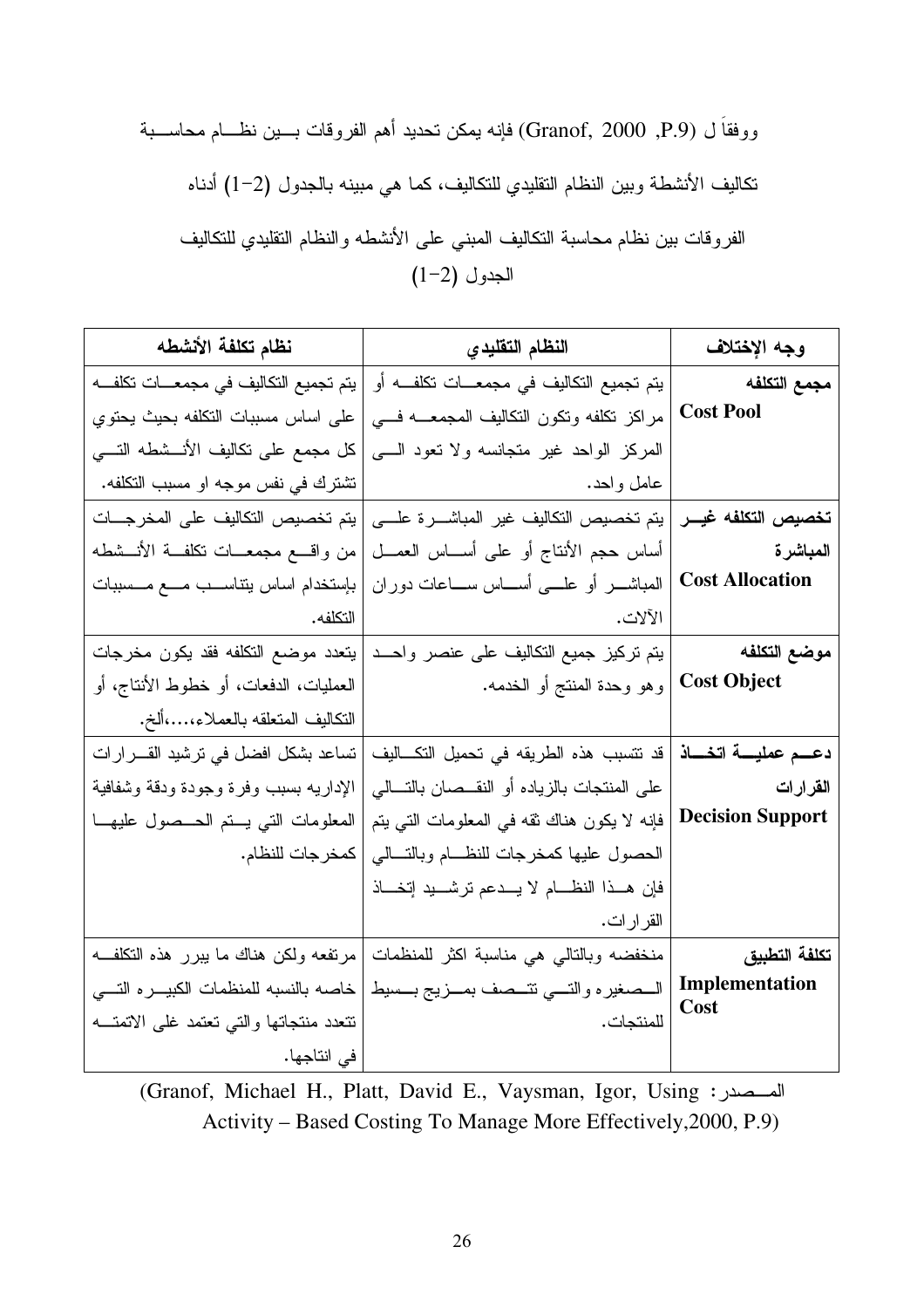## 8–8 تطبيق نظام محاسبة التكاليف المبني على الانشطة في المستشفيات

تعتبر المعلومات والبيانات التي نزودنا بها انظمة النكاليف غاية في الأهمية والتاثير، حيث تستند البها الادار ه في انخاذ قراراتها لتحقيق اهدافها، ومن هنا كان لا بد ان نكون هـــذه المعلومات غاية في الدقة. ونتيجة للتطور السريع في بيئة الاعمال وخاصة المستشفيات فإنه لا بد لمها من توفير نظام محاسبي جيد بزودها بمعلومات ذات دقه عالية لمساعدتها فـــي عمليـــة اتخاذ القرارات المتعلقة بالتخطيط والرقابة وتقييم الاداء.

وبطيبعة الحال فإن المستشفيات نعد من منشات الاعمال الخدمية، حيث يتمتع هــذا القطـــاع بخـــصوصيته عـــن ســـواه مـــن المنـــشات الـــصناعية، وبوضـــوح اكثروكمــــا بـــيّن

فرم بإنتاج سلع ملموســــه او الاحتفـــاظ (Atkinson,2007,p.13 بمخزون نـهاية المدة، وعادة مـا يكون الموظفين الـعاملين بـهذه المنشات علـى علاقه مباشرة مـع مستهلكي الخدمة، ولهذا فإنه لا بد على هذا النوع من المنشات مراعاة توقيت تقديم الخدمة مع الانتباه الى جودتها حيث يلاحظ المستهلك لمهذه الخدمه وجود العيوب والتاخير فسي الخدمـــة المقدمة بسهولة كبيرة مما قد يدفعه الى البحث عن مزود اخر وبالنالي فقدان المنشآه لفرصــــة تحقيق اير اد .

وبهذا الفصل سوف يقوم الباحث بإستعراض لأهم خطوات نطبيق نظام محاســـبة التكـــاليف المبنـي علـى الأنشطـة من واقـع الدراسات السابقة ومن واقـع المقابـلات الشخصـيـه والدراسـه لواقـع الحال التي قام بها الباحث على بعض المستشفيات ضمن عينة الدراسة.

### 2–9 لمحة عن المستشفيات في الاردن:

تعتبر المملكة الأردنية الهاشمية من افضل الدول العربية من حيث الرعاية الـــصـحية، حيث نقدم خدماتها للمراجعين على الصعيد المحلي والاقليمي، هذا وتعتبر المستشفيات الخاصة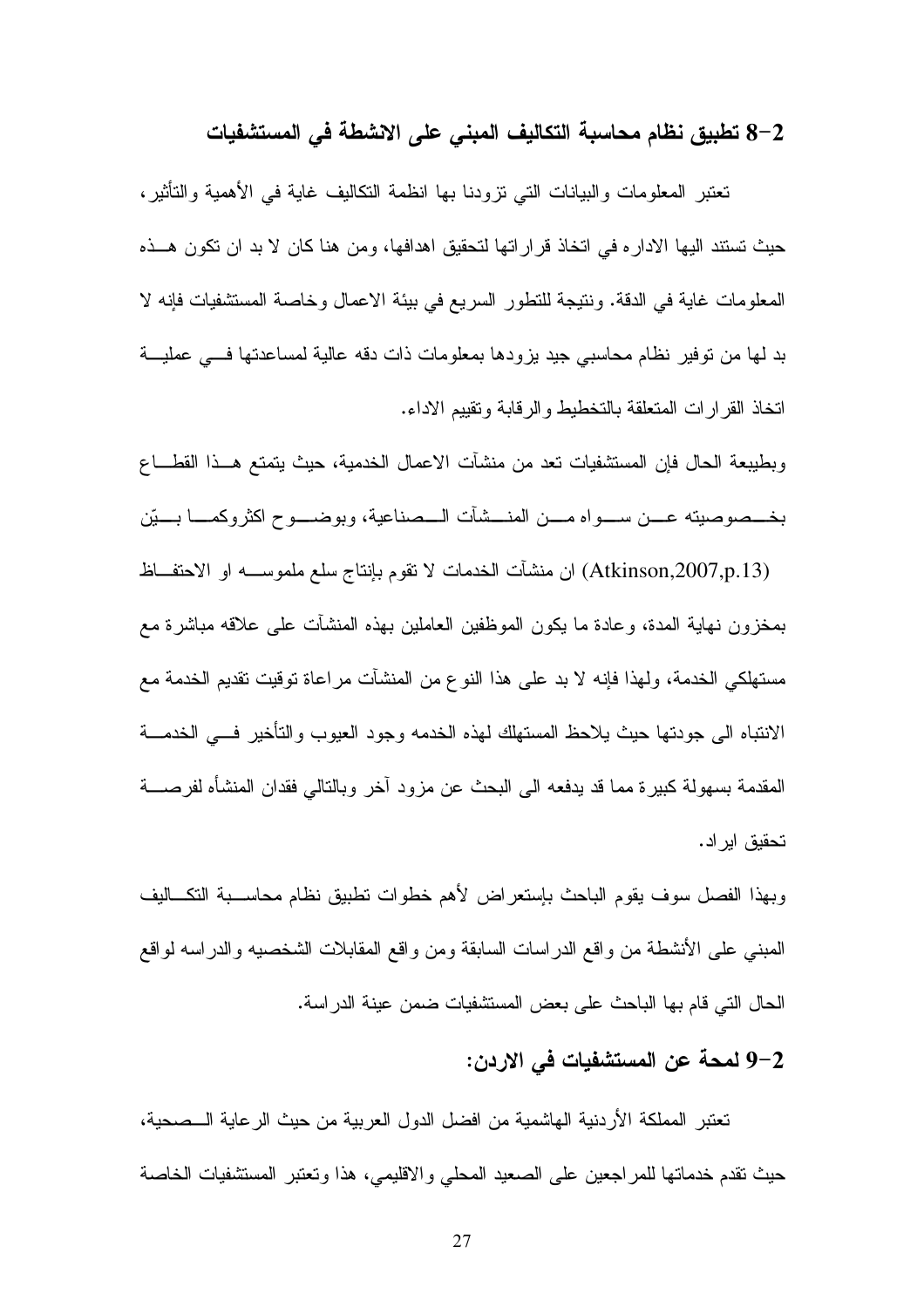العاملة في محافظة العاصمة عمان الملاذ الاول لطالبي خدمات الرعاية الصحية من الـــدول الشقيقه المجاور ة.

وبطبيعة الحال فإن المستشفيات مدار البحث تعتبر مؤسسات استثمارية هدفها تحقيق هـــامش مقبول من الربحية، حيث نقدم خدمات الرعاية الصحية مقابل انعاب واجور محـــدده بهـــدف تحقيق ربح معقول وعائد ملائم على رأس المال.

ومن خلال الدر اسة فقد استطاع الباحث من ملاحظة الاختلاف الموجود بين المستشفيات مـــن حيث طبيعة الخدمات الصحية التي تقدمها للمرضى، او من حيث حجم الخـــدمات المقدمــــة، وكذلك من حيث تعقيدها وتخصصها. فبعض هذه المستشفيات متخصص في مجـــال معـــين ومحدد، كمستشفيات خاصـة بالولادة، والعيون، وجراحة القلب، وغيرها. وبالرغم من وجـــود هذا التخصص في المستشفيات فإن هناك عدداً كبيراً منها يعمل على تقديم خـــدمات صــــحية متنوعه وشامله، والذي يؤدي الى تعدد الأنشطة الواجب عليها ممارستها لغايات نقديم خدمـــة الرعاية الصحية. كما تختلف مستشفيات القطاع الخاص العاملة بمحافظة العاصمة عمان عن بعضها من حيث طاقتها الاستيعابية كذلك فمثلاً بعدد الاسره المتوفره فيها. وبالرغم من هــذه الاختلافات من حيث طبيعة الخدمة المقدمة، والانشطه، والحجم فإن هذه المستشفيات نتـــشابه في الغايه من وجودها وعملها والمتمثله في نقديم خدمات الرعايه الصحيه بجوده وكفاءة عاليه و نو قبت ملائم لطالبيها.

### 1−2 خطوات تطبيق نظام محاسبة التكاليف المبني على الأنشطة:

ير ى العديد من الخبر اء الذين كتبو ا في مجال تطبيق نظام محاسبة التكـــاليف المبنيــــه على الأنشطة ومسـنـهم (Horngren, 2005, p.144) و (Drury, 2005, p.149) أن ألبسـة عمل نظام محاسبة التكاليف المبنى على الأنشطه نقوم على اساس خطونين اساسينين، حيــث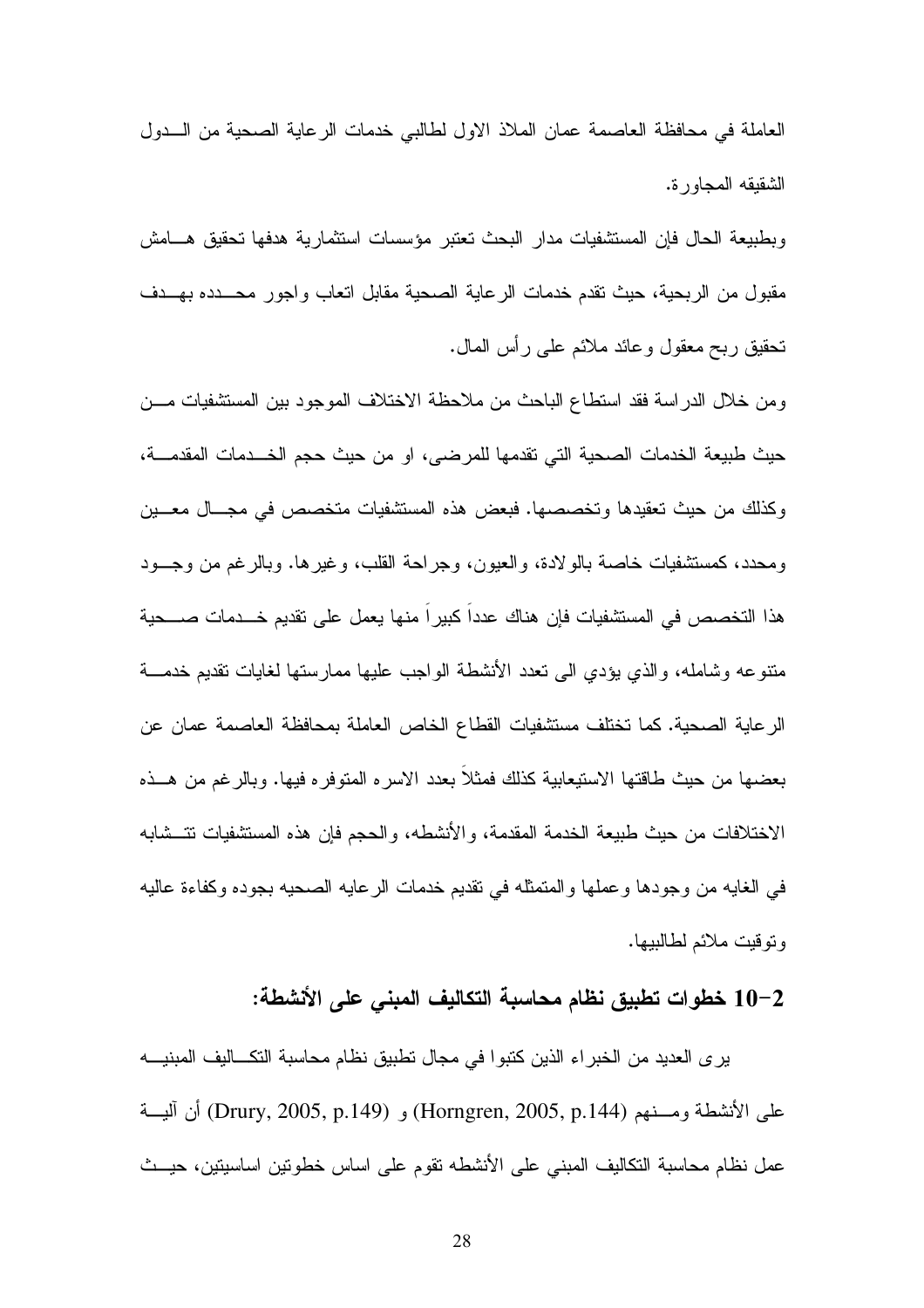يتم في الخطوه الاولى تجميع كلفة الموارد المستخدمه الـــي مجمعـــات التكلفـــة او النـــشاط (Activity Cost Pools) ليتم بعدها تخصيص كلف هذه المواد بإستخدام موجهات الكلفة الى الأنشطه التي قامت بإستخدام هذه الموارد وذلك لنتمكن من تحديد كلفة النشاط،، وفي الخطوة الثانية يتم تحميل تكاليف الأنشطة الى المنتج او الخدمة النهائية وعلى اساس موجــــه تكلفـــة النشاط.

ويرى (Udpa, 2001) انه ولنطبيق نظام محاسبة النكاليف المبنى على الأنشطة في المنشآت الصحبة كالمستشفيات فإنه لا بد من القيام اولا بعملية تحليل انشطة المستشفى لما لهذا التحليل من فائدة واهمية. حيث نحليل هذه الأنشطة ستمكن المستشفى من نحديد اى الأنشطة ســــنعمل على اضافة قيمة لخدمة الرعاية الصحية كزيادة الرعاية المقدمة للمريض، وزيسادة رضساه، وأيها لا يعمل على اضافة قيمة للخدمة المقدمة للمريض مثل اجراء فحوصات غير ضرورية أو اطالة فترة الانتظار وبالنالي هدر الموارد المتاحه.

ان تصميم نظام التكاليف المبنى على الأنشطة لا يختلف عما هو عليه فـــى نظـــم التكـــاليف الأخرى من حيث كونه نظاماً محاسبياً متكاملاً، حيث تكون نفس الاجراءات والخطوات التي يقوم عليها تصميم أي نظام محاسبي آخرٍ ، ونشتمل عملية تصميم نظـــام محاســـبة التكـــاليف المبنى على الأنشطة على الخطوات الأربعه التاليه (Drury, 2005, p.154):

#### أو لا: تحديد الأنشطة

في الحياء العملية يمكن تحديد عدد كبير من الأنشطه التي يتم ممارستها داخل المستشفى، وقد بينت الدر اسات أنه كلما ز ادت عدد الأنشطه كلما ز ادت درجة تعقيد وصعوبة تحديد العلاقـــة بين النشاط والخدمة المقدمة مما يزيد من نكلفة تطبيق النظام. وقد بسيّن ,Deakin, 1994) (p.24 بأنه يتم تحديد الأنشطة الرئيسية من خلال در اسة المنشأة والنعرف على طبيعة العمل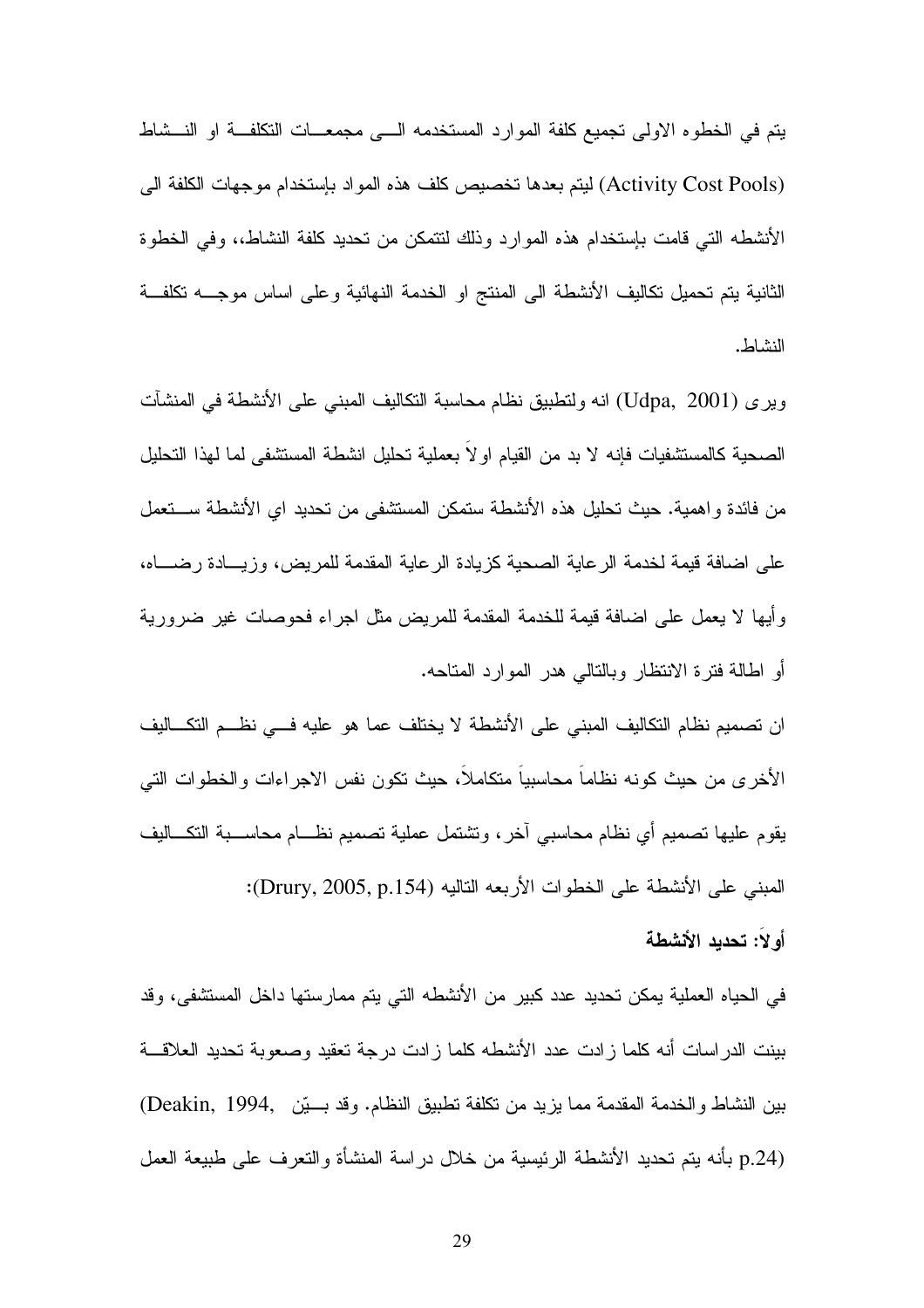في كل قسم وكيفية سير العمليات التشغيلية لتحديد الأنشطة المستهلكة للمواد و غالباً فإن ذلــك الجزء هو الأكثر أهمية وتحدياً في عملية تصميم النظام اذ يتطلب عدد كبير من الاشـــخاص لفهم الأنشطة التي يتم ممارستها لتقديم الخدمة أو السلعة.

إن مستوى الدقه والنوسع في نحليل الأنشطة يعتمد على قرار الادارة ونوع وحجم ومـــستوى المعلومات المطلوبه لتحقيق اكبر قدر ممكن من المنفعه بأقل نكلفه لازمــــه لتـــشغيل وادامــــة استمرار عمل النظام. ومن الأمثلة على الأنشطة التي قد يقوم بها المستشفى نـــشاط الـــشراء، حيث يتطلب هذا النشاط القيام بعدد من المهام ومنها إعداد طلب شراء مـــن القـــسم المعنــــي، وتحديد المورد، واصدار أمر الشراء، واستلام وفحص المواد، والتخزين، والمناوله، وغيرها. حيث أن القيام بهذه المهام كلها يؤدي الى نكبد المنشأه نفقات واســـتهلاك لمواردهــــا وذلـــك لممار سة نشاط الشر اء.

فإذا كان عدد الأنشطة المؤداه داخل المستشفى كبير جداً فإنه قد يتطلب مـــن مـــصمم نظــــام النكاليف تجميع العديد من الأنشطة في مجموعه معينة وغالبا ما يتوجب عليه مراعاة تجانس هذه الأنشطة في ما يسمى بمجمعات النكلفة (Cost Pools) وذلك لغايات نبويبها الى أنشطة ذات قيمة مضافة و أخر ي لا تضيف قيمة وبالنالي تجنبها و خفض كلفة تأدية النشاط.

### ثانيا: تحديد تكلفة كل نشاط

بعد تحديد الأنشطة المختلفة التي يقوم بها المستشفى، فإنه يتوجب توزيـــع تكـــاليف المـــوارد المستخدمة ضمن فتر ة معينة على هذه الأنشطة وذلك بهدف تحديد التكساليف التسى تكبيدها المستشفى للقيام بهذه الأنشطه. حيث أن العديد من هذه الموارد يمكن نتبعها بشكل مباشر الى الأنشطة التي استهلكتها، مثل الأدوية التي تم صرفها لمريض معين، أو صور الأشعة التي تم اجراؤها له او من الفحوص المخبرية التي تمت، ومنها مصاريف لا يمكن تتبعها بشكل مباشر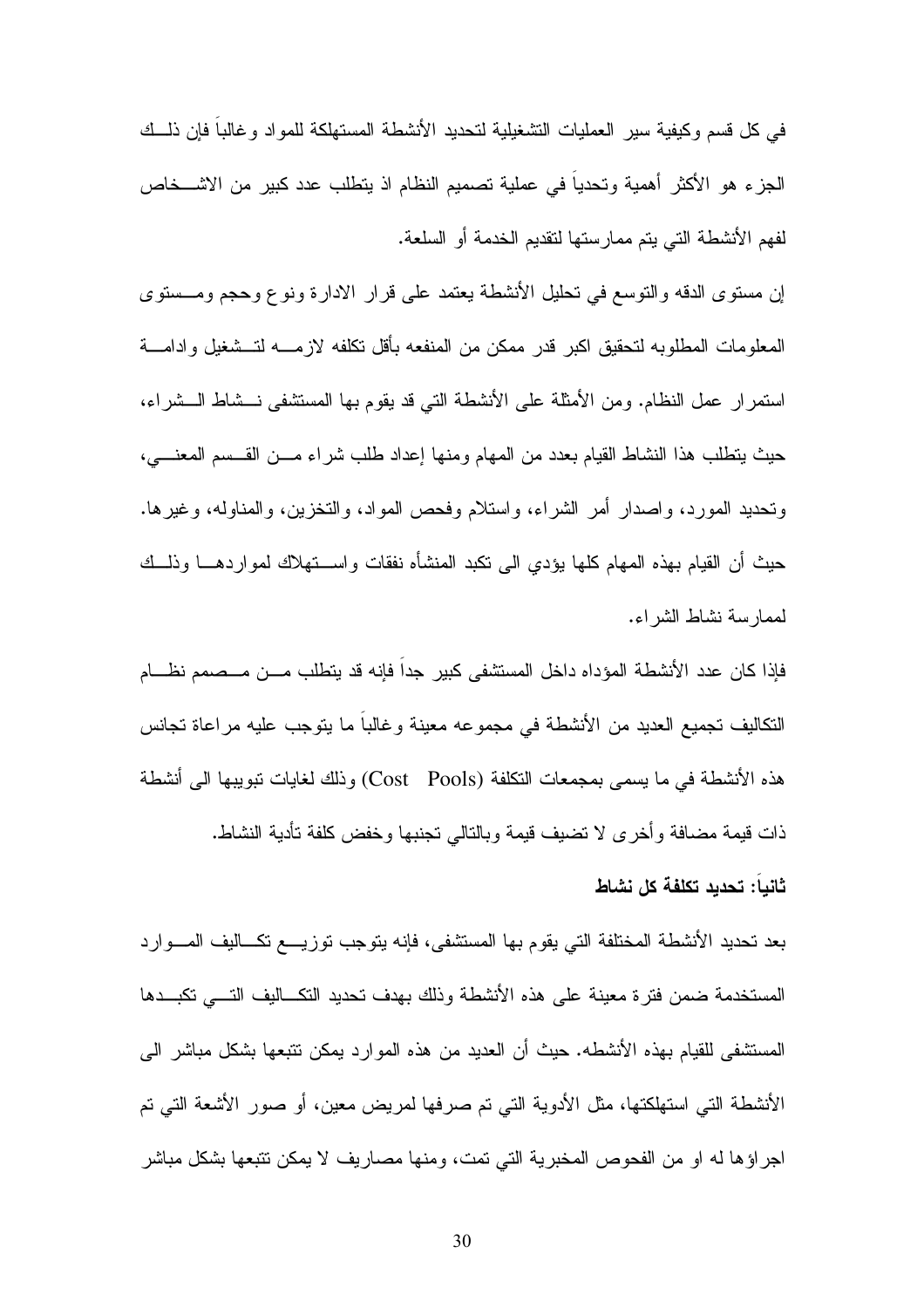ومنها مصاريف الطعام والشر اب، وخدمـــة الغـــر ف، و الاســـتهلاكات، ومـــصاريف الميـــاه و الكهر باء.

وبناءَ عليه فإنه يتوجب على مصمم نظام محاسبة النكاليف المبنى على الأنـــشطة فـــي هـــذه المرحلة مراعاة علاقة السبب والنتيجه (Cause And Effect Relationship) لتوزيع هذه المصـار يف على الأنشطــة المختلفه التــ تمت داخل المستشفى. وبعبار ة أخر ي فإن المخرجات النهائية هي التي تستهلك الأنشطة والأنشطة بدور ها تستهلك الموارد والتي تكلفتها تمثل تكلفة النشاط، أي أن الأنشطة عبارة عن حلقة الوصل بين المدخلات (الموارد) والمخرجات (خدمة الر عابة الصحبة).

وهنا لا بد من الاشاره البي أن بعض الموارد قد بنم استهلاكها من قبل عـــدة انـــشطة داخـــل المستشفى حيث يتم تحميل كلفة هذه الموارد الى الأنشطة عن طريق ما يسمى بموجــــه كلفـــة الموارد (Resource Cost Driver). حيث يجب مراعاة أمرين عند استخدام هذا الموجـــه، الأول العلاقة المنطقية بين استخدام هذه الموارد وبين الأنشطة، فعلى سبيل المثـــال ان كلفـــة استخدام المحروفات لغايات الندفئة ندخل في عملية احتساب كلفة الأقامة للمريض والتي يمكن تحديد استخدام هذا المورد عن طريق قسمة اجمالي كلفة المحروقات على اجمـــالى مـــساحة المستشفى ثم ضربها بمساحة غرفة المريض الواحد. والاعتبار الثانبي هو وجود المعلومـــات الإحصائية لدى ادار ة المستشفى وذلك من خلال البيانات النار بخبه لكمية استخدام هذه الموارد. ثالثا: تحديد مسبب التكلفه لكل نشاط

حتى يتم توزيع التكاليف على الأنشطه المختلفة فإنه لا بد من تحديد مسبب التكلفة Cost) (Driver حيث تسمى مسببات التكلفة المستخدمة في هذه المرحله بموجهـــات – مـــسببات – كلفة النشاط (Activity Cost Drivers)، ومسبب التكلفه يعتبر وسيله السربط بسين تكلفة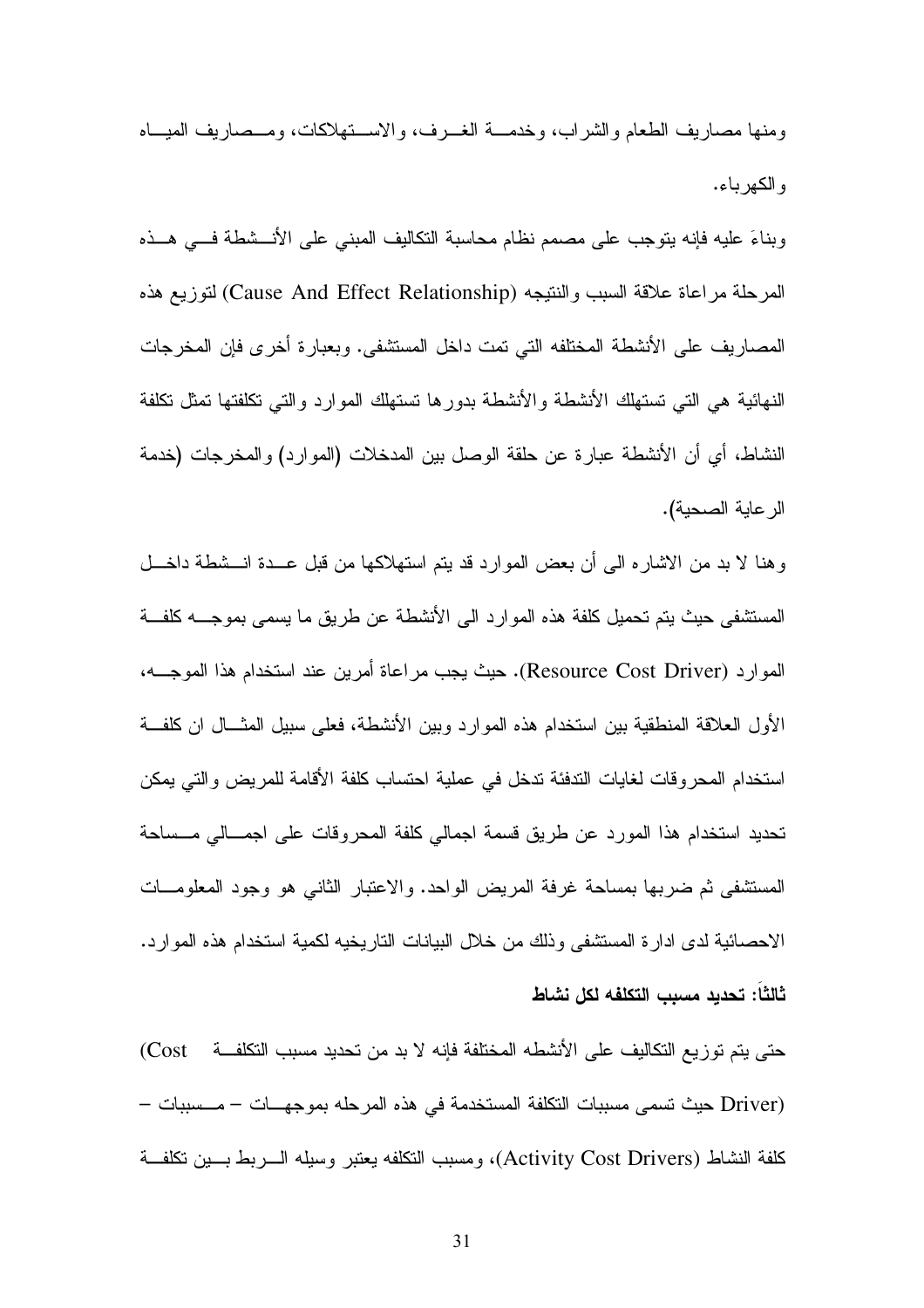النشاط والمخرجات من المنتجات أو الخدمات، وبالنالي فهو مقياس كمي يعكــس مخرجـــات النشاط

و عند اختيار موجه – مسبب – النشاط فإنه لا بد من مر اعاة أمور متعدده منها:

أ. يجب أن يرتبط موجه – مسبب – كلفة النشاط برابط منطقى بمجمعات النكلفة، فمثلاً

ارتباط كلفة خدمه النمريض بعدد زيارات المريض الواحد في اليوم.

ب. امكانية تحديد موجه – مسبب – كلفة النشاط بسهولة، فمـــثلا إمكانيـــة تحديـــد عـــدد

زيارات كادر النمريض للمريض الواحد في اليوم.

ويتوقف نجاح نظام التكاليف المبنى على الأنشطه على مدى الدقه في تحديــد موجهـــات – مسببات – التكلفه لكل نشاط وذلك لأن الصفه المميز ه لهذا النظام والتبي تفضله على غير ه من الأنظمه هي مستوى الدقه المتميز الذي نتصف به معلومات ومخرجات هذا النظام. وبر ي (Drury,2006) الى أن اختبار موجهات التكلفه أو تعددها بعتمد على أســـاس الكلفـــه والمنفعه المنوقعه من نعدد هذه الموجهات وقد بيّن ايضـاً الـي أن موجهات النكلفه ننقسم الــــي قسمبن اساسببن وهما:

أ– موجهات كميه: حيث نقوم على اساس اعتماد عدد مرات ممارسة النشاط، مثل عـــدد مرات القيام بعمليات الشراء للمستشفى ككل، وعدد مرات نقـــديم خـــدمات الطعــــام والشراب للمرضى. ويعتبر هذا النوع من الموجهات اقل كلفة حيث انه مبنــــى علــــى اساس أن استخدام المو ار د هو نفسه في كل مر ه بِنم فيها مز اولة نشاط معين. وبجميع الإحوال اذا كان الانحراف في استخدام الموارد من قبــل موضـــع التكلفــه Cost) (Object قليل فإن هذه الطريقه ستؤدي الى حساب الكلفه بشكل دقيق نوعا ما.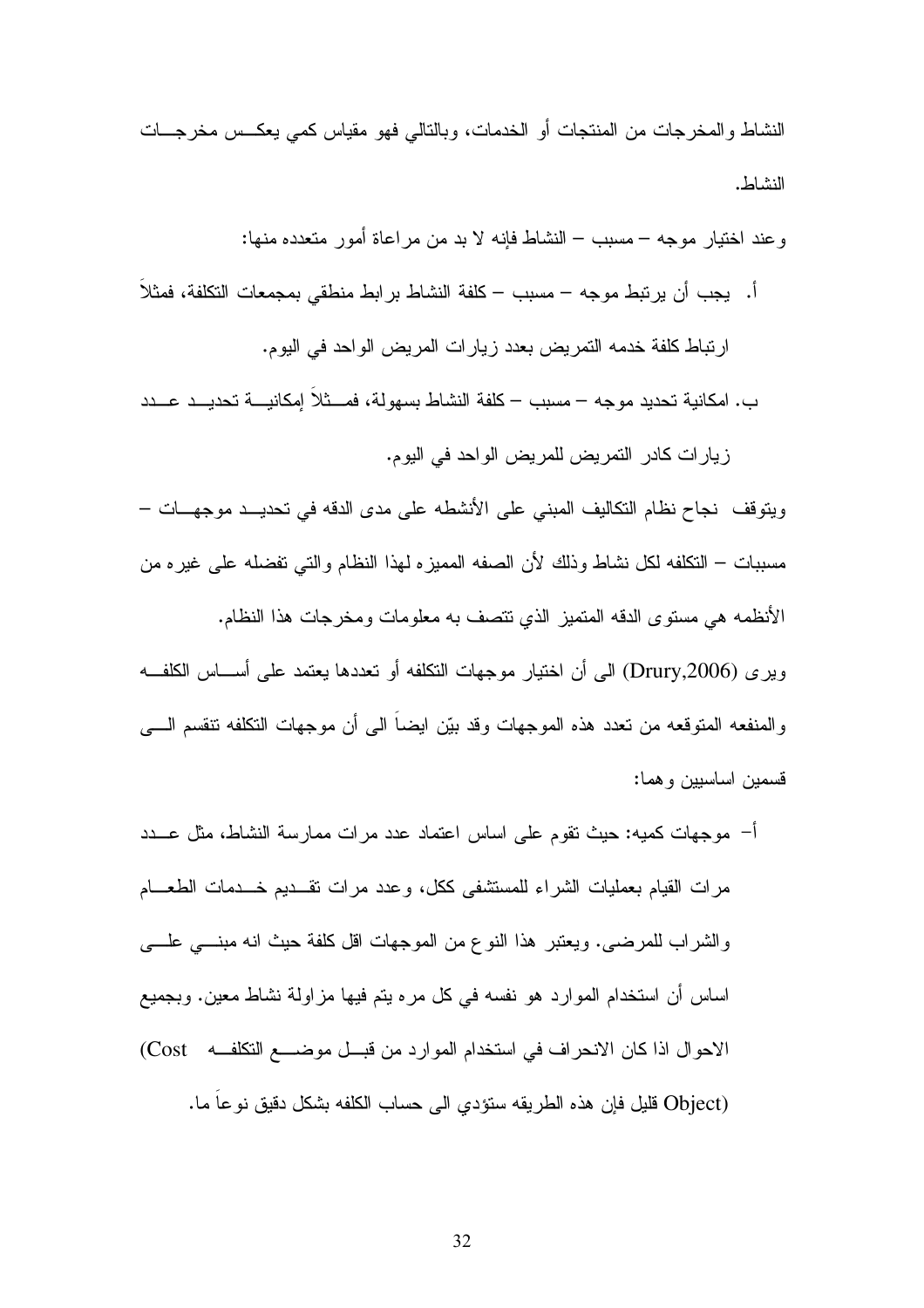رابعا: تخصيص تكاليف الأنشطه

كما أسلفنا الذكر فإن نظام محاسبة التكاليف المبنى على الأنشطه يقوم على فكرة أن الأنشطه هي التي تستهلك الموارد وبالتالي فإن تكلفتها مرتبطه بتكلفة الموارد المستخدمة ، وإن المنتج او الخدمه النهائيه هي التي تستهلك الأنشطه مما يتطلَّـب تحميــل المنتجـــات بتكلفـــة هـــذا الاستهلاك، وبالنالي فإن هذه الخطوه تعني تخصيص نكاليف الأنشطه على المخرجات طبقــاً لحاجة كل منها للموارد المستنفذه في تنفيذ النشاط.

وفي هذه المرحله يتطلب علينا تحديد نسبة التحميل من موجهات التكلفه للمخرجات النهائيــــه، وبناءَ عليه بنوجب أن نكون موجهات النكلفه قابله للقياس وذلك لإعتمادها كأســـاس لتحميـــل المخر جات النهائيه بحصتها من مجمعات التكلفه التي تم تحديدها سابقا، فعلى ســـبيل المثـــال يتوجب علينا معرفة عدد الساعات اللازمة لتجهيز غرفة العمليات لإجراء عمليــــه جراحيــــه معينه وذلك لكي نتمكن من احتساب الكلفه بشكل دقيق.

وبعد ذلك بنم حصر وتحديد مقدار استهلاك المنتجات من موجهات التكلفة ليتم تحديـــد تكلفـــة الخدمه المقدمه للمريض والتي نتكون من العناصر الآتيه:

أ– كلفة المو اد المباشر ه: و التي نتضمن مقدار العلاجات أو الادويه التي تـــم اســـتخدامها للحاله المرضيه الواحده، مثل عدد ونوع الفحوص المخبريه التي تم اجراؤها، وباقي الفحوصات السريريه الأخرى كصور الأشعه وغيرها حيث بتم تحديد الاستهلاك من هذه المواد بواسطة ما يسمى بقائمة المواد المستخدمه (Bill of Material).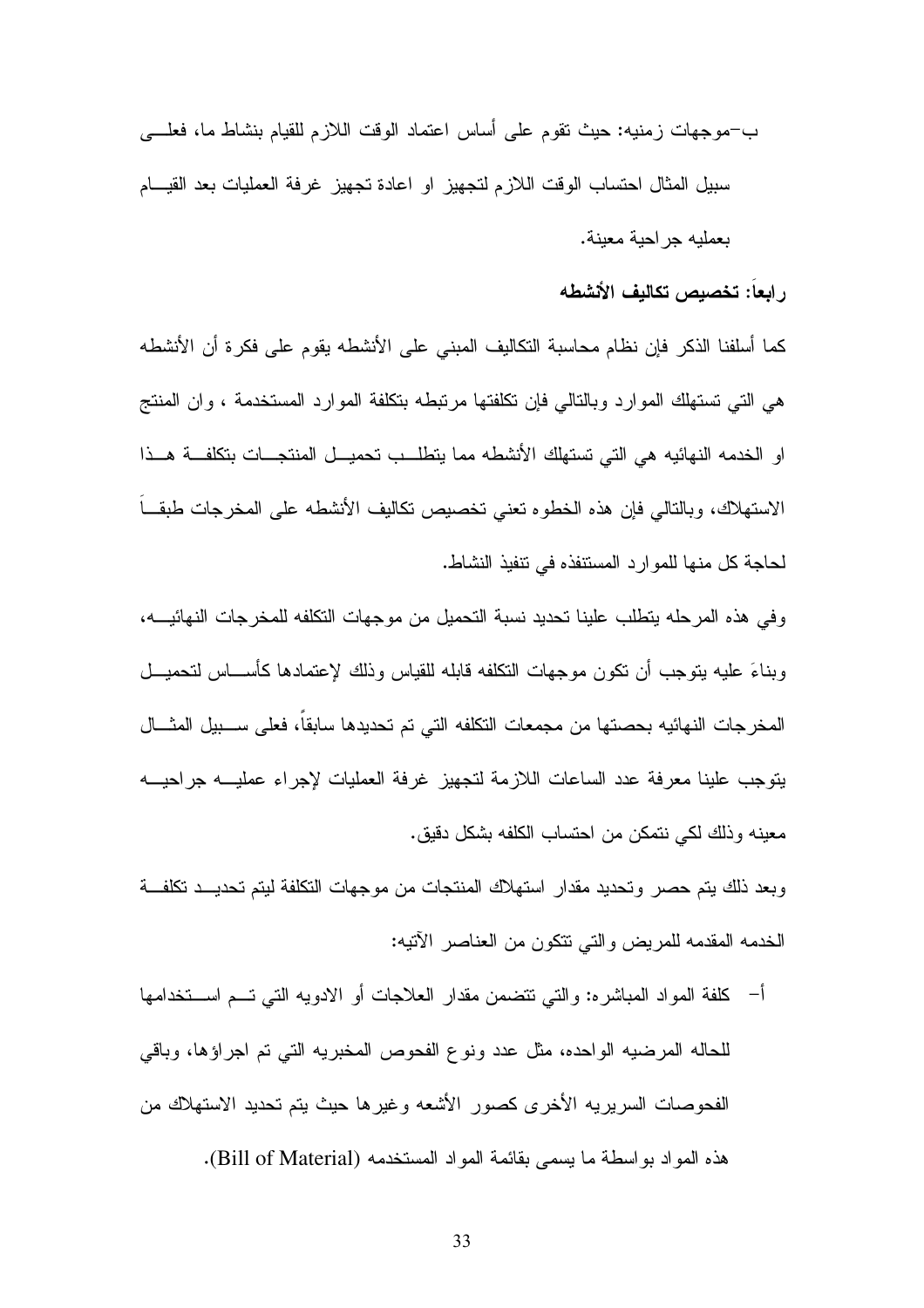- ب— كلفة العمل المباشر : حيث نتميز المستشفيات عن غير ها في تحديد العمل المباشر من كونها ترتبط بعقود مع الاطباء مبنيه على أساس الزياره لمريض محدد.
- ج– كلفة الأنشطة المستهلكه ( التكاليف غير المباشره): وتتــضمن الكلفــه التـــي ســـيتم تخصيصها من مجمعات النكلفه المختلفه مثل خدمات النمريض، وخـــدمات الطعـــام والشراب، وخدمات الاقامه الأخرى، وخدمات الطاقم الأداري وغيرها.

### 1–12 متطلبات تطبيق نظام محاسبة التكاليف المبنى على الأنشطه:

إن النطور السريع الذي واجهه قطاع الرعايه الصحيه في العقدين الأخرين لا بد لــــه من أن يعكس اثار ، على أنظمة المحاسبة المستخدمه في هذه القطاعات، فالتحول الذي شــــهده هذا القطاع من حيث الاعتماد على الموارد البشريه الى الاعتماد على العمليات الاليه أصــــبح كبيرًا جدًا، حيث غزت النقنيات المنطوره هذا القطاع مثل اجراء العمليات الجراحيه بواســطة المناظير مما أدى الى أعتماد هذا القطاع على الالات أكثر من اعتماده على الموارد البشريه. وقد استطاع (Esrtrin, 1994, P.42) من تحديد أهم الخصائص الواجب توفرها فـــي بيئــــة العمل حتى نكون ملائمه لنطبيق مدخل النكلفه على أساس النشاط وهي:

- 1– قيام المنشأه بإنتاج تشكيله متعدده من الخدمات اضافه الــــى التعقيـــد فــــى العمليـــات التشغبلبه.
	- 2– استخدام الأنشطه المتقدمه (الاليه) في العمليات النشغيليه. 3– استخدام الأنشطه المساعده او المقدمه من طرف ثالث في المنشأه. 4– الزياده في النكاليف غير المباشره والمرتبطه بمخرجات الانتاج. 5– الاختلاف في كميات الانتاج مع زياده في حدة المنافسه السوقيه. أحتماد المنشأه على العمل الالبي ونظم الانتاج المتقدمه – اعتماد المنشأه على العمل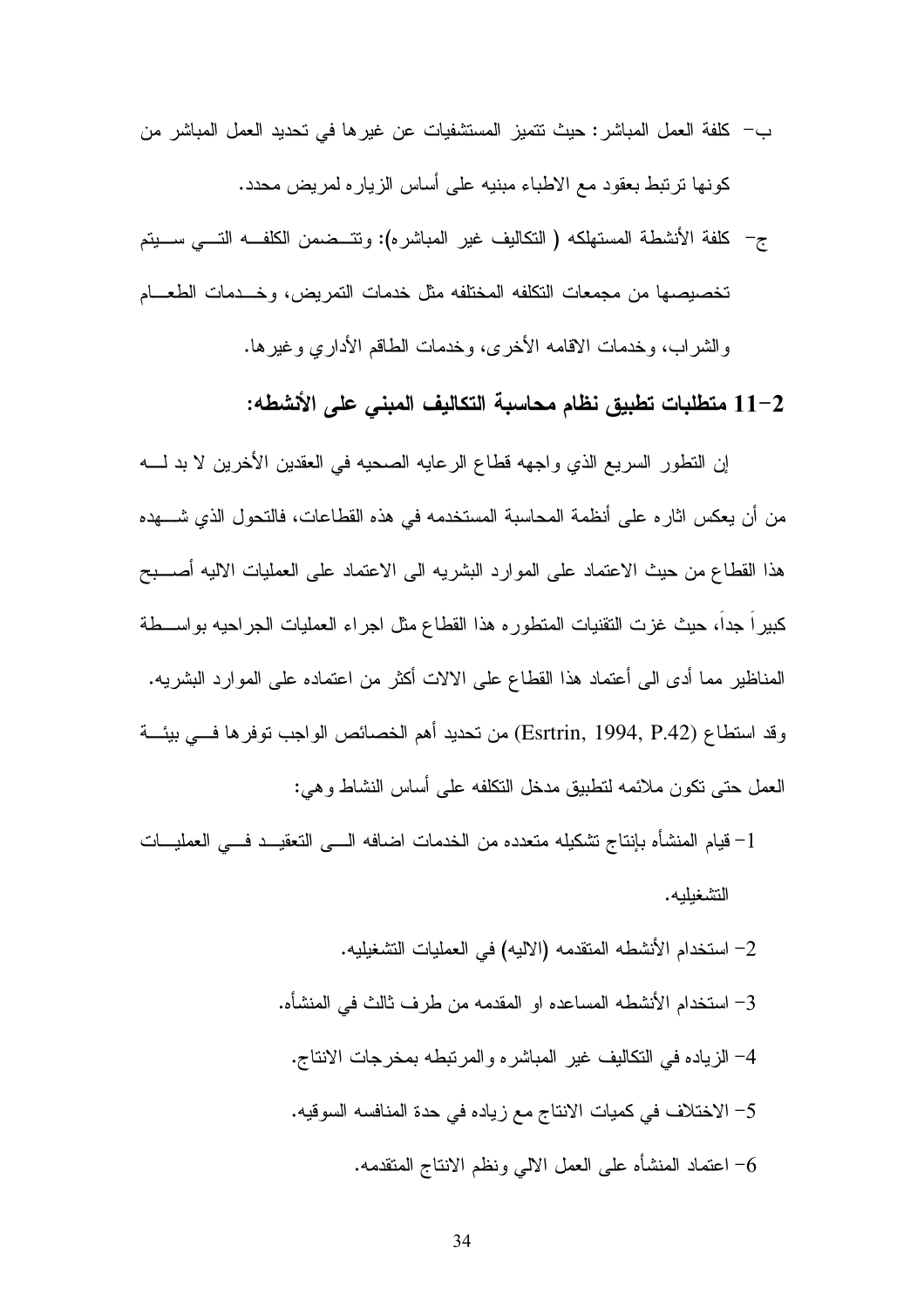7– اعتقاد الاداره بأن أنظمة التكاليف التقليديه والتي تعتمد عليها تسشوه تكلفة المنستج الحقيقيه.

أما (Cooper, 1991, P196) فقد بيّن أن أهم منطلبات وزيادة فاعلية نظام محاسبة النكاليف المبنى على الأنشطه تتلخص بمايلي:

- 1– نوفر نظام محاسبي يمكن من توفير البيانات اللازمه والتفصيليه لغايات تحديد وقياس العلاقه بين النكلفه وموجهاتها.
- 2– النغير في البيئه الصناعيه من حيث ارتفاع درجة النقنيه والاتمته مما يؤدي الى زيادة نسبة التكاليف غير المباشر ه.
	- 3– نتوع المنتجات.
	- 4- زيادة عدد الاقسام المسانده للانتاج.
- 5– ارتفاع حدة المنافسه السوقيه مما يؤدى الى التوجه لخفض الكلفة وتحسسين نوعيـــة المنتحات.
	- توجه الادارة الى التطوير المستمر والتكيف مع المتطلبات الجديده للسوق. [ص 7– الاختلاف في حجم الكميات المنتجه.
		- 8– أن تمثّل التكاليف المشتركه نسبه كبير ه من أجمالي تكاليف المنشأه.
			- 9– الانخفاض في أسعار المنتجات المنافسة في السوق.
		- عدم المقدر ، على نفسير نسبة الربح المتأتيه من بعض المنتجات.  $\!-10$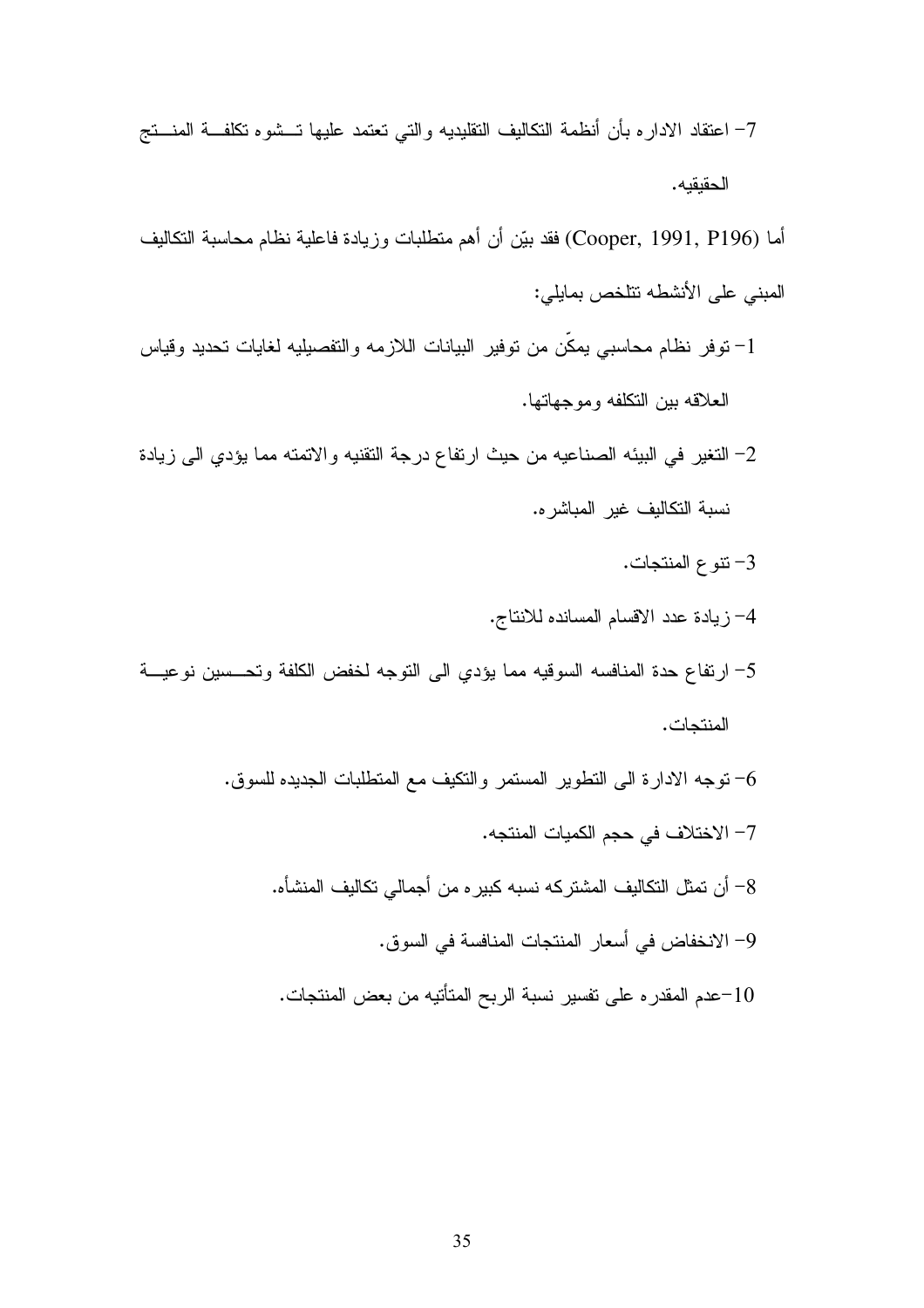12–2 تصميم نموذج نظام محاســبة التكـــاليف المبنـــي علـــي الأنـــشطه فـــي المستشفيات الخاصه العامله بمحافظة العاصمه – عمان:

تبدأ عملية تصميم نموذج نظام محاسبة التكاليف المبنى على الأنشطة بشكل أساسي بتحديد العناصر المكونه لهذا النموذج وبفهم ببيئة العمل داخل المنشأه من حيث ننفق المعلومات مـــن بداية العمل وحتى نهايته.

وقبل البدء بعملية تحديد عناصر نموذج نظام محاسبة النكاليف المبنى علسى الأنـــشطه فسى المستشفيات الخاصـه العامله في محافظة العاصمه – عمان فإنه لا بد من التعر ف على سمات المستشفيات الخاصه العامله في محافظة العاصمه عمان، وكيفية القيام بالعمل بداخلها لغايسات تقديم خدمات الرعايه الصحيه، ونوع تلك الخدمات التي تقدمها، ونظم التكاليف المستخدمه بها – إن وجدت –، ومن خلال قيام الباحث بالزيارات الميدانيه لمهذه المستشفيات لإستطلاع واقع الحال واجراء بعض المقابلات الشخصيه مع العاملين في هذه المستشفيات فقد استطاع الباحث من تحديد بعض سمات هذه المستشفيات والتي يمكن تلخيص أهمها بما يلي:

- 1– أن جميع المستشفيات الخاصة العاملة في محافظة العاصمة عمان تأسست على أساس شركات تهدف إلى تحقيق الربح من خلال تقديم خدمات الر عاية الصحية لمر اجعيها.
- 2– إن جميع هذه المستشفيات تعمل على تقديم خدمات الرعاية الصحية سواء للمقيمين بها (In Patients) أو للمراجعين على الأساس اليومي (Out Patients or day Case) و التي نتمثَّل بالاستشار ات الطبية، و التحاليل المخبر ية، و العمليات الجر احية، و العلاج الطبيعي.
- 3– تتضمن معظم هذه المستشفيات أقسام مختلفة تمارس عدة أنشطة طبية مثـــل العــــلاج الباطني، والعيون، والعظام، والأمراض النسائية وغيرها.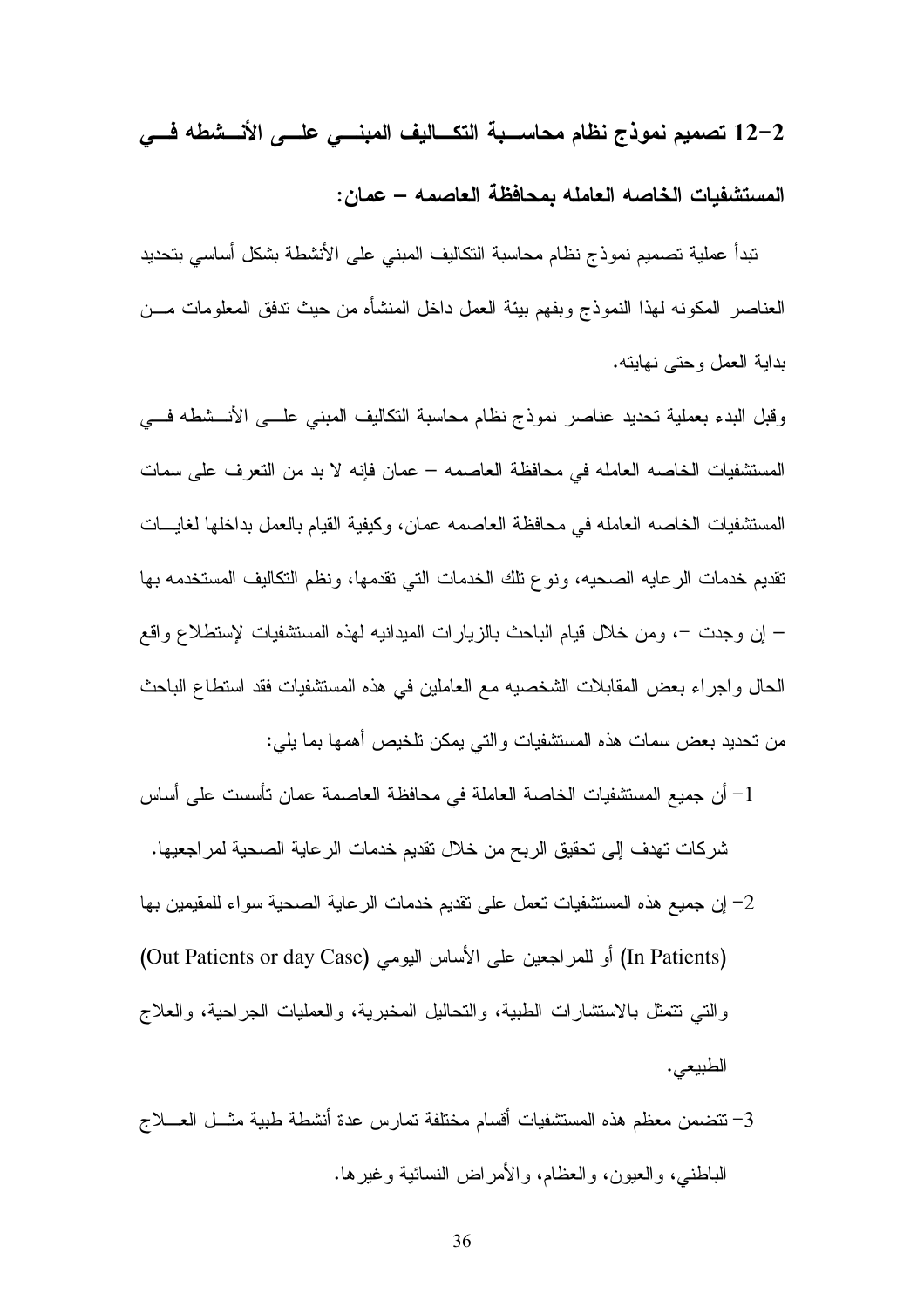- 4- بعض هذه المستشفيات نتميز بالتخصص بنوع الخدمة المقدمة للمسريض مثل مستشفيات العبون، والنسائية والتوليد، والقلب والجر احة.
- 5– اختلاف الطاقة الاستيعابية للمستشفيات من حيث قدرتها على التعامل مع النز لاء من المرضى من مستشفى لآخر .
- تتعامل معظم هذه المستشفيات مع شركات التأمين على أساس عقود نكون سنوية في  $\it -6$ الغالب وتحدد أسعار نقديم خدمات الر عاية الصحية بشكل مسبق وطيلة مدة ســـر يان العقد.
	- 7– معظم هذه المستشفيات لا نقوم بإعداد موازنات نقديرية لعملياتها التشغيلية.
- 8– لا يوجد في أي من هذه المستشفيات قسم خاص يتعامل مع محاســـبة التكـــاليف وأن خدمات الرعاية الصحية نتحدد بموجب أسعار موقعة مسبقا وغالبا ما تعتمد على الحد الأعلى من التسعير ة الصادر ة عن وز ار ة الصحة.
- 9– هناك فرق كبير بين هذه المستشفيات من حيث أســـعار نقـــديم الخـــدمات المـــساندة (الفندقة).
- لا يوجد في معظم هذه المستشفيات أسس لنزويج ونسويق خدماتها للمجتمـــع  $-10$ المحلبي أو الدولبي.
- يمكن تقسيم النشاطات التي تقوم بها هذه المستشفيات من خلال تطبيق هـــرم  $-11$ التكاليف كالتالي:
	- أ– أنشطة على مستوى الوحدة الواحدة: مثل نشاط المعالجة و الرعاية لمريض معين.
		- ب— أنشطة على مستوى الدفعة: مثل أنشطة التغذية، وتقديم الصرف.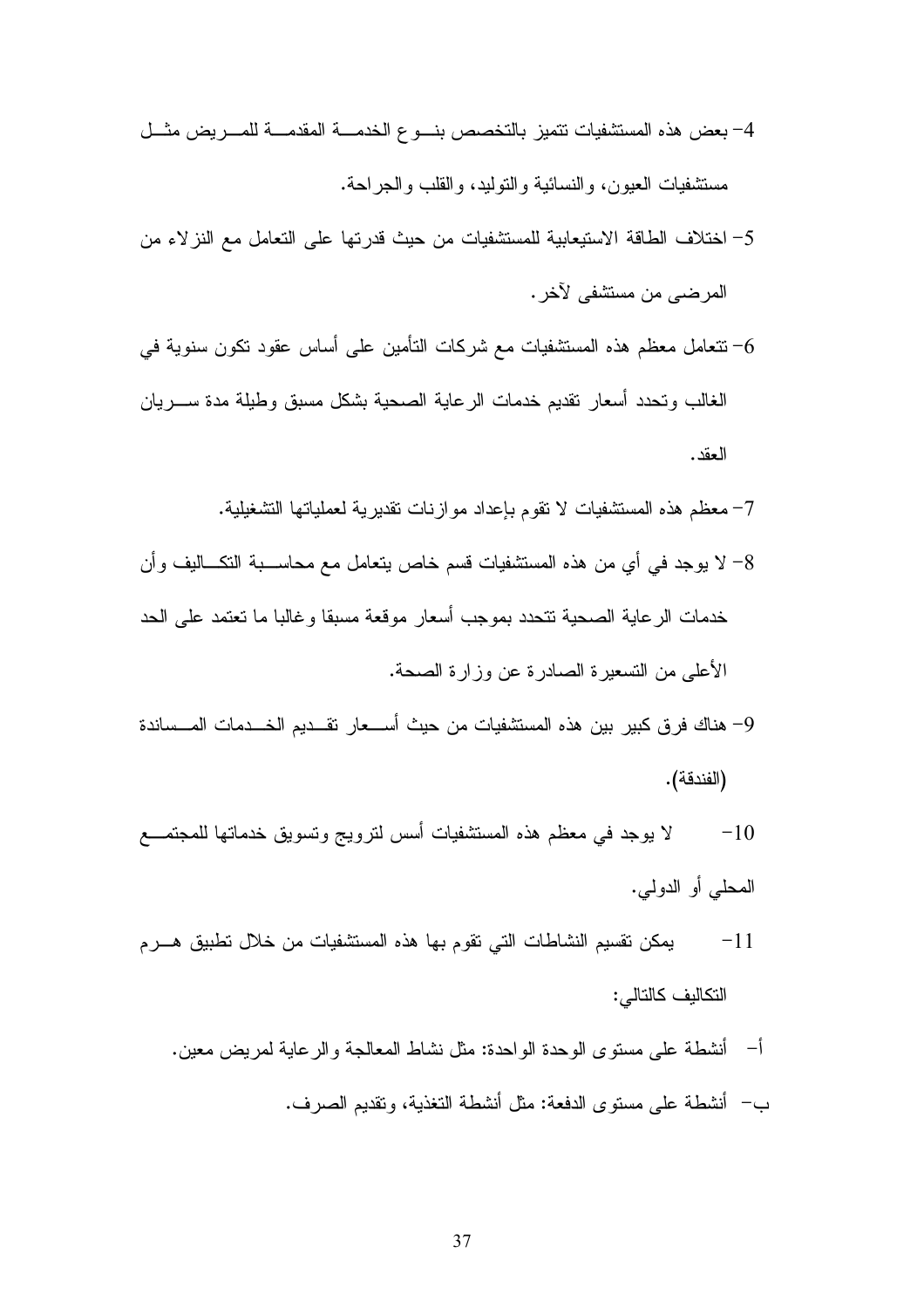- الخداج.
- د– أنشطة على مستوى المستشفى: مثل نشاط الإدارة، ومراقبـــة الجـــودة، والمحاســـبة، وشؤون الموظفين، والأمن والحماية وغيرها.

وبعد أن تم النعرف على سمات المستشفيات الخاصة العاملة بمحافظة العاصمة عمـــان، فقـــد استطاع الباحث من وضع نظام مقترح لتطبيق نظام محاسبة التكاليف المبنى على الأنـــشطه وكما بالشكل (2–2) ادناه، حيث يمكن تلخيص النظام المقترح بإستناد الباحث علسى نوعيسة الخدمات الطبية المقدمة في المستشفيات الخاصة التي تستند على مصادر ها الاساسيه من خلال ثلاث مصادر رئبسه:

- 1- نكاليف الموارد البشرية (الطاقم الطبي): والمنمثلـــه بالاطبـــاء وجهـــاز النمــــريض و الاخصائيين.
- 2– تكاليف موارد المعدات الطبيه: والمتمثله بأصول المستشفى مـــن أجهـــز ه ومعـــدات و ادو ات طبيه بما فيها المستهلكات الطبيه المستخدمه في عملية تقديم خدمات الر عايه الصحبه.

3- نكاليف الطاقم غير الطبي (الاداري والمالي ومنعلقانه).

حيث يتم توزيع جميع تلك الموارد على الأنشطه الرئيـــسه (الخـــدمات الطبيـــه، والخـــدمات الأستشار به، و الخدمات الفندقيه) كل حسب كمية استهلاكه من نلك المو ار د بناءَ علـــي موجـــه كلفة المرحله الأولى.ومن ثم يتم توزيع الخدمات الرئيسه على شتى الخدمات المقدمه (هــدف التكلفه) في المستشفى مرورًا بمستوى نوعية الخدمه وذلك لغايات احتساب الكلفــه النهائيـــه لهدف التكلفه.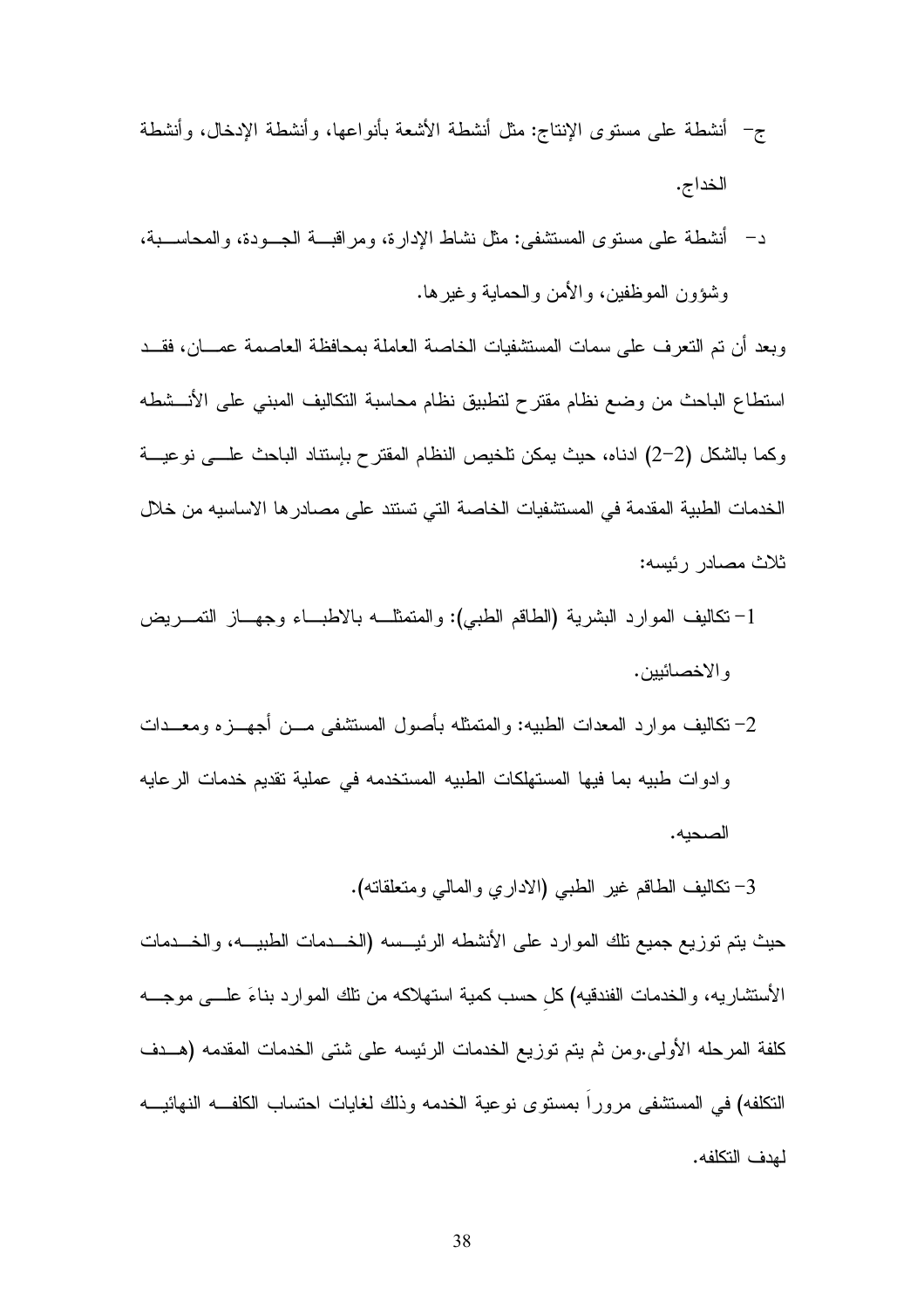## نموذج مقترح لتطبيق نظام محاسبة التكاليف بالمستشفيات الخاصة العاملة بمحافظة العاصمة – عمان



 $(2-2)$  الشكل (من تصميم الباحث)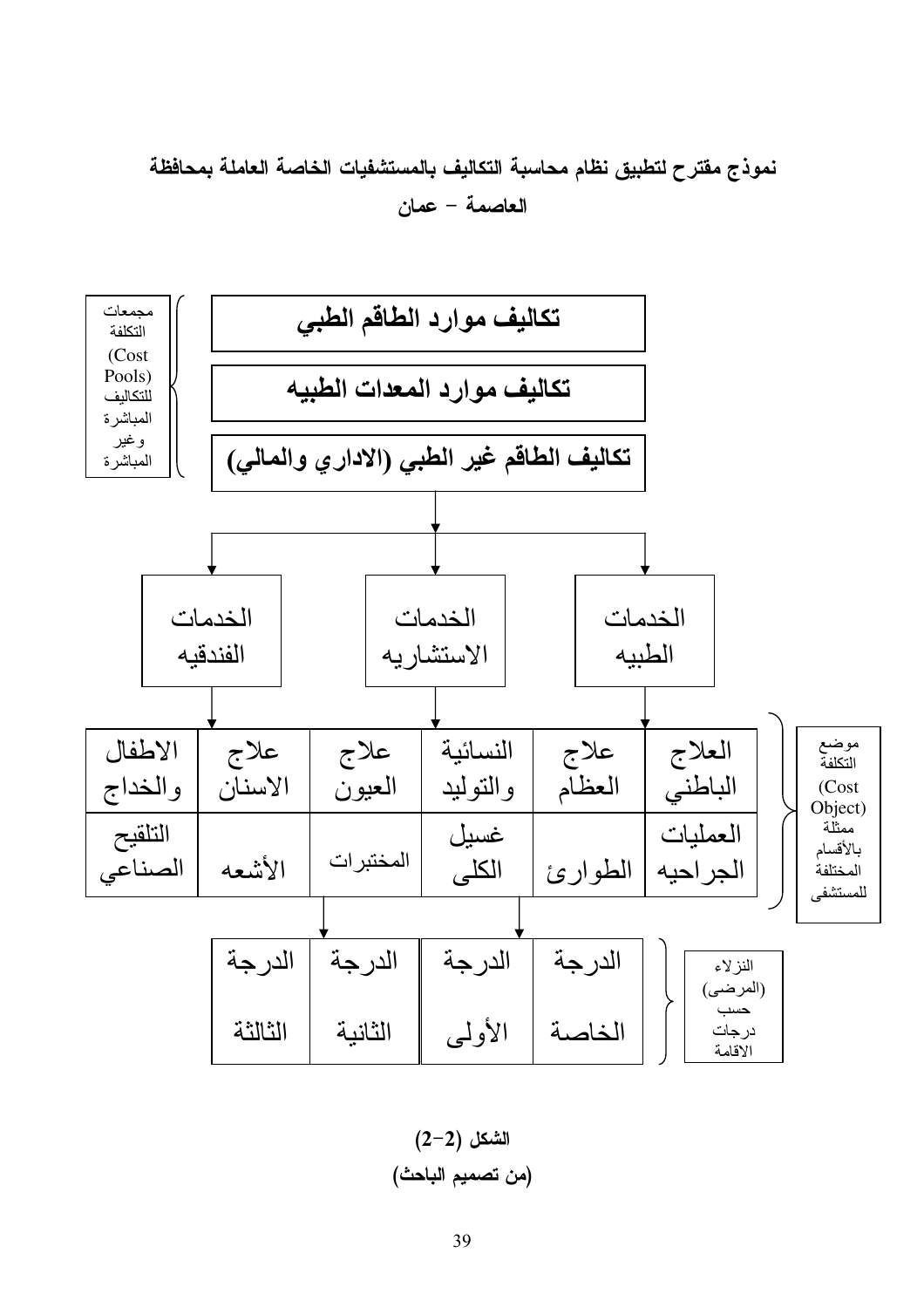ويرى الباحث ومن خلال خبرته العمليه المتواضعه أن القطاع الصحى بشكل عام قطـــاع لا يستهان به في عدد من الجوانب، أهمها التقدم التكنولوجي واستخدام أحدث الاساليب الطبيـــه الحديثه وأمتلاكه لأفضل رافد للموارد البشريه في العالم العربـي، ولن يبالـغ البـاحث إن قال بأنـه اصبح يوازي مستويات الدول الغربيه المتقدمه. وقد أصبحت الخدمات الصحيه ذات الجـــوده العاليه منوفره بين أيادي جميع طالبيها سواء على الصعيد المحلبي أو الدولبي.

وقطاع المستشفيات كجزء من القطاع الصحى هو الأداه الرئيـــسيه التــــي تعكـــس الـــصوره الأيجابيه بشكل عام لهذا القطاع وتمتلك أنظمه طبيه متكامله، ولكن هذا النكامل قـــد ينقـــصـه تكامل شبيه في النظام المالي حيث يعتقد الباحث بأن تطبيق نظام (ABC) ومن قبل جميـــع أنواع المستشفيات (الخاصه، والحكوميه، وغير الهادفه للربح) يساهم بشكل أفــضل بـــادارة الايرادات من جهه وتخفيض النكاليف من جهة أخرى، وقد ينعكس ذلك على تـوفير جــوده للخدمات الطبيه بشكل كبير .

### 13–2 الدر اسات السابقة:

لم يتطرق الكثير من الباحثين والدارسين بشكل موسع إلى دراسة انظمــــة التكــــاليف المبنية على الانشطة وإثرها على تعظيم الربحية ، الا ان بعضهم نتاول هذا الموضوع مـــن جوانب اخر ي ومنهم:

1– دراسة (ابو الـهيجاء، 2001) بعنوان "نظام التكاليف المبنـــي علـــي اســــاس الاــــشطة (ABC) في الشركات الصناعية الاردنية".

هدفت هذه الدراسة الى النعرف على مدى صحة مخرجات انظمة التكاليف النقليدية المستخدمة في الشركات الصناعية المساهمة العامة في الاردن. ومدى صحة ودقة القـــرارات المتخـــذه اعتماداً على هذه المخرجات، وهل هنالك هدر للموارد المتاحه في هــذه الـــشركات نتيجـــة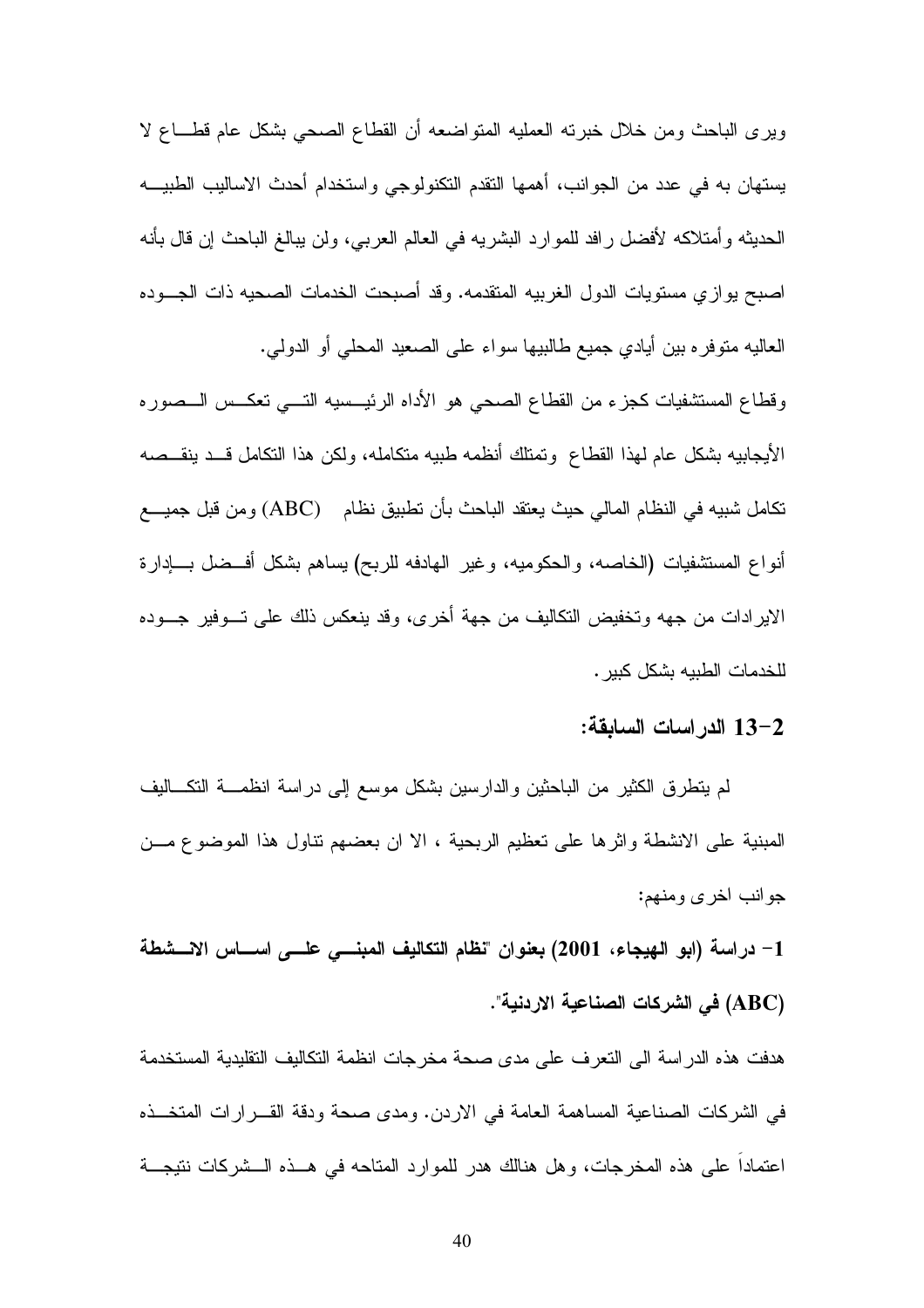لضبطها ورقابتها لتكاليفها اعتماداً على انظمة التكاليف التقليدية. وقد توصلت الدراسة الـي ان هناك ضعفاً في نظم التكاليف التقليدية المتبعة في تلك الشركات وذلك من خلال استتناج موافقة اغلب ادارات نلك الشركات المساهمة العامة على عدم دفة نتائج تكاليف الوحدات المنتجه التي يتم احتسابها بموجب هذه النظم، وموافقتها على انه ينتج عن ذلك انها نتخذ قررارات اداريــــة خاطئة اعتمادا على هذه التكاليف بأن هناك هدرا للموارد الاقتصادية المتاحة في الشركة وفقا للنظم التقليدية للتكاليف، لأن هذه النظم لا تراعي الابقاء على الانشطة ذات القيمة المــضافة والتخلص من نلك التي لا قيمة مضافة لها.

وقد اوصت الدر اسة الشركات الصناعية المساهمة العامة بتطبيق نظام التكاليف المبنى علسى الانشطة لما ينطوى على تطبيقه من:

- √ الحصول على تكاليف اكثر دقة لوحدات الانتاج.
- √ اتخاذ قر ار ات ملائمة مبنية على مخر جات صحيحة.
- √ المحافظه على موارد الشركة من الهدر بحذف الانشطة التي لا قيمة مضافة لها مـــن مجمل الانشطة التي تمارس داخل الشركة.

2– دراسة (Udpa,2001) بعنوان "تحليل تكاليف الأنشطة: اداة لتحديــد كلفـــة الخـــدمات الصحية وتحسين جودتها".

لقد قام الباحث باستخدام نظام محاسبة التكاليف المبنى على الأنشطة نتيجـــة عجـــز أنظمـــة التكاليف المبنى على الأنشطة نتيجة عجز أنظمة التكاليف التقليدية على تحديد كلفـــة أنـــشطة الرعاية الصحية بشكل دقيق ووافءٍ، حيث تبين أن نظام محاسبة تكاليف الأنشطة بركز علــــى كلف الأنشطة التي تم ممارستها لغايات تقديم هذه الرعاية معتمداً على مـــا تــستخدمه هـــذه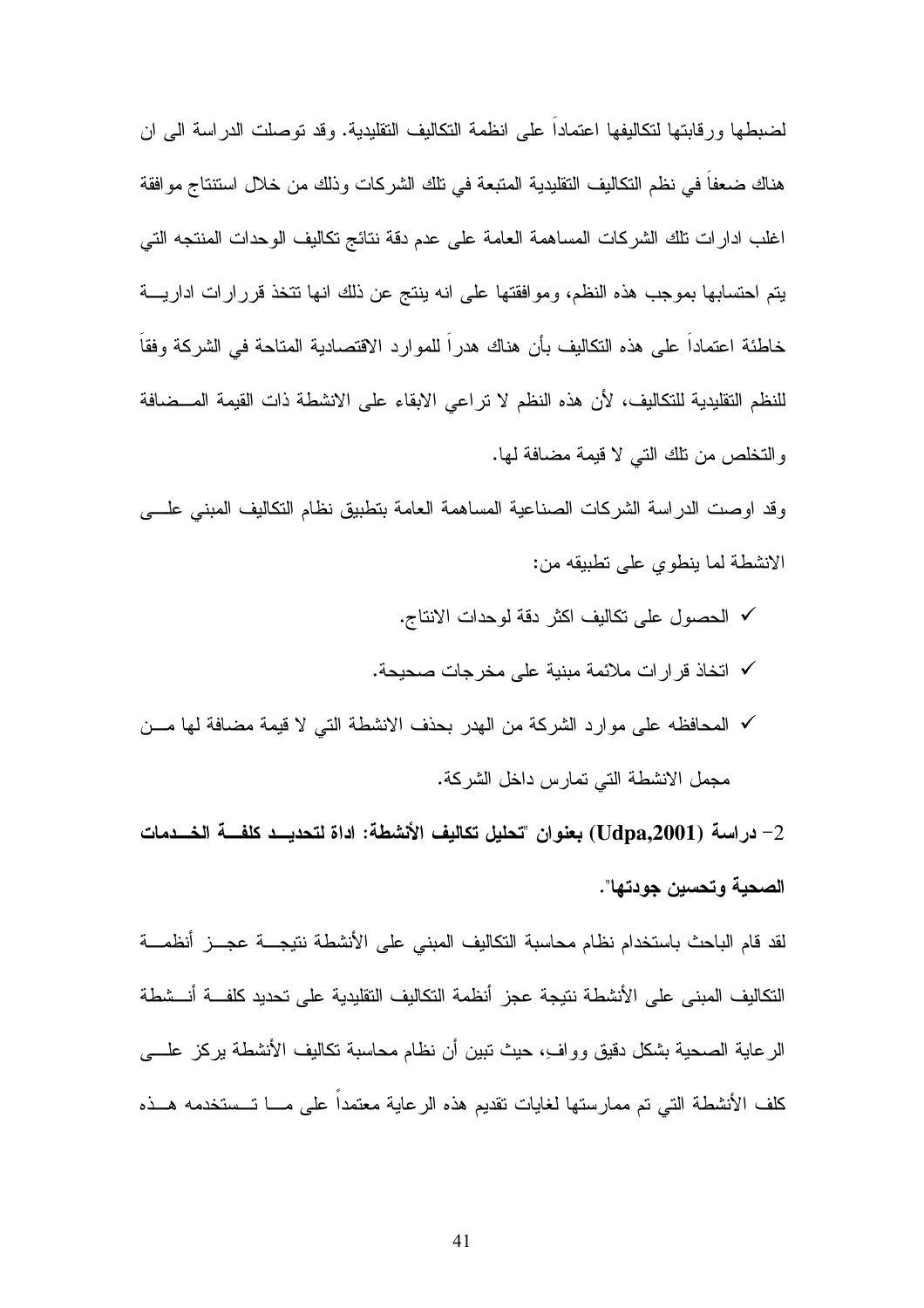

- 1. تحديد الأنشطة الرئيسية التي يتم ممارستها في مجمعات التكلفة.
- 2. تحميل المصاريف غير المباشرة لمجمعات التكلفة الخاصة بها عن طريق استخدام موجه نكلفة أولى.
- 3. استخدام موجه نكلفة ثانوي لتوزيع هذه الكلف على أنظمة الرعاية الصحية. وقد استطاع الباحث بناءاً على ذلك وضع نموذج لتحديد كلفة تقــديم خـــدمات الـــصحية وحسب ما هو موضح بالشكل (2–3) أدناه:

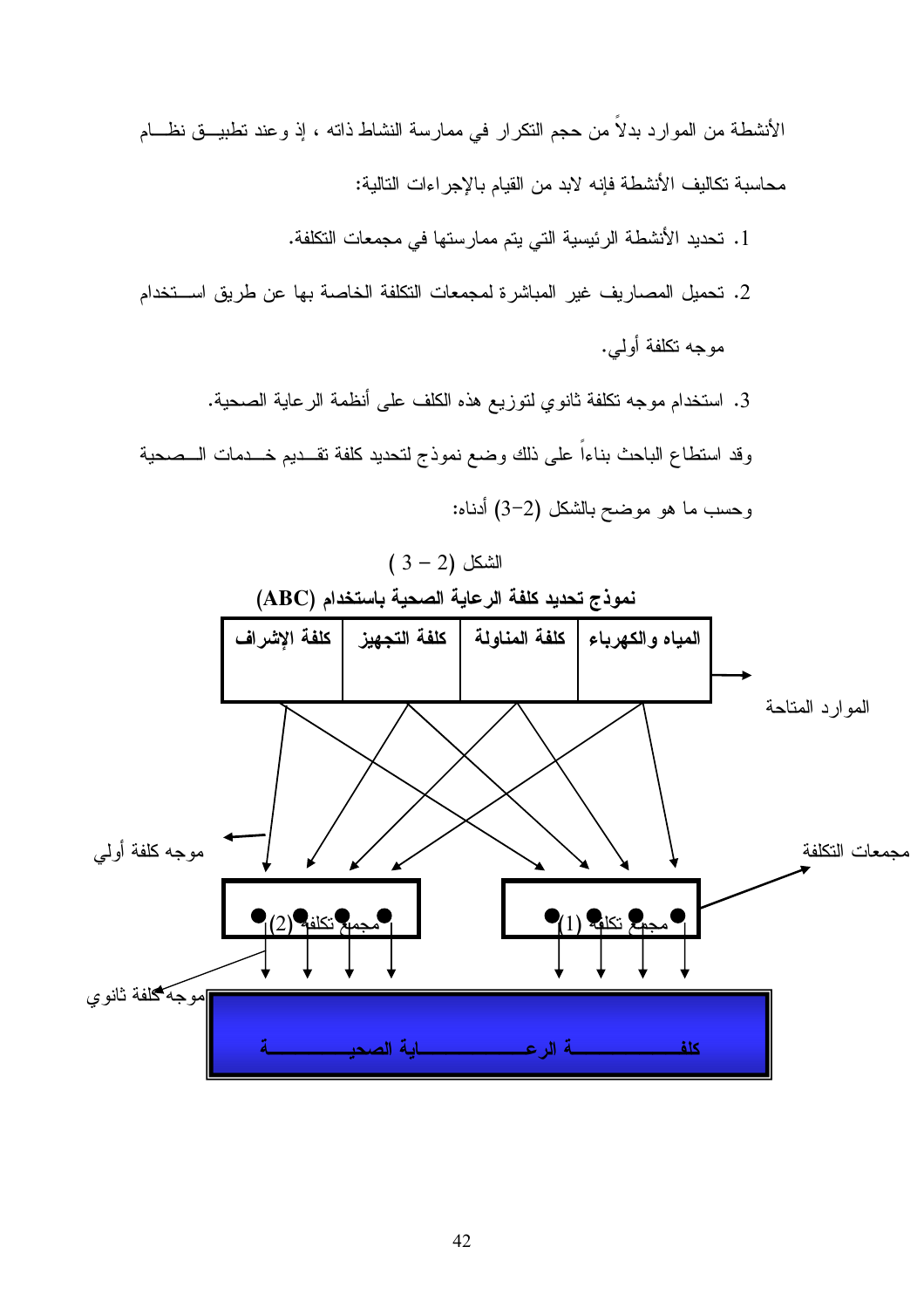وقد عرف الباحث الأنشطة ( Activities) بأنها جميع الأحداث أو النشاطات التي نؤدي إلى حدوث الكلفة ، وبناءاً ً على الأنشطة المتنوعة التي تتم ممارستها في المستشفيات سواء نلَّــك التي ترتبط بالمريض بشكل مباشر مثل أجور الطبيب المختص أو الأدوية الخاصـــــة بحالتــــه المرضية أو نلك التي نكون على مستوى المنشأة ككل مثل مصاريف أجور عمال النظافـــة أو خدمة الطعام والشراب فإنه لابد من تصنيف هذه التكاليف في مجمعات تكلفة ، وذلــك ليــتم تحميل هذه التكاليف بواسطة موجهات التكلفة الأولية إلى مجمعات التكلفة في مراكز الأنشطة المنتوعة ومن ثم استخدام موجهات التكلفة الثانوية وذلك لتوزيع هذه التكاليف ومعرفة الكلفة النهائية من تقديم هذه الخدمة.

وبناءا على ما سلف فقد نوصل الباحث إلى أن نطبيق نظام محاسبة النكـــاليف مبنــــى علــــى الأنشطة يؤدي إلى :

- 1. نزويد المنشأة بمعلومات أكثر دقة فيما يتعلق بتكلفة تقديم الخدمة من تلك التي يمكـــن استخر اجها باستخدام محاسبة التكاليف التقليدية.
- 2. يمكّن نظام محاسبة تكاليف الأنشطة القطاع الصحى من تقديم خدمات بجودة عالية مع ابقاء الر قابة المشددة على التكاليف.
- 3. إن نظام محاسبة تكاليف الأنشطة يؤدي إلى نطوير مخرجات عملية الرعاية الصحية بالإضافة إلى النرشيد في استخدام الموارد المتاحة.

3– دراسة (صالح، 2002) بعنوان "مدخل المحاسبة عن التكلفة على اساس النشاط كأساس لقباس تكلفة الخدمات الصحية بالمستشفيات".

لقد هدف الباحث في در استه بشكل أساسي إلى بيان استخدام نظام محاسبة التكـــاليف المبنــــي على الأنشطة لقياس وترشيد تكلفة الخدمات الصحية ، وتوفير المعلومات للإدارة لمـــساعدتها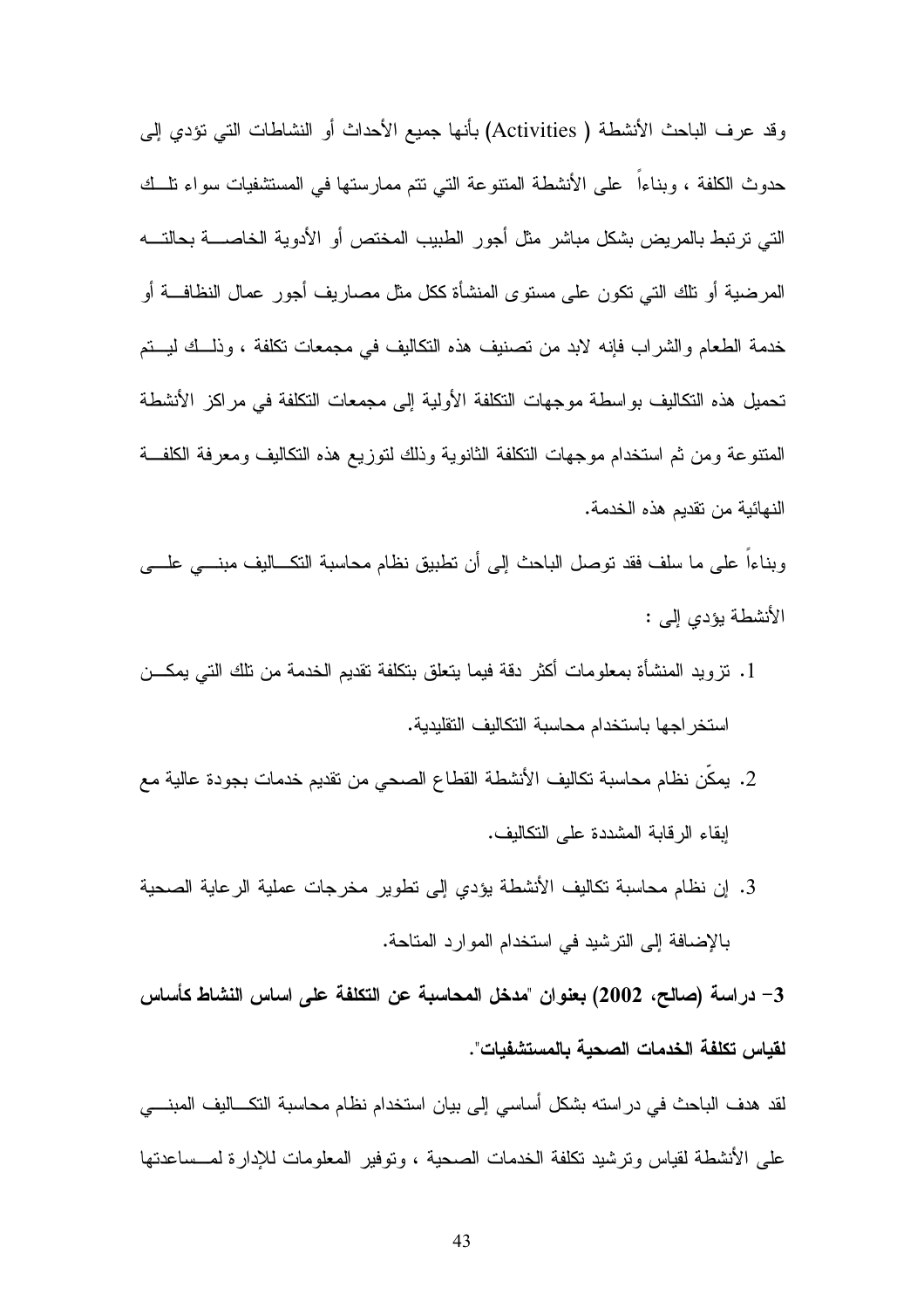على اتخاذ القرار ، وتحديد أسعار الخدمات الصحية المقدمة بالمستشفيات الخاصة على أسس علمية دقيقة.

- وقد أفضت الدراسة إلى النتائج التالية عند نطبيق نظام محاسبة نكاليف الأنشطة:
- 1. إمكانية النغلب على مشكلة تخصيص النكاليف غير المباشرة باستخدام نظام محاســـبة التكاليف المبنى على الأنشطة في استخر اج معدلات التكلفة لكل نشاط حسب مسببات التكلفة.
- 2. إمكانية النغلب على مشكلة النحميل الرأسمالي وذلك من خلال فياس ونحميـــل نكلفـــة الموجودات الثابتة بالمستشفيات ضمن تكاليف الخدمات الصحية ، واختيـــار طريقـــة الاستهلاك التي نتتاسب مع عامل نقادم بعض الأجهزة بالمستثنفيات ، وكذلك نـــسب استغلال الطاقة المتاحة بها.
- 3. إن التسعير على أساس بيانات التكاليف يفيد كلا من إدارة المستشفى والمتعاملين معها ويزيد من الوعي النكاليفي.

4– دراسة (نور و عدس، 2003) بعنوان " أهمية قياس تكلفة الخدمة بإســـتخدام أنظمـــة التكاليف في المصارف الاردنية".

هدف الباحثان الى التعرف على مدى اعتماد المصارف التجارية في الاردن علـــى محاســـبة التكاليف في احتساب كلفة الخدمة المصرفية، ومزايا تطبيق محاسبة التكاليف في المــصارف وأهم المعوفات المالية والادارية والفنية التبي نعيق نطبيق نظام محاسبة نكـــاليف فـــي نلـــك المصـار ف. وقد توصل البـاحثان الـى ان المصـار ف التـى تطبق انظمة محاسبة التكاليف تتمتـــع بقدرة نتافسية عالية وحصنها السوفية اكبر من نلك المصارف التي لا نطبق انظمة محاســـبة النكاليف بالرغم من وجود كلفة اضافية لتطبيق مثل هذه الانظمة في تسعير الخـــدمات الا ان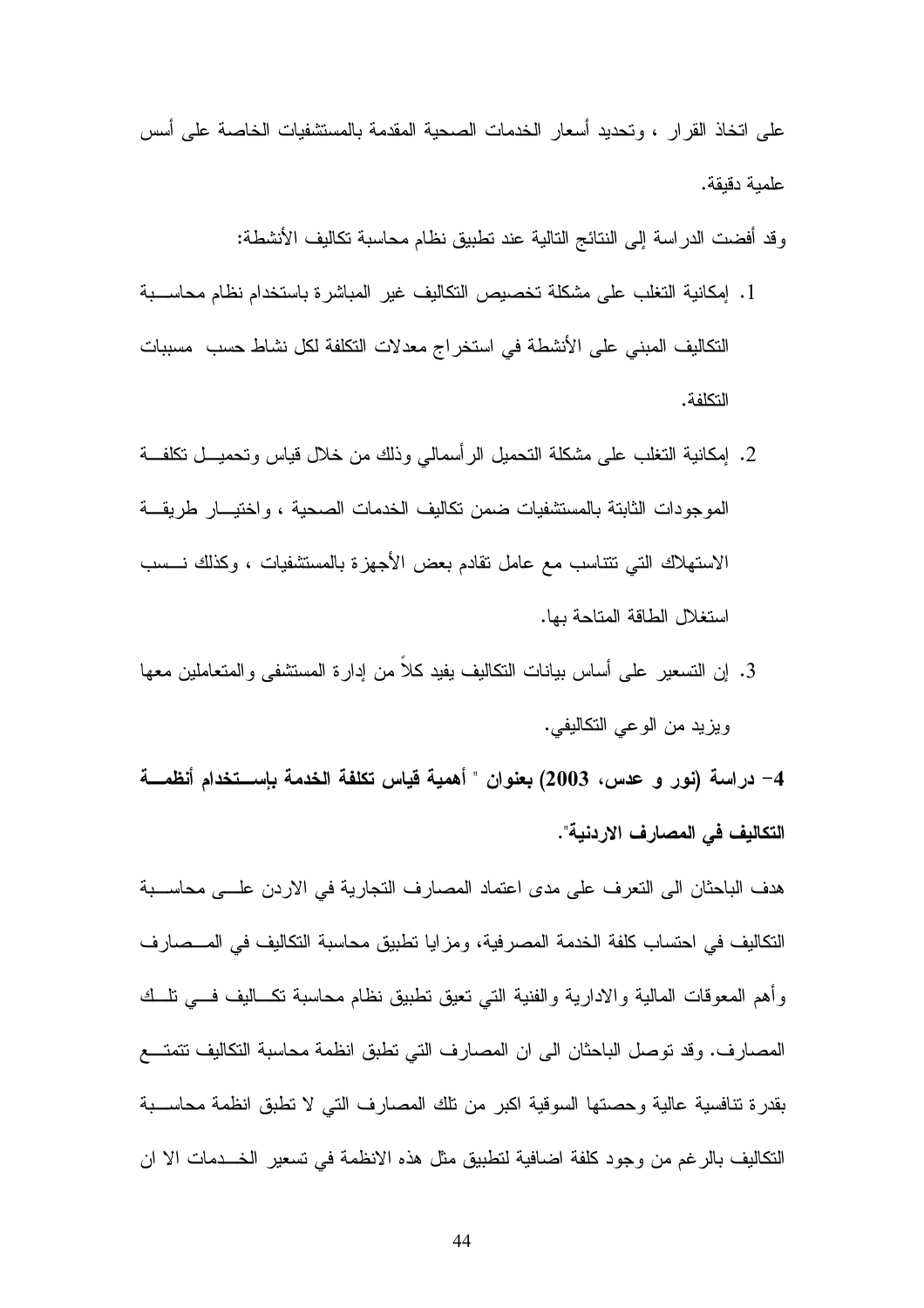المنفعة من تطبيق انظمة محاسبة التكاليف اكبر من الكلفة. كما بين الباحثان ان هناك إدراكـــا لدى الادارات العليا في تلك المصارف الى ان تطبيق انظمة محاسبة التكاليف المبنيــــة علــــي اساس النشاط (ABC) بعطي معلومات اكثر دقة ومساعدة لاتخاذ القرار.

5– دراسة (الغزاوي، 2003) بعنوان " دور هيكلة التكاليف المبنية على اساس الانشطة في السياسات الانتاجية وتحسين الربحية في الشركات الصناعية الاردنية المساهمة العامة". و هدفت هذه الدر اسة الى ابر از دور نظام التكاليف المبنية على اساس الانشطة فـــى تحـــسين

ربحية الشركات الصناعية الاردنية المساهمة العامة وذلك عن طريق توفير المعلومات الدقيقة لتكلفة المنتجات. وقد خلص الباحث الى وجود نأثير لنظام النكـــاليف المبنيـــة علــــى اســــاس الانشطة على السياسات الانتاجية وعلى الربحيه، وبأن هناك إدراكا لأهمية نظـــام النكـــاليف المبنى على الانشطة لدى الشركات التي نطبق هذا النظام حيث اوصت الدراســـة بـــضرورة اهتمام الشركات الصناعية التي تطبق نظام (ABC) لهيكل التكاليف عند المستويات المتعددة . 6– دراسة (الحموي والفار، 2004) بعنوان " أثر تطبيق نظام ABC على ربحية الأقـــسام الانتاجية بشر كات التأمين".

هدفت هذه الدراسة الى النعرف على أهم سمات وقواعد وفوائد نطبيق نظام النكاليف المبنسي على اساس الانشطة مع نبيان اسباب ظهوره ومراحل نصميمه. حيث انطلقت هذه الدراسة من بيان الاطار النظري الواجب انباعه عند نطبيق نظام محاسبة النكاليف المبنى علسى اسساس الانشطة، مع توضيح الخطوات المتبعة لذلك. ثم قامت ببيان اثر تطبيق هذا النظام على ربحية الاقسام الانتاجية.

ولقد خلصت هذه الدراسة الى أن تطبيق استخدام النظام التقليدي لمحاسبة التكاليف في شركات التأمين – موضع الدراسة – والقائم على اساس نحميل المصروفات الاداريــــة والعموميــــة –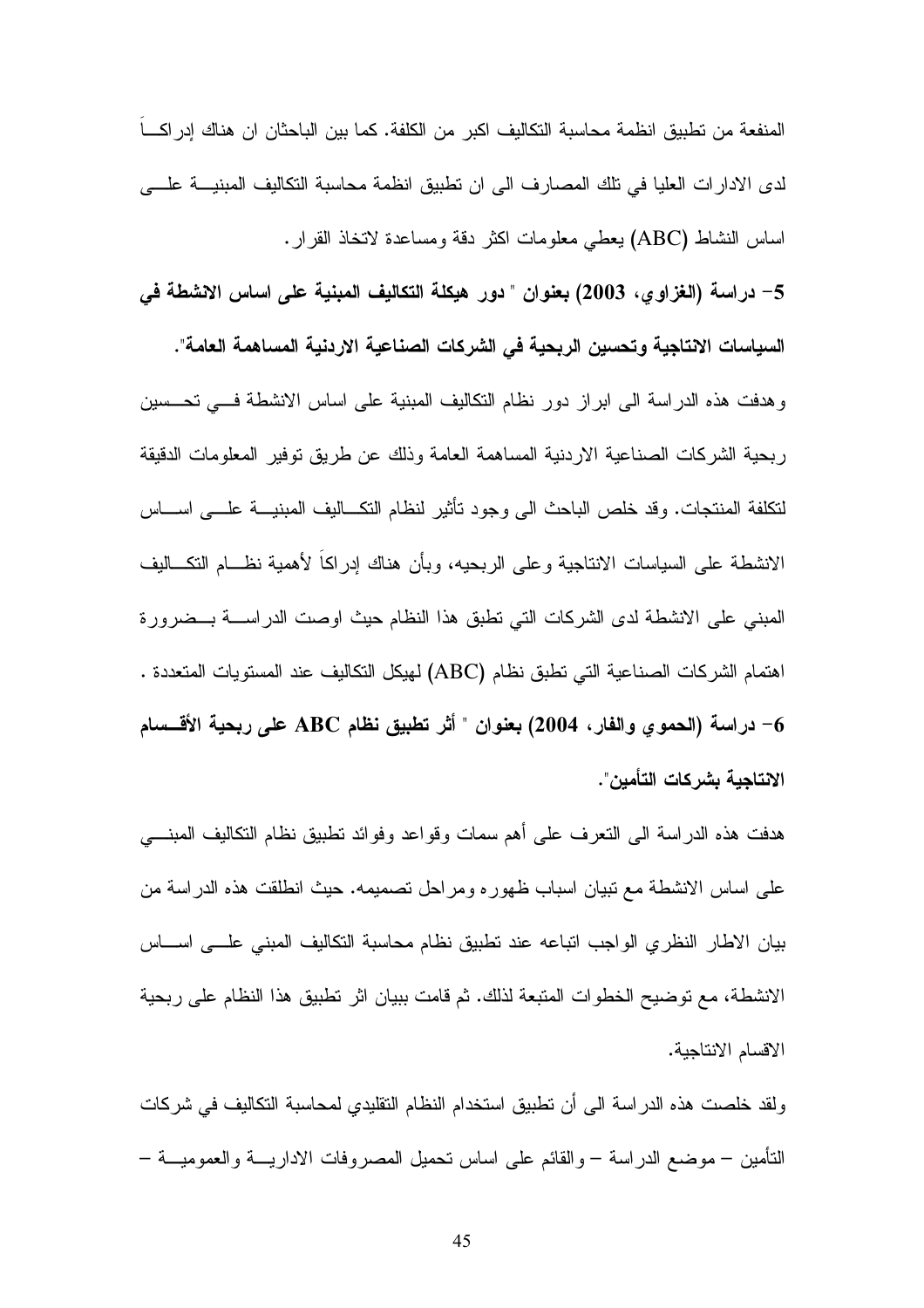النكاليف غير المباشرة – يعطي معلومات مشوهة ومضللة للربحية، كذلك وبظـل المنافــسة القائمة بين منشآت الاعمال فإنه يتوجب عليها ان نكون قادرة على تحديـــد ربحيتهـــا وفهـــم تكاليفها ومعرفة مسببات هذه النكاليف مما يستدعي وجود نظام للتكاليف يلبي هذه الاحتياجات. كذلك بين الباحثان من خلال در استهما ان اعتماد نظام (ABC) بساعد فـــي تقـــسيم انـــشطة المنشأة الى فئات متعددة وكيفية استخدام هذه الانشطة للموارد المتاحه لغايات در اسة وتحليــل وتحديد اي من هذه الانشطة تضيف قيمة وايها لا تضيف قيمة حيث لا يتأتي هذا الامر الا من خلال تحليل تكاليف الانشطة الذي يوفره نظام (ABC) والتي بدورها تــساعد فـــي اتخـــاذ القرارات الادارية المناسبة في مختلف المجالات من حيث التسعير والاســـتمرار فـــي تقـــديم الخدمة أم لا. وبيّن الباحثان انه نزداد أهمية تطبيق نظام محاسبة التكاليف على اساس الانشطة في شركات التأمين نتيجة لإرتفاع نسبة التكاليف غير المباشرة نظرا لطبيعة نشاطها الخدمي. 7– دراسة (Grandlich,2004) بعنوان " استخدام محاسبة تكاليف الانشطة في العمليات الجر احية".

حيث بيّن الباحث أنه ونتيجة للمنافسة الشديدة التي يشهدها قطاع الخدمات الصحية في عصرنا الحاضرة ومحدودية المواردة المتاحة ، والإتجاه العام لدى المنشآت إلى خفض موازنة الانفاق لديها وأنه لابد لها من انخاذ قراراتها بالوقت الملائم لغايات نعظيم ربحيتها. وقد وضح الباحث أنه و عند تطبيق نظام محاسبة التكاليف المبنى على الأنشطة في المستشفيات وذلـــك لمعر فـــة وتحديد كلفة عملية جراحية معينة فإنه لا بد من تحديد الإجراءات التالية:-

1. معرفة الأقسام ( مراكز الكلفة) التي لها علاقة بإجراءات العمليــة الجراحيــة مثــل فحوصات ما قبل الإدخال ، التخدير ، مستهلكات العملية الجراحية ، العنايـــة الحيثيـــة و المو اد المستخدمة.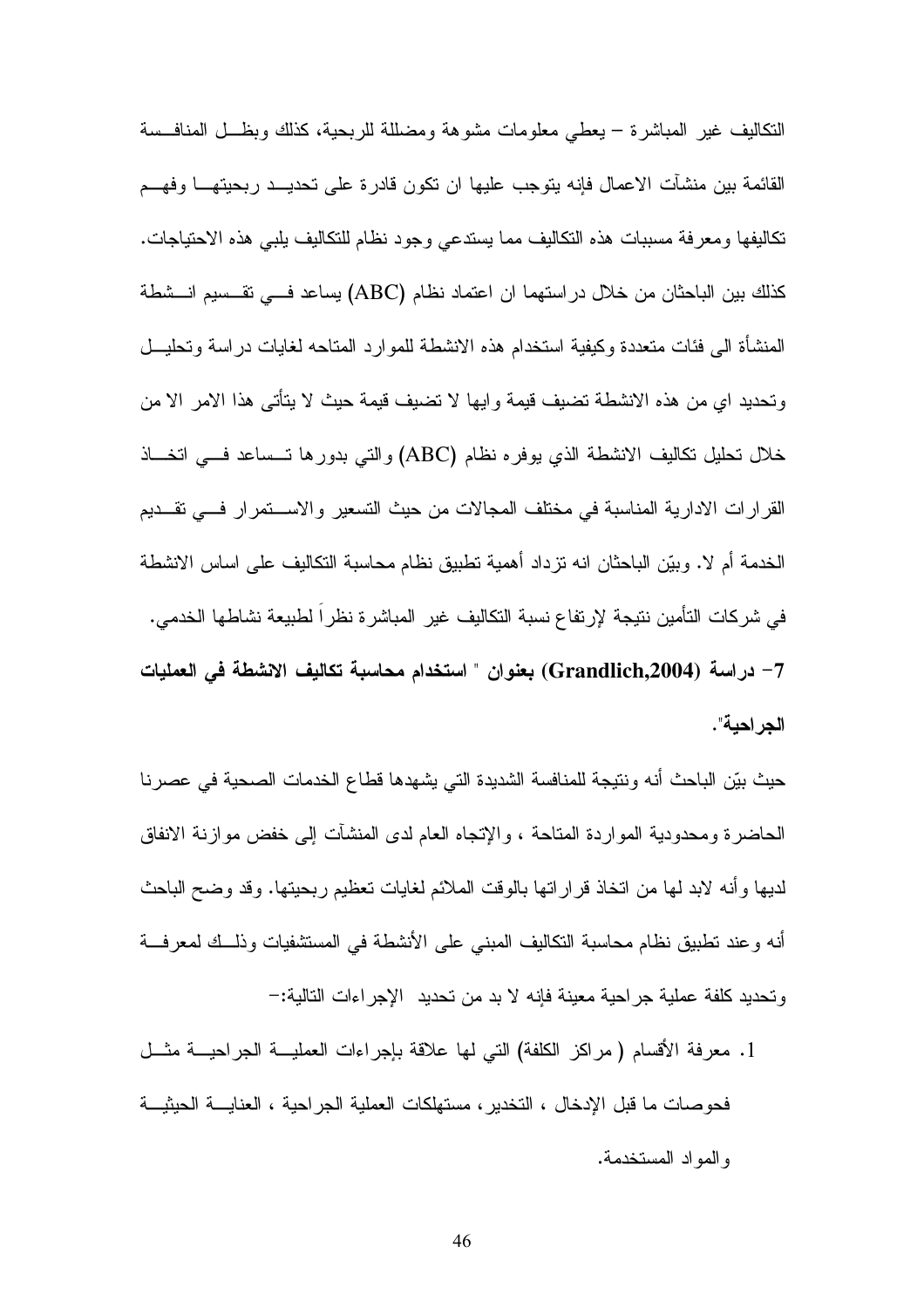- 2. معرفة الموارد التي سيتم استخدامها مثل الجراحين ، الأجهزة ، المعدات والأدوية.
- 3. نحديد النشاطات التي سيتم ممارستها بشكل دقيق واستهلاكها للموارد المتاحة وذلبك عن طريق استخدام قائمة مواد نبسين المعسدات والأجهسزة المسستخدمة ، الأدوات المستهلكة ، الأدوية وتحديد واجبات الأشخاص القائمين على إجراء العملية والوقــت اللاز م لهم للقيام بالنشاط المحدد .
- 4. احتساب كلفة كل نشاط نتم ممارسته ، فمثلاً بتم احتساب اسعار المسواد المسستخدمة داخل غرفة العمليات بناءاً على سعر إخراجها من المستودع وكذلك أجور العمال بناءاً على رواتبهم ومنافعهم الأخرى ، حيث بنتج عن ذلك معرفة التكاليف المباشرة وغير المباشرة التي نكبدها المستشفى لإجراء مثل هذه العملية الجراحية وبالتسالي المقسدرة على تسعيرها وتحقيق هامش ربحي معقول.

هذا وقد قام الباحث بتطبيق هذه الخطوات على إجـــر اءات عمليــــة جر احيــــة فــــى أحـــد مستشفيات ميلواكي. في الو لايات المتحدة حيث أدى تطبيق هذا النظام إلى تعزيـــز قـــدر ة المستشفى على تحديد كلفة إجراء العملية الجر احية عدا عن قدر ته على تحديــد اســـتخدام الموارد المتاحة وتعزيز فاعلية استخدامها وبالتالي تخفيض المصاريف سـواء المباشـــرة منها او غير المباشرة بهدف تعظيم الربحية ، وقد استتتج الباحث من أن تطبيـــق نظــــام المنشآت الصحبة

(المستشفيات) بالأمور التالية:-1. تمكين المنشآت الصحية ( المستشفيات ) من تحديد تكاليفها بشكل دقيق. 2. تمكين المنشآت الصحية ( المستشفيات) من وضع آلية تسعير ملائمــــة لخــــدماتها المقدمة للمرضى.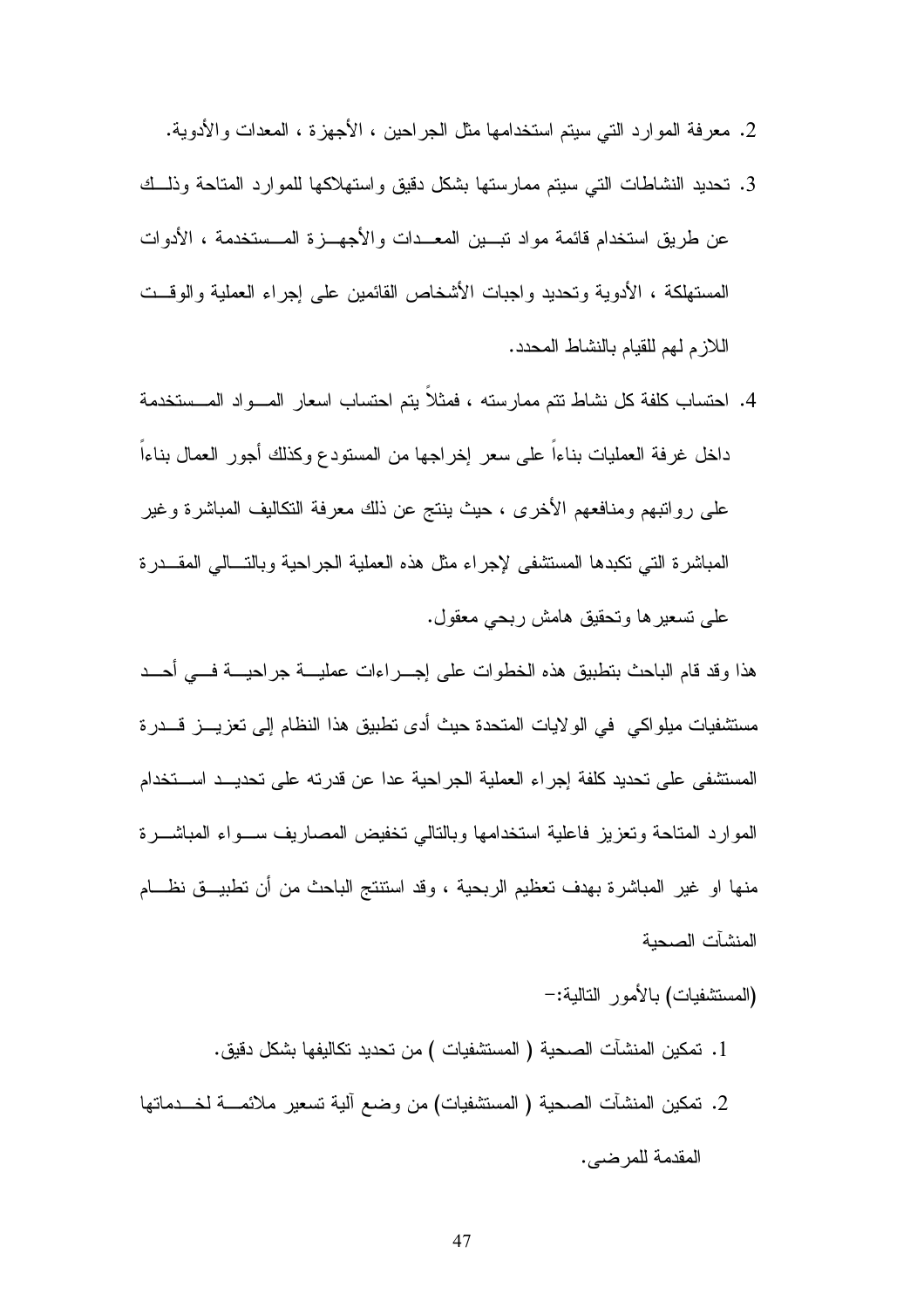3. تحديد الإنحر افات السعر ية للمور دين.

4. إعطاء معلومات مفصلة عن تكاليف الأنشطة داخل المستشفى ممـــا بمكنــــه مـــن مقارنة نتائج أعماله مع المنافسين.

8– دراسة (ميدة، 2005) بعنوان "نموذج مقترح لتطبيق نظام التكلفة على أساس النـــشاط (ABC) في مجال المسؤلية الاجتماعية".

حيث اعتمد الباحث المنهج الاستنباطي الذي يقوم على أساس إجراء مسح للدر اسات والبحوث المحاسبية في مجال المسؤولية الاجتماعية، ومجال تصميم أنظمة التكاليف وبشكل خاص نظام النكلفة على أساس النشاط (ABC). ليقوم الباحث بالتوصل الى مجموعة مـــن الاســـتنتاجات وأقتراح نموذج لنطبيق هذا النظام يعمل علىي نخصيص نكاليف الانشطة الاجتماعية بموجـــب اسس تخصيص محددة ومسببات نكلفة معينة، على أساس مراكز النشاط الاقتصادي. حيث توصل الباحث الى ضرورة تبني نظام محاسبة التكاليف على اساس الانـــشطة (ABC) وذلك لأن هذا النظام يوفر بيانات ومعلومات اكثر دقة عن نكاليف الاداء الاجتماعي ومنافعـــة ومقدار قدرة المنشأة بالوفاء بمسؤليتها الاجتماعية، وبشكل عام اوصبي الباحث بـــضرورة ان

تتبنى الجهات الاكاديمية تدريس محاسبة التكاليف وخاصة تلك المبنية على اســـاس محاســـبة تكالبف الانشطة.

9– در اسة (Martin,2005) بعنو ان "العلاقة بين تبني نظام محاسبة تكاليف الانشطة و اداء المستشفى"

تر ي الباحثة بأن صناعة الخدمات الصحية في الولايات المتحدة لا تقل اهميـــة عـــن بـــاقي الصناعات وبأن محاسبة التكاليف بها نقوم بدور لا يستهان به في عملية التكامل بين النظـــام المحاسبي وانخاذ القرارات الرشيدة واعطاء صورة اكثر نكاملا وشفافية عن الاداء.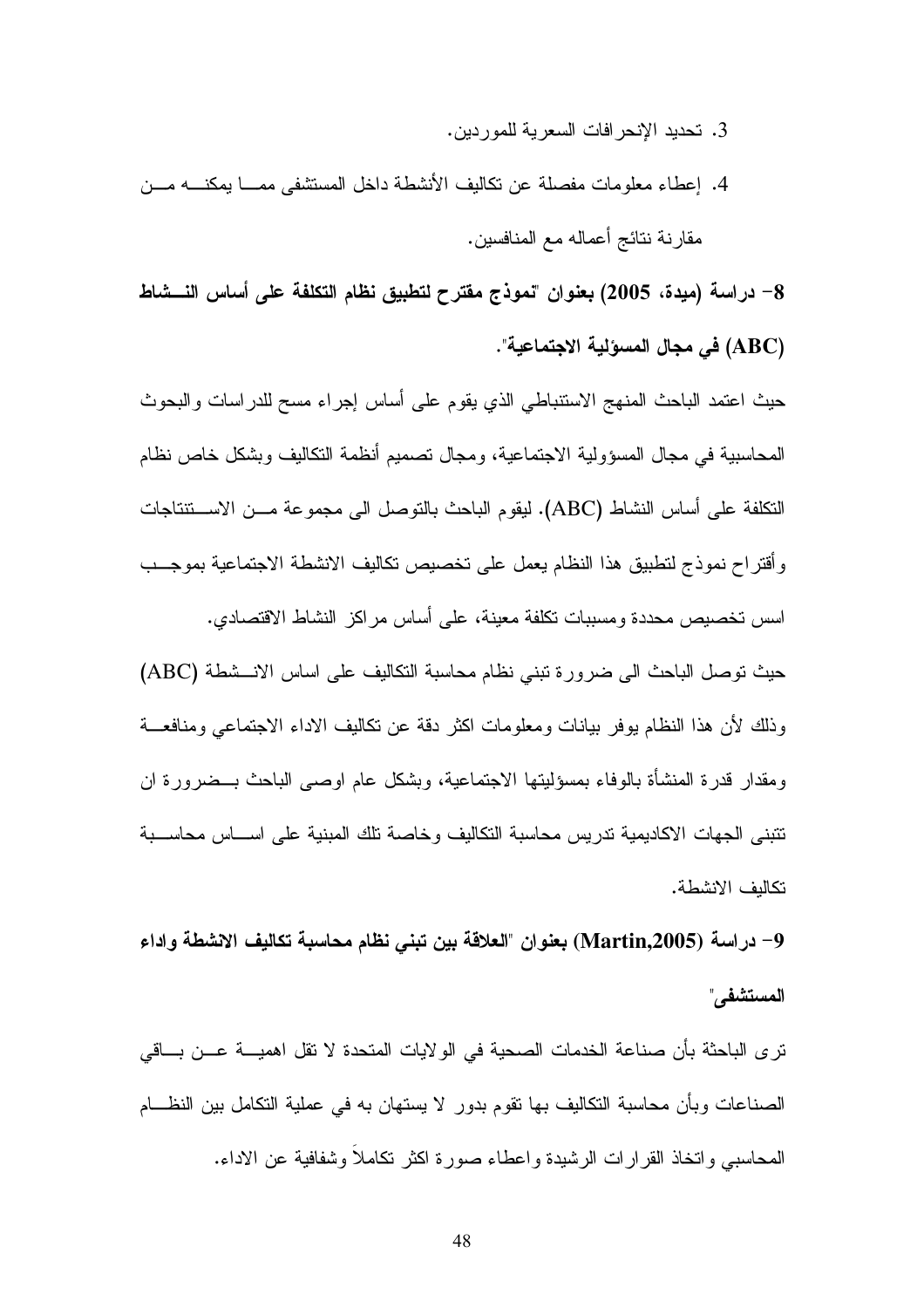وقد قامت الدراسة بشكل اساسى على استكشاف العلاقة بين كل من نظام محاســـبة تكـــاليف الانشطة من جهة ومؤشرات قياس الاداء الاربعة المتمثله في الربحية، وتعزيز الايرادات، و محددات النكلفة، و المسؤولية الاجتماعية. كما قامت بفحص اذا ما كان استخدام نظام محاسبة تكاليف الانشطة من قبل المستشفيات يحقق اهدافا استر اتيجية اكثر من النظام التقليدي. حيـــث استندت الدراسة على تساؤل رئيس مفاده، هل أن نبني استر انيجية نظـــام محاســـبة تكـــاليف الانشطة سيعزز من تدفق الايراد وتخفيض التكلفة وتصحيح الارباح مع اضفاء التزام اكبـــر تجاه المجتمع؟، وتساؤل فرعي مفاده هل تطبيق نظام محاسبة تكاليف الانشطة يؤثر على اداء المستشفيات بغض النظر عن كونها منشآت ربحية او غير ربحية؟. وقد توصلت الدراسة بأن الفائدة من تطبيق نظام محاسبة تكاليف الانشطة تختلف مـــن مستـــشفي الــــي آخـــر ، ففـــي المستشفيات الهادفة للربح ساهم نطبيق النظام الى زيادة مقدار الربحية حيث ساعد على زيادة نسبة الاشغال وبالتالي تم نوزيع التكاليف الثابتة على قاعدة اكبر من المسر اجعين عسدا عسن مساهمته في فرض رقابة اعلى على نكاليف العمليات التشغيلة في المستشفى وخاصة خـــلال فترات الاشغال العالية. اما فيما يتعلق بالمستشفيات غير الهادفة للربح فلم يكن للنظام تـــأثير على زيادة الربحية، الا انه عزز من قدرة هذه المستشفيات على ادارة ابر اداتها بشكل امثـــل مما ساهم في عملية نقليل العجز الحاصل في هذا النوع من المنشآت والاعتماد على مواردها الذاتنة.

10– دراسة (زعرب، 2006) بعنوان "مدى توافر مقومات أنظمــــة تكــــاليف ملائمــــة فــــى الجامعات والكليات المتوسطة في قطاع غزة – دراسة ميدانية–".

بيّن الباحث من خلال دراسته هذه ان الحاجة الى انظمة تكاليف ملائمــــة ومناســـبة لإتخـــاذ القرارات لا تقتصر على المنشآت الصناعية وإنما نتعدى ذلك لتشمل ايضاً المنشآت الخدميـــة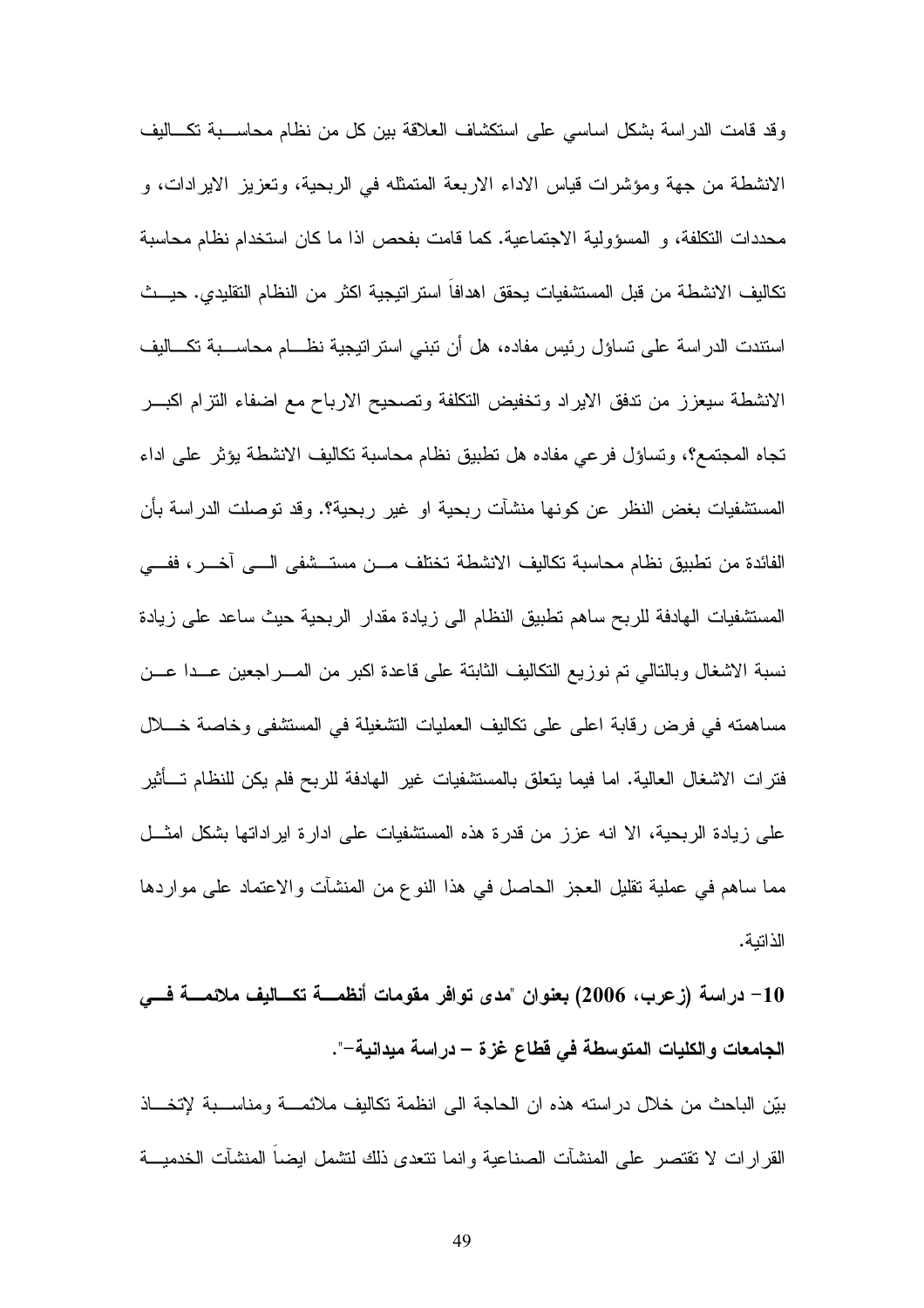لما لمثل تلك الانظمة من مميــزات تظهــر علاقـــة النتيجـــه بالـــسبب ( Cause – Effect Relationship) واثرها على ادارة الجودة الشاملة (TQM). كما هدف الباحث الى نبيـــان مدى اهمية تطبيق النظم المحاسبية وبالأخص نظام محاسبة النكاليف فسى الجامعسات وذلسك لمساعدة الادارة على القيام بوظائفها الاساسية من تخطيط ورقابسة وتقيسيم لسلاداء واتخساذ القر ار ات.

هذا وقد اوصبي الباحث الى ضرورة تطبيق محاسبة التكاليف في جميع المنشأت بغض النظر عن طبيعة عملها سواءَ أكان صناعيا ام خدميا وذلك بهدف معرفة كلفة كل نشاط على حـــدى ومدى استهلاك ذلك النشاط للمو ار د المتاحة للمنشأة.

11– دراسة (زريقي، 2006) بعنوان "إمكانية تطبيق نظام التكاليف المبنى على الأنـــشطة (ABC) في تقييم ربحية العملاء في الشركات التجارية الاردنية العاملة في قطاع الأدوية — در اسة مدانية-".

هدفت الدراسة الى التعرف على امكانية تطبيق نظام محاسبة التكاليف المبنى على الانشطة في تقييم ربحية العميل في الشركات التجاريه العاملة في قطاع الادوية فـــي الاردن. كمــــا بـــين الباحث ان نظام التكاليف المبنى على الانشطة يساعد في تحديد التكاليف المرتبطــــة بخدمــــة عملاء معينين وذلك لتحويلهم من عملاء غير مربحين للمنشأة الى عملاء مربحين. وقد ببنت الدراسة ان نطبيق نظام محاسبة النكاليف المبنى على الانشطة يوفر اساســــاً لنقيـــيم ر بحية العميل، كما بينت أن الشر كات الار دنية تملك المقومات الاساسية لتطبيق هذا النظـــام، كما انه يساعد المنشأة – في حال النطبيق – على نسعير المنتجات وقياس ربحيــــة الاقـــسام المختلفة وذلك لضمان هامش الربح المطلوب.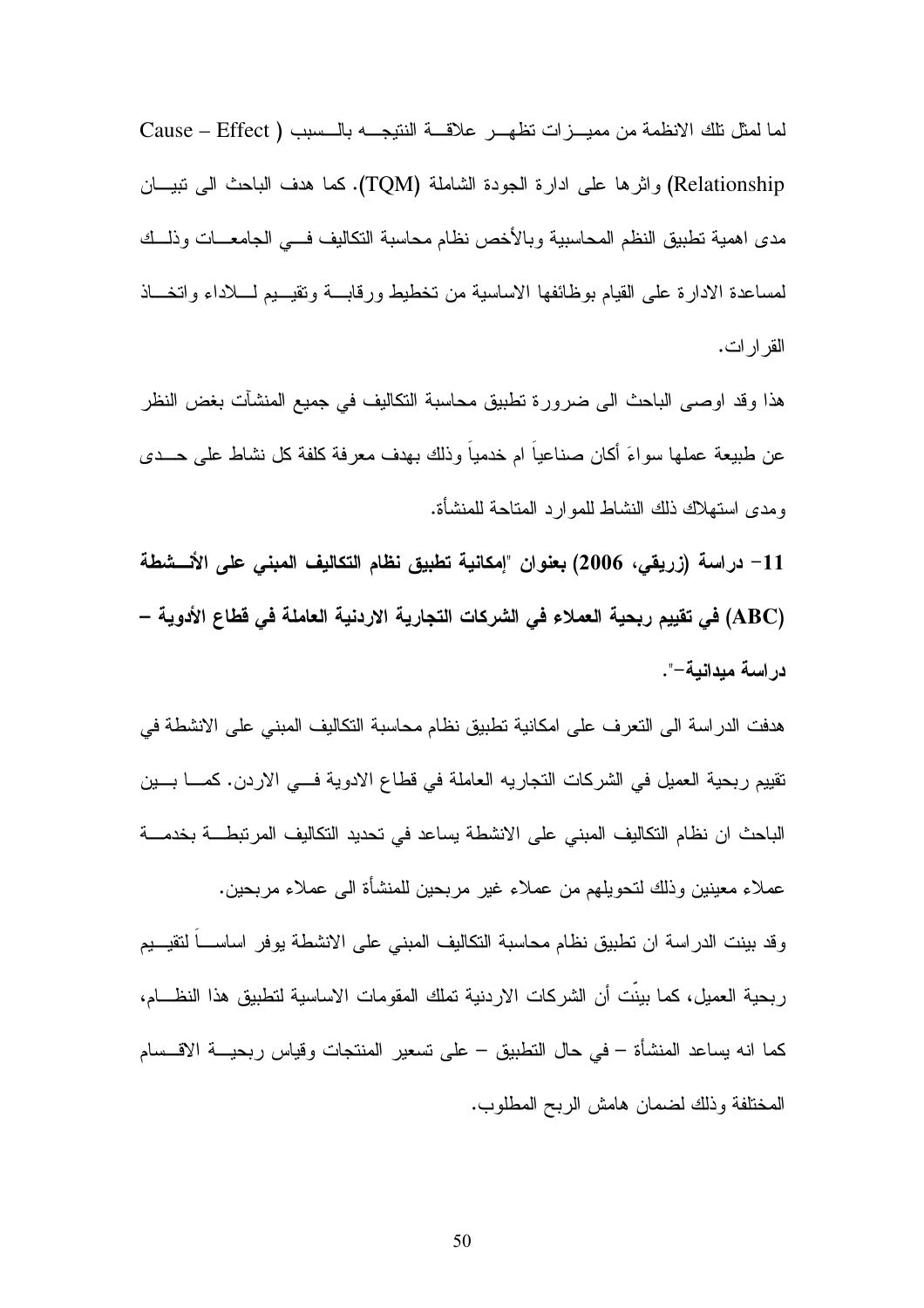12– دراسة (Krishnan, 2006) بعنوان " تطبيق محاسبة تكاليف الانشطة في منـــشآت التعليم العالى – دراسة ميدانية–)

لقد بين الباحث بأن اقتصاد معظم دول العلم في الوقت الحاضر اصبح يعتمد على المنـــشآت الخدمية مثل خدمات التأمين، والخدمات المالية، وخدمات القطاع الصحبي، والقطاع النعليمي. وان بعض المنشآت في هذه القطاعات قد عانت من الافلاس بسبب عدم مقدرتها على السيطرة على تكاليفها. وقد وضح الباحث بأن استخدام نظام محاسبة التكاليف المبنى علـــى الانـــشطة يؤدي الى ايجاد مقومات افضل لإتخاذ القرارات في المنشآت الخدمية وخاصة في مراحــل التخطيط والرقابة واتخاذ القرارات بالاضافه الى كونه اداة فعالة لتتبع التكاليف للمنتج وتطبيق مفاهيم الجودة الشاملة لقياس مدى القيمة المضافه للمستهلك. كما بين الباحث بأن نظام محاسبة النكاليف يوفر اساساً لفرص خفض النكاليف واستبعاد اية انشطة لا نؤدي الىي زيـــادة القيمــــة المضافة للسلعة مما بؤدي الى النوفير في الموارد المناحه. وقد نشأت اهمية الدراســـة لـــدى الباحث من معاناة قطاع التعليم العالي من شدة المنافسة مما نتطلب لدراسة تكاليف الانسشطه لديها لإستبعاد الانشطة التي لا تؤدي الى اضافة قيمة دون التأثير على مخرجات التعليم مـــن حيث الجوده. وقد توصل الباحث انه وبتطبيق نظام محاسبة التكاليف المبنى على الانشطة يتم توفير اساسا دقيقا لتحديد واحتساب الكلفة الحقيقية للمنتج – كلفة الطالب الواحد – وانسـه مـــن الضروري لتطبيق هذا النطام بشكل فعال ايجاد موظفين مختصبن بمحاسبة التكساليف وذلسك لتحديد الانشطة التي لا نؤدي الى قيمة مضافة وبالتالي استبعادها دون التأثير على المخرجات النهائية.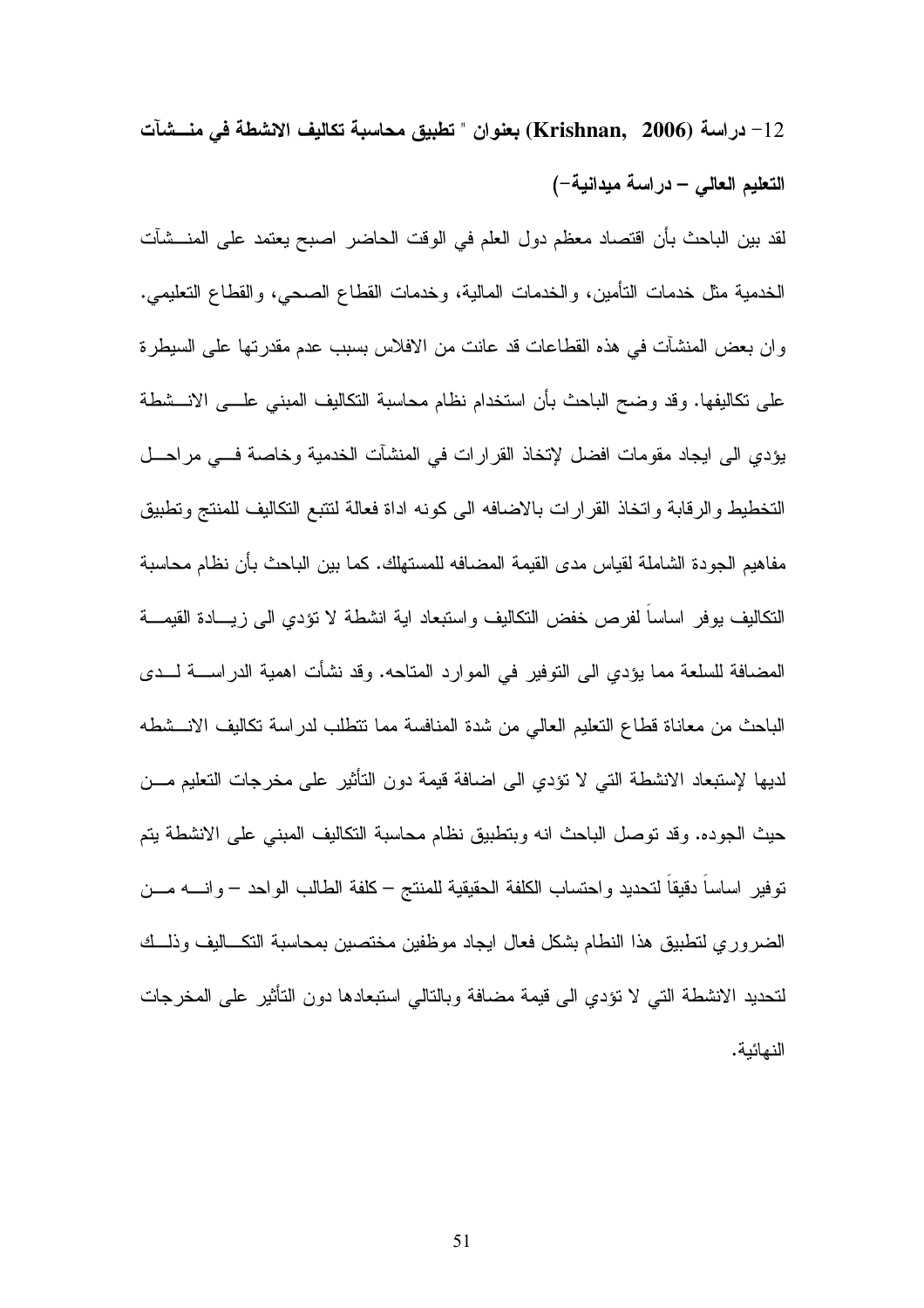### 14–2 ما يميز. هذه الدراسة عن الدراسات السابقة:

تعتبر هذه الدراسة من الدراسات القليله التي تسلط الضوء على تطبيق نظام ال (ABC) في قطاع المستشفيات نظرا لأهميته في رفد البنية التحتية للعديد من المنشآت العاملة في قطاع الخدمات الصحية، ويعتقد الباحث بأن هذه الدراسة تمتاز بمايلي:

- 1- نعد من الدراسات القليله من نوعها التي بحثت موضوع نطبيق نظام محاسبة نكاليف الانشطة في قطاع الخدمات بشكل عام، وفي المستشفيات بشكل خاص، علمـــاً بـــأن معظم الدراسات السابقة نتاولت نطبيق هذا النظام في المنشآت الصناعية .
- 2– بعض الدر اسات التي قاست اداء نظام محاسبة التكاليف المبنى علـــي الانـــشطة فـــي المستشفيات وخاصة في الولايات المتحده لم تراع نوع ملكية المستشفيات (خاصة، او حكومية، او غير هادفه للربح) بينما هذه الدراسه ركزت على القطاع الخـــاص مــــع مر اعاة عنصر الملكية وبشكل ادق ضمن محافظة العاصمة – عمان.

وير ي الباحث وبعد أن اطلع على كل ما طالت يداه من مصادر خاصة بموضوع الدراسة بأن جميع شركات العالم المنقدم وبعض شركات دول العالم النامية أدركت أهميــــة الإســــنر اتيجية و التخطيط الاستر اتيجي فلم يعد الربح هو الهدف الرئيس، بل أصبحت الرؤيسا الاســـتر اتيجية هاجسا نسعى الشركات الرائدة للوصول إليها ونوظف كل طاقاتها في سبيل ذلك فتحليل البيئة الداخلية بشكل صحيح وتحديد نقاط القوة والضعف واستغلال القوة وتحسين الضعف للوصول إلى امتلاك قدرة تنافسية ونتميتها ضمن إطار أو خطة استرانيجية هو الــــسر الحقيقـــي وراء قدرات بعض الشركات العالمية على اختراق جميع الأسواق المحلية والدولية.

وقد يستغرب البعض نكلم الباحث ولمو بإسهاب عـــن التخطـــيط الاســـنر انبيجي ولكـــن هـــذا الاستغراب ينجلي عندما نعرف بأن النظام المالي والمحاسبي بشكله العام هو إدارة لا يستهان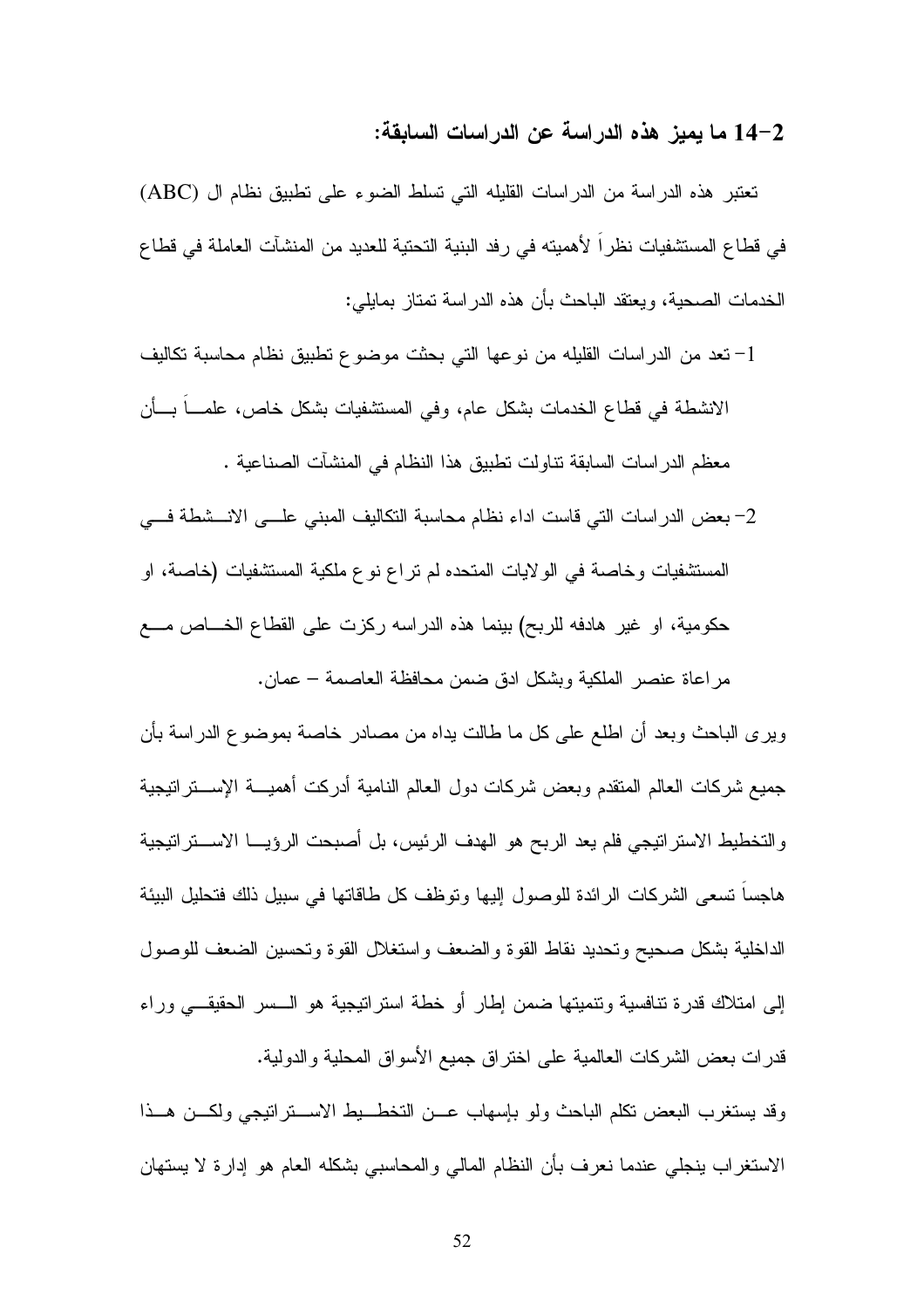بها ، بل وفي غالب الأحيان هي ركيزة التخطيط الإستراتيجي ، فكلما كانت الـــشركة تمتلــك نظام مالي ومحاسبي منين كلما كان لديها نقطة قوة تساعدها بإمتلاك ميـــزة تنافــسية عاليـــة الجودة ويساهم في نقوية جميع نقاط الضعف الأخرى ، بل نساند باقي نقاط القوة الأخرى. وحيث أن نظام النكاليف هو جزء لا يستهان به من النظام المسالي والمحاسـبي واســـنغلاله بالشكل الأمثل ولجعل الشركة قادرة على السيطرة على مصاريفها بشكل مثالبي. قد يكون تطبيق نظام (ABC) بشكله الصحيح والمتكامل يمكِّن الشركة من أن يكـــون لــــديها نظام تكاليف إن لم يكن مثالياً فعلى الأقل كفوء، وبالنالـي أمتلاكـهــــا لخبـــــرة تنافـــسية تـــساند تخطيطها الاستراتيجي ويمكنها من ان ندخل السوق ونتافس به بشكل قوى جداً.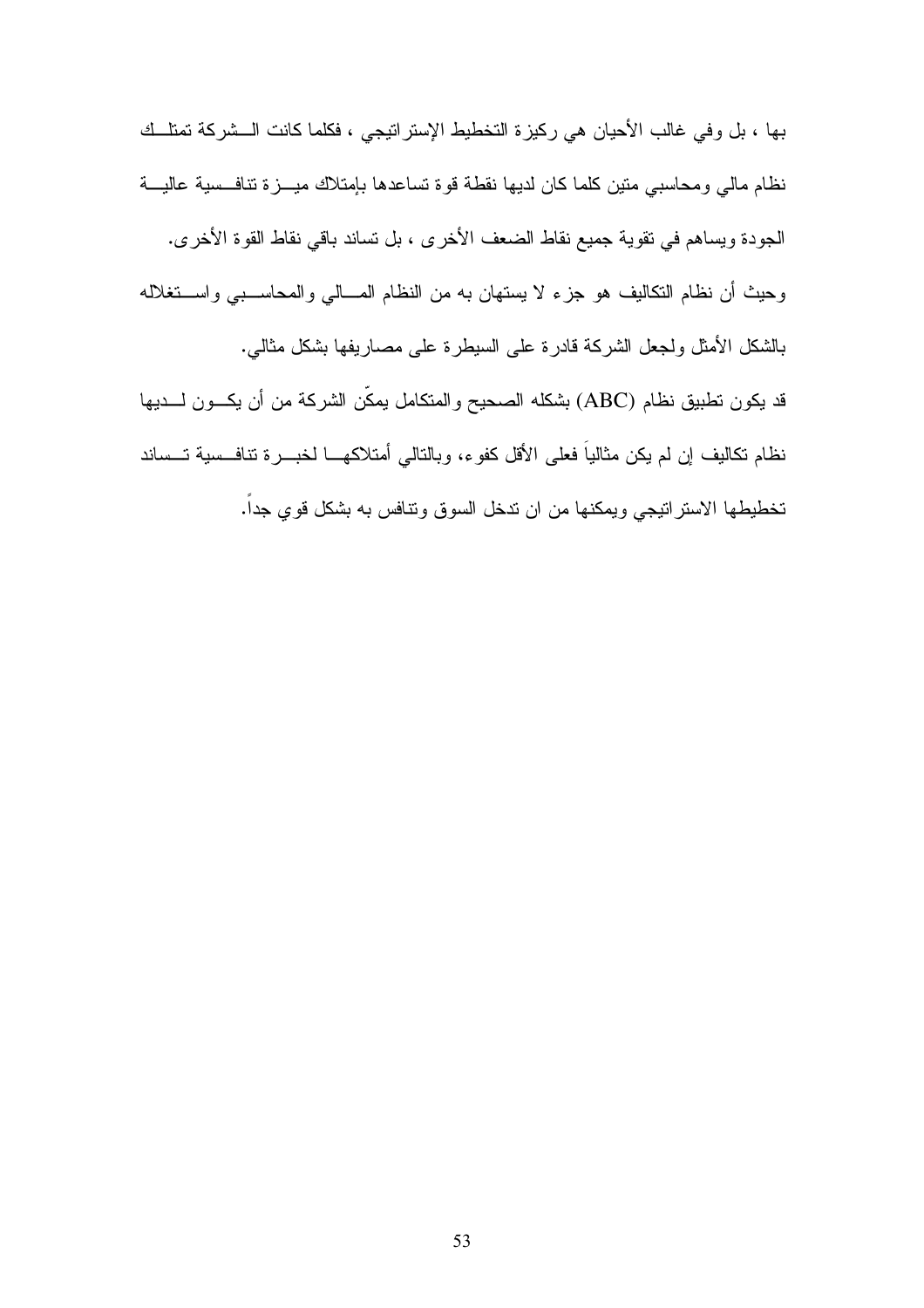# الفصل الثالث الطريقة والاجراءات

 $1 - 3$ المقدمه

- 2-3 منهجية الدراسة
- 1–2–3 مجتمع وعينة الدراسة 2-2-3 مصادر جمع المعلومات 3-2-3 أداة الدراسه 4-2-3 صدق وثبات الأداه 1– صدق الأداه 2– ثبات الأداه 3–2–5 الأساليب الأحصائيه المستخدمه
	- محددات الدراسه  $6-2-3$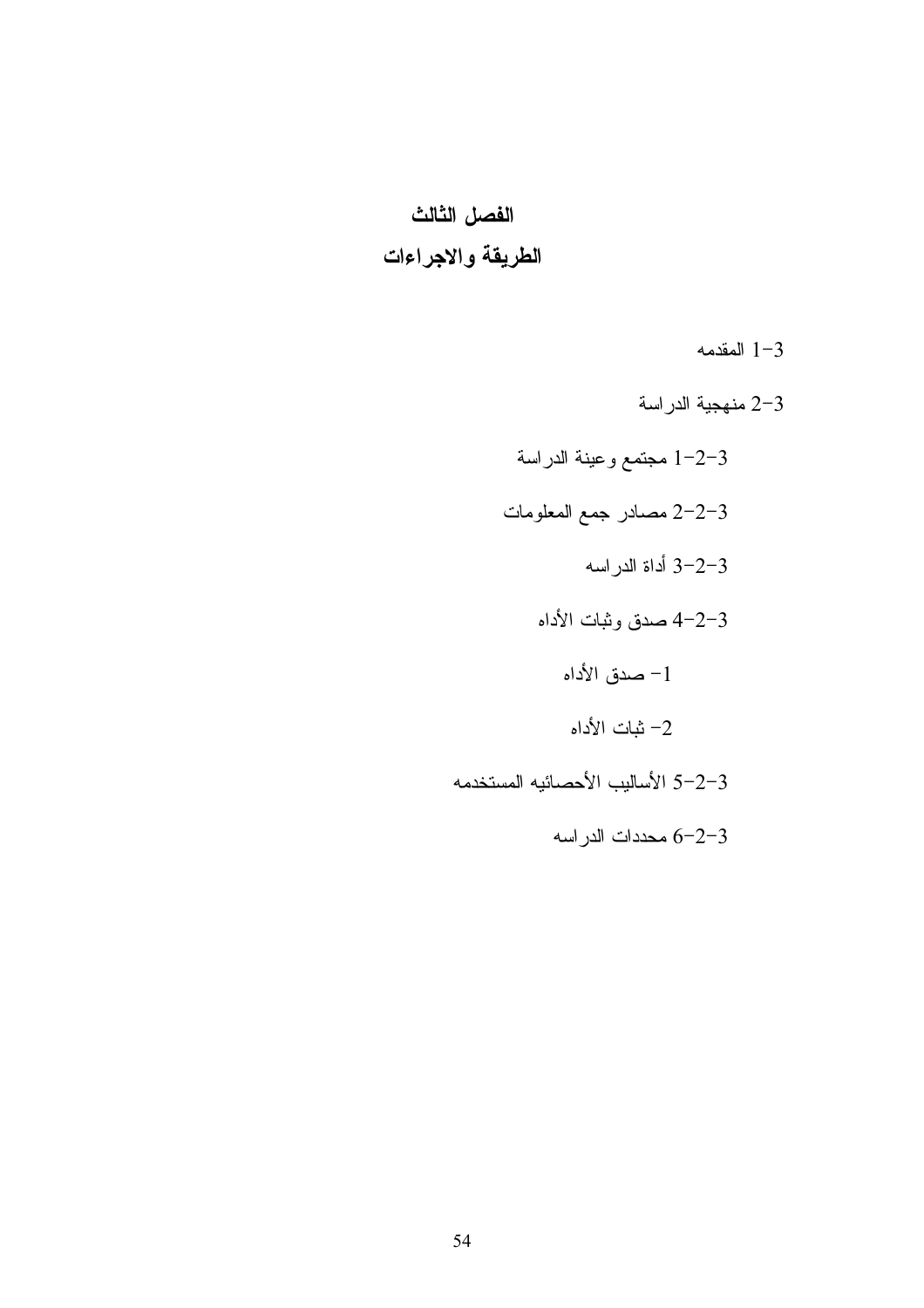# الفصل الثالث الطريقة والاجراءات

### المقدمه:  $1 - 3$

يهدف هذا الفصل الى إظهار نتائج التحليل الإحصائي لنتائج الدراسه الميدانيه التي قام بها الباحث، علماً بأن الباحث قد قام خلال أعــداد الاســـتبانه بإستــشار ة اصــــحاب الخبـــر ه والاختصاص ممن لهم باعاً طويلاً في مجال المحاسبه بشكل عـــام وفـــي مجـــال المحاســـبه بالمستشفيات بشكل خاص. وذلك لغايات جمع اكبر قدر ممكن من المعلومات التسبي مكَّنـــت الباحث من فهم ألية العمل في قطاع المستشفيات وذلك بهدف اضافة القيمة والمصداقية العلميه للدر اسه.

- 2-3 منهجية الدراسة:
- 1-2-3 مجتمع وعينة الدراسة:

يتكون مجتمع الدراسة من المستشفيات الخاصة العاملة في محافظة العاصمة – عمان وعددها (39) مستــــشفي وفقـــــاً للمعلومـــــات المنــــشورة مــــن قبــــل وزارة الــــصـحة الاردنيــــة (www.moh.gov.jo)، أما عينة الدراسة وعددها (20) مستشفى فقد تم أختيارها بناءَ على عدد الأسره، حيث تم أختيار المستشفيات التي يساوي عدد الأسره فيها (50) سريراً أو أكثـــر والتي مثلت ما نسبته (51,25%) من مجتمع الدراسه. هذا وقد تم توزيع ثلاث استبانات على كل مستشفى من مفردات عينة الدراسة وبعدد اجمالي قدره (60) استبانه وكما هـــو موضــــح بالجدول (3-1) أدناه: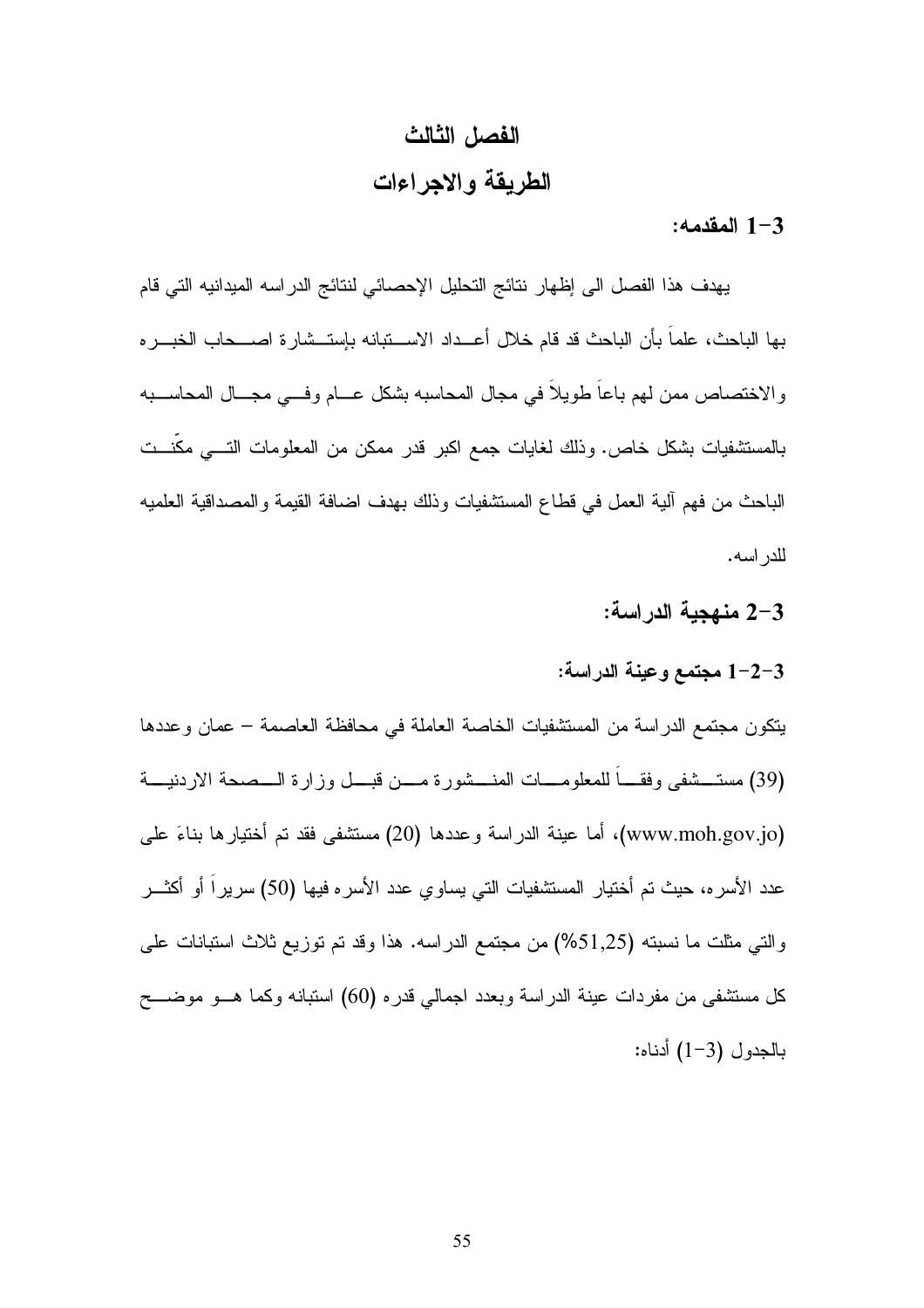| نوع الملكية        | عدد الأسر ه | عينة الدراسة               | الرقم      |
|--------------------|-------------|----------------------------|------------|
| أخرى               | 237         | المستشفى الاسلامى          | $\cdot$ 1  |
| محدودة المسؤولية   | 58          | مستشفى لوزميلا             | $\cdot$ .2 |
| أخرى               | 68          | مستشفى الشهيد أبو ديه      | $\cdot$ 3  |
| أخرى               | 64          | مستشفى الهلال الأحمر       | .4         |
| أخرى               | 70          | مستشفى القدس               | $\cdot$ 5  |
| محدودة المسؤولية   | 50          | المستشفى الأهلى            | .6         |
| محدودة المسؤولية   | 160         | مستشفى الخالدي             | .7         |
| محدودة المسؤولية   | 60          | مستشفى الشميساني           | $\cdot$ 8  |
| محدودة المسؤولية   | 69          | مستشفى عمان الجراحى        | .9         |
| أخرى               | 68          | مستشفى فر ح                | .10        |
| أخرى               | 150         | المستشفى التخصصي           | .11        |
| محدو دة المسؤ ولية | 144         | مستشفى المركز العربي الطبي | .12        |
| مساهمة عامة        | 74          | مستشفى ابن الهيثم          | .13        |
| محدودة المسؤولية   | 252         | مستشفى الأردن              | .14        |
| محدودة المسؤولية   | 90          | مستشفى الحياه              | .15        |
| محدودة المسؤولية   | 83          | مستشفى المواساه            | .16        |
| محدودة المسؤولية   | 100         | مستشفى الأستقلال           | .17        |
| محدودة المسؤولية   | 125         | مستشفى الأسراء             | .18        |
| محدودة المسؤولية   | 53          | مستشفى تلاع العلمي         | .19        |
| مساهمة عامة        | 108         | المستشفى الاستشاري         | .20        |
|                    | 2083        | المجموع                    |            |

الجدول (3–1) عينة الدراسة وعدد الأسرة ونوع الملكية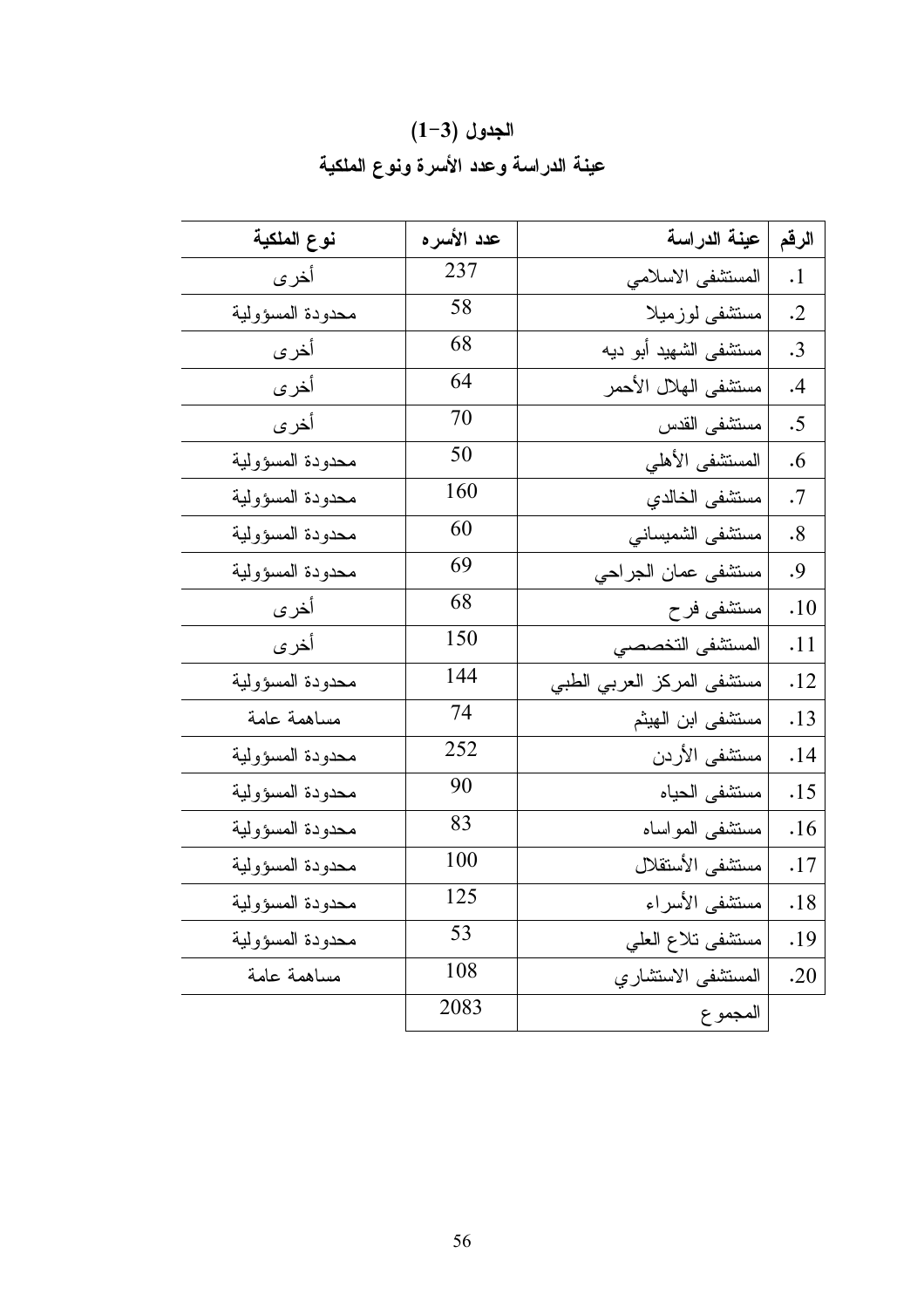#### 2–2–2 مصادر جمع المعلومات:

لغايات لتوصل الى النتائج والتوصيات اعتمد الباحث في دراسته على مصدرين لجمع البيانات و هي:

- أ– المصـادر الاولية: حيث اعتمد الباحث على جمع البيانات الاولية من خلال اداة فيـــاس – استبانه – و التبي تم أعدادها و تصميمها وفقا لاسئلة و فر ضبات الدر اسة. ب–المصادر الثانوية: حيث استعان الباحث بجمع هذه البيانات من الكتــب والـــدوريات
- والمجلات العلمية المنوافرة بالمكتبات، اضافة الى الدراســات الــسابقة ذات الــصلة بموضوع الدراسة وكذلك من خلال المقابلات الشخصية مع المبحوثين، ولنتاول كل ما هو جديد عن هذا الموضوع فقد تم استخدام الــشبكة العالميـــة للمعلومـــات كـــذلك  $\cdot$ (Internet)

3-2-3 أداة الدر اسه:

لتحقيق أهداف الدراسه قام الباحث بتطوير وبناء إستبانة الدراسه مستفيداً من الأدبيات السابقة المشابهه وإستشارة ذوى الخبر ه والاختصاص في هذا المجال سواءَ في الحقل الأكــــاديمي أو المهنى.

وقد تكونت هذه الأستبانه من جز أين هما:

**الجزء الأول:** ويختص هذا الجزء بالبيانات والمعلومات التبي نتعلق بعينة الدراســـة وبعــض المعلومات المتعلقة بالمجيبين أنفسهم، حيث تضمنت المعلومات المتعلقة بعينة الدراسه (أســم المستشفى، ورأس المال، ونوع الملكيه، وعدد الأسره) ونضمنت المعلومات المتعلقه بالمجيبين علم أداة الدراسة – الأستبانه– (المؤهل العلمي، والشهادات المهنيه، وعدد سنوات الخبره)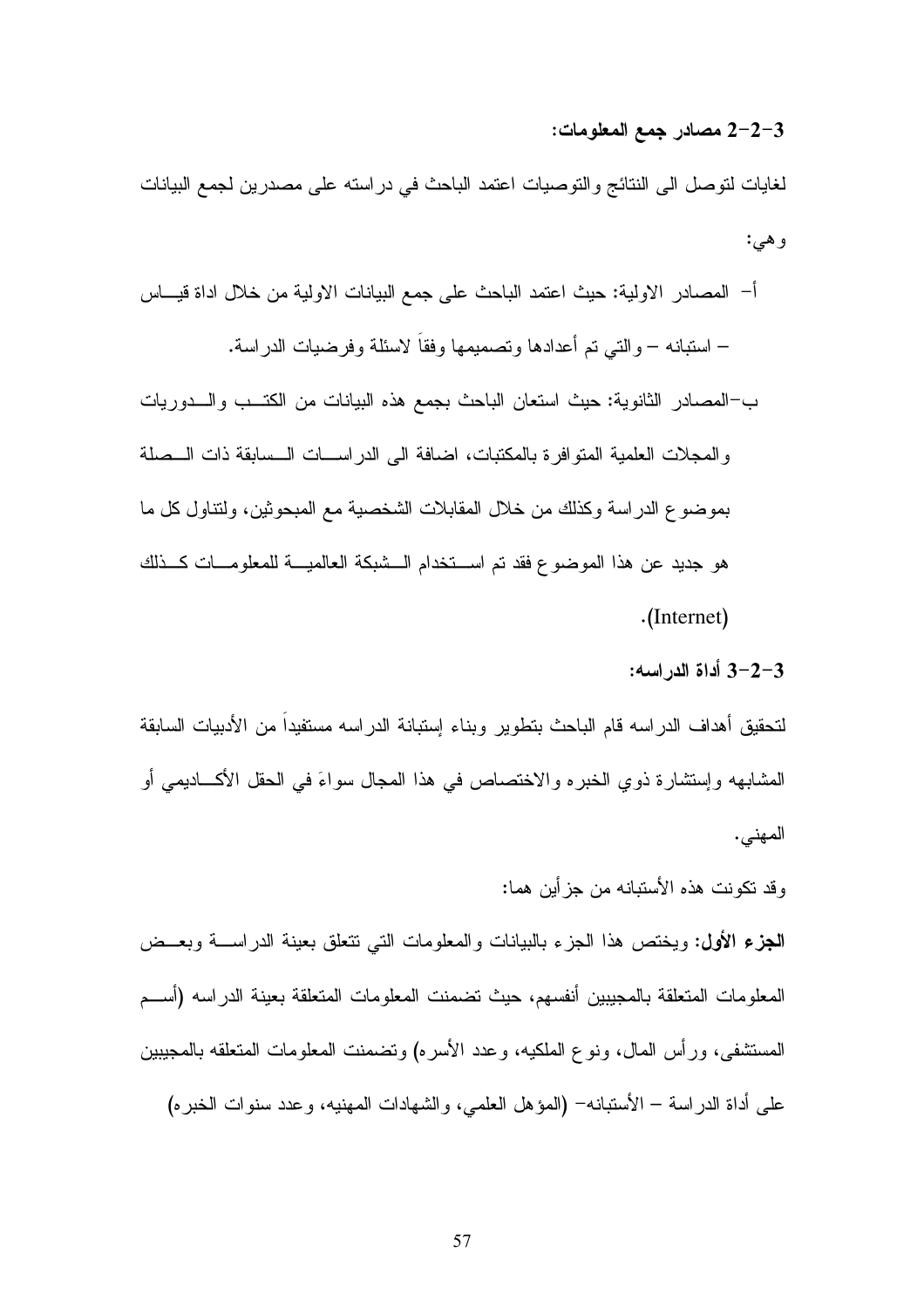**الجزء الثـــانـي:** وقد احتوى هذا الـجزء علـى مجموعه من الفقرات والبالغه (30) فقره، حيــث نتعلق الفقرات من (1−9) بالفرضيه الأولى، والفقرات من (10−18) بالفرضــــيه الثانيـــة، و الفقرات من (19–27) بالفرضيه الثالثه.أما الفقرات (28–30) فتتعلق بتعظيم الربحية وكذلك تطبيق النظام تبعاً لإختلاف نوع الملكية.

3–2–4 صدق وثبات الأداه:

1– صدق الأداه

قام الباحث بصباغة الأستبانه بمساعدة المشرف وإرشاداته، وكذلك بالإستعانه ببعض المدراء الماليين العاملين في قطاع المستشفيات، كما تم عرض الاستبانه على عدد من ذوى الخبـــر.ه والأختصاص لتحكيمها، لإخذ ملاحظاتهم حولها، وقد تم تعديل الأســـتبانه بنــــاءَ علــــي هـــذه الملاحظات إلى أن وصلت الى صيغتها النهائيه.

2– ثبات الأداه

للتحقق من ثبات الأداه تم أستخدام معادلة كرونباخ ألفا (Cronbach Alpha)، وذلك لقيـــاس درجة المصداقيه والثبات في إجابات مجتمع الدراسه على أسئلة الأســـتبانه، إذ يعتمـــد هـــذا الأختبار على مدى الثبات الداخلي ودرجة الأعتماديه لعبارات الأستبانه وذلك ضمن معادلـــه مدخله مسبقا إلى برنامج الرزم الأحصائيه (SPSS). وقد بلغت قيمة الفا لافراد العينة كوحدة وللاستبانه بشكل عام (81.9%)، وهي نسبة ندل على مستوى عالمي من ثبات أداة القيـــاس ( سكار ان، 1998).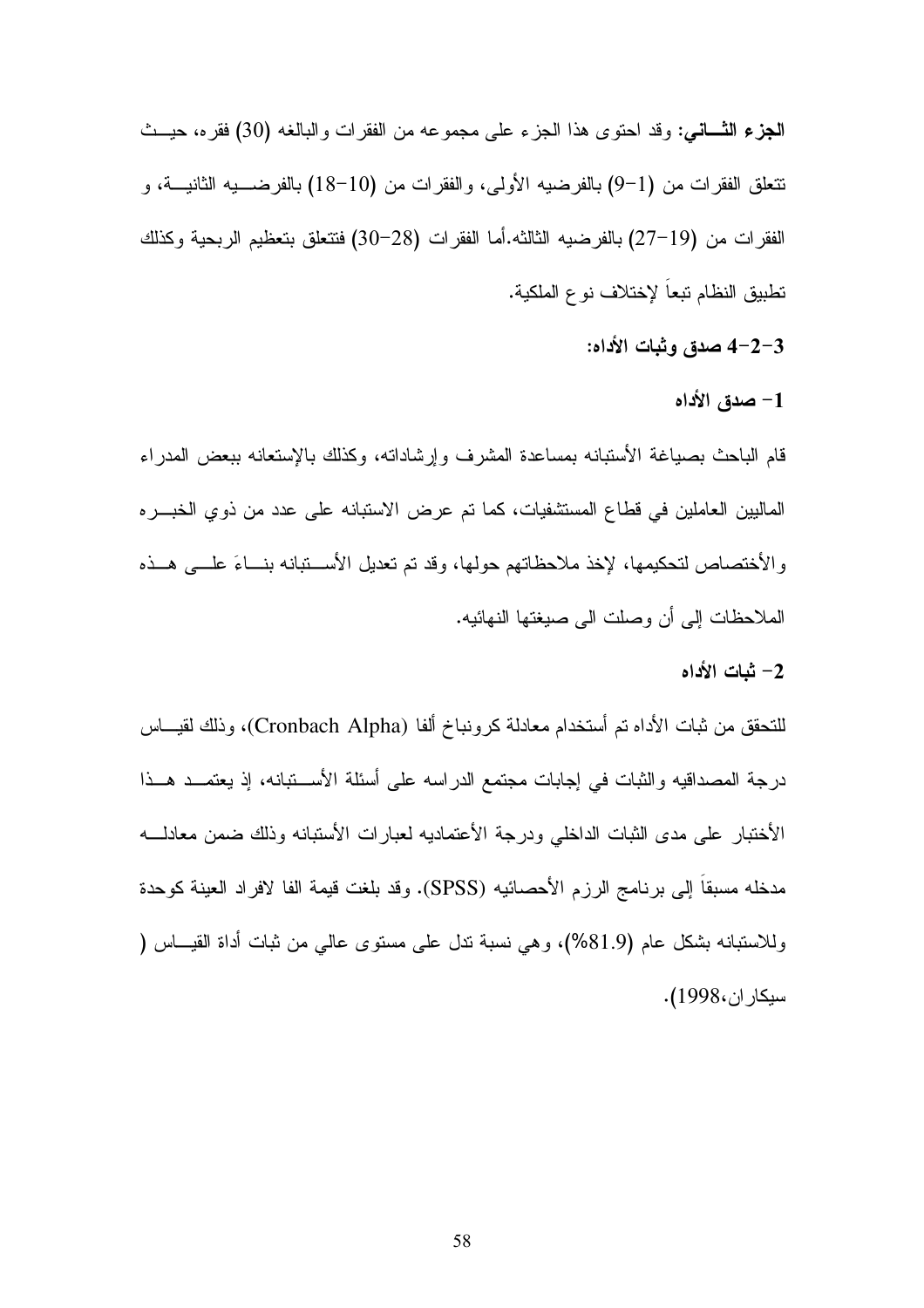#### 3–2–5 الأساليب الأحصائيه المستخدمه:

لقد استخدم الباحث اسلوب الوصف والتحليل الاحصائبي من اجل تحليــل البيانـــات وذلـــك بإستخدام برنامج الرزم الاحصائية (SPSS) في عملية التحليل واختبار الفرضيات، حيث تــم استخدام الوسائل الإحصائيه التاليه:

- النكر ار ات و النسب المئو بـه
- المنوسطات الحسابيه والانحر افات المعياريه.
- اختبار الإنحدار الخطي البسيط لقياس العلاقه بسين متغيسرات الدراســـة Simple) .Regression)
- تحليل النباين الأحادي (One Way ANOVA) للتحقق عما إذا كان هناك إخـــتلاف في نطبيق نظم التكاليف المبنيه على أساس الأنشطه نبعا لإختلاف نو ع الملكيه.
	- $-2-3$  محددات الدر اسه:

بوجد لهذه الدر اسة ثلاثة محددات رئيسة هي:

- 1– أن نطاق الجزء الميداني منها ينحصر فقط على المستشفيات الخاصــــة العاملـــة فــــى محافظة العاصمة عمان.
- 2– إن ما نتسم به هذه الدراسة من تخصص في مجال المحاسبة تطلب من الباحث صرف الوقت الكبير للبقاء مع الاشخاص المعنيين بالاجابه على استبانة الدراسه وذلك لغايات شرح مفاهيمها ومضامينها لضمان الاجابه الصحيحه على اسئلة الاستبانه.
- 3– أن الجانب الأكبر من المعلومات التي يسعى الباحث الى الحصول عليهـــا لأغــــراض الدر اسة تخضع لضو ابط مشددة من قبل ادارات نلك المستشفيات.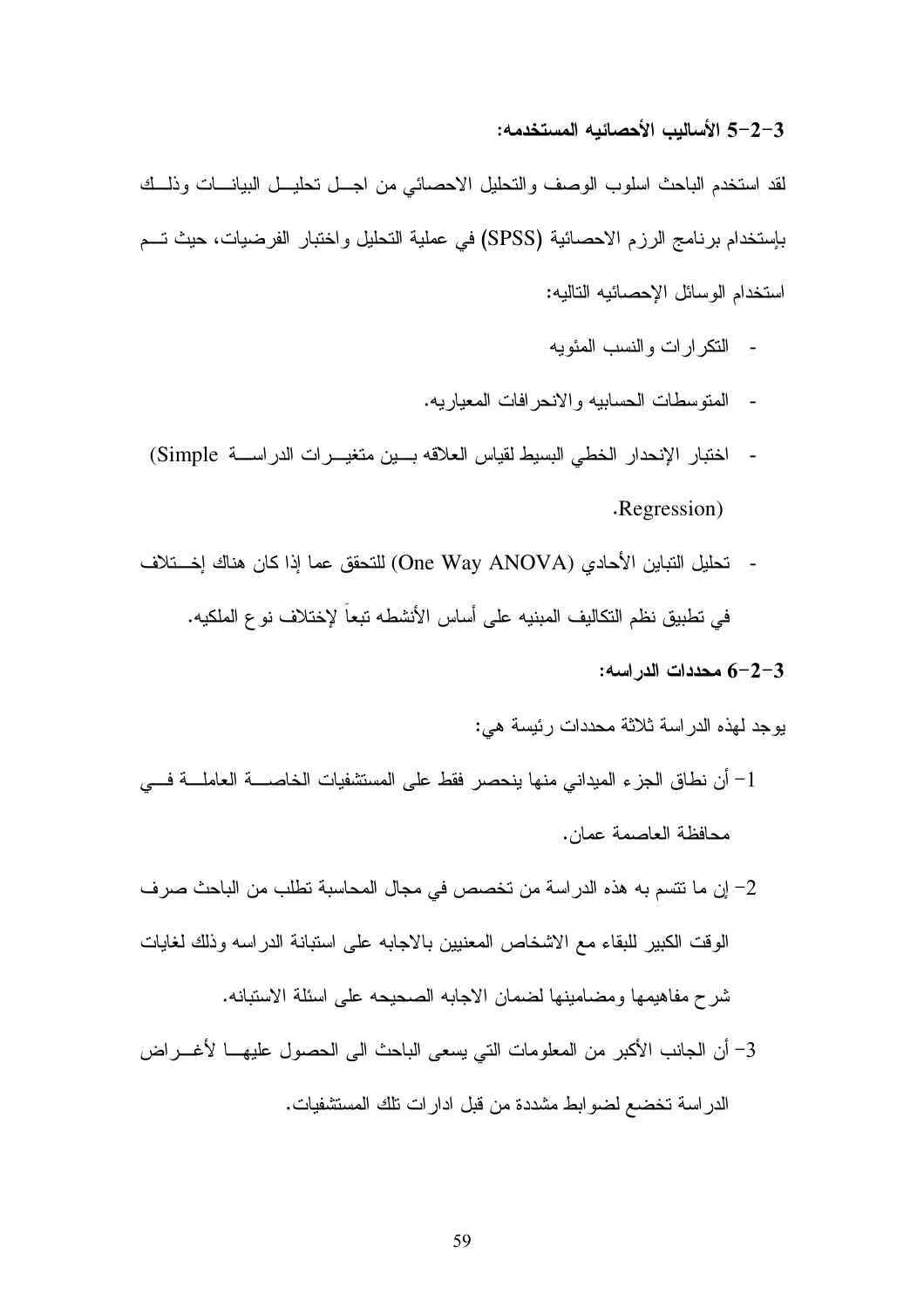## الفصل الرابع

## مناقشة نتائج التحليل الإحصائي واختبار الفرضيات

### 1-4 المقدمه

- 2-4 وصف خصائص عينة الدراسة
	- 3-4 إختبار مقياس الاستبيان
		- 4–4 عرض النتائج
- 4–4–1 عرض النتائج (الفرضية الأولى)
- 4–4–2 عرض النتائج (الفرضية الثانية)
- 4–4–3 عرض النتائج (الفرضية الثالثة)
	- 4–5 أختبار الفرضيات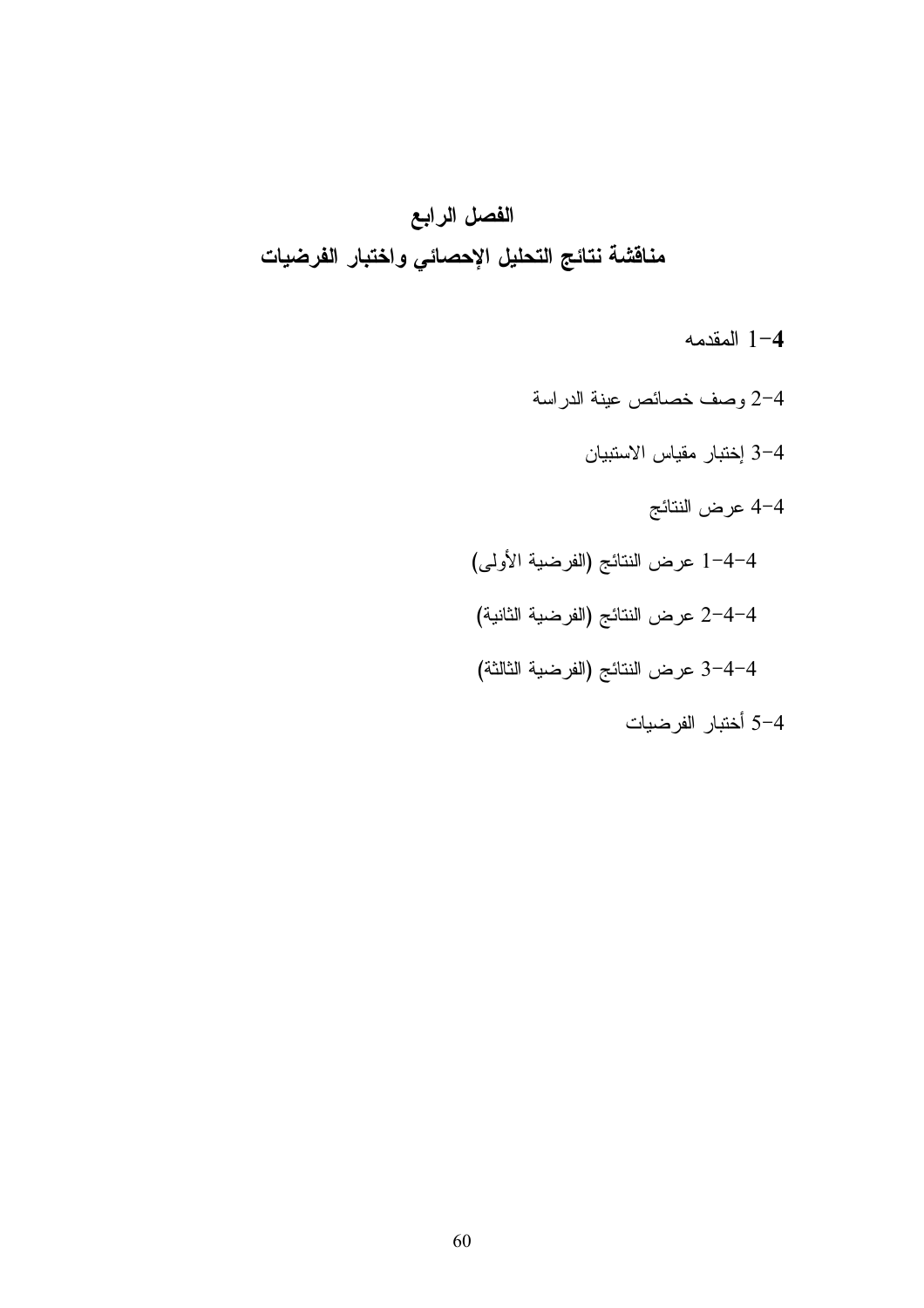## الفصل الرابع

مناقشة نتائج التحليل الإحصائي واختبار الفرضيات

المقدمه $1 - 4$ 

يهدف هذا الفصل إلى عرض نتائج التحليل الإحصائي الذي تم التوصل اليهــا مـــن خلال إداة القياس – الإستبانه – التي تم إعدادها، حيث تم توزيعها على المستشفيات الخاصة العاملة بمحافظة العاصمة – عمان (عينة الدراسة) وحسب ما هو مبين في الجدول (3–1). 2-4 وصف خصائص عينة الدراسة

في هذه الفقرة سيتم عرض وتحليل النتائج المتعلقة بالمعلومات الديموغرافية لأفراد عينة الدراسة من حيث رأس المال، ونوع الملكية، وعدد الأسرة في المستشفى، والمؤهل العلمي والتخصص العلمي، وعدد سنوات الخبرة. وكما هو مبين بالجدول (4–1) ادناه.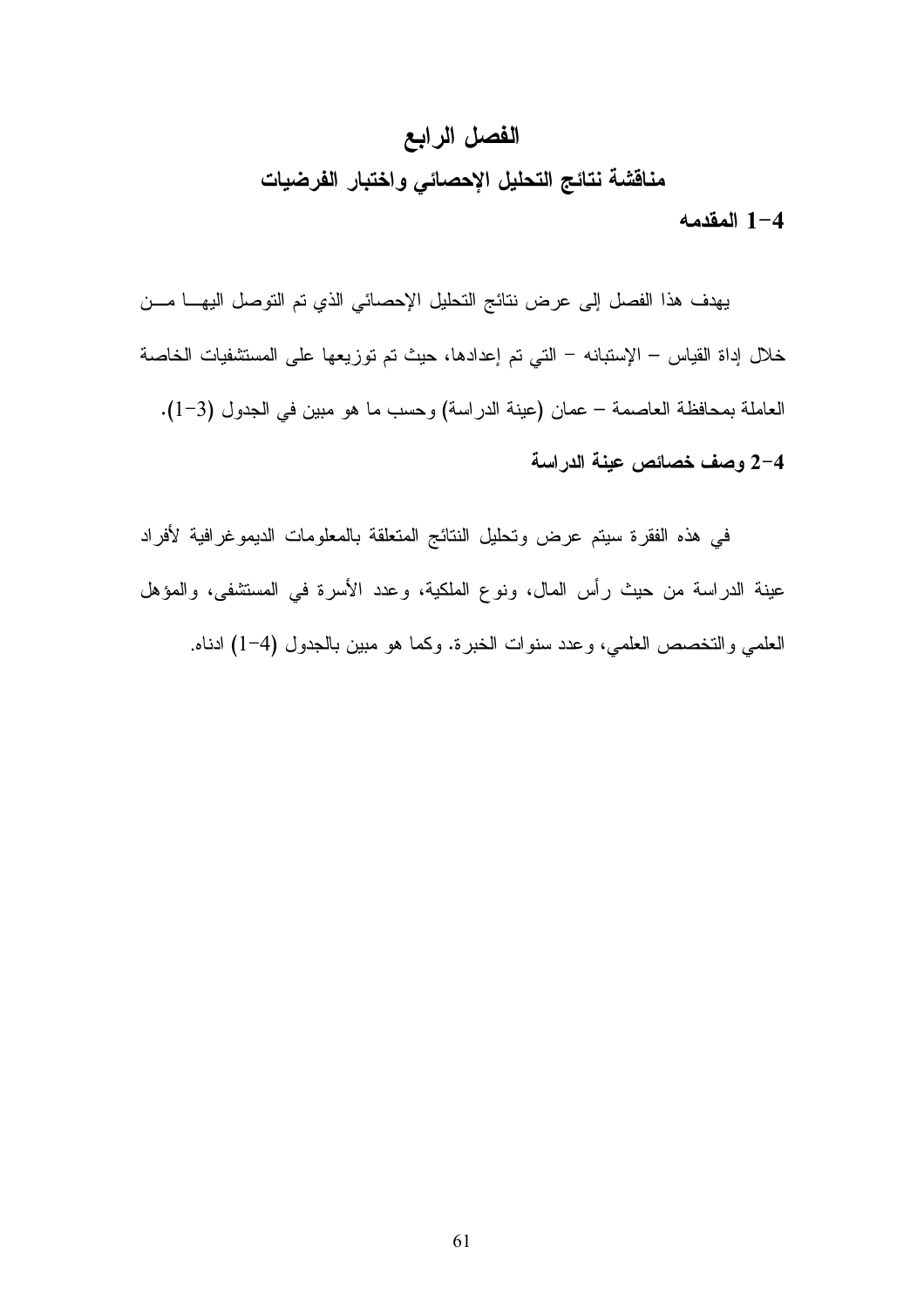| النسبة المئوية (%) | التكرار        | الفئة                           | الخاصية          | الرقم          |
|--------------------|----------------|---------------------------------|------------------|----------------|
| $\overline{0}$     | $\overline{0}$ | أقل من 100000                   |                  |                |
| 5                  | 3              | من 100001 ــــ أقل من<br>250000 |                  |                |
| 5                  | 3              | من 250001 ــــ أقل من<br>500000 | رأس الممال       | $\mathbf 1$    |
| 90                 | 54             | أكثر من 500000                  |                  |                |
| $\overline{0}$     | $\overline{0}$ | تضامن                           |                  |                |
| 63.16              | 36             | محدودة المسؤولية                |                  |                |
| 10.53              | 6              | مساهمة عامة                     | نو ع الملكية     | $\overline{2}$ |
| 26.32              | 18             | أخرى                            |                  |                |
| 63.16              | 36             | من50 الى 100                    |                  |                |
| 26.32              | 15             | $200 = 101$ من                  | عدد الاسرة في    | 3              |
| 10.53              | 6              | أكثر من 201                     | المستشفى         |                |
| 18.33              | 11             | دبلوم متوسط                     |                  |                |
| 56.67              | 34             | بكالوريوس                       |                  |                |
| 25                 | 15             | در اسات عليا                    | المؤهل العلمى    | $\overline{4}$ |
| $\theta$           | $\overline{0}$ | أخرى                            |                  |                |
| 53.33              | 32             | محاسبة                          |                  |                |
| 28.33              | 17             | إدارة                           |                  |                |
| 13.33              | 8              | تمويل                           | التخصص<br>العلمى | 5              |
| 5                  | 3              | إقتصاد                          |                  |                |
| $\overline{0}$     | $\overline{0}$ | أخرى                            |                  |                |
| 41.67              | 25             | أقل من 5 سنوات                  |                  |                |
| 41.67              | 25             | من 5 _ أقل من 10 سنوات          | عدد سنوات        | 6              |
| 16.67              | 10             | 10 سنوات فأكثر                  | الخبر ة          |                |

جدول (4–1) وصف الخصائص الشخصية لأفراد عينة الدراسة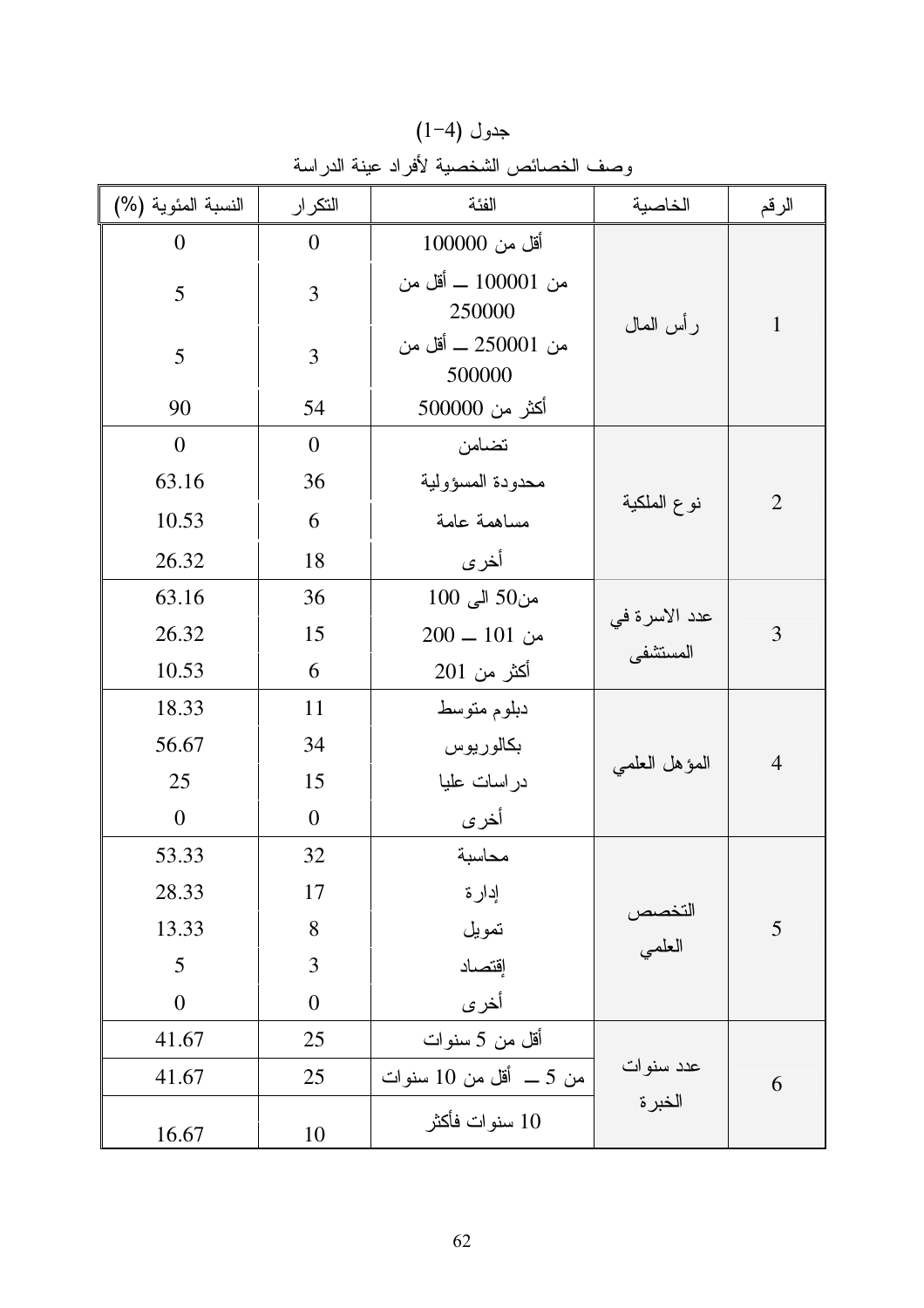يتضح من الجدول (4−1) أن ما نسبته (90%) هي من المستشفيات التي يتجاوز رأس مالها 500000 دينار، وأن ما نسبته (5%) هي من المستشفيات التي يتراوح رأس مالها من 250001 ـــ أقل من 500000، وأن ما نسبته (5%) هي من المستشفيات التي يتراوح رَ أس مالها من 100001 ـــ أقل من 250000 وفيما يتعلق بمتغير الملكية تبين أن ما نسبته (63.16%) هي من المستشفيات ذات المسؤولية المحدودة، وأن ما نسبته (26.32%) هي من المستشفيات ذات الأنواع الأخرى من الملكية، وتبين أيضاً أن ما نسبته (10.53%) هي من المستشفيات المساهمة العامة. وفيما يتعلق بمتغير عدد الاسرة في المستشفى فقد بينت نتائج التحليل الوصفي ان ما نسبته (63.16%) هي من المستشفيات التي تتراوح عدد الاسرة فيها أقل من 100 سرير، وأن ما نسبته (26.32%) هي من المستشفيات التي تترارح فيها عدد الاسرة من 101 ـــ 200 ، وأخيرا، أن ما نسبته (10.53%) هي من المستشفيات التي عدد الاسرة فيها أكثر من 201 سرير. وقد أظهرت نتائج التحليل الإحصائي وفيما يتعلق بمتغير المؤهل العلمي أن ما نسبته (56.67%) هم من الحاصلين على درجة البكالوريوس في إختصاصاتهم، وأن ما نسبته (25%) هم من الحاصلين على الدرجة العلمية دراسات عليا، وأخيرا، بينت النتائج أن ما نسبته (18.33%) هم من الحاصلين على درجة الدبلوم المتوسط في إختصاصاتهم. وفيما يتعلق بمتغير التخصص العلمي تبين أن ما نسبته (53.33%) هم من تخصص المحاسبه، وأن ما نسبته (28.33%) هم ممن مختصبين بعلم الإدارة، وأن ما نسبته (13.33%) هم من الأفراد المختصبين بعلم التمويل، وأخيرًا أظهرت النتائج أن (5%) هم من الأفراد المختصين بالإقتصاد. وأخيرًا، وفيما يتعلق بمتغير عدد سنوات الخبرة تبيّن أن ما نسبته (41.67%) هم من ذوي الخبرة  $10$  أقل من 5 سنوات، وأن (41.67%) من الذين نتراوح خبرانهم من 5 ــــ أقل من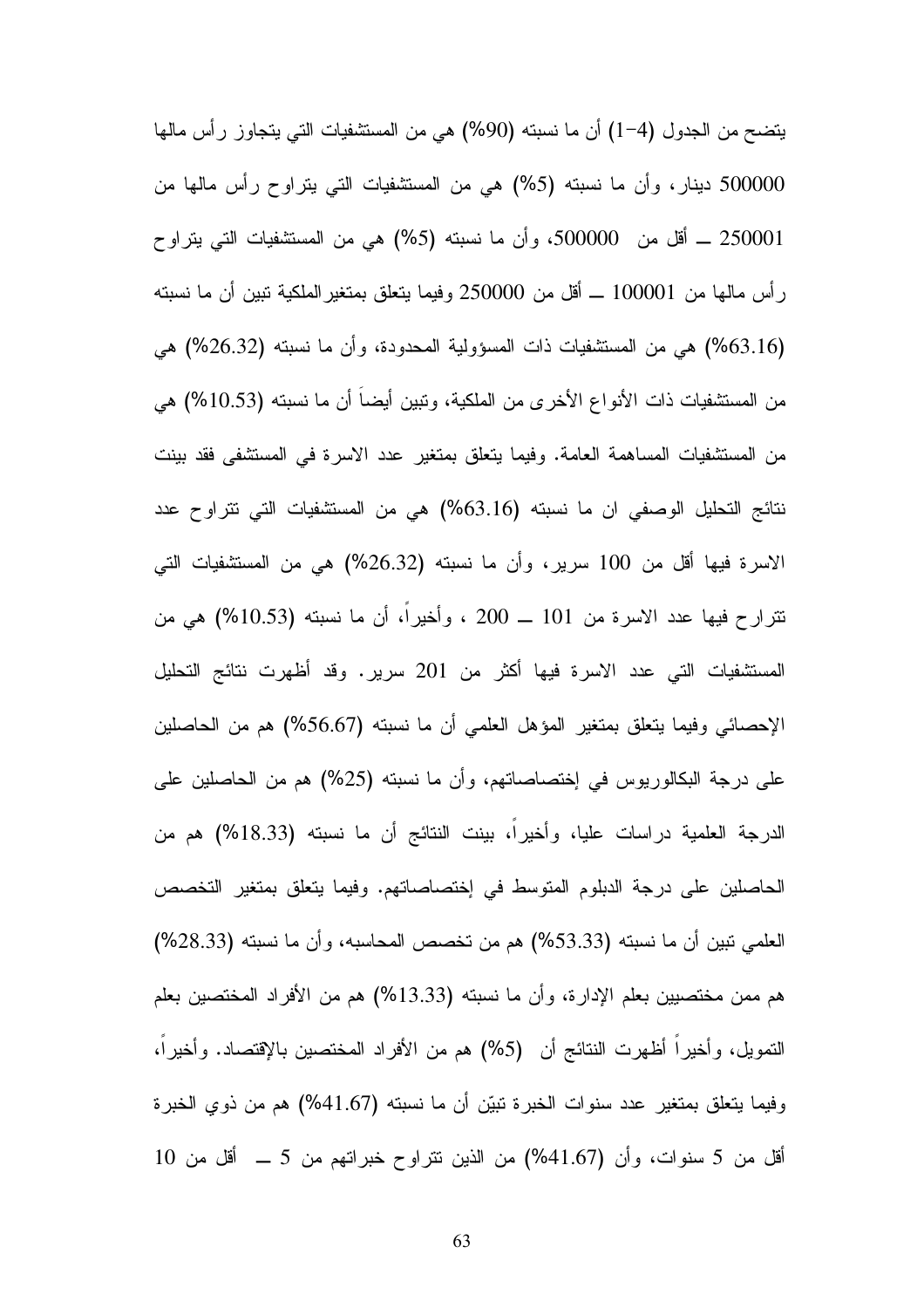سنوات في إختصاصاتهم، واخيراً، أن ما نسبته (16.67%) هم من الذين يمتلكون منحنى خبر ة 10 سنو ات فاكثر .

#### 3-4 إختبار مقياس الاستبيان

لقد تم اعتماد مقياس ليكرت (Likert Scale) المكون من خمس درجات لتحديد درجة الأهمية النسبية لكل بند من بنود الإستبانه، وذلك كما هو موضح بالجدول رقم (4–2) أدناه مع اعتماد الوسط الفرضي بواقع ثلاث درجات ليكون الحد الفاصل في تفسير النتائج:

| $\ddotsc$<br>. |        |  |  |  |  |
|----------------|--------|--|--|--|--|
| الأهميه        | الدرجة |  |  |  |  |
| غير موافق بشده |        |  |  |  |  |
| غير موافق      |        |  |  |  |  |
| محايد          |        |  |  |  |  |
| موافق          |        |  |  |  |  |
| موافق بشده     |        |  |  |  |  |

الجدول (4-2)

| غير موافق                                                                              |  |  |  |  |  |
|----------------------------------------------------------------------------------------|--|--|--|--|--|
| محايد                                                                                  |  |  |  |  |  |
| مو افق                                                                                 |  |  |  |  |  |
| موافق بشده                                                                             |  |  |  |  |  |
| كما نم وضع مقياس نرنيبي لهذه الأرقام لإعطاء الوسط الحسابي مدلولا بإســنخدام المقيـــاس |  |  |  |  |  |

مقباس تحديد الأهمية النسيبه

الترنيبي للأهمية، وذلك للرجوع اليه عند تحليل النتائج وكما هو مبين بالجدول (4–3) ادناه:

الجدول (4-3)

| مستوى الأهمية  | الوسط الحسابي        |
|----------------|----------------------|
| مستوى عال جدا  | 4.50                 |
| مستوى عال      | – أقل من 4.5<br>3.75 |
| مستوى متوسط    | - أقل من 3.75        |
| مستوى ضعيف     | – أقل من 3           |
| مستوى ضعيف جدا | – أقل من 2           |

مقياس تحديد الأهمية النسبيه للوسط الحسابي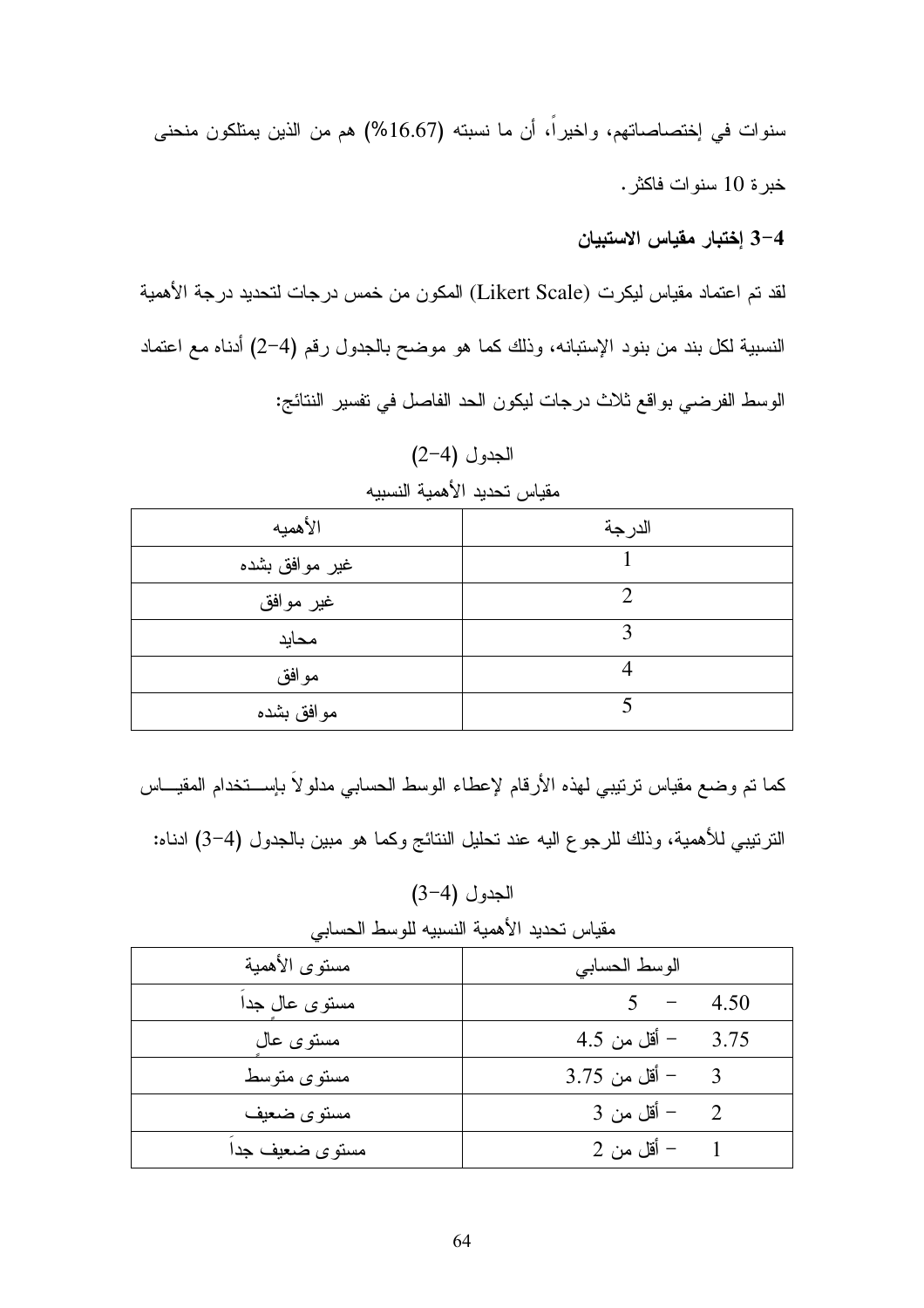#### 4-4 عرض النتائج

للتعرف على اثر تطبيق نظام محاسبة التكاليف المبنى على الانشطه (ABC) علـــى تعظـــيم الربحية في المستشفيات الخاصة بمحافظة العاصمة عمان فقد تم تضمين اداة القياس لأســئلة تتعلَّق بأثر تطبيق نظام محاسبة التكاليف المبنى على الأنشطة (ABC) على تعظيم الربحية، حيث تم تصنيف إجابات أفراد العينه الى خمسة بدائل تدرجت من موافق بشدة الى غير موافق بشدة.

### 4-4-1 عرض النتائج (الفرضية الأولى)

للتعرف على مدى مساهمة نظام محاسبة التكاليف المبنى على الأنشطة (ABC) في تمكِّين المستشفيات الخاصة العاملة في محافظة العاصمة عمان على تخفيض تكلفة الخدمات الصحية وبشكل يؤدي الى تعظيم الربحية، إستعان الباحث بكل من المتوسطات الحسابية والانحرافات المعيارية، وأهمية الفقرة ، وكما هو موضح بالجدول (4–4) أدناه.

المتوسطات الحسابية والانحر افات المعيارية لمدى مساهمة نظام محاسبة التكاليف المبنى على الأنشطة في تخفيض تكلفة الخدمات الصحية من وجهة نظر عينة الدر اسة

| مستوى<br>الأهمية<br>النسبية | ترتيب<br>أهمية<br>الفقر ة | الانحراف<br>المعياري | المتوسط<br>الحسابى | البيان                                                                                                                          | ٽ |
|-----------------------------|---------------------------|----------------------|--------------------|---------------------------------------------------------------------------------------------------------------------------------|---|
| عالِ جدا                    |                           | 0.57                 | 4.68               | تسود سوق الخدمات السصحية فسى<br>الأردن منافسة شديدة بين المستشفيات<br>الخاصة في سعيها لاستقطاب العملاء                          |   |
| عال                         | 6                         | 0.75                 | 4.20               | نتثكل الاعباء الاضــافية (النكــاليف<br>غير المباشرة للخدمات المصحية)<br>جانباً هاماً من تكلفة الخدمة الصحية<br>المقدمة للمريض. | 2 |

 $(4-4)$  جدو ل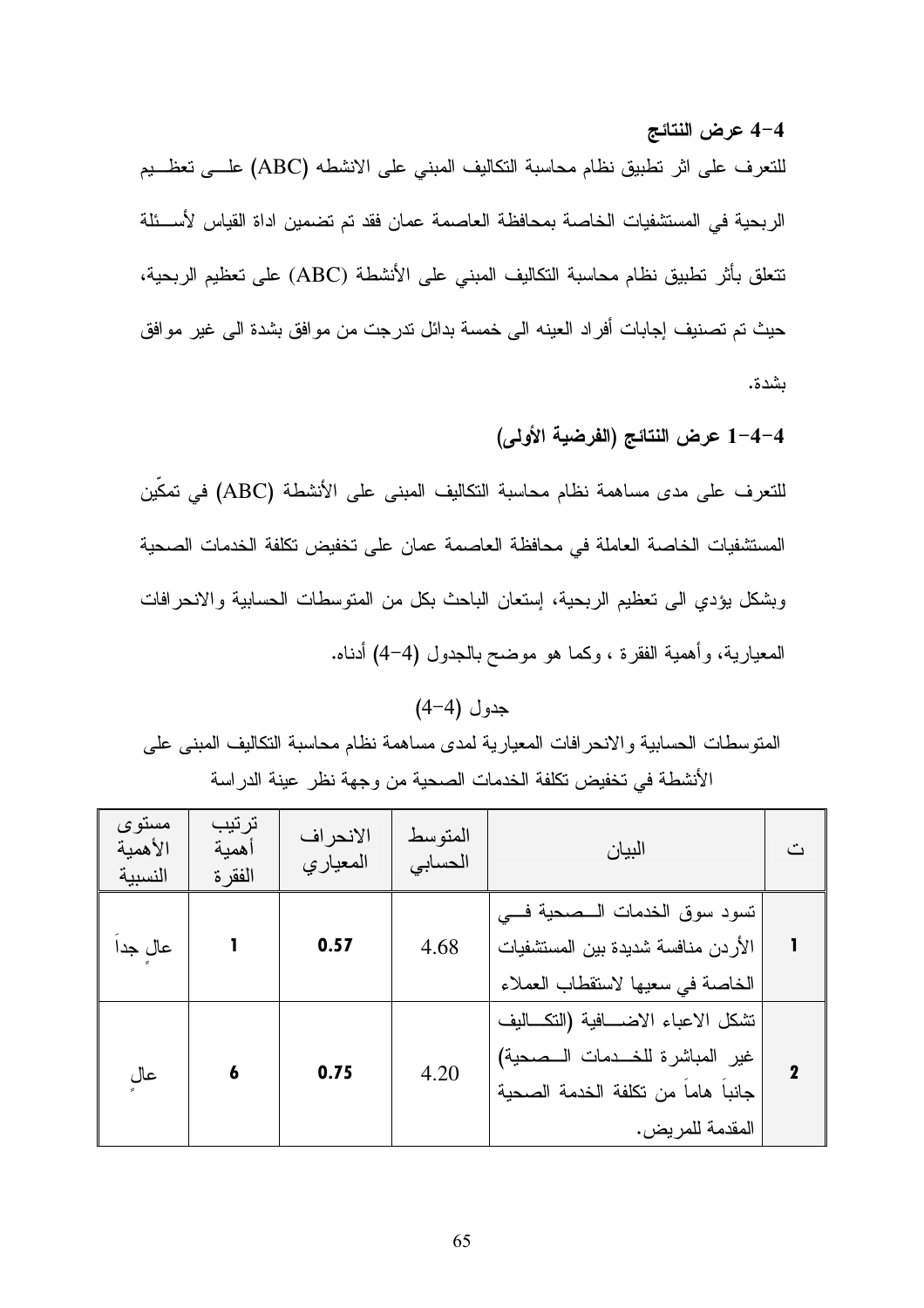| عال  | 4                | 0.65 | 4.25 | من أهم العقبــــات للتحديــــد الــــدقيق<br>والعادل لتكلفة الخدمة المصحبة<br>المقدمة للمريض هي تحديد نصيبه<br>مسن الاعبساء الاضسافية للخدمسة<br>الصحبة.                                       | 3 |
|------|------------------|------|------|------------------------------------------------------------------------------------------------------------------------------------------------------------------------------------------------|---|
| عال  | 7                | 0.84 | 4.07 | يتم نقسيم الخدمة الصحية التي تقــدم<br>للمريض الى انشطة فرعية لتــسهيل<br>تحديد تكلفة الخدمة الصحية المقدمــة<br>له.                                                                           | 4 |
| عال  | $\boldsymbol{2}$ | 0.76 | 4.28 | نقسيم النكلفة الكلية للخدمة السصحية<br>الىي مباشرة وغير مباشرة يحسن من<br>دقة قياس تلك التكلفة.                                                                                                | 5 |
| عال  | 3                | 0.71 | 4.27 | وجود اسس او موجهــات متعـــددة<br>(Cost Drivers) لتوزيع التكـــاليف<br>غير المباشرة للخدمة الصحية يؤدى<br>الى قياس ادق لتكلفة تلك الخدمة.                                                      | 6 |
| عالِ | 5                | 0.83 | 4.23 | الاسترشاد بمفهوم العلاقة السببية بين<br>عناصر النكساليف غيسر المباشسرة<br>للخدمات الصحية والانسشطة التسى<br>تسببت فيها يؤدي الى التخلص مــن<br>الانشطة التي لا تسضيف قيمسة او<br>منفعة للمريض. | 7 |
| عال  | 8                | 1.12 | 3.88 | ان القدر ة في تحديد التكــــاليف غيــــر<br>المستغلة لا تضيف قيمـــة لخـــدمات<br>الرعاية الصحية المقدمة.                                                                                      | 8 |
| عال  | $\boldsymbol{2}$ | 0.78 | 4.28 | ان نظام محاسبة تكــاليف الانــشطة<br>يمكن من تحديد اســـعار الخـــدمات<br>العلاجية المقدمة بشكل افضل.                                                                                          | 9 |
|      |                  | 0.28 | 4.23 | المنوسط الحسابي والانحراف المعياري العام                                                                                                                                                       |   |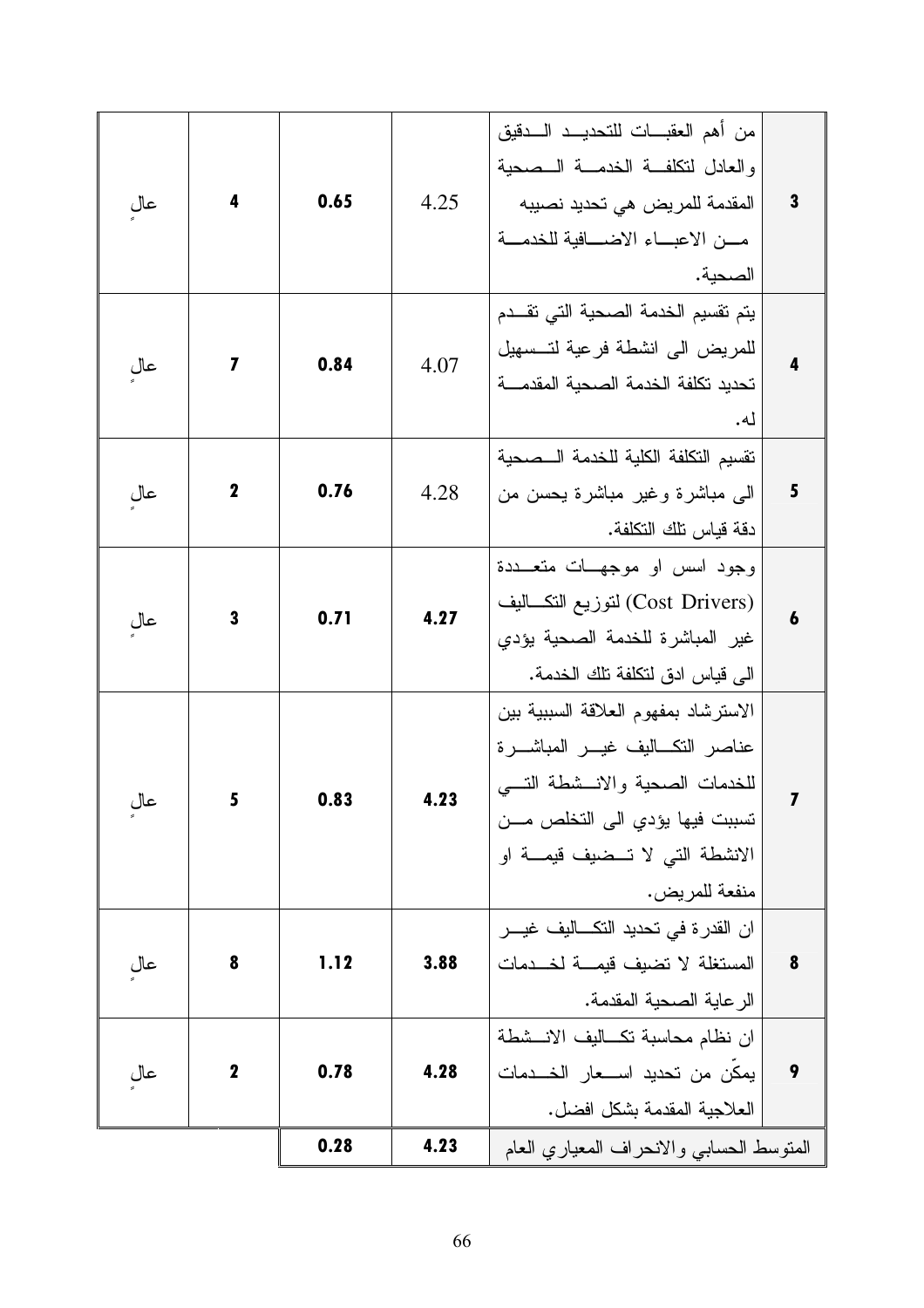يشير الجدول رقم (4–4) إلى إجابات مفردات عينة الدراسة عن العبارات المتعلقة بمـــساهمة نظام محاسبة التكاليف المبنى على الأنشطة في تخفيض تكلفة الخدمات الصحية. فقد جـــاءت في المرتبة الأولى فقرة " تسود سوق الخدمات الصحية فــي الأردن منافــسة شـــديدة بـــين المستشفيات الخاصة في سعيها لاستقطاب العملاء " بمتوسط حسابي بلغ (4.68) وهو أعلـــي من المنوسط الحسابـي العام والبالـغ (4.23)، وانـحراف معياري بلـغ (0.57) وهذا يشير إلــــي إدراك عينة الدراسة للحالة النتافسية الشديدة، مما يزيد من اهتمامها بإستخدام الأساليب التسي تخفض تكلفة الخدمات الصحية لتعظيم الربحية، مما يعتبر بالتالي دليلا لأهمية استخدام نظسام التكاليف المبنى على الأنشطة. فيما حصلت الفقرات " تقسيم التكلفة الكلية للخدمة الصحية الى مباشرة وغير مباشرة يحسن من دقة قياس تلك التكلفة " و " ان نظام محاسبة تكاليف الانشطة يمكن من تحديد اسعار الخدمات العلاجية المقدمة بشكل افضل" على المرتبة الثانية بمنوســـط حسابي (4.28) و هي أعلى من المنوسط الحسابي الكلبي والبالغ (4.23) وانحراف معيساري (0.76) و (0.78) على النوالي، وبناءَ على ذلك فإن الجهات المسؤولة عن نسعير الخــدمات الصحية مقتنعة بفائدة إستخدام نظام محاسبة التكاليف المبنى على الأنشطة وذلك لتقسيم تكاليف هذه الخدمات إلى مباشرة وغير مباشرة ومن ثم إستخدام موجهات نكلفة ملائمــة لتوزيـــع النكاليف غير المباشرة مما يؤدى إلى قياس كلفة الخدمات الصحية بشكل أكثر دقة وبالنسالي تحسين فاعلية وكفاءة تسعير ها حيث حصلت فقرة " وجود اسس او موجهات متعددة ( Cost Drivers) لتوزيع التكاليف غير المباشر ة للخدمة الصحية يؤدي الى قياس ادق لتكلفــة تلــك الخدمة " على المرتبة الثالثة من حيث الأهمية بمتوسط حسابي بلغ (4.27) وهو أعلـــي مـــن المقوسط الحسابـي الكلـي والبالـغ (4.23) وأنـحراف معياري (0.71). وجاءت فقرة " من أهـــم العقبات للتحديد الدقيق والعادل لتكلفة الخدمة الصحية المقدمة للمريض هي تحديد نصبيه مـــن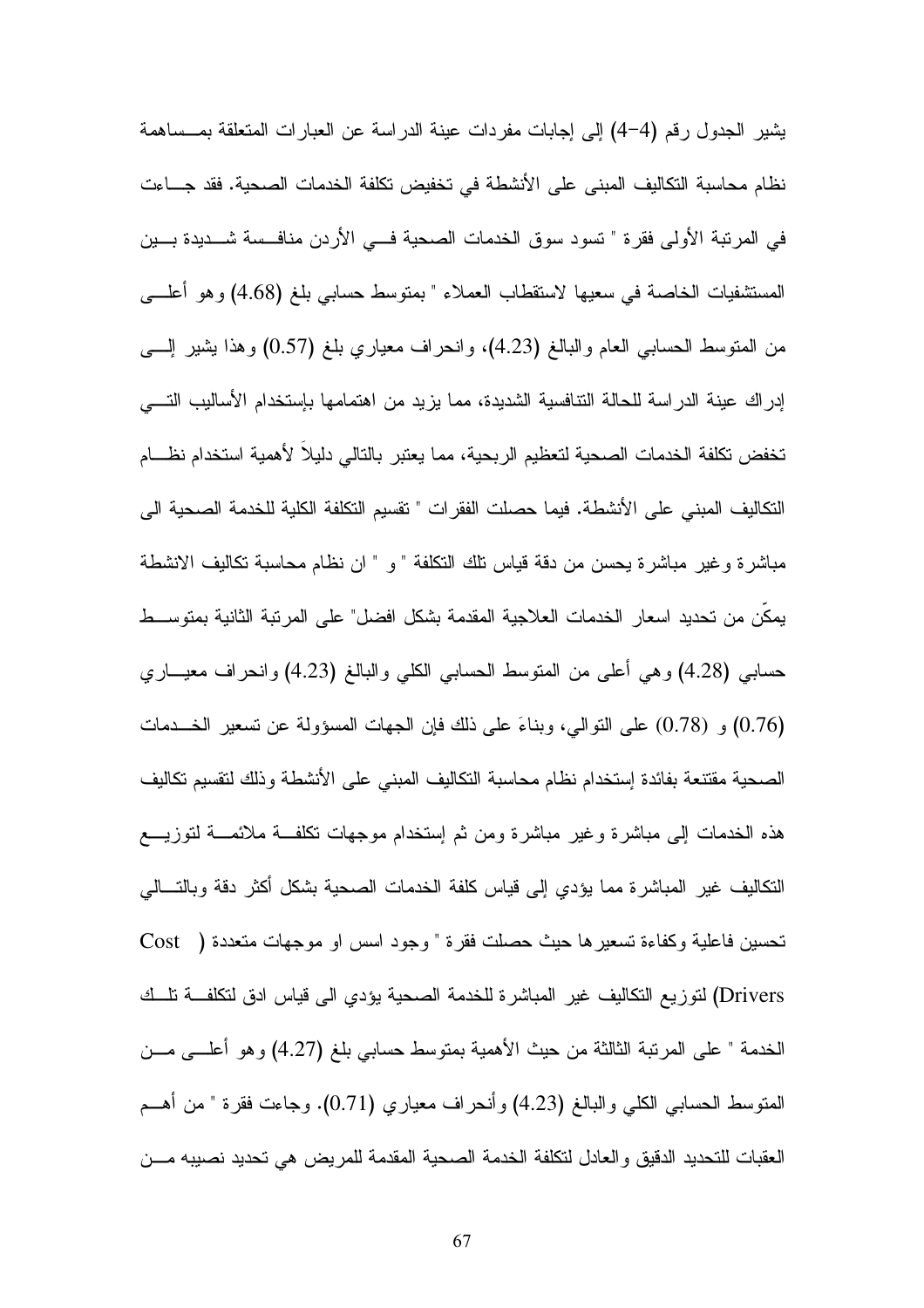الاعباء الاضافية للخدمة الصحية " على المرتبة الرابعة بمتوسط حسابي بلغ (4.25) وهـو أعلى من المنوسط الحسابي الكلي والبالغ (4.23) وإنحراف معياري (0.65). وجـــاءت فــــي المرتبة الخامسة فقرة " الاسترشاد بمفهوم العلاقة السببية بين عناصر التكاليف غير المباشرة للخدمات الصحية والانشطة التي تسببت فيها يؤدي الى التخلص من الانشطة التي لا تــضيف قيمة او منفعة للمريض " بمنوسط حسابي بلغ (4.23) وهو مساو للمنوسط الحـــسابـي الكلــــي والبالغ (4.23) وإنحراف معياري (0.83). أما بقية الفقرات المتعلقة بمساهمة نظام محاســـبة التكاليف المبنى على الأنشطة من تخفيض تكلفة الخدمات الصحية فقد تراوحــت متوســطاتها الحسابية بين (4.20 ـــ 3.88) وجميعها أدنى من الوسط الحسابي العام وبشكل عام يتضح من الجدول أعلاه الى الاتساق في اجابات افراد العينة والذي يعكسه الانخفــاض النــسبي فـــي الانحراف المعياري لإجابات العينة كوحدة واحدة، كذلك يتضح اقتناع افراد العينة وبمسستوى عال لأهمية استخدام نظام محاسبة تكاليف الأنشطة لتخفيض تكلفة الخدمات الصحية من أجل تعظيم الربحية حيث مبلغ المتوسط الحسابي لجميع أفراد العينة (4.23).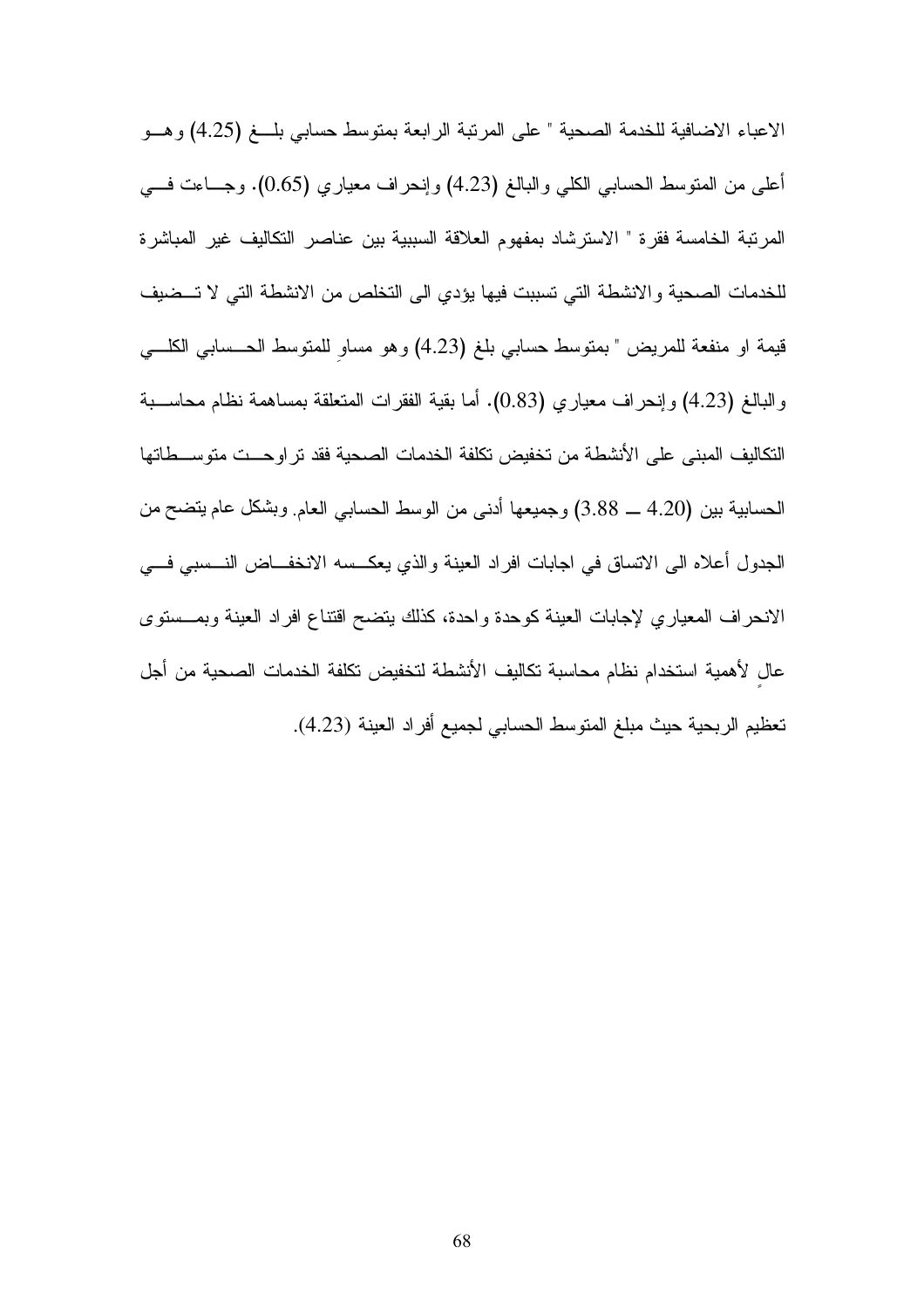### 4–4–2 عرض النتائج (الفرضية الثانية)

ويبين الجدول (4–5) المنوسطات الحسابية والإنحرافات المعيارية ومدى نوفر البنية الأساسية والإمكانات اللازمة لتطبيق نظام التكاليف المبنى على الانشطة في قيـــاس تكلفـــة الـخـــدمات الصحية.

### $(5-4)$  جدول

المتوسطات الحسابية والانحرافات المعيارية وأهمية الفقرة لتوفر البنية الأساسية والإمكانات اللازمة لتطبيق نظام التكاليف المبنى على الانشطة في قياس تكلفة الخدمات الصحية من وجهة نظر عينة الدراسة

| مستو ی<br>الأهمبة<br>النسببة | تر تیب<br>أهمبة<br>الفقر ة | الانحر اف<br>المعياري | المتوسط<br>الحسابي | البيان                                                                                                                                                                  | $\ddot{\underline{\smile}}$ |
|------------------------------|----------------------------|-----------------------|--------------------|-------------------------------------------------------------------------------------------------------------------------------------------------------------------------|-----------------------------|
| عال                          | 4                          | 1.04                  | 3.97               | يوجد في المستشفى قــسم أو إدارة<br>متخصصة لتحديد تكلفــة الخدمـــة<br>الصحية المقدمة للمرضي                                                                             | 10                          |
| عال                          | $\mathbf 2$                | 1.07                  | 4.13               | يتم تحديد سعر الخدمـــة الــصحية<br>التي تقدم للمرضـــي عــن طريـــق<br>إضافة هامش Markup معين إلسي<br>تكفة الخدمة الصحية المقدمة له.                                   | 11                          |
| عال                          | 6                          | 1.09                  | 3.78               | يتم تحديد سعر الخدمة الصحية التي<br>نقدم للمرضى بموجب عوامل<br>العرض والطلب وليس بنساءَ إلسي<br>تكلفتها.                                                                | 12                          |
| متو سط                       | 9                          | 1.07                  | 3.33               | يوجد في قسم أو إدارة التكاليف في<br>المستشفى دليل خاص لمراكز النكلفة<br>أو مجمعات للتكلفة Cost Pools<br>مربوطـــة بالأنـــشطة التـــى تقـــدم<br>الخدمات الصحية للمرضى. | 13                          |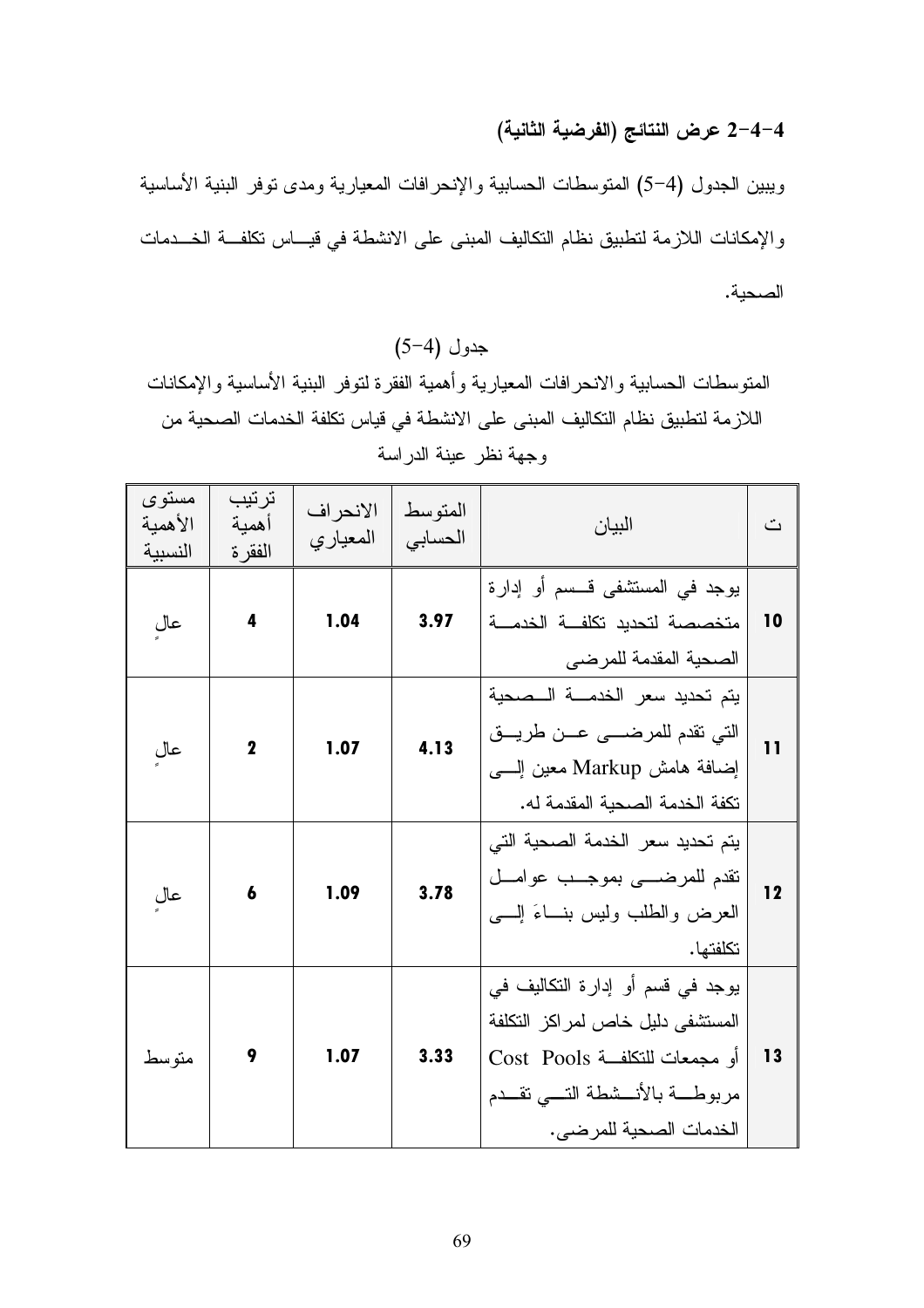| متو سط | 8 | 1.26 | 3.53 | تصنف تكاليف الخدمة الصحية<br>المقدمة للمريض إلى عناصر تكلفة<br>مباشرة، وعناصـــــر نكلفـــة غيــــر<br>مباشر ة.                                                                 | 14 |
|--------|---|------|------|---------------------------------------------------------------------------------------------------------------------------------------------------------------------------------|----|
| متو سط | 7 | 1.12 | 3.72 | تستخدم في تحميل عناصر التكاليف<br>غير المباشـــرة ومعـــدلات تحميـــل<br>متعددة تراعى العلاقة السببية بسين<br>تلك التكالبف والأنشطة المسببة لها.                                | 15 |
| عال    | 5 | 0.98 | 3.83 | يوجد في المستشفى إدارة متخصصة<br>بالرقابة على جودة الخدمات الصحية<br>المقدمة للمرضى.                                                                                            | 16 |
| عال    | 3 | 0.90 | 4.10 | تخضع الخدمات الصحية المقدمة<br>للمرضى فى المستشفى لإعسادة<br>هندسة Reengineering بين الفينة<br>والأخرى سعيا وراء النخلص مـــن<br>الخدمات التـــى لا تحقـــق منفعـــة<br>للمريض. | 17 |
| عال    |   | 0.84 | 4.37 | ان الية العمل المطبقه مفروضه من<br>قبل ادارة المستشفى بشكل يمكن معه<br>تطوير طرق لاحتساب التكلفة.                                                                               | 18 |
|        |   | 0.54 | 3.86 | المتوسط الحسابي والانحراف المعياري<br>العاد                                                                                                                                     |    |

يشير الجدول رقم (4–5) إلى إجابات مفردات عينة الدراسة عن العبارات المتعلقة بتوفر البنية الأساسية والإمكانات اللازمة لتطبيق نظام النكاليف المبنى على الانشطة فسي فيساس نكلفة الخدمات الصحية. حيث جاءت في المرتبة الأولى فقرة " ان الية العمل المطبقه مفروضـه من قبل ادارة المستشفى بشكل يمكن معه تطوير طرق لاحتساب التكلفة " بمتوسط حــسابي بلـــغ (4.37) وهو أعلى من المتوسط الحسابي العام والبالغ (3.86)، وانحراف معياري بلغ (0.84)،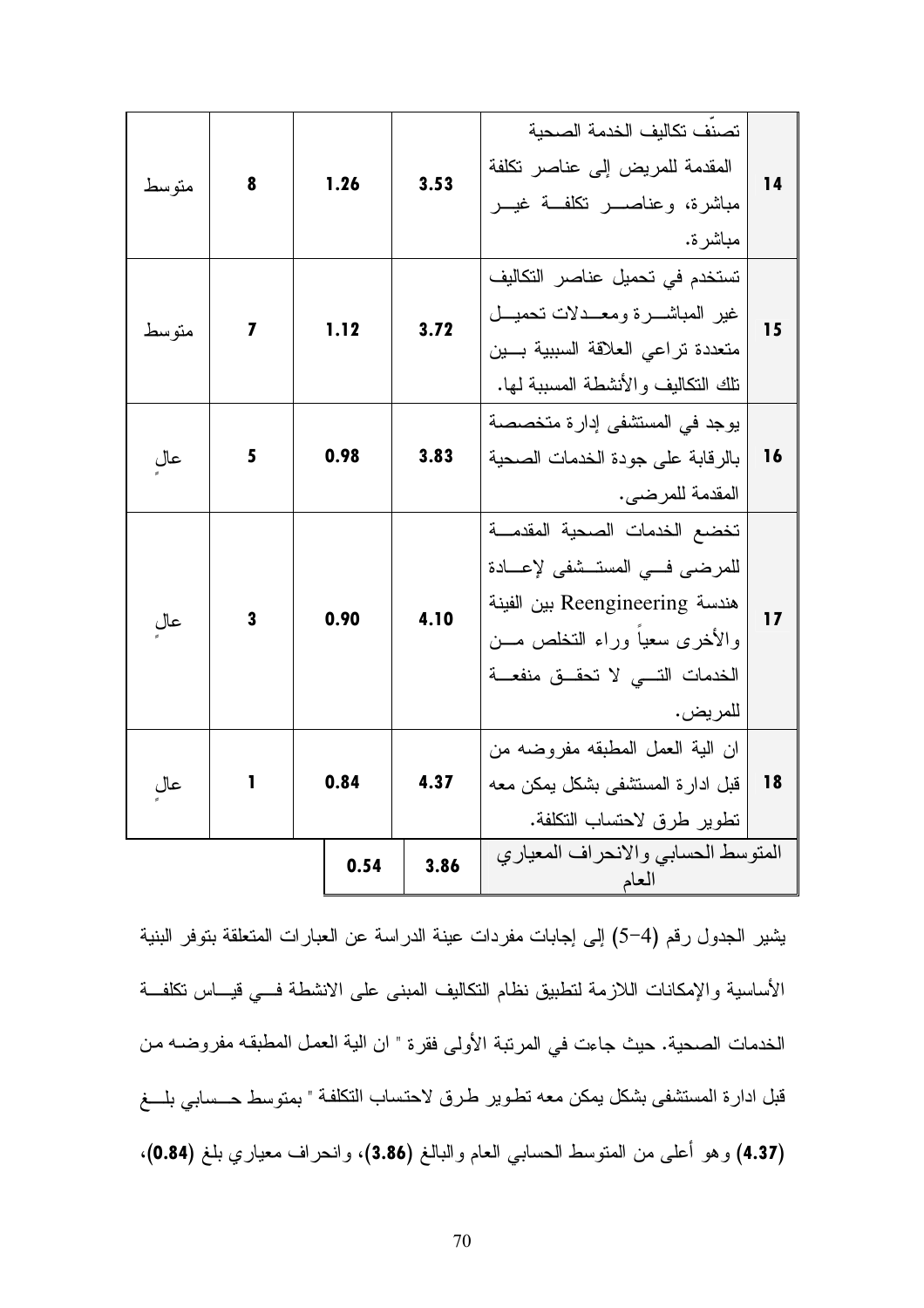ويشير ذلك إلى قناعة عينة الدراسة لضرورة استخدام ادوات وأساليب حديثـــة لقيـــاس كلفـــة الخدمات المقدمة، فبما حصلت فقر ة " يتم تحديد سعر الخدمة الصحية التي تقدم للمرضى عن طريق إضافة هامش (Markup ) معين إلى تكلفة الخدمة الصحية المقدمة لـه " على المرتبة الثانية بمتوسط حسابي (4.13) وهي أعلى من المتوسـط الحــسابي الكلـــي والبـــالغ (3.86) وانحراف معياري (1.07). وحصلت فقرة " تخضع الخدمات الصحية المقدمة للمرضى في المستشفى لإعـادة هندسـة Reengineering بـين الفينــة والأخـري سـعياً وراء الـتخلص مـن الخدمات التي لا تحقق منفعــة للمـريض " على المرتبـة الثالثـة من حيث الأهميـة بمنوسط حسابي بلغ (4.10) و هو أعلى من المنوسط الحسابي الكلي والبالغ (3.86) وأنحراف معياري (0.90). وجاءت فقــر ة " يوجد فـي المستشفى قسم أو إدارة متخصـصة لتحديد تكلفـة الخدمـة الـصحية المقدمة للمرضى " على المرتبة الرابعة بمتوسط حسابي بلغ (3.97) وهو أعلى من المتوســط الحسابي الكلَّمي و البالَّغ (3.86) و إنحر اف معياري (1.04). أما بقية الفقر ات المتعلِّقـــة بتـــوفر البنية الأساسية والإمكانات اللازمة لنطبيق نظام النكاليف المبنى على الانشطة في قياس نكلفة الخدمات الصحية فقد تراوحت متوسطاتها الحسابية بين (3.33 ــ 3.83) وجميعها أدنى مـــن الوسط الحسابي الكلي. وبشكل عام يتضح من الجدول أعلاه الى الانساق في اجابـــات افــــراد العينة والذي يعكسه الانخفاض النسبي في الانحراف المعياري لإجابات العينة كوحدة واحدة، كذلك بتضح افتناع افراد العينة وبمستوى عال لأهمية استخدام نظام محاسبة تكاليف الأنشطة لتخفيض تكلفة الخدمات الصحية من أجل تعظيم الربحية حيث مبلغ المتوسط الحسابي لجميـــع أفر اد العينة (3.86).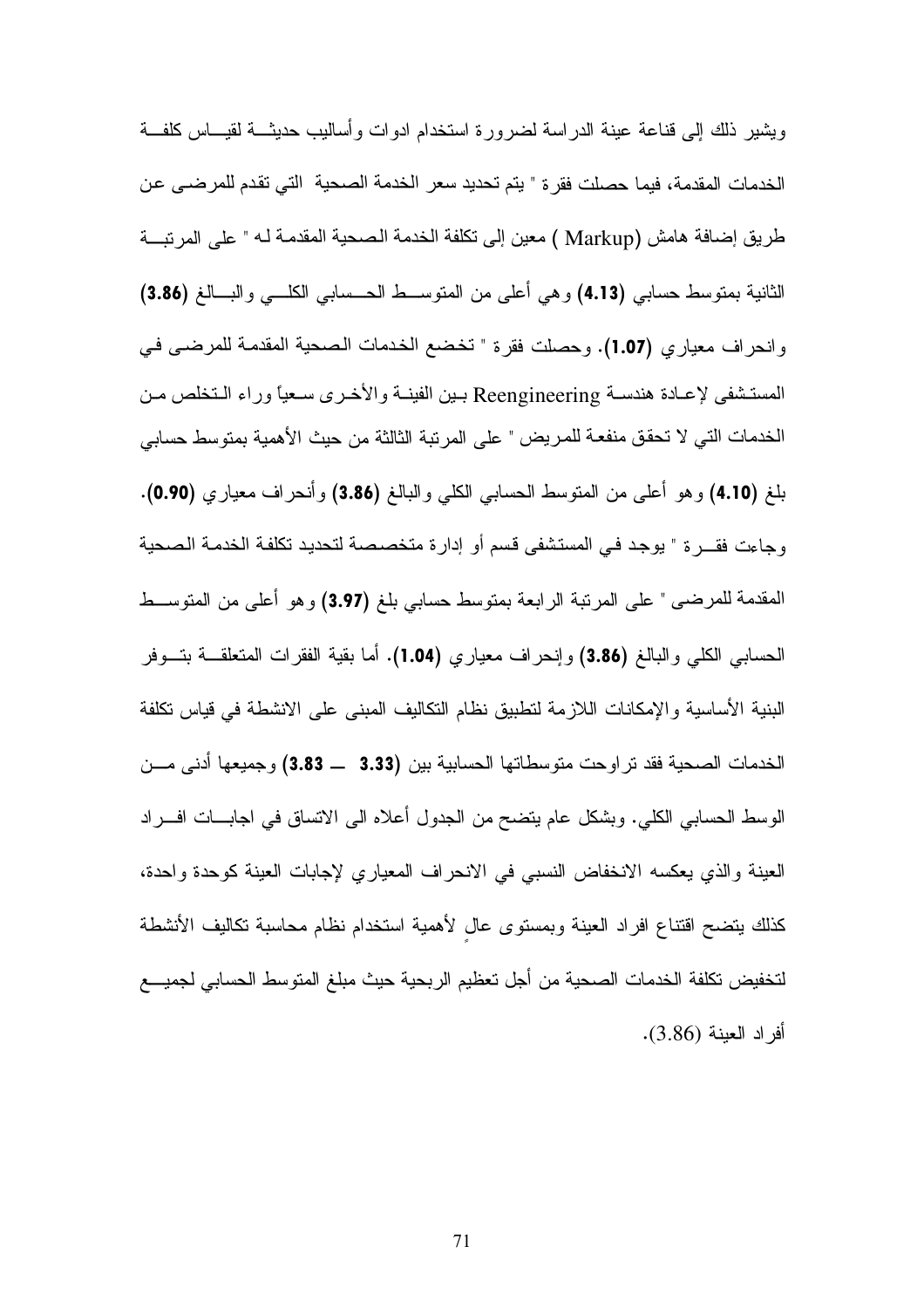### 4–4–3 عرض النتائج (الفرضية الثالثة)

ويبين الجدول (4–6 ) المتوسطات الحسابية والإنحرافات المعيارية لمدى وجود معوفات لدى المستشفيات الخاصة العاملة بمحافظة العاصمة عمان لتطبيق نظام محاسبة التكاليف المبنسى على الأنشطة (ABC).

## $(6-4)$  جدول

المتوسطات الحسابية والانحرافات المعيارية وأهمية الفقرة لوجود معوقات لدى المستثنفيات الخاصة العاملة بمحافظة العاصمة عمان لتطبيق نظام محاسبة التكاليف المبنى على الأنشطة من وجهة نظر عينة الدراسة

| ت  | البيان                                                                                                                                               | المتوسط<br>الحسابي | الانحراف<br>المعياري | تر تيب<br>أهمبة<br>الفقرة | مستوي<br>الأهمبة<br>النسببة |
|----|------------------------------------------------------------------------------------------------------------------------------------------------------|--------------------|----------------------|---------------------------|-----------------------------|
| 19 | إدارة المستسشفي ليسست مقتنعسة<br>بجدوى نطبيق نظام النكاليف المبنى<br>على الأنشطة (ABC).                                                              | 3.71               | 1.16                 | 1                         | متوسط                       |
| 20 | تطبيق نظام (ABC) مكلف والفائدة<br>المحققة منه أقل من تكلفة تطبيقه.                                                                                   | 2.92               | 1.39                 | 4                         | ضعبف                        |
| 21 | تسعير الخدمات السصحية فسي<br>المستشفى نقسوم علسى عوامسل<br>اقتـــصادية ( العــــــرض والطلـــــب<br>والمنافسة ) أكثر منه علــــى نكلفـــة<br>الخدمة. | 2.73               | 1.16                 | 9                         | ضعبف                        |
| 22 | العاملون في قسم أو إدارة النكاليف<br>ليسسوا مسؤهلين لتطبيسق نظسام<br>(ABC)                                                                           | 2.81               | 1.24                 | 6                         | ضعبف                        |
| 23 | من الصعب نقسيم نكاليف الخدمــــة<br>الصحية المقدمــة للمـــريض إلــــى<br>مباشرة وغير مباشرة.                                                        | 2.80               | 1.27                 | $\overline{\mathbf{z}}$   | ضعيف                        |
| 24 | مراكز التكلفة في المستشفى ليــست<br>محددة بالدقة المناسبة لتطبيق نظسام                                                                               | 2.78               | 1.38                 | 8                         | ضعيف                        |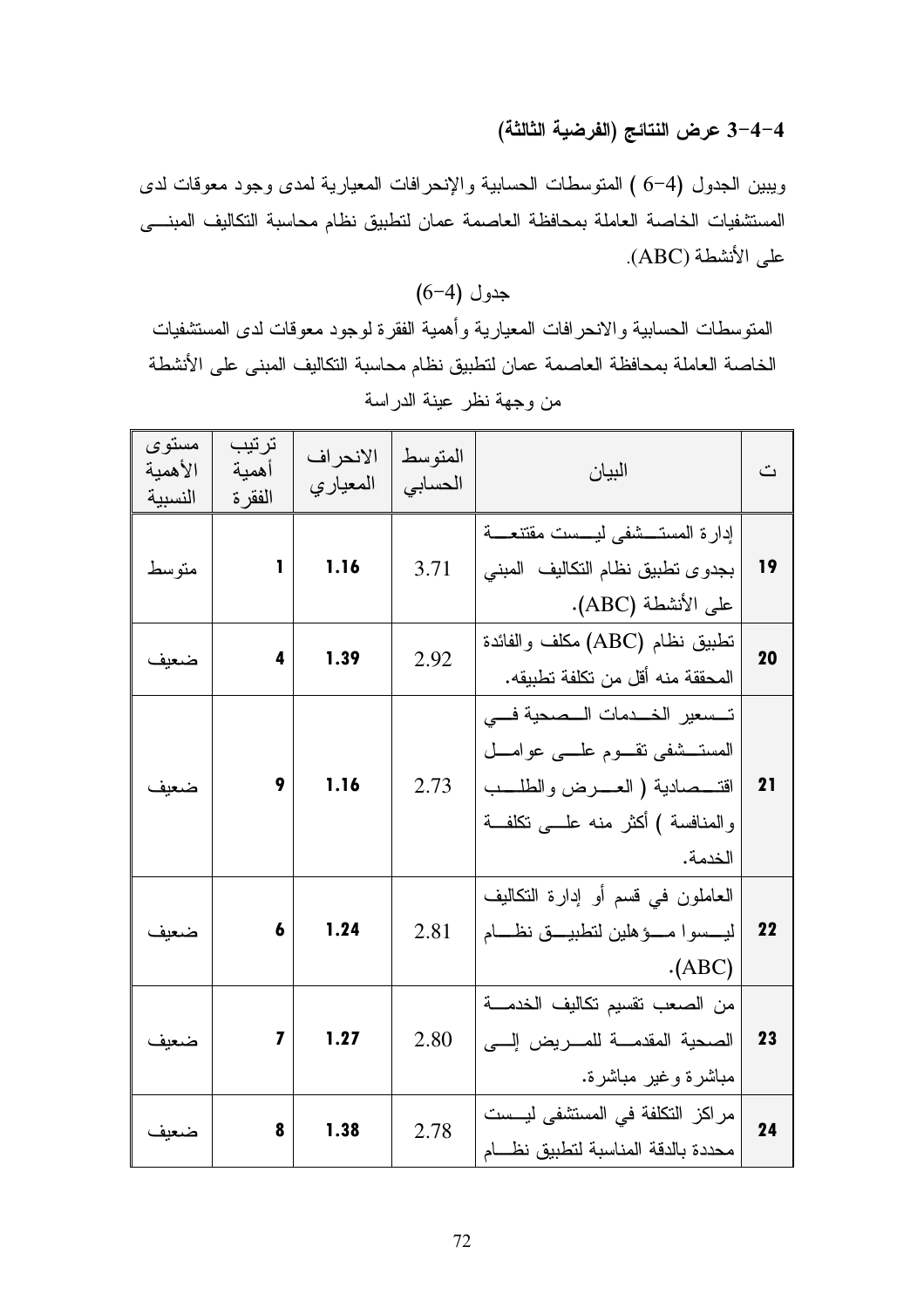|        |             |      |                                    | النكاليف المبنى على الأنشطة.           |    |
|--------|-------------|------|------------------------------------|----------------------------------------|----|
|        |             |      | ليس بالإمكان نقسيم الأنشطة المنتجة |                                        |    |
|        | 5           | 1.49 | 2.85                               | للخدمات الصحية في المستشفى إلى         | 25 |
| ضعف    |             |      |                                    | ما يضبف منها منفعة للمريض ومن          |    |
|        |             |      |                                    | منها لا يضيف له منفعة.                 |    |
|        |             |      |                                    | عدم اشـــــراك مــــــوظفى المستـــشفى |    |
|        |             |      |                                    | المعنيين على اختلاف مـــستوياتهم       |    |
| متو سط | 3<br>1.25   |      | 3.03                               | الادارية في رسم سياسة تـسعير           | 26 |
|        |             |      |                                    | الخدمات بحول دون تطبيق نظـــام         |    |
|        |             |      |                                    | محاسبة تكاليف الأنشطة.                 |    |
|        |             |      |                                    | مستوى رواتــب الطـــاقم المـــالـي     |    |
|        | $\mathbf 2$ | 1.33 | 3.39                               | بالمستشفى يحول دون تطبيق نظام          | 27 |
| متو سط |             |      | (ABC) لما يحتاجــه مـــن وفــت     |                                        |    |
|        |             |      |                                    | واستثمار في العمل.                     |    |
|        |             | 0.87 | 3.00                               | المتوسط الحسابي والانحراف المعياري     |    |
|        |             |      |                                    | العام                                  |    |

يشير الجدول رقم (4–6) إلى إجابات مفردات عينة الدراسة عن العبارات المتعلقـــة بمدى وجود معوقات لدى المستشفيات الخاصة العاملة بمحافظة العاصمة عمان لنطبيق نظــام محاسبة التكاليف المبنى على الأنشطة. حيث جاءت في المرتبة الأولى فقرة "إدارة المستشفى ليست مقتنعة بجدوى تطبيق نظام التكاليف المبنى على الأنشطة (ABC) " بمتوسط حـــسابي بلغ (3.71) وهو أعلى من المنوسط الحسابي العام والبسالغ (3)، وانحسراف معيساري بلسغ (1.16)، فيما حصلت فقرة " مستوى رواتب الطاقم المالي بالمستشفى يحول دون تطبيق نظام (ABC) لما يحتاجه من وقت واستثمار في العمل " على المرتبة الثانيـــة بمتوســـط حـــسابي (3.39) و هي أعلى من المنوسط الحسابي الكلي والبسالغ (3) وانحسراف معيساري (1.33). و حصلت فقر ة " عدم اشراك موظفي المستشفى المعنيين على اختلاف مستوياتهم الاداريـة فـي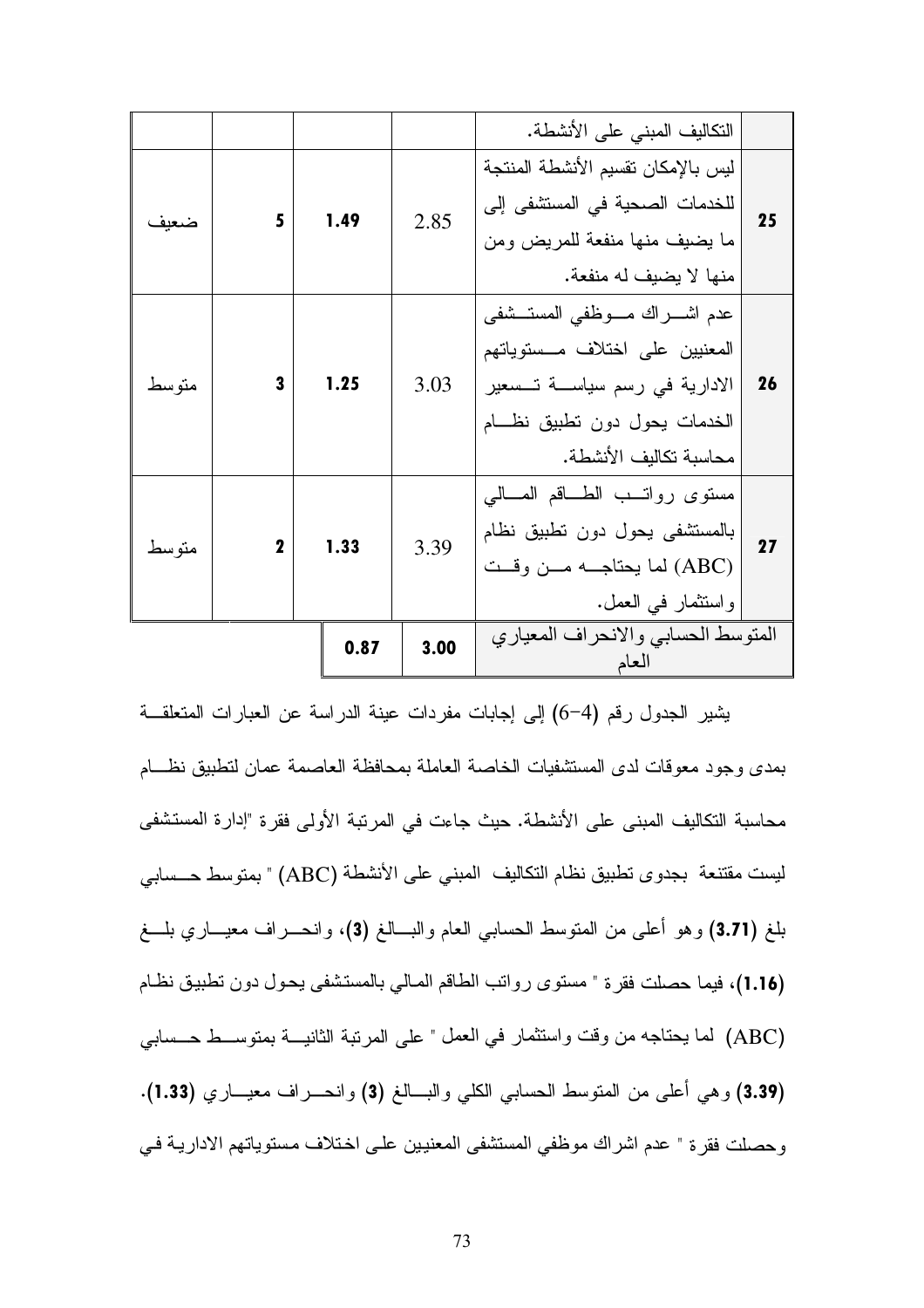رسم سياسة تسعير الخدمات يحول دون تطبيق نظام محاسبة تكاليف الأنشطة " على المر تبة الثالثة من حيث الأهمية بمتوسط حسابي بلغ (3.03) وهو أعلى من المتوسط الحسابي الكلسي والبالغ (3) وأنحراف معياري (1.25). أما بقية الفقرات المتعلقة بمدى وجود معوقـــات لـــدى المستشفيات الخاصة العاملة بمحافظة العاصمة عمان لتطبيق نظام محاسبة التكاليف المبنسى على الأنشطة فقد نراوحت منوسطاتها الحسابية بين (2.73 ـــ 2.92) وجميعها أدنى من الوسط الحسابي الكلي. وبشكل عام يتضح من الجدول أعلاه الى الاختلاف في اجابات افراد العينــــة والذي يعكسه الارتفاع النسبي في الانحراف المعياري لإجابات العينة كوحدة واحدة، كـذلك يتضح نردد افراد العينة وبمستوى متوسط لأهمية استخدام نظام محاسبة تكساليف الأنسشطة لتخفيض تكلفة الخدمات الصحية من أجل تعظيم الربحية حيث مبلغ المتوسط الحسابي لجميـــع أفر اد العينة (3.00).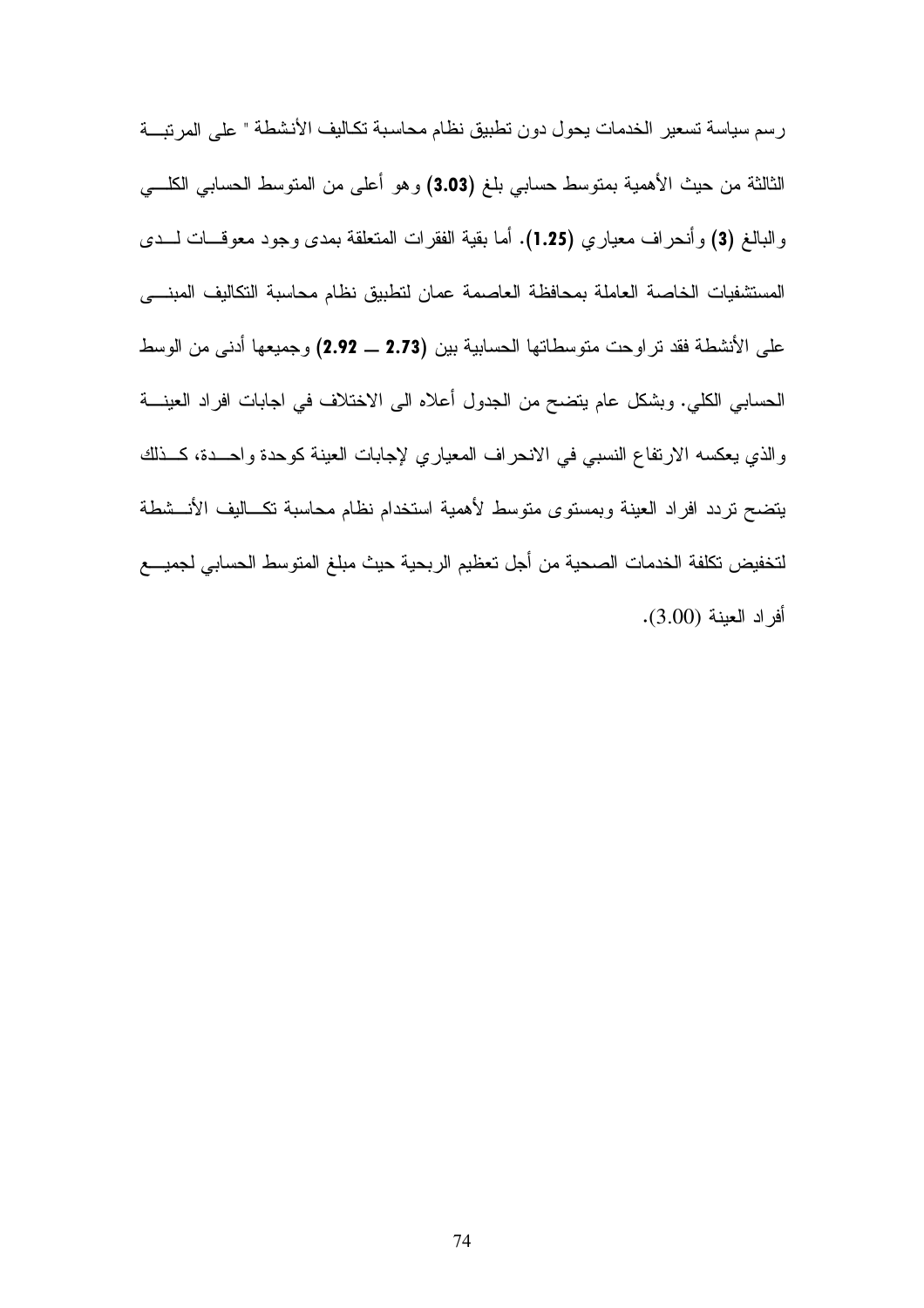أما فيما يتعلق بأسئلة أداة القياس – الإستبانه– والخاصة بتعظيم الربحية فقد كانت اســـتجابات أفراد عينة الدراسة كما هي موضحة بالجدول (4–7) أدناه:

### $(7-4)$  جدو ل

| مستوى<br>الأهمبة<br>النسبية | ترتيب<br>أهمية<br>الفقر ة | الانحراف<br>المعياري | المتوسط<br>الحسابي | البيان                                                                                                        | ٽ  |
|-----------------------------|---------------------------|----------------------|--------------------|---------------------------------------------------------------------------------------------------------------|----|
| عال جدا                     | 1                         | 0.62                 | 4.55               | نجاح المستشفى في تخفيض تكلفة<br>الخدمة الصحية للمريض يساهم في<br>تحسين مركزه النتافسي ومن ثم تعظيم<br>الربحية | 28 |
| عال                         | 2                         | 0.97                 | 3.97               | يتم التخلص من الأنشطة التي لا تؤدي<br>إلى قيمة مضافة بإستخدام نظام ABC<br>مما يؤدي لتعظيم الربحية             | 29 |
| متو سط                      | 3                         | 1.46                 | 3.05               | تطبيق نظام ABC مكلف والفائدة<br>المحققة منه تؤدي إلى تعظيم الربحية                                            | 30 |
|                             |                           | 1.02                 | 3.86               | المتوسط الحسابي والانحراف المعياري                                                                            |    |

المتوسطات الحسابية والانحرافات المعيارية لتعظيم الربحية من وجهة نظر عينة الدراسة

يشير الجدول رقم (4–7) إلى إجابات مفردات عينة الدراسة عن العبارات المتعلقـــة بتعظـــيم الربحية. فقد جاءت في المرتبة الأولى فقرة "نجاح المستشفى فـــي تخفـــيض تكلفـــة الخدمـــة الصحية للمريض يساهم في تحسين مركزه النتافسي ومن ثم تعظيم الربحية " بمنوسط حسابي بلغ (4.55) وهو أعلى من المنوسط الحسابي العام والبالغ (3.86)، وانحراف معيــــاري بلــــغ (0.62)، فيما حصلت فقر ة "التخلص من الأنشطة التي لا تؤدي إلى قيمة مــضافة بإســـتخدام نظام (ABC) مما يؤدي لتعظيم الربحية" على المرتبة الثانية بمتوسط حسابي (3.97) وهــي أعلى من المتوسط الحسابي الكلي والبالغ (3.86) و انحر اف معياري (0.97). وحصلت فقرة " تطبيق نظام (ABC) مكلف والفائدة المحققة منه نؤدي إلى نعظيم الربحية " علـــي المرتبـــة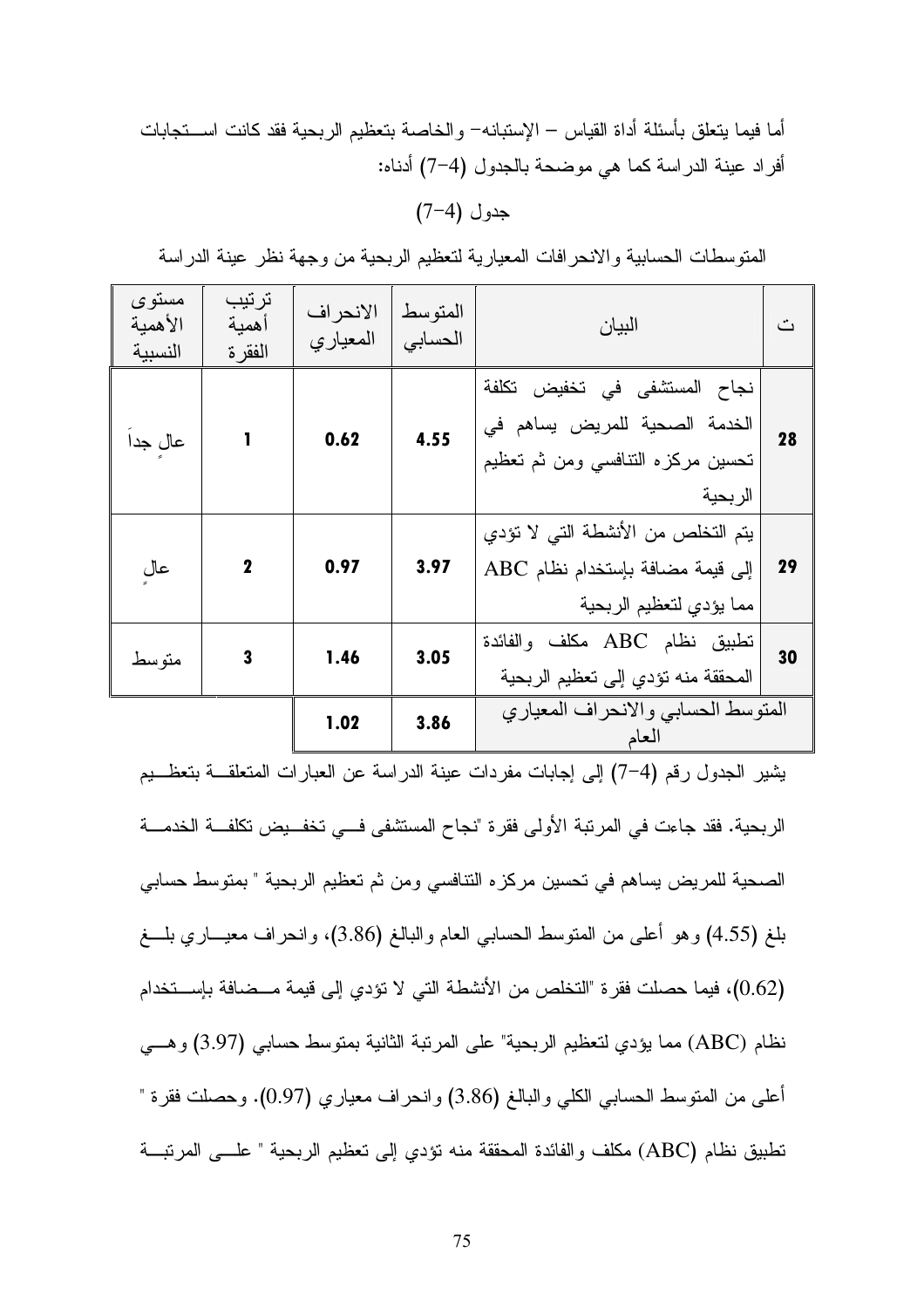الثالثة من حيث الأهمية بمتوسط حسابي بلغ (3.05) وهو أدنى من المتوسط الحسابي الكلـــي والبالغ (3.86) وأنحراف معياري (1.46).

4–5 أختبار الفرضيات

نتزكز مهمة هذه الفقرة حول إختبار مدى قبول أو رفض فرضيات الدراسة من خلال إستخدام لِخْتِبَارِ الإنحدارِ البسيط وإختبارِ تحليلِ التباينِ الأحاديِ One Way ANOVA، وذلك كما يلى:

الفرضية الأولى:

H0: لا يساهم نظام التكاليف المبني على الأنشطة (ABC) في تمكيّن المستشفيات الخاصــــة العاملة في محافظة العاصمة عمان على تخفيض تكلفة الخدمات الصحية وبشكل يؤدي السي تعظيم الربحية في حال تطبيقه.

لإختبار هذه الفرضية تم إستخدام تحليل الإنحدار البسيط Simple Regression ، وكما هو موضح في الجدول (4–8) أدناه:

 $(8-4)$  جدول

تحليل الانحدار البسيط لمساهمة نظام التكاليف المبنى على الأنشطة ABC في تمكين المستشفيات بتخفيض نكلفة الخدمات الصحية وبشكل يؤدي إلى تعظيم الربحية

| Sig <sup>*</sup><br>مستوى<br>الدلالة | المحسوبة | B<br>معامل<br>الانحدار | R <sup>2</sup><br>معامل<br>التحدبد | R<br>الإرتباط | البيان                                                                                                                          |
|--------------------------------------|----------|------------------------|------------------------------------|---------------|---------------------------------------------------------------------------------------------------------------------------------|
| 0.012                                | 7.617    | 1.891                  | 0.266                              | 0.516         | مساهمة نظام محاسـبة<br>ــاليف الأنــــــشطة<br>$\leq$<br>في تخفــيض $\left( \text{ABC}\right) \Vert$<br>   تكلفة الخدمات الصحية |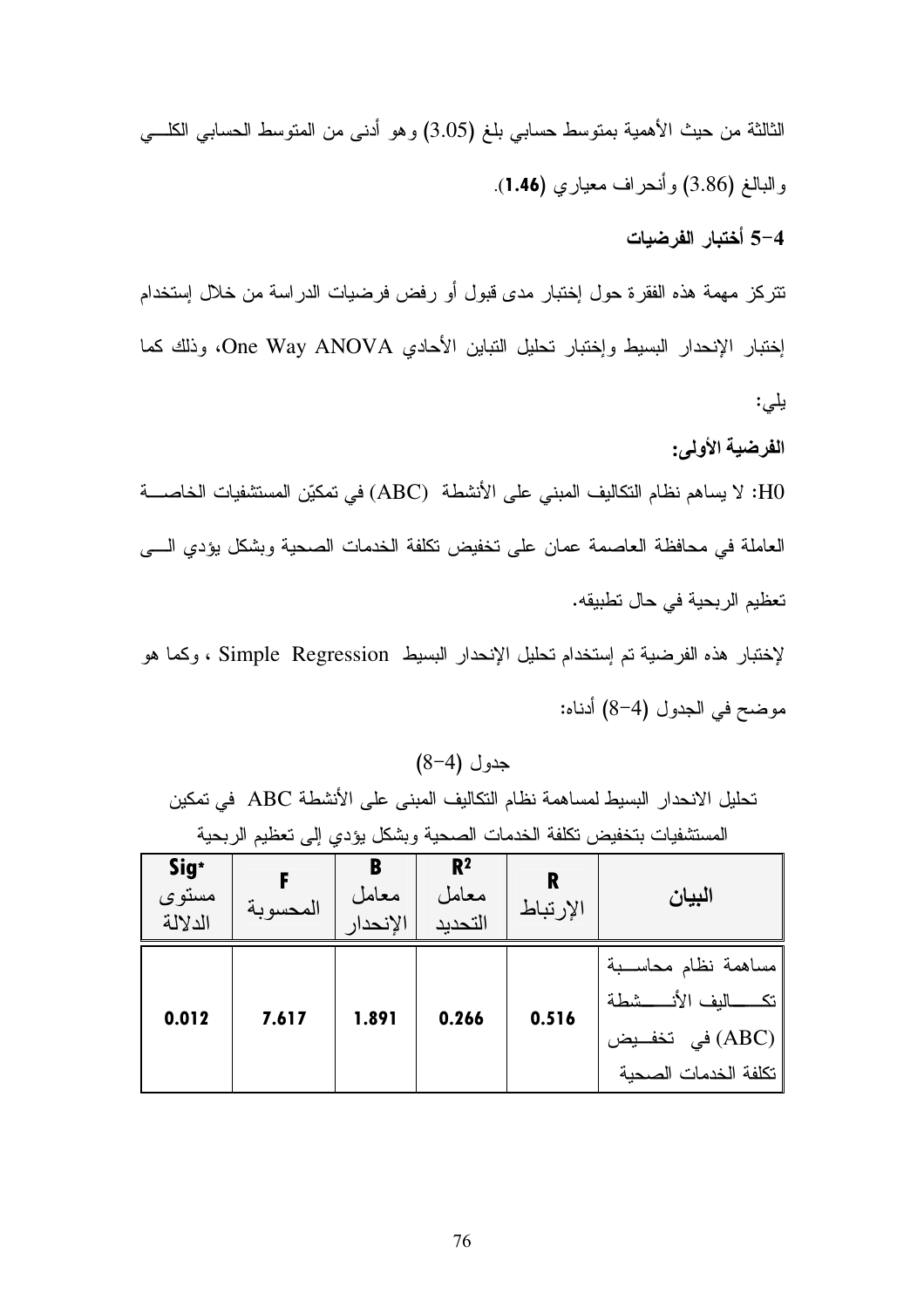بوضح الجدول (4−8) مساهمة نظام التكاليف المبنى على الأنـــشطة (ABC) فـــى تمكـــين المستشفيات بتخفيض تكلفة الخدمات الصحية وبشكل يؤدي إلى تعظيم الربحية. حيث أظهرت نتائج التحليل الإحصائبي وجود مساهمة ذات دلالة إحصائية لنظام النكساليف المبنسي علسي الأنشطة بتخفيض تكلفة الخدمات الصحية وبشكل يؤدي إلى تعظيم الربحية، إذ بلـــغ معامـــل الإرتباط (0.516)، وبمعامل تحديد بلغ (0.266)، أي أن ما قيمته (0.266) من التغيرات في تخفيض تكلفة الخدمات الصحية وبشكل يؤدى إلىي تعظيم الربحية ناتج عن التغير فسي نظسام النكاليف المبنى على الأنشطة، كما بلغت قيمة درجة النأنير (1.891)، وهذا يعني أن الزيادة بقيمة واحدة في الإعتماد على نظام التكاليف المبنى على الأنشطة (ABC) بؤدي إلى زيسادة في تخفيض تكلفة الخدمات الصحية وبشكل يؤدي إلى تعظيم الربحية بقيمة (1.891). وتؤكد معنوية هذه المساهمة قيمة(F) المحسوبة والتبي بلغت (7.617) وهـــي دالـــة عنـــد مـــستوى و عليه تر فض الفر ضبة الصفر بة وتقبل الفر ضبة البديلة التي تتص على:  $(0.05 \ge \alpha)$ 

"يساهم نظام التكاليف المبني على الأنشطة ABC في تمكين المستشفيات الخاصة العاملــــة في محافظة العاصمة عمان على تخفيض تكلفة الخدمات الصحية وبشكل يؤدي إلى تعظــيم الربحية"

إن نفسير هذه النتيجة يعود إلى مدى استجابة افراد عينة الدراسة لإداة القياس – الإســـتبانه– حيث اظهرت أنه وبنطبيق نظام محاسبة التكاليف المبنى على الأنشطة (ABC) سوف نتمكن هذه المستشفيات من:

1– خوض المنافسه فيما بينها وذلك لإستقطاب العملاء مما يؤدي السي ارتفـــاع مقدار ابر اداتها.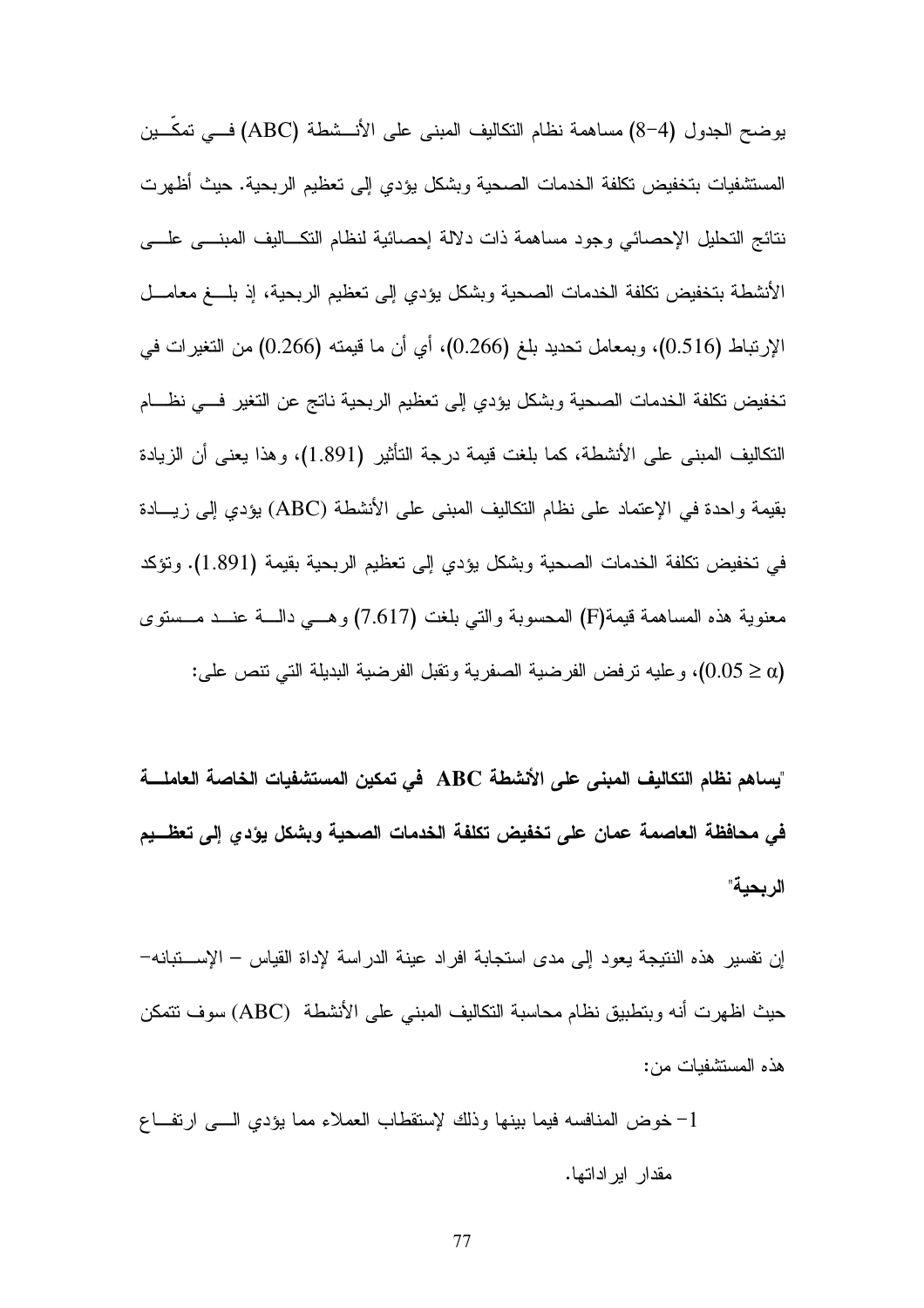- 2– كما أنه وبتطبيق هذا النظام فإن هذه المستشفيات سوف تتمكن مـــن تجنـــب العقبات التي تواجهها في عملية التحديد الدقيق لنصيب المريض من الأعبـــاء الأضافية للخدمة الصحية،
- 3– نقسيم تكلفة الخدمات الصحية الى مباشرة وغير مباشرة مما يحسن من دقسة قياس نكلفة الخدمة الصحية بناءَ على العلاقة السببيه وبالنالي الستخلص مسن المصـاريف الأضـافية والتـي لا تضيف قيمة أو منفعه لناك الـخدمه.
- 4– مساعدة نظام محاسبة النكاليف المبني على الأنــشطة مـــن تحديـــد أســـعار الخدمات العلاجية بشكل أفضل.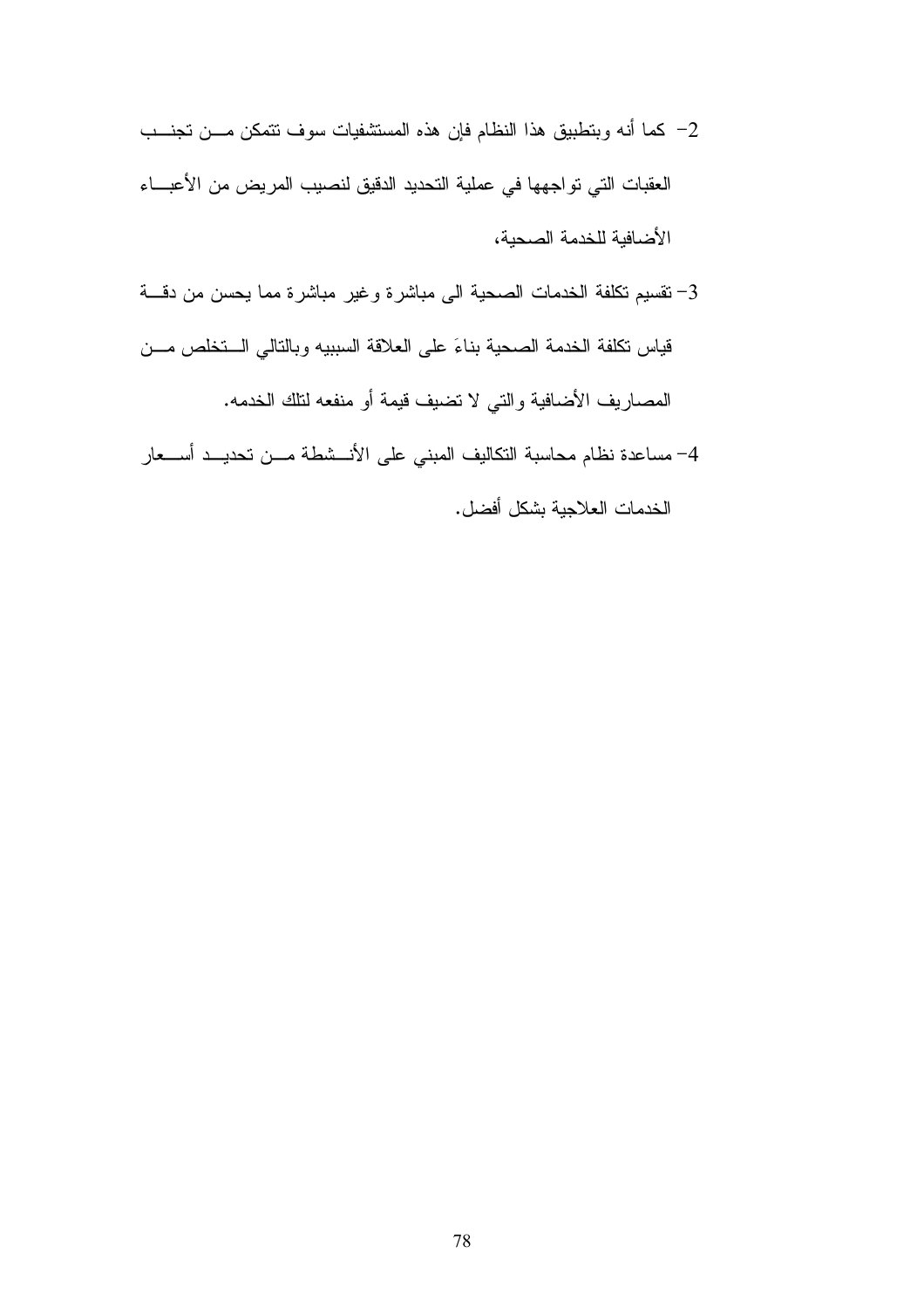الفرضية الثانية:

HO: لا نتوفر لدى المستشفيات الخاصة العاملة في محافظة العاصمة عمان البنيه الاساسـية والامكانات اللازمة لتطبيق نظام التكاليف المبني على الأنشطة في قيـــاس تكلفـــة الخـــدمات الصحية.

لإختبار هذه الفرضية تم إستخدام تحليل الإنحدار البسيط Simple Regression ، وكما هو موضح في الجدول (4-9) أدناه:

 $(9-4)$  جدول

تحليل الانحدار البسيط لمدى توفر البنية الأساسية والإمكانات اللازمة لتطبيق نظام التكاليف المبنى على الأنشطة في قياس تكلفة الخدمات الصحية

| Sig*<br>مستوى<br>الدلالة | المحسوبة | B<br>معامل<br>الإنحدار | R <sup>2</sup><br>معامل<br>التحديد | R<br>الإرتباط | البيان                                                                                                                                                                                                     |
|--------------------------|----------|------------------------|------------------------------------|---------------|------------------------------------------------------------------------------------------------------------------------------------------------------------------------------------------------------------|
| 0.016                    | 6.224    | 1.798                  | 0.098                              | 0.314         | تسوفر البنيسة الأساسبية<br>والإمكانسسات اللاز مسسة<br>لتطبيسق نظسام محاسسبة<br>تكسسالبف الأنسسشطة<br>(ABC)في المستشفيات<br>الخاصة العاملة بمحافظة<br>العاصيمة ـ عميان في<br>قيساس تكلفة الخسدمات<br>الصحبة |

يوضح الجدول (4–9) مدى نوفر البنية الأساسية والإمكانات اللازمة لتطبيق نظام التكاليف المبنى على الأنشطة (ABC) في المستشفيات الخاصة العاملة بمحافظة العاصمة – عمان. حيث أظهرت نتائج التحليل الإحصائي أن توفر البنية الأساسية والإمكانات اللازمة لنظام التكاليف المبنى على الأنشطة في قياس تكلفة الخدمات الصحية يؤدي إلى تعظيم الربحية، إذ بلغ معامل الإرتباط (0.314)، وبمعامل تحديد بلغ (0.098)، أي أن ما فيمته (0.098) من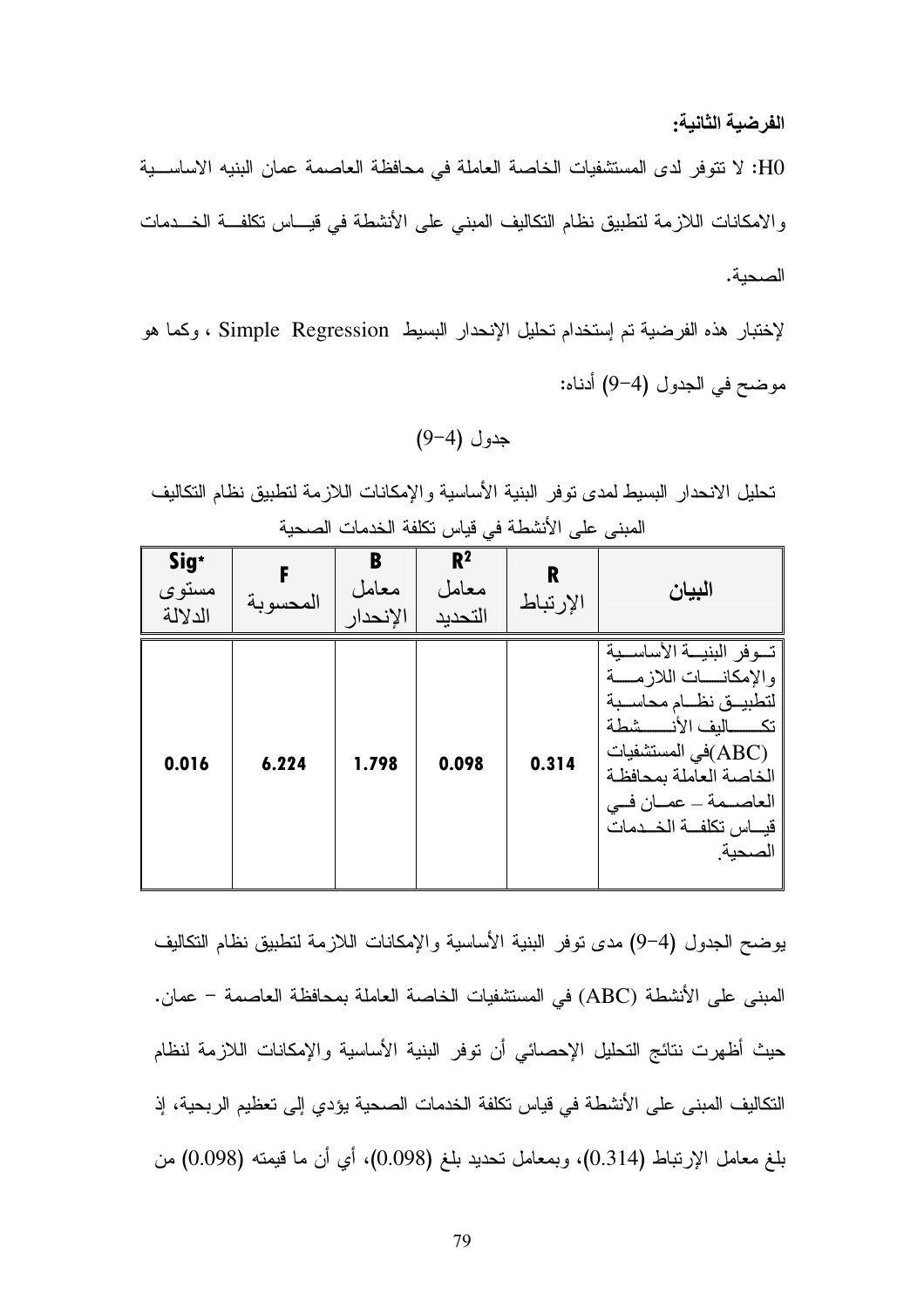التغير ات في تخفيض نكلفة الخدمات الصحية وبشكل يؤدي إلى تعظيم الربحية ناتج عن النَّغير ً في البنية الأساسية و الإمكانات اللاز مة لنظام النِّكاليف المبنى على الأنشطة، كما بلغت قيمة درجة التأثير (1.798)، وهذا يعني أن الزيادة بقيمة واحدة في توفر البنية الأساسية والإمكانات اللازمة لنظام النكاليف المبنى على الأنشطة يؤدي إلى نحسن في قياس نكلفة الخدمات الصحية وبشكل يؤدي إلى تعظيم الربحية بقيمة (1.798). وتؤكد معنوية هذه المساهمة قيمة (F)المحسوبة والتبي بلغت (6.224) وهي دالة عند مستوى (0.05 ≥ 0.05)، وعليه نرفض الفرضية الصفرية وتقبل الفرضية البديلة التي نتص على:

"تتوفَّر لدى المستشفيات الخاصة العاملة في محافظة العاصـــمة عمـــان البنيـــة الأساســـية والإمكانات اللازمة لتطبيق نظام التكاليف المبنى على الأنشطة في قياس تكلفـــة الخـــدمات الصحبة"

إن نفسير هذه النتيجة يعود إلى مدى استجابة افراد عينة الدراسة لإداة القياس – الإســـتبانه– حيث اظهرت أن مدى نوفر البنية الأساسية والأمكانات اللازمة لتطبيق نظام محاسبة التكاليف المبني على الأنشطة (ABC) لقياس نكلفة الخدمات الصحية يعتمد على:

1– وجود قسم أو ادار ة متخصصة لتحديد تكلفة الخدمة الصحبة المقدمة للمر ضبي.

- 2– أن تحديد سعر الخدمة الصحية المقدمة للمرضى نتم عــن طريـــق أضــــافة هـــامش
	- (Mark up) معين إلى نكلفة الخدمة الصحية المقدمة.
- 3– بالرغم من أن ألية العمل المطبقة مفروضه من قبل إدارة المستشفى إلا أنــــه يمكـــن تطوير طرق لإحتساب التكلفة.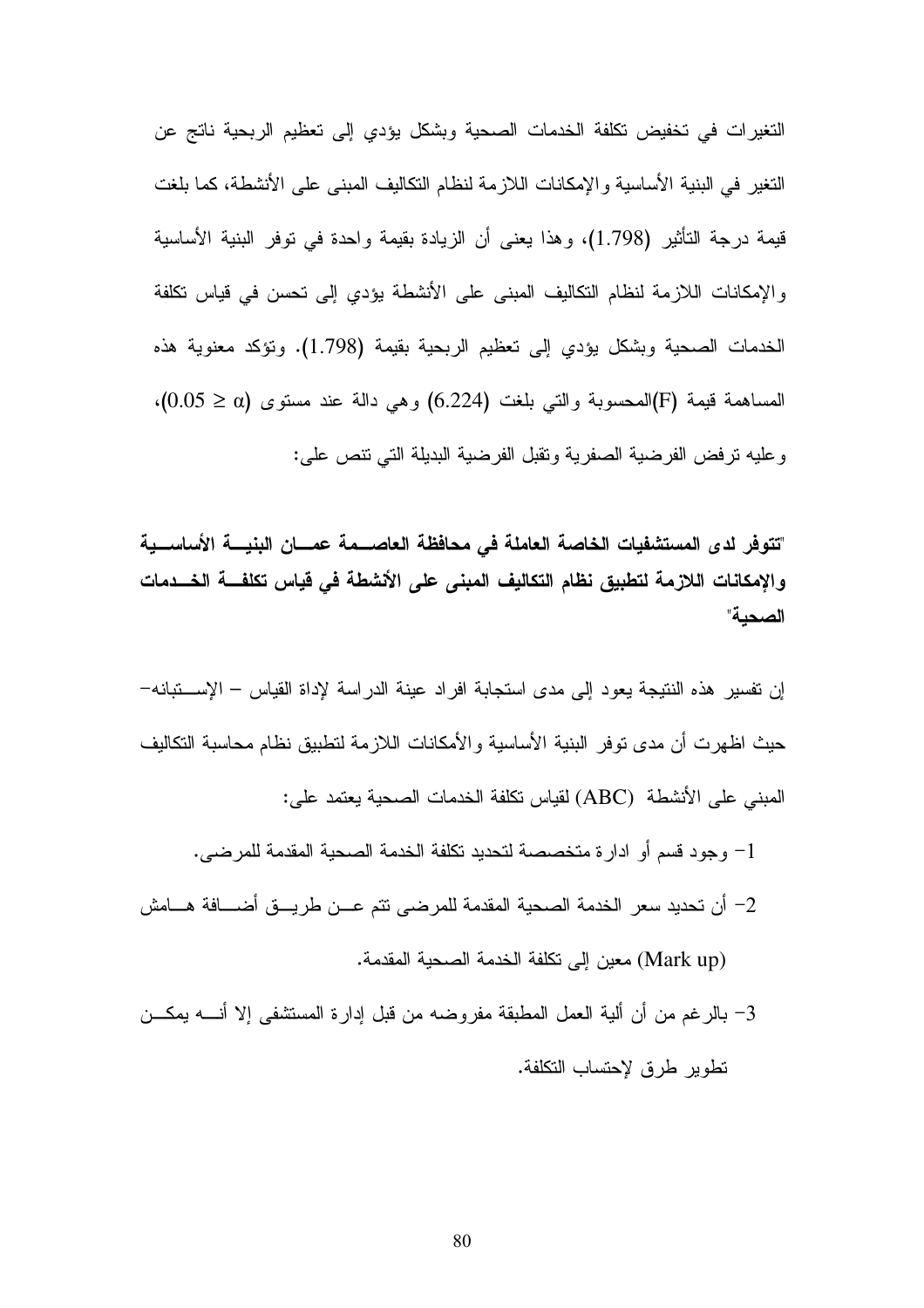الفرضبة الثالثة:

H0: لا نوجد معوقات لدى المستشفيات الخاصة العاملة بمحافظة العاصمة عمان لتطبيق نظام محاسبة التكاليف المبني على الأنشطة (ABC). لإختبار هذه الفرضية تم إستخدام تحليل الإنحدار البسيط Simple Regression ، وكما هو

موضح في الجدول (4–10).

#### $(10-4)$  جدو ل

تحليل الانحدار البسيط لوجود معوقات لدى المستشفيات الخاصة العاملة بمحافظة العاصمة عمان لتطبيق نظام محاسبة التكاليف المبنى على الأنشطة ABC

| Sig <sup>*</sup><br>مستوى<br>الدلالة | المحسوبة | معامل<br>الانحدار | R <sup>2</sup><br>معامل<br>التحديد | R<br>الإرتباط | البيان                                                        |
|--------------------------------------|----------|-------------------|------------------------------------|---------------|---------------------------------------------------------------|
| 0.001                                | 12.475   | 0.922             | 0.180                              | 0.424         | وجـود معوقـات لتطبيـق<br>نظام محاسبة تكالبف<br>الأنشطة (ABC). |

يوضح الجدول (4–10) مدى وجود معوقات لدى المستشفيات الخاصة العاملة بمحافظة العاصمة عمان لتطبيق نظام محاسبة التكاليف المبنى على الأنشطة ABC. حيث أظهرت نتائج التحليل الإحصائي وجود معوقات لدى المستشفيات الخاصة العاملة بمحافظة العاصمة عمان لتطبيق نظام محاسبة التكاليف المبنى على الأنشطة ABC، إذ بلغ معامل الإرتباط (0.424)، وبمعامل نحديد بلغ (0.180)، أي أن ما قيمنه (0.180) من النغيرات في المعوقات يمثل تكلفة على المستشفيات، كما بلغت قيمة درجة التأثير (0.922)، وهذا يعني أن الزيادة بمعوفات تطبيق نظام محاسبة التكاليف المبنى على الأنشطة (ABC) يؤدي إلى الزيادة في التكاليف بقيمة (0.922). وتؤكد معنوية هذه المعوقات قيمة (F) المحسوبة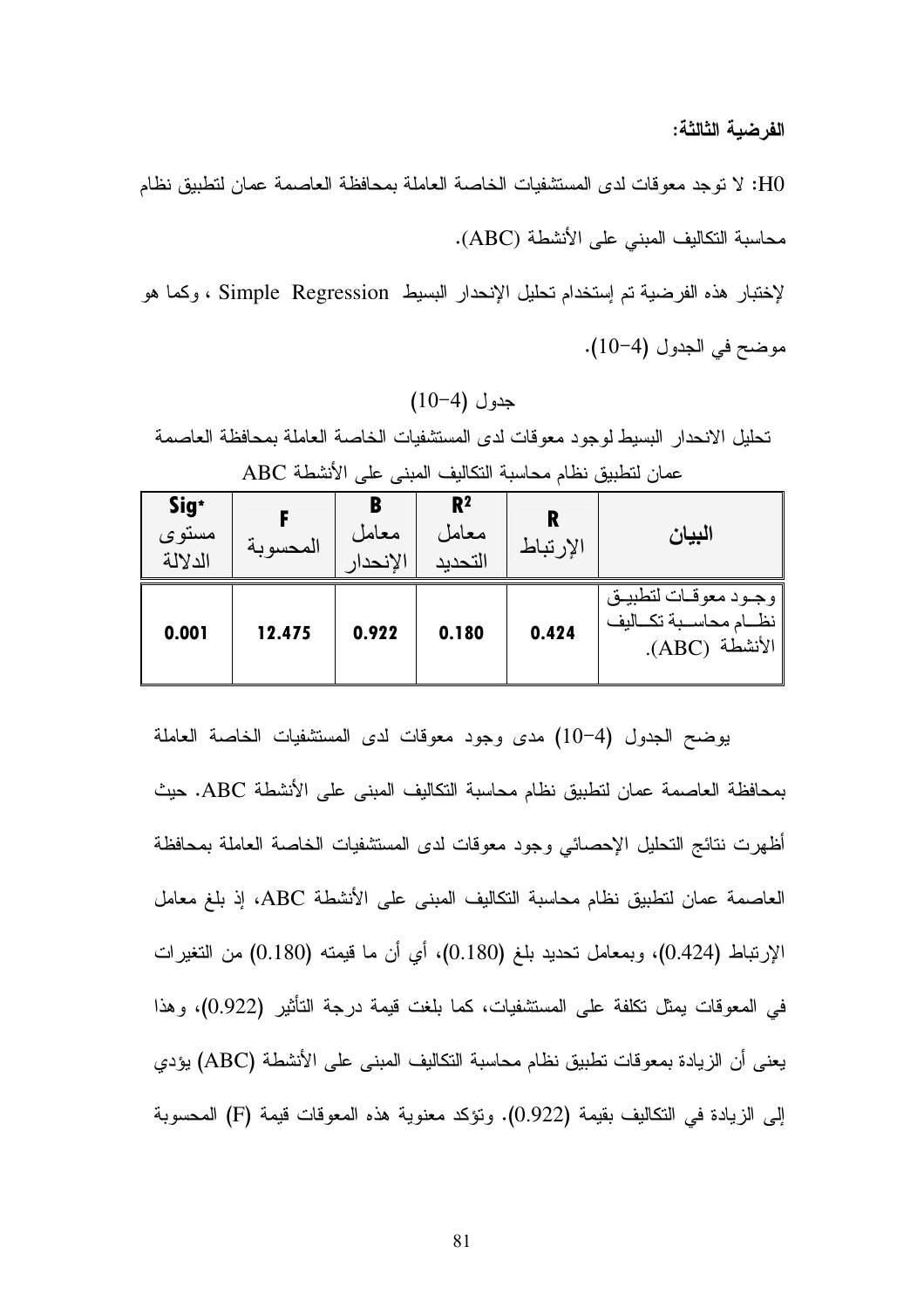"توجد معوقات لدى المستشفيات الخاصة العاملة بمحافظة العاصمة عمسان لتطبيسق نظسام محاسبة التكاليف المبنى على الأنشطة ABC"

إن تفسير هذه النتيجة يعود إلى مدى استجابة افراد عينة الدراسة لإداة القياس – الإستبانه– حيث اظهرت وجود معوقات لدى المستشفيات الخاصة العاملة بمحافظة العاصـــمة عمـــان لتطبيق نظام النكاليف المبنى على الأنشطة وذلك بسبب:

- 1– عدم قناعة إدارة المستشفى بجدوى نطبيق نظام النكاليف المبني على الأنشطة.
- 2– عدم إشراك موظفى المستشفى المعنيين على اختلاف مستوياتهم الإدارية فسى رســم السياسة السعرية للخدمات المقدمة.
	- 3– عدم ملاءمة الرواتب المدفوعه للطاقم المالي الموجود بالمستشفى.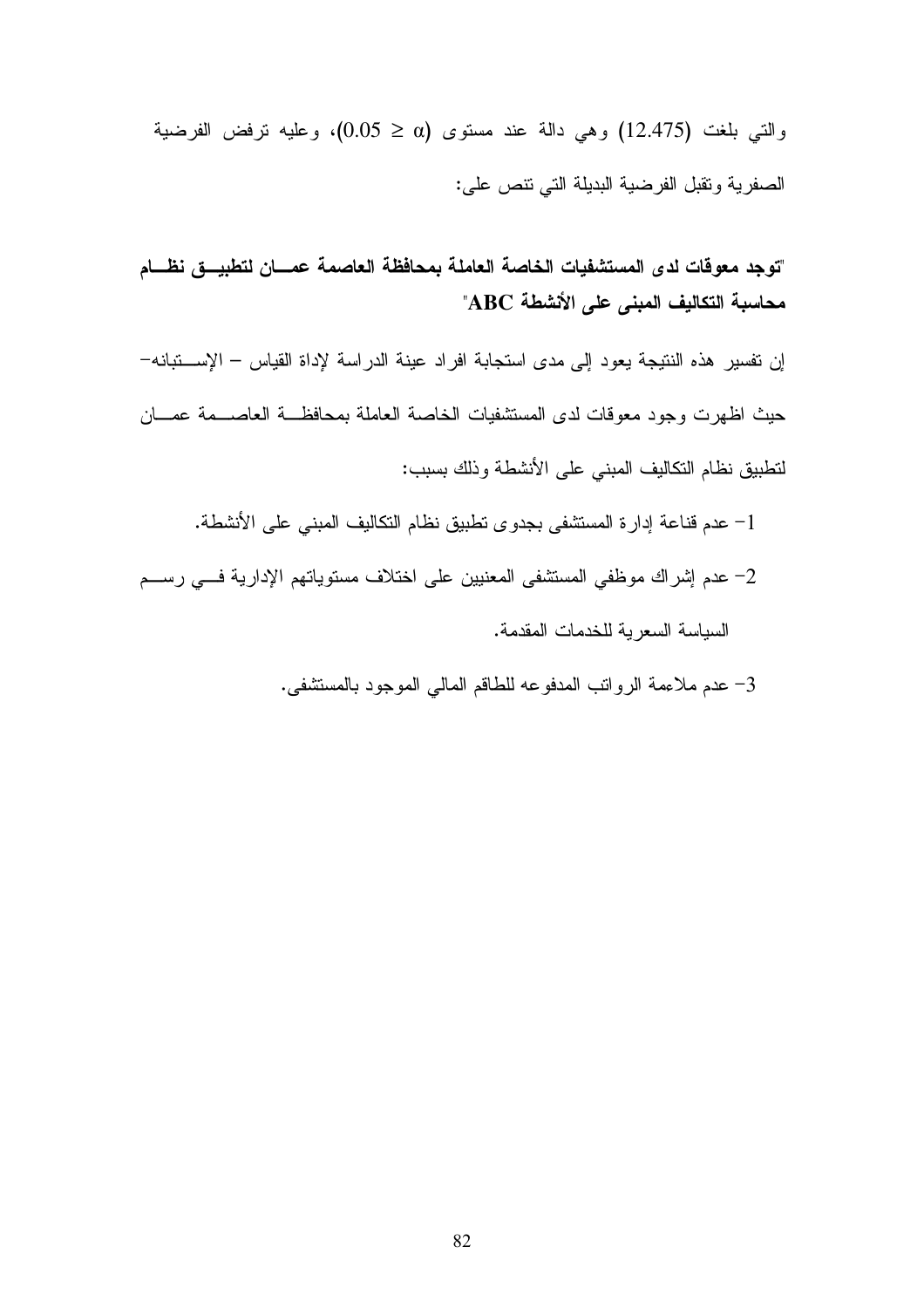الفرضبة الرابعة:

H0: لا يوجد علاقة ذات دلاله إحصائية بين نظام محاسبة التكاليف المبني علــي الأنــشطة (ABC) في المستشفيات الخاصة العاملة بمحافظة العاصمة عمان وبين نوع الملكية. لإختبار هذه الفرضية تم إستخدام تحليل التباين الاحادي (One Way ANOVA)، للكشف فيما إذا كان هناك إختلاف في تطبيق نظام التكاليف المبنى على الأنشطة تبعاً لإختلاف نو ع الملكية وكما هو موضح في الجدول (4-11).

## $(11-4)$  جدول المنوسطات الحسابية والانحرافات المعيارية لنطبيق نظام النكاليف المبنى على الأنشطة تبعاً لإختلاف نوع الملكية

| أخرى                 |                    | مساهمة عامة          |                    | محدودة<br>المسوولية  |                    | تضامن                |                    | نوع                                            |
|----------------------|--------------------|----------------------|--------------------|----------------------|--------------------|----------------------|--------------------|------------------------------------------------|
| الإنحراف<br>المعياري | المتوسط<br>الحسابى | الإنحراف<br>المعياري | المتوسط<br>الحسابي | الإنحراف<br>المعياري | المتوسط<br>الحسابي | الإنحراف<br>المعياري | المتوسط<br>الحسابي | الملكية                                        |
| 0.50                 | 3.69               | 0.36                 | 3.75               | 0.34                 | 3.65               | $\blacksquare$       |                    | تطبيق<br>نظام<br>التكاليف<br>المبنى<br>الأنشطة |

يتضح من الجدول (4–11) أن أعلى المتوسطات الحسابية لتطبيق نظام التكاليف المبنى على الأنشطة كانت للمستشفيات التي تعود ملكيتها للمساهمة العامة. ولمعرفة دلالة هذا الإختلاف على نطبيق نظام النكاليف المبنى على الأنشطة حسب الملكية تم إجراء اختبار تحليل التباين الأحادي (One Way ANOVA) و الجدول (4−12) بيين ذلك.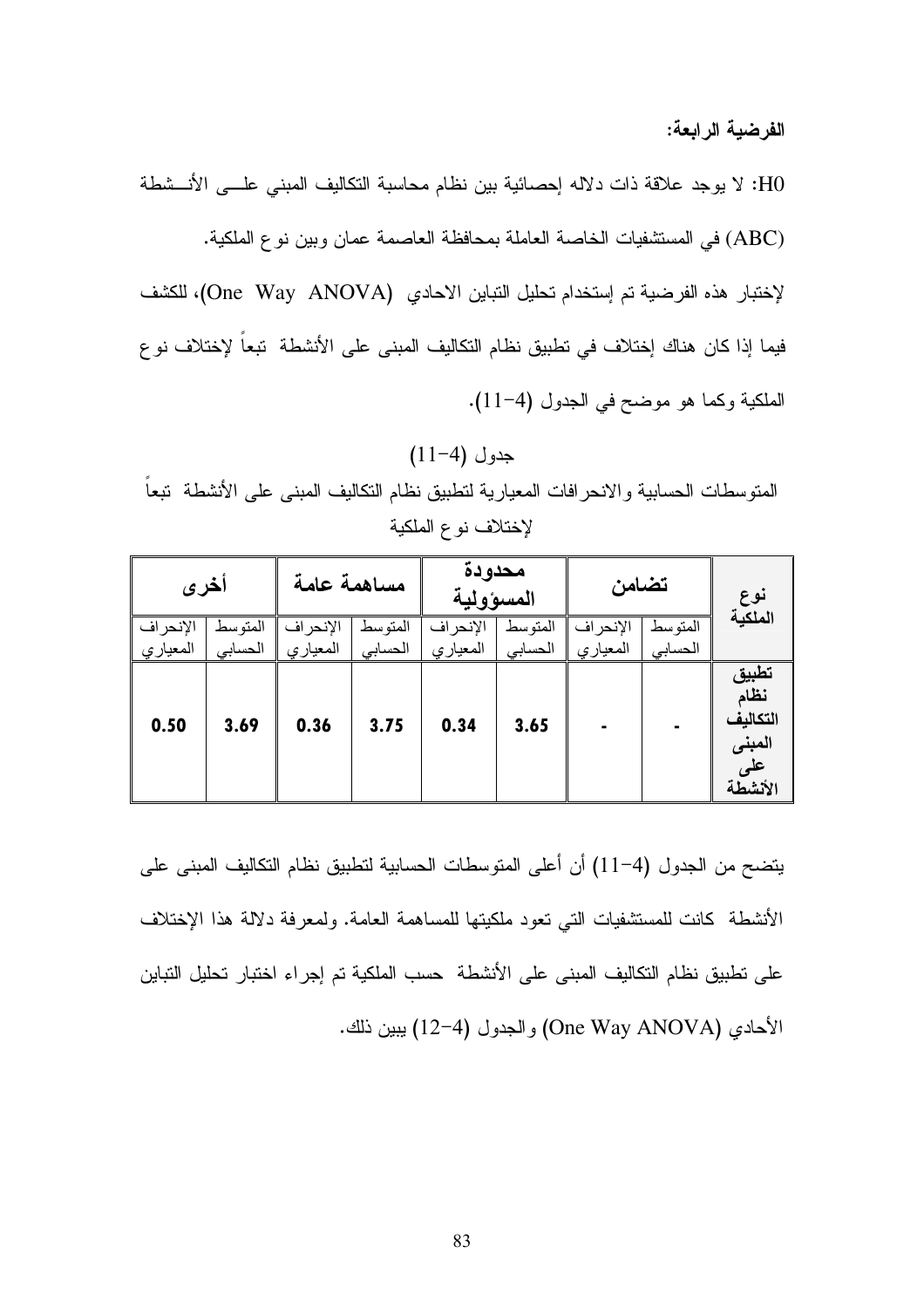#### جدول (4–12)

| مستوى<br>الدلالة<br>Sig.* | قيمة<br>F المحسوبة | درجات<br>الحرية<br>DF | متوسط<br>مجموع<br>المربعات<br><b>MS</b> | مجموع<br>المربعات<br>SS | مصدر<br>التباين   |                                |  |
|---------------------------|--------------------|-----------------------|-----------------------------------------|-------------------------|-------------------|--------------------------------|--|
|                           |                    | $\mathbf 2$           | 0.027                                   | 0.053                   | ٻين<br>المجموعات  | تطبيق نظام<br>التكال <b>يف</b> |  |
| 0.837                     | 0.178              | 54                    | 0.150                                   | 8.106                   | داخل<br>المجموعات | المبنى على<br>الأنشطة          |  |
|                           |                    | 56                    |                                         | 8.159                   | المجموع           |                                |  |

نتائج تحليل التباين الأحادي لدلالة الإختلاف بين متوسطات تطبيق نظام التكاليف المبنى على الأنشطة يتعألفهء الملكية

يتبين من خلال النتائج الموضحة في الجدول (4–12) عدم وجود إختلاف دال إحصائيا عند مستوى الدلالة (Alpha ≤ 0.05) في تطبيق نظام التكاليف المبنى علـــي الأنـــشطة لـــدى المستشفيات تعزِّ إلى متغير نوع الملكية حيث كانت قيمة االمختبر الإحصائي (F) غير دالة عند مستوى (Alpha  $\leq 0.05$ ) بقيمة بلغت (0.178)، وهي غير دالة عند مستوى الدلالــــة (Alpha ≤ 0.05)، وعليه نقبل الفرضية العدمية (الصفرية) والتي نتص على:

"لا يوجد علاقة ذات دلالة إحصائية بين تطبيق نظام التكاليف المبنى على الأنشطة في المستشفيات الخاصة العاملة بمحافظة العاصمة عمان وبين نوع الملكية"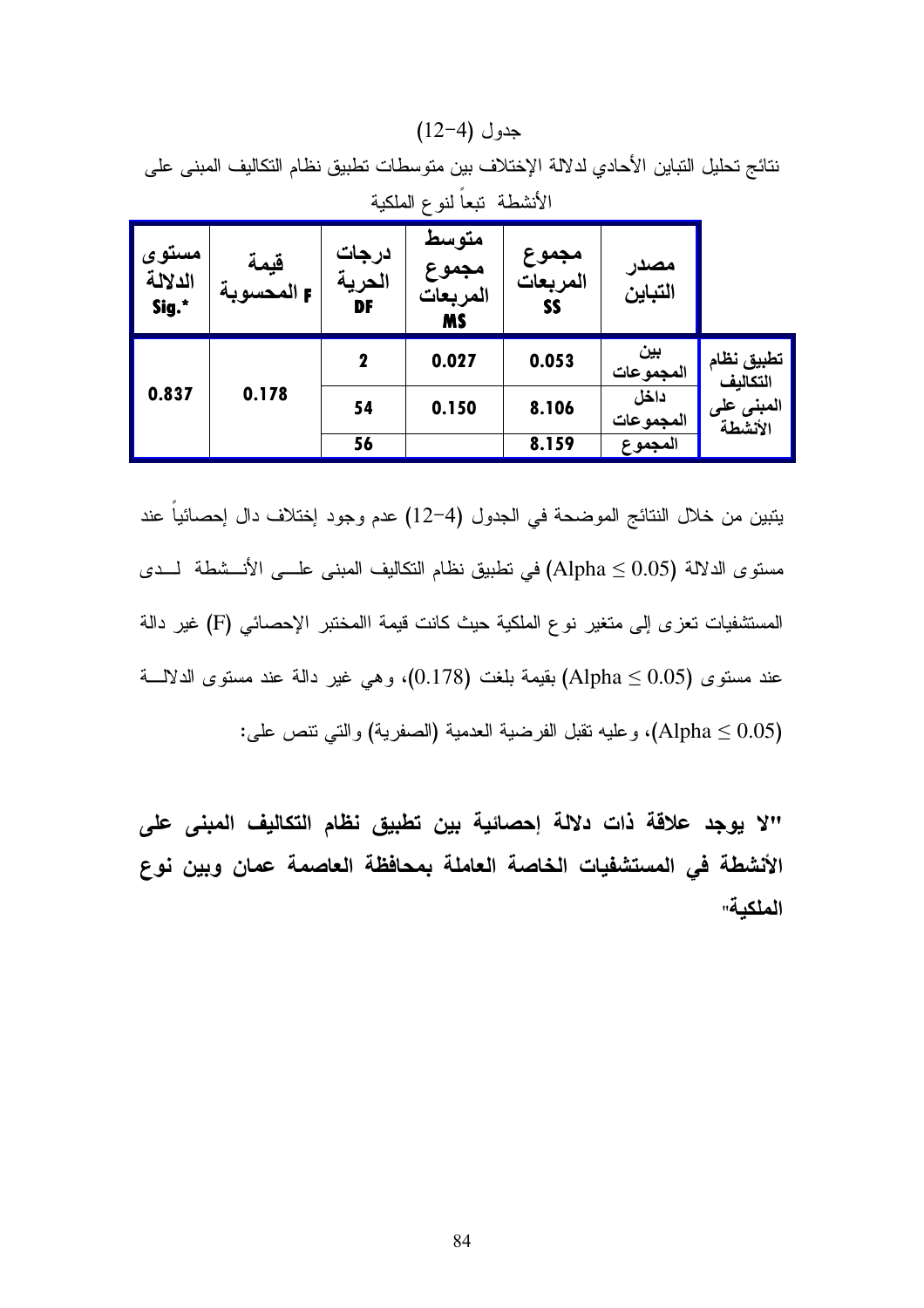# الفصل الخامس النتائج والتوصيات

- النتائج  $1\overline{\phantom{a}}$
- 2-5 التوصيات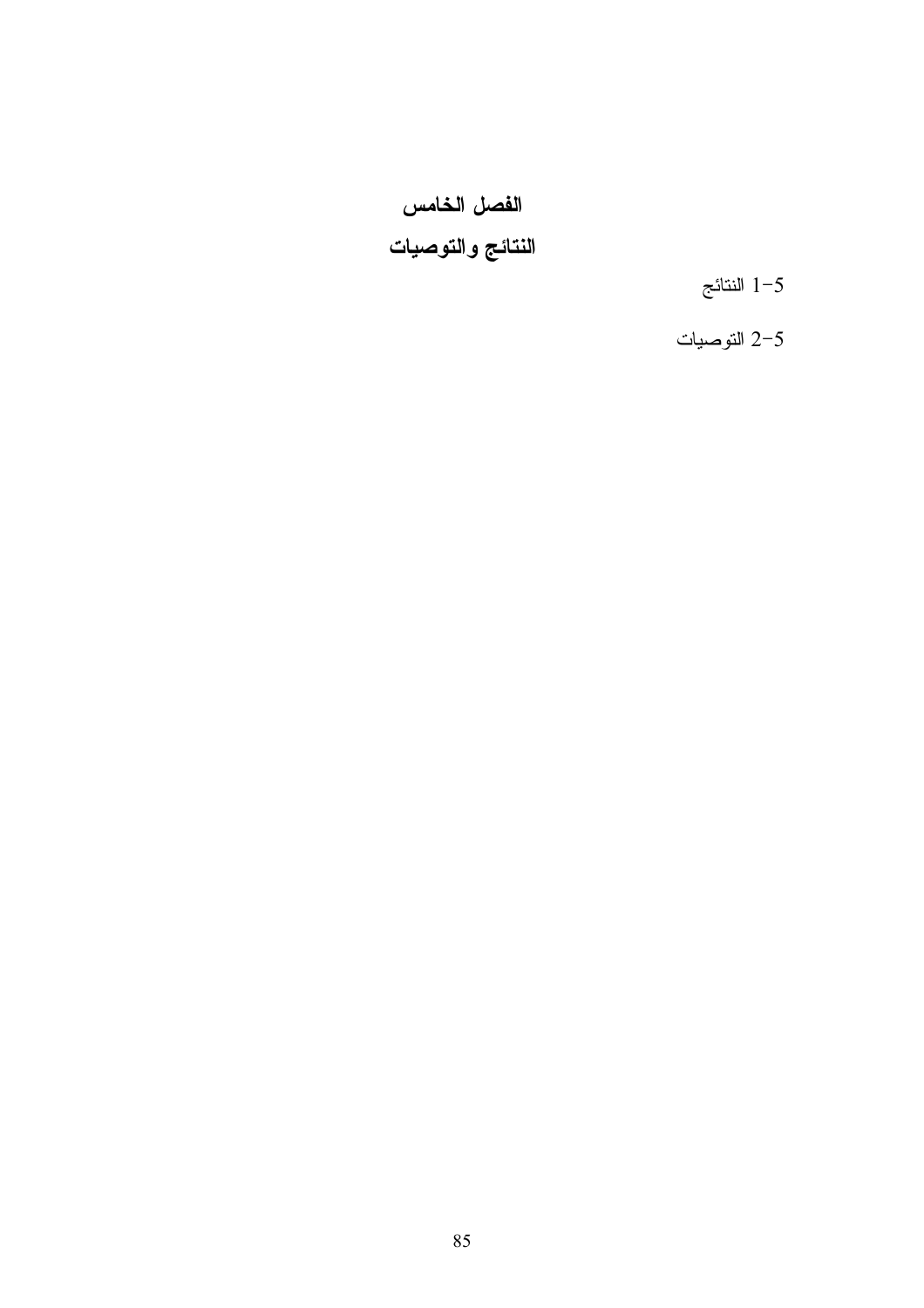# الفصل الخامس النتائج والتوصيات

لقد سعت هذه الدراسة إلى نبيان اثر نطبيق نظام محاسبة التكاليف المبنـــي علـــي الانـــشطه (ABC) على تعظيم الربحية في المستشفيات الخاصة بمحافظة العاصمة عمان وقــد تمكّــن الباحث وبعد إجراء الدراسة الميدانية من النوصل إلى النتائج التالية:

## النتائج $1-5$ وقد أظهرت نتائج الدراسة مايلي:

- أولاً: نظراً للنطور السريع الذي شهده قطاع الخدمات الصحية في الأردن بشكل عام وفـــي محافظة العاصمة عمان بشكل خاص ، ولما لهذا القطاع من أهمية سواء أكانـــت مـــن الناحية الإنسانية والمتمثلة بتقديم خدمات الرعاية الصحية لطالبيها في الوقت المناســب وضمن جوده عالية وبأسعار ملائمة ، أو من الناحية الاقتصادية نظرا لمحدودية الموارد المتاحة و ارتفاع أسعار ها عالمياً فإنه لابد على هذه المستشفيات من الحفاظ على عنصر المنافسة وبما بؤدي إلى ضمان نقديم الخدمة بأسعار ملائمة لنعزيز قدرتها علـــي إدارة إير اداتها.
- ثانيا: تعتبر أنظمة التكاليف من الركائز الأساسية لضمان ثبات النظام المالي في المستشفيات حيث نقوم بنزويد الإدارة وصانعي القرار بالمعلومات والبيانات المالية وغيـــر الماليــــة و التي تحتاجها لتقبيم أداء عملياتها الإدارية والتشغيلية بما فيها التخطيط والر قابة وتقبيم الأداء واتخاذ القرارات بما فيها القرارات الاستراتيجية مثل التسعير، وضبط الجودة و تحديد الشر بحة المستهدفة.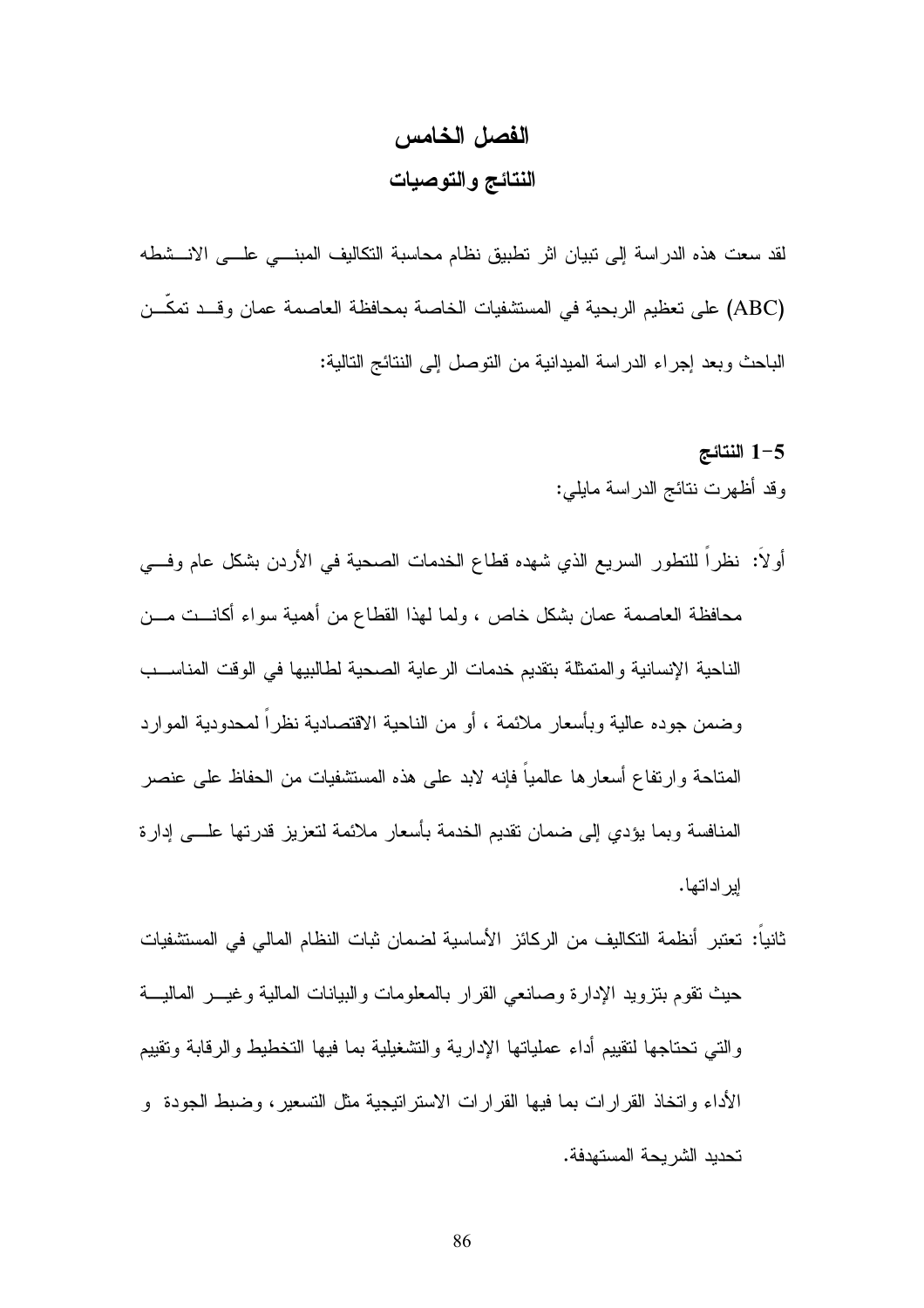- ثالثًا: نظراً لنتوع ونداخل مزيج الخدمات الني نقدمها المستشفيات ، واعتمادها على الأساليب النكنولوجية الحديثة في تقديم خدماتها للمرضى أدى ذلك إلى ارتفاع نسبة التكاليف غير المباشرة ضمن الهيكل الكلي للنكاليف مما أدى الى وجود قصور في أنظمة النكـــاليف التقليدية لمعالجة كيفية تخصيص هذه التكاليف على الأنشطه المختلفة التي تقوم بها هذه المستشفيات مما يؤدي بها إلى أتخاذ القرارات الخاطئه في بعض الأحيان وخاصة بمـــا بِتعلِّق بِالسِياسة السعر بِة للخدمات المقدمة.
- ر ابعا: تعتبر ربحية المستشفى من أهم المؤشرات التي تقيس نجاح المستــشفى مـــن الناحيـــة الاقتصادية ، وتعتبر عملية تجنب أو تخفيض المصاريف وتكاليف تقديم الخدمة من أهم عوامل زيادة الربحية ، ولا يتأتى ذلك إلا من خلال انباع وسائل علمية دقيقة لغايـــات تحديد المصاريف التي لا تؤدي إلى قيمة مضافة للخدمة المقدمة وبالتالي تجنبها وعسدم هدر الموارد عليها.
- خامسا:إن نظام محاسبة التكاليف المبنى على الأنشطة (ABC) يساهم في تمكيّن المستشفيات الخاصة العاملة في محافظة العاصمة عمان على تخفيض تكلفة الخــدمات الــصحية وبشكل بؤدي إلى تعظيم الربحية في حالة نطبيقه ، وقد أكدت معطيات إجابات افـــراد عينة الدراسة لذلك. حيث أن هنالك منافسة شديدة بين منشآت هذا القطــــاع لإســــنقطاب العملاء، منز إمنة مع ارتفاع في النكاليف الكلية لتقديم الخدمة وصعوبة في توزيع هــذه التكاليف على الأنشطة إلا أن إستخدام هذا النظام سيساعد المستــشفيات علــــى تحديـــد أسعار الخدمات العلاجية المقدمة بشكل أفضل. وقد بلغ المتوسط الحسابي لكافة أسسئلة أداة القياس المتعلقة بهذه الفقرة (4.23) أي ما نسبته 84.6% ، وبســانـحراف معيــــاري مقدارِه (0.28) ، وذلك يعني أن هناك انفاق بين أفراد العينة على مساهمة نظام محاسبة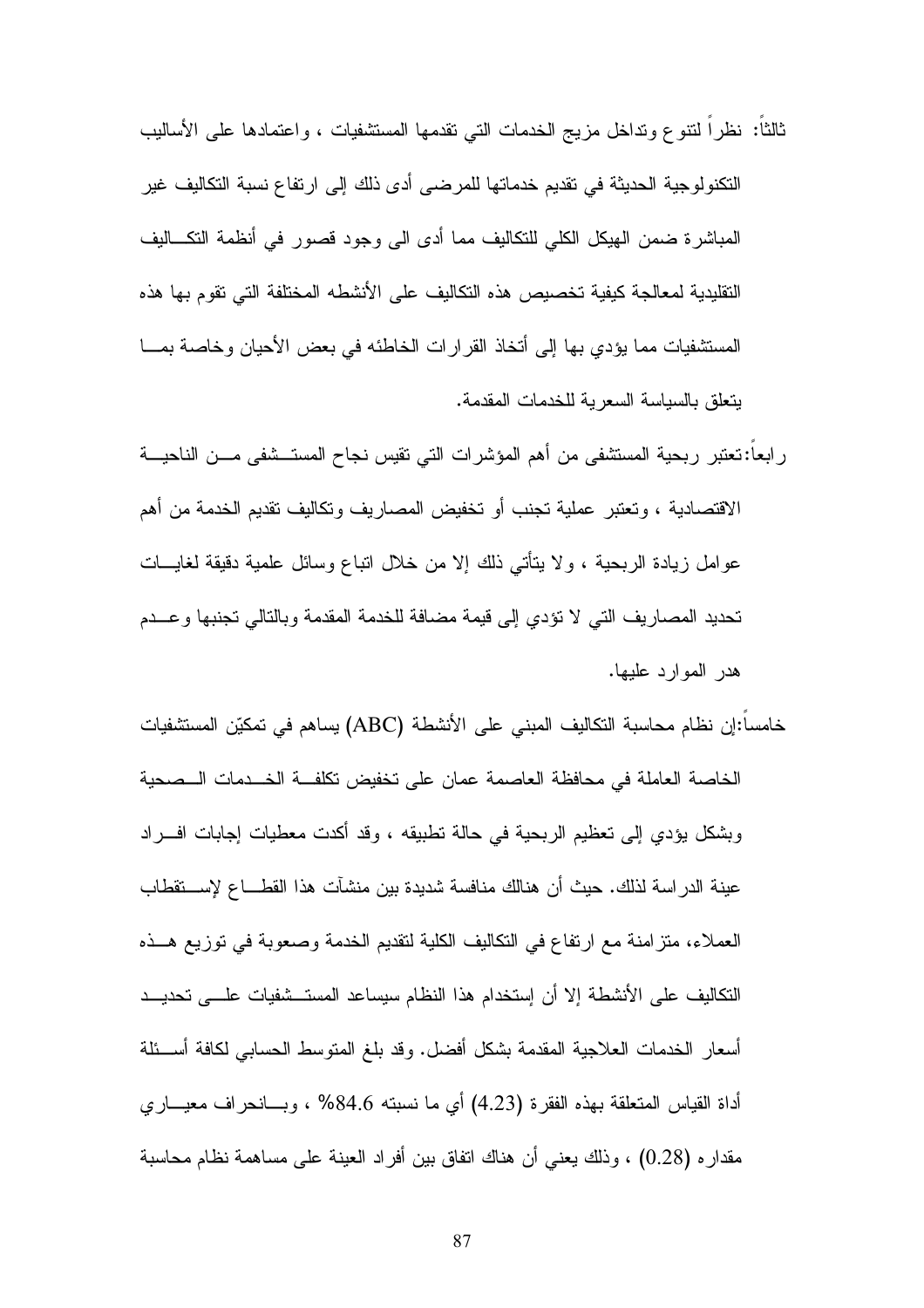النكاليف المبني على الأنشطة (ABC) على تخفيض تكلفة الخدمات الصحية وبـــشكل يؤدى إلى تعظيم الربحية في حالة تطبيقه.

سادسا:توفر البنية الأساسية والامكانات اللازمة لتطبيق نظام التكاليف المبنى على الأنشطة في قياس تكلفة الخدمات الصحية في المستشفيات الخاصنة العاملة بمحافظة العاصمة عمان وقد أكدت معطيات إجابات أفراد عينة الدراسة لذلك ، حيث أن آلية العمـــل المطبقـــه والمفروضة من قبل إدارة هذه المستشفيات تمكن من نطوير طرق لاحتــساب النكلفــة الأمر الذي يعزى إلى استخدام انظمة محاسبة آلية في العديد من هذه المستشفيات ، كما أن بعض هذه المستشفيات يلجأ على إعادة دراسة هيكلية تكاليفها من حين لآخر عدا عن توفر قسم خاص في بعض المستشفيات لتحديد تكلفة الخـــدمات الـــصحية. وقـــد بلــــغ المنوسط الحسابي لكافة أسئلة أداة القياس المتعلقة بهذه الفقرة (3.86) أي مـــا نـــسبته 77.2% وبإنحراف معياري مقدار ه (0.54). وذلك يعني بأن هناك اتفاق بسين أفسراد العينة على نوفر البنية الأساسية والامكانات اللازمة لتطبيق نظام التكاليف المبنى على الأنشطة في قياس نكلفة الخدمات الصحية في المستشفيات الخاصة العاملـــة بمحافظـــة العاصمة عمان.

سابعا: نوجد معوقات لدى المستشفيات الخاصة العاملة في محافظة العاصمة عمان لتطبيــق نظام محاسبة التكاليف المبنى على الأنشطة (ABC) ، وقد أكدت معطيات إجابات أفراد العينة لذلك. حيث أن هنالك عدم قناعة من قبل إدارة المستشفى بجدوى تطبيـــق هـــذا النظام، عدا عن عدم اشراك الموظفين على إختلاف مستوياتهم الإداريسة فسى رســم السياسة السعرية للخدمات المقدمة مع عدم ملاءمة الروانب المدفوعة للطـــاقم المـــالـي الموجود مما يؤدي إلى عدم بقاء الكادر الكفؤ بها. وقد بلغ المتوسط الحــسابي لكافـــة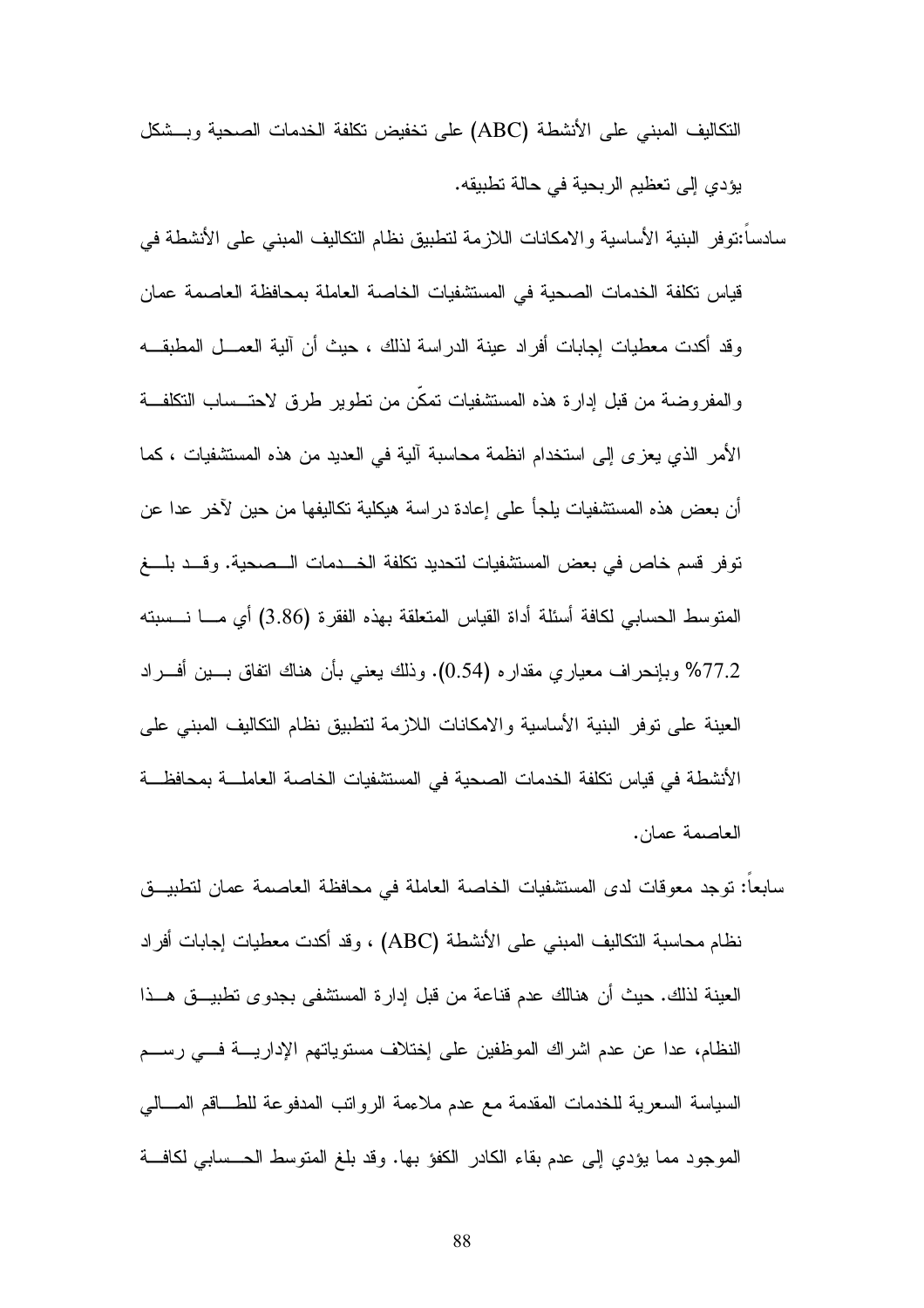أسئلة أداة القياس المتعلقة بهذه الفقرة (3) أي ما نسبته 60% وبانحر اف معياري مقدارة (0.87) وذلك يعني بأن هناك اتفاق بين أفراد العينــــة علــــي وجـــود معوقـــات لـــدى المستشفيات الخاصة العاملة في محافظة العاصمة عمان لتطبيق نظام محاسبة التكاليف المبنى على الأنشطة (ABC).

ثامنا: بالرغم من إتفاق غالبية أفراد عينة الدراسة على أهمية نظام محاسبة تكاليف الأنـــشطة و أثر ه على تحسين نو عية الخدمات المقدمة و طر ق تسعير ها و تعظيم الر بحية، الا أنهم لا يزالوا غير فادرين على نطبيق هذا النظام ضمن المستشفيات التي يعملون بها. حيــث يعود السبب الرئيس إلى عدم اقتناع الإدارة العليا وأصحاب القرار بجدوى تطبيق هــذا النظام إما نظراً للكلفة المرتفعة نسبياً لتطبيقه أو نظراً لعدم قناعتهم ورغبتهم بالتغيير .

1-5 التوصيات

- بِناءً على النتائج التي توصلت اليها الدر اسة فإن الباحث يوصبي بما يلي:
- أولاً: نظراً لعجز أنظمة التكاليف التقليدية على معالجة التكاليف غير المباشرة من حيث آليـــة تخصيصها على الخدمات النهائية المقدمة للمرضى بشكل يؤدي إلى احتــساب تكلفـــة الخدمة المقدمة بشكل غير دقيق، فقد أصبح الاعتماد على هذه البيانات يؤدي إلى اتخاذ قرارات غير سليمة قد نكون استراتيجية بطبيعتها كتحديد السياسة السعرية وذلك لضمان هامش ربحية معقول، وبالتالي فإن تبني نظم تكاليف حديثة ملائمة مثل نظام محاســـبة النكاليف المبنى على الأنشطة سيعمل على تطوير آلية العمل في هذه المستــشفيات لمـــا بوفره من بيانات ومعلومات أكثر دقة وملائمة لعملية اتخاذ القرارات بـــصورة أكثــــر كفاءة وفاعلبة.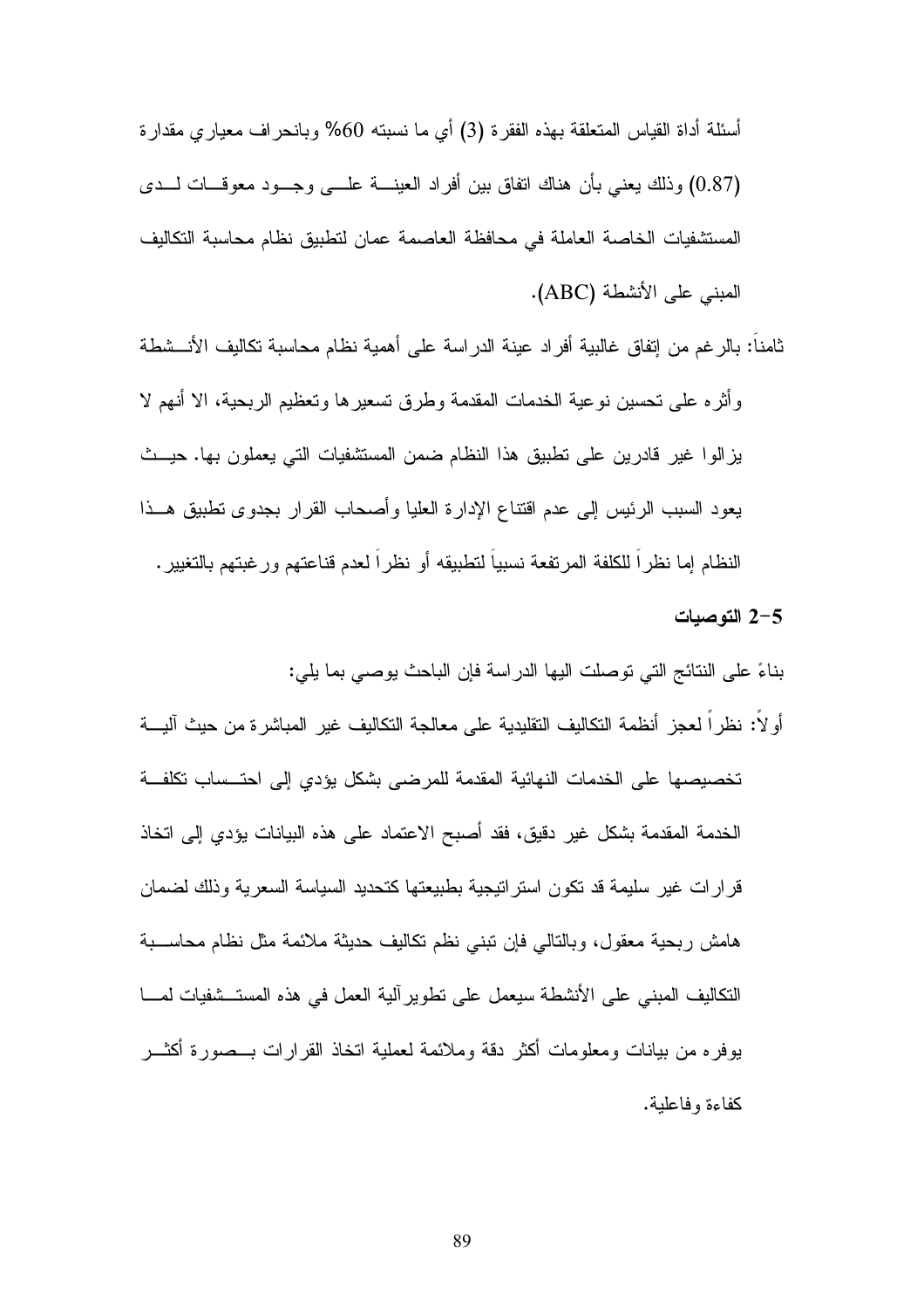- ثانياً: لقد أكدت نتائج التحليل التي تم التوصل إليها بتوفر الشروط اللازمــــة لتطبيـــق نظــــام محاسبة التكاليف المبنى على الأنشطة في المستــشفيات الخاصــــة العاملـــة بمحافظـــة العاصمة عمان ، والتي نتمثَّل بشدة المنافسة ، والقدرة على الـــتخلص مـــن الأعبـــاء الإضافية وتحديد العلاقة السببية بين التكاليف غير المباشرة للخدمة الصحية للستخلص من نلك الخدمات التي لا تضيف قيمة أو منفعة للمـــريض ممــــا يوجـــب علــــي تلـــك المستشفيات العمل على إيجاد أنظمة بديلة للأنظمة النقليدية تتسم بالدقة والملائمة كنظام محاسبة التكاليف المبنى على الأنشطة.
- ثالثًا: ضرورة العمل على نوفير الكوادر البشرية المؤهلة والمدربة مـــن ذوى الاختـــصـاص بحيث يكونوا قادرين على تطبيق نظام محاسبة التكاليف المبنى على الأنسشطة بسشكل فعّال مع نوفير الندريب اللازم لهم في هذا المجال وذلك لضمان النوصل للنتائج السليمة وِ الدقيقة وِ التي يمكن الاعتماد عليها لمواجهة المنافسة الشديدة في هذا القطـــاع وِ البقـــاء لتحقيق الأهداف التي وجدت لأجلها.
- ر ابعاً:من خلال الزيارات الميدانية التي قام بها الباحث والمقابلات التي أجراها مع أفراد عينة الدراسة فإن الباحث بوصى بضرورة العمل على تأهيل وندريب القائمين على إدارة هذه المستشفيات على القيام بالمهام الإدارية والمالية بشكل أفضل ذلك لتمكينهم من قسراءة وفهم البيانات المالية بشكل دقيق وسليم مما يساعدهم على اتخاذ القرارات بشكل أكثـــر فاعلية وسرعة ، حيث لوحظ أن القائمين على الإدارة هم من حملة شهادة الطـــب فـــي غالب الأحيان والذي ينصب تركيز هم في الغالب على نقديم الرعاية الـــصحية والقيـــام بالواجب الإنساني تجاه المرضىي أكثر من اهتمامهم بالأمور الإدارية الأخـــري ، مـــن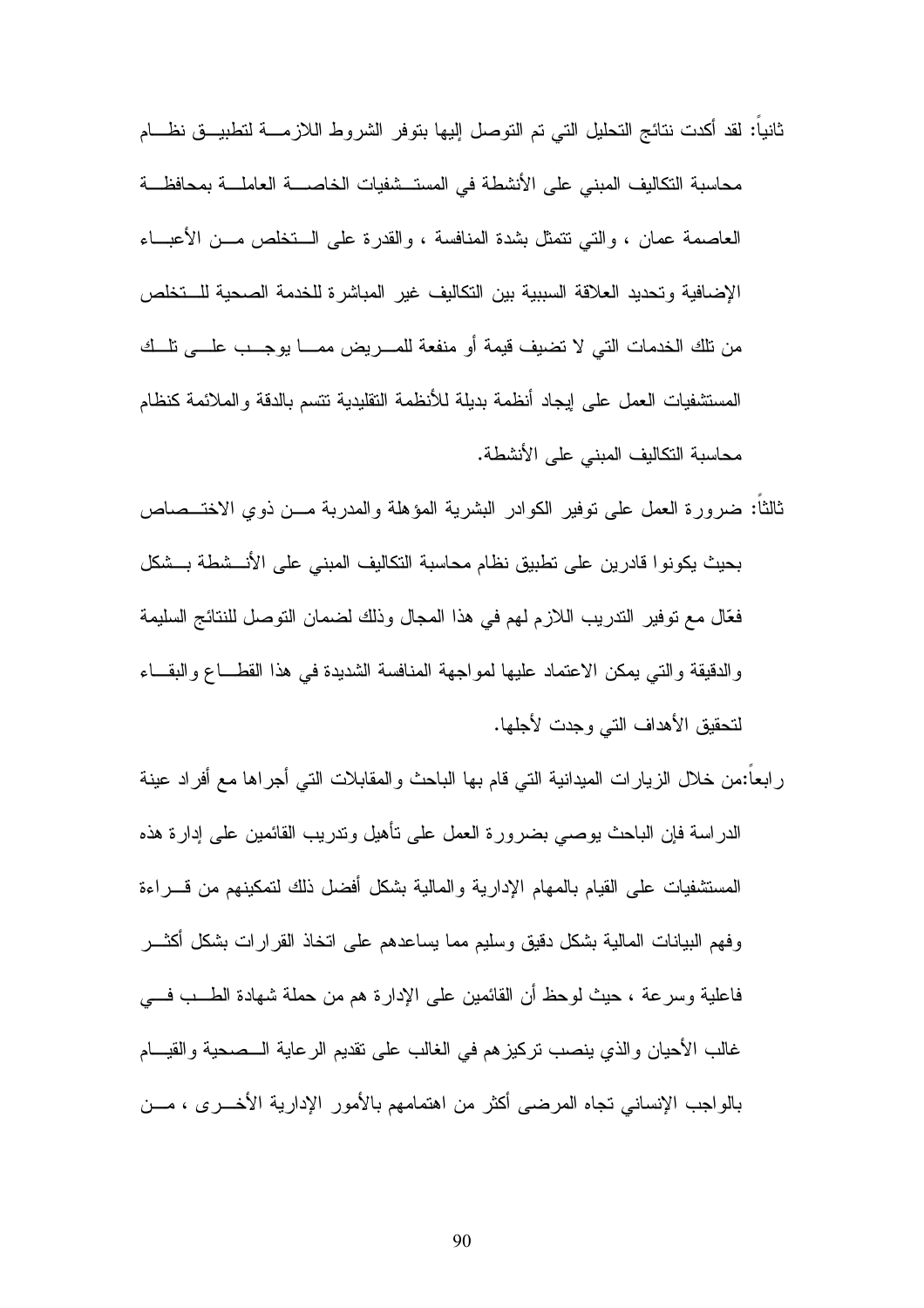عمليات اتخاذ القرارات الإدارية والتخطيط ، والرقابة ، وتقييم الأداء المسالي والإداري بشكل مستقل بعيداً عن الأمور المهنية.

- خامساً:ضرورة العمل على إقناع إدارات المستشفيات وصانعي القرار بجدوى نطبيق نظــام محاسبة التكاليف المبنى على الأنشطة وأثره على نحسين ألية إستخدام الموارد المتاحة، مع ندريب العاملين في هذه المستشفيات على المفاهيم الأساسية لتطبيق نظام محاســـبة تكاليف الأنشطة.
- سادساً: يوصـي البـاحث بضـرورة القيام بـإجراء دراسات أخرى مماثلة علـي قطـــاع الـخـــدمات بشكل خاص وذلك نظراً لارتفاع نسبة التكاليف غير المباشرة فيها وذلــك لمــساعدتهم على فهم العلاقة السببية بين التكاليف وتأدية الخدمة النهائية للحفاظ على الموارد المتاحة بقدر الإمكان.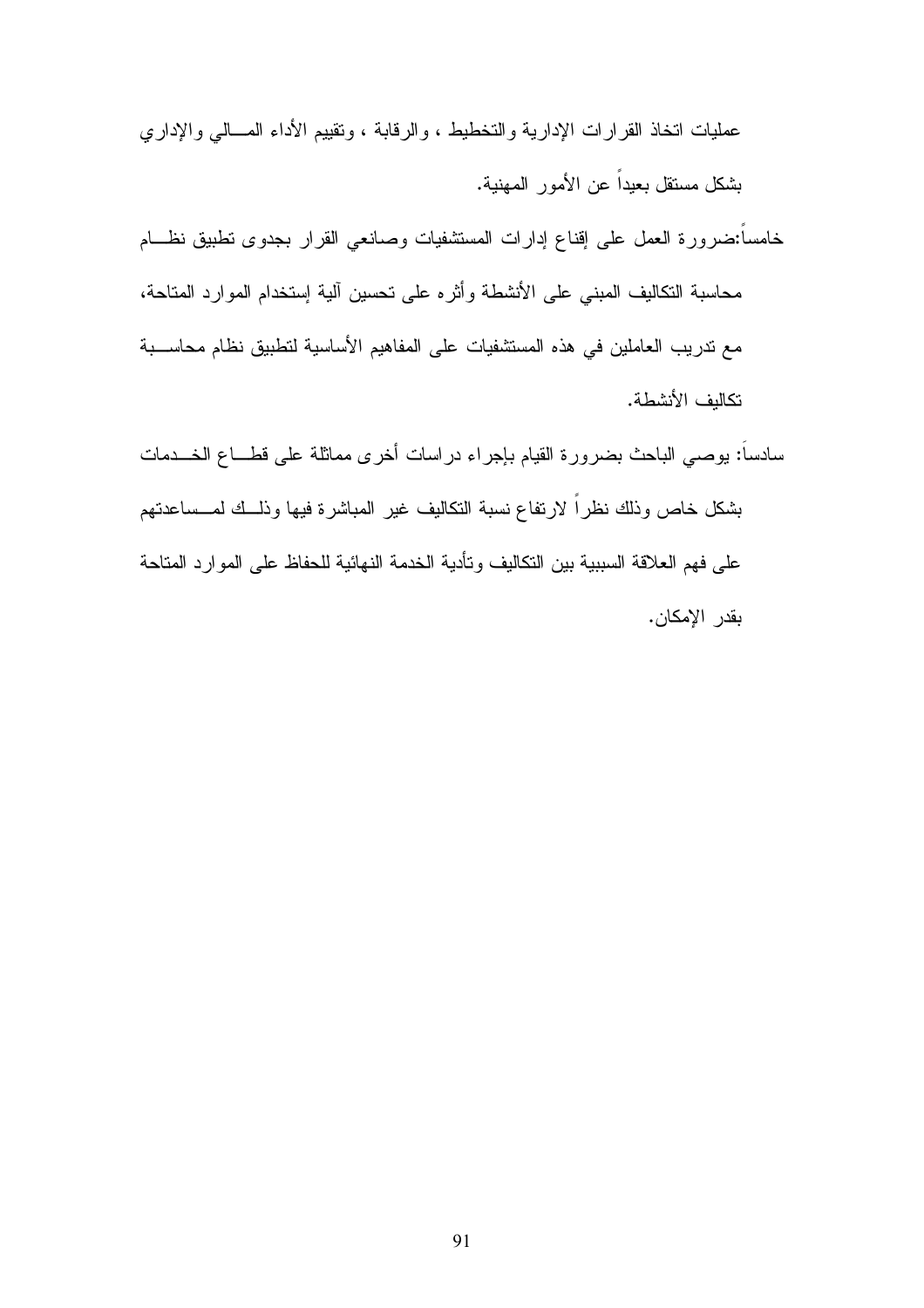## قائمة المراجع

اولاً: المراجع العربية

- 1– القر آن الكريم.
- و الهيجاء، خالد صبحي، (2001). "نظام النكاليف المبنـــي علـــي اســـاس-الانشطة (ABC) في الشركات الصناعية الاردنية"، رسالة ماجــستير غيـــر منشور ة، جامعة آل البيت، الاردن. 3– أبو خشبة، عبدالعال بن هاشم، (1999). "دراسة ونقييم مدخل النكلفة علــــي أساس النشاط (ABC) مع إمكانية التطبيق في المملكة العربيـــة الـــسعودية"، المجلة المصرية للدراسات التجارية، المجد 23، العدد 1، جامعة المنصورة، كلية التجار ة، جمهورية مصر العربية، ص 286 – 343. 4- الحموي، سعيد بن محمد، والفار، عبد المحيد الطيب،(2004)، "اثر نظبيـــق نظام ABC على ربحية الاقسام الانتاجية بشركات التأمين"، ورقسة مقدمسة بمؤتمر المحاسبة في عصر المعلوماتيه : واقع وتحديات، المنعقد مــن 12− 2004/10/13، جامعة مؤته – الاردن.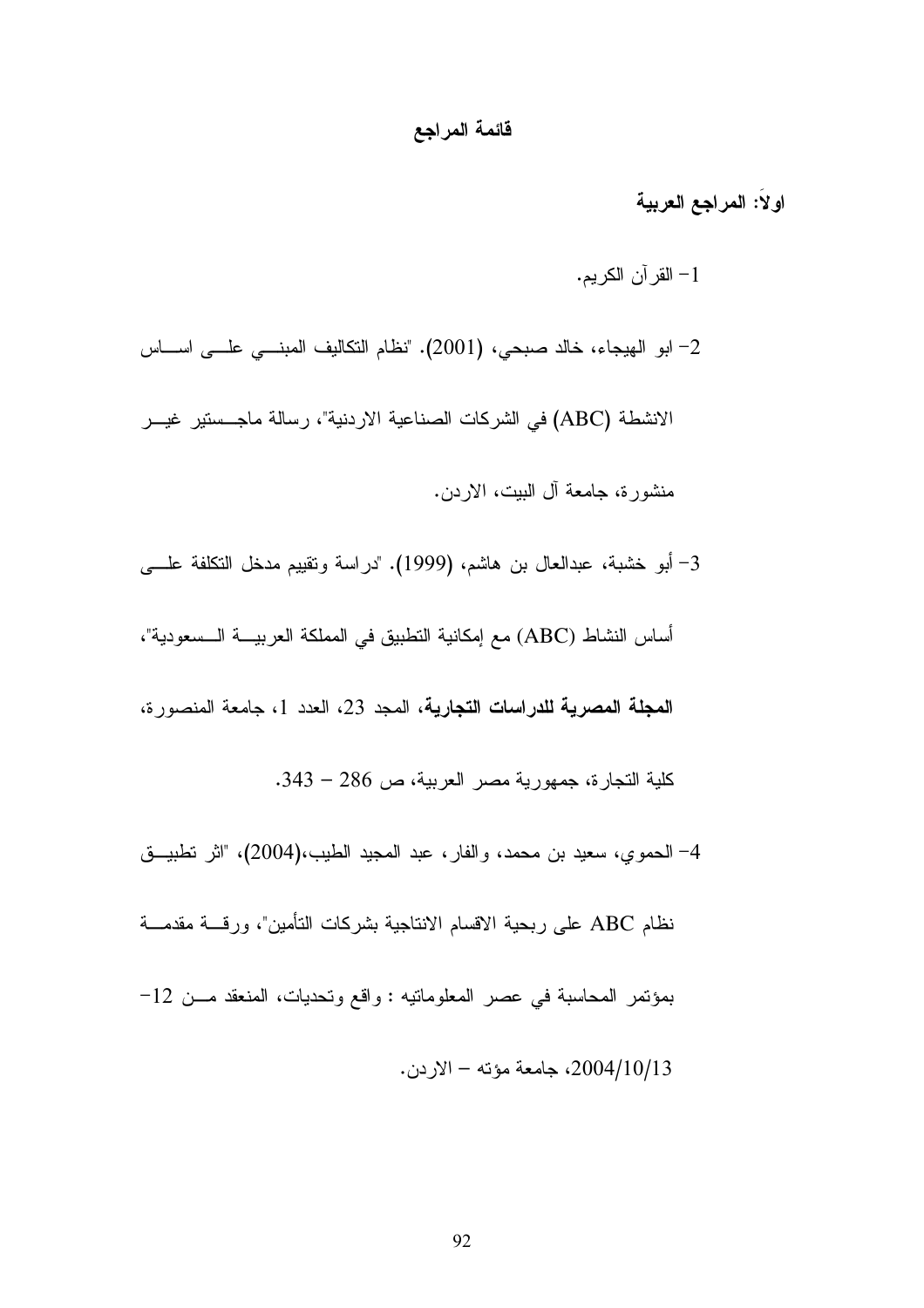در غام، ماهر موسى، $(2007)$ . "مدى نوفر المقومات الأساسيه اللازمه لنطبيق  $\,$ نظام تكاليف الأنشطه في الشركات الصناعيه في قطاع غز ه:در اسه ميدانيه". مجلة الجامعه الاسلاميه (سلسلة الدراسات الأنسانيه)، المجلد الخامس عشر ، العدد الثاني، ص 679 – 725.

زريقي، رامي عبدالحليم امين، (2006). "إمكانية تطبيق نظام التكاليف المبني  $\,-6\,$ على اساس الانشطة (ABC) في تقييم ربحية العملاء في الشركات التجارية الاردنية العاملة في قطاع الادوية – دراسة ميدانية"، رسالة ماجـــستير غيـــر منشورة، جامعة عمان العربية للدراسات العليا – الاردن. 7– زعرب، حمدي شحدة محمود، (2006). "مدى نوافر مقومات أنظمة نكاليف ملائمة في الجامعات والكليات المتوسطة في قطاع غزة". ا**لمجلسة العربيسة** 

# $-33$ للادار ة،مجلد 26، عدد [ ،ص $-33$ -3.

8– سيكار ان، أوما، "**طرق البحث العلمي في الأدارة: مــدخل بنـــاء المهـــارات** 

**البحثيه**"، ترجمة إســـماعيل بــــسيونـي، وعبـــدالله العــــزاز ، جامعــــة الملـــك

سعود،السعوديه، (1998).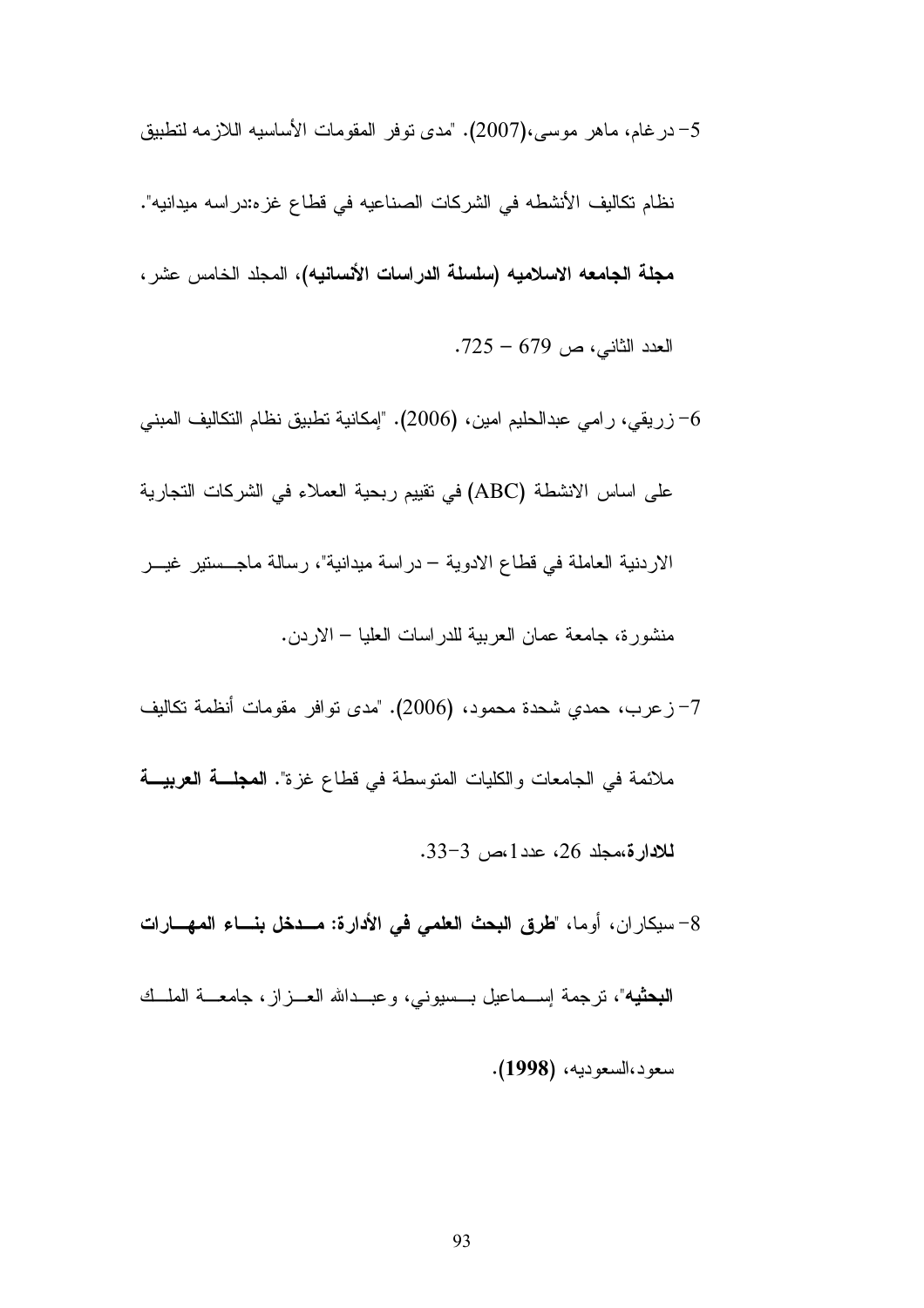9- صالح، رضا ابراهيم، (2002)."مدخل المحاسبة عن النكلفــة علـــي أســـاس

النشاط كأساس لقياس تكلفة الخدمات الصحية بالمستــشفيات"، **مجلــــة الادار ة** 

المعامة، محلد 42، عدد 1.

- ظاهر ، أحمد حسن، **المحاسبة الادارية**. ع*م*ان : دار وائـــل للنـــشر ،  $-10$  $(2002)$
- عبداللطيف، ناصر نورالدين. "الاتجاهات الحديثة فسى المحاسبة  $-11$

الادارية وتكنولوجيا المعلومات". الاسكندرية : الدار الجامعية ،(2004).

الغزاوي، على محمد، (2003). "دور هيكلية النكاليف المبنية علـــي  $-12$ 

اساس الانشطة ABC في السياسات الانتاجية وتحسين الربحية في الشركات

الصناعية الاردنية المساهمة العامة – دراسة ميدانية"، رسالة ماجستير غيــر

### منشور ة، جامعة عمان العربية للدر اسات العليا، الاردن.

القباني، ثناء على. "**مدخل استراتيجي لدراسات متقدمــــة فــــى ادارة**  $-13$ 

التكلفة وتحليل الربحية". الاسكندرية : الدار الجامعية ،(2006).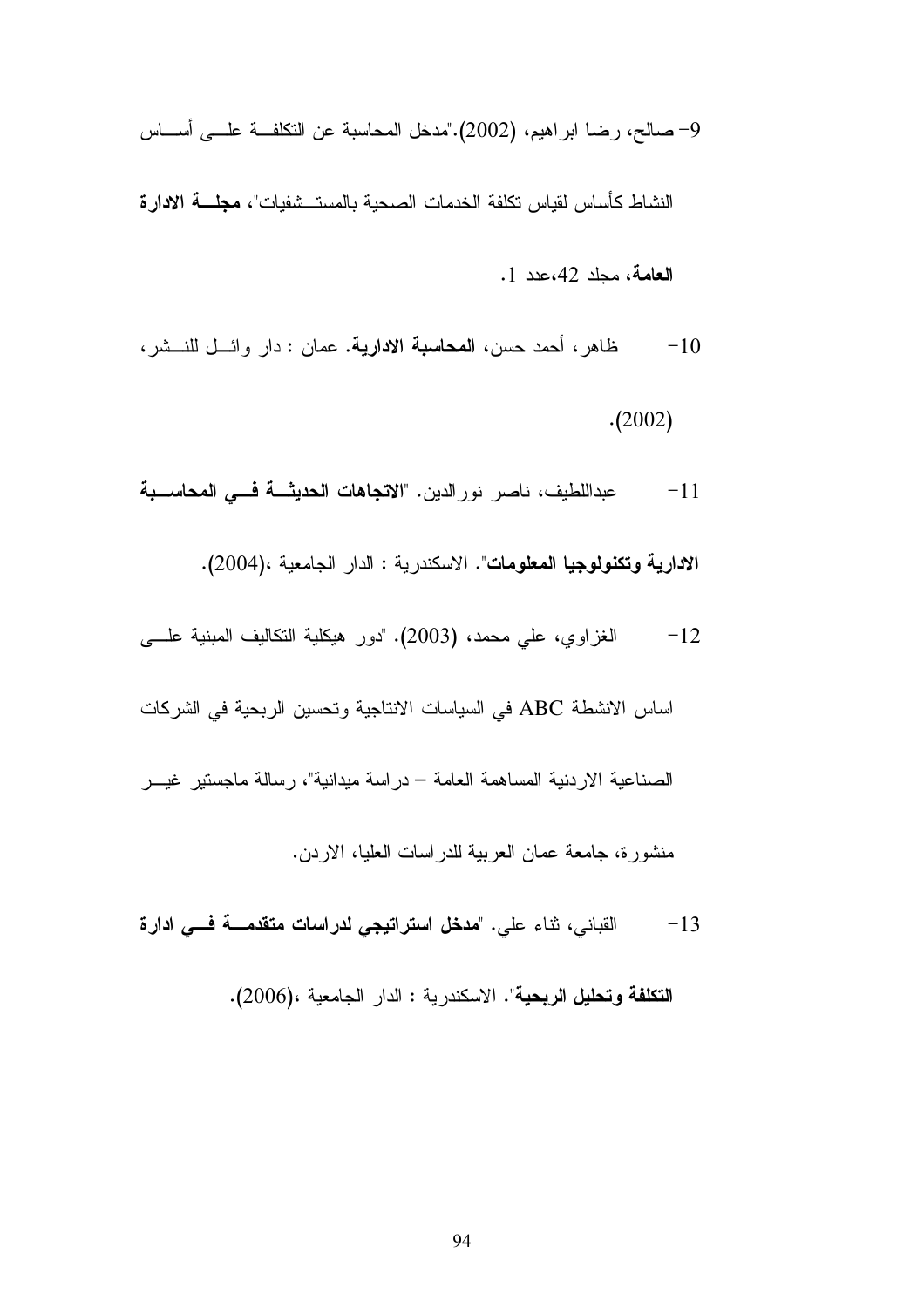#. .I ? + & KG U" .(2005) 0 0E-=14

أساس النشاط ABC في مجال المسؤولية الاجتماعية". **مجلة جامعة دمـــشق** 

 $13-275$  للعلوم الاقتصادية والقانونية،مجلد  $21\,$  عدد 4،ص $-275-31$ 

15 نور ، عبدالناصر ابر اهيم، وعدس، نائل، $(2003)$ ، "أهمية قياس نكلفة

الخدمة باستخدام انظمة التكاليف في المصارف الاردنية"، ورقة مقدمــــة فــــي

مؤتمر واقع منظمات الاعمال العربية فرص وتحديات"، المنعقــد مـــن 22–

2003/4/24، جامعة اربد الاهلية – الاردن.

ثانياً: المراجع الاجنبية

- 1- Atkinson, A. A., Kaplan, R. S., Matsumura, E. M., and Young S. M., **Management Accounting**, 5<sup>th</sup>. ed., Upper Saddle River : New Jersey, Prentice Hall , (2007).
- 2- Brimson, J. A., Burtha, M. J.,(1992) "**Activity Accounting**", Cost Management, P1-31, Boston: Warren, Gorham and Lamont,.
- 3- Cokins, Gary, **Activity Based Cost Management**, New Mexico, John Wiley & Sons, (2001).
- 4- Cooper Robin, Kaplan S. Robert, **The Design Of Cost Management Systems: Text And Readings,** New Jersey, Prentice Hall, (1991).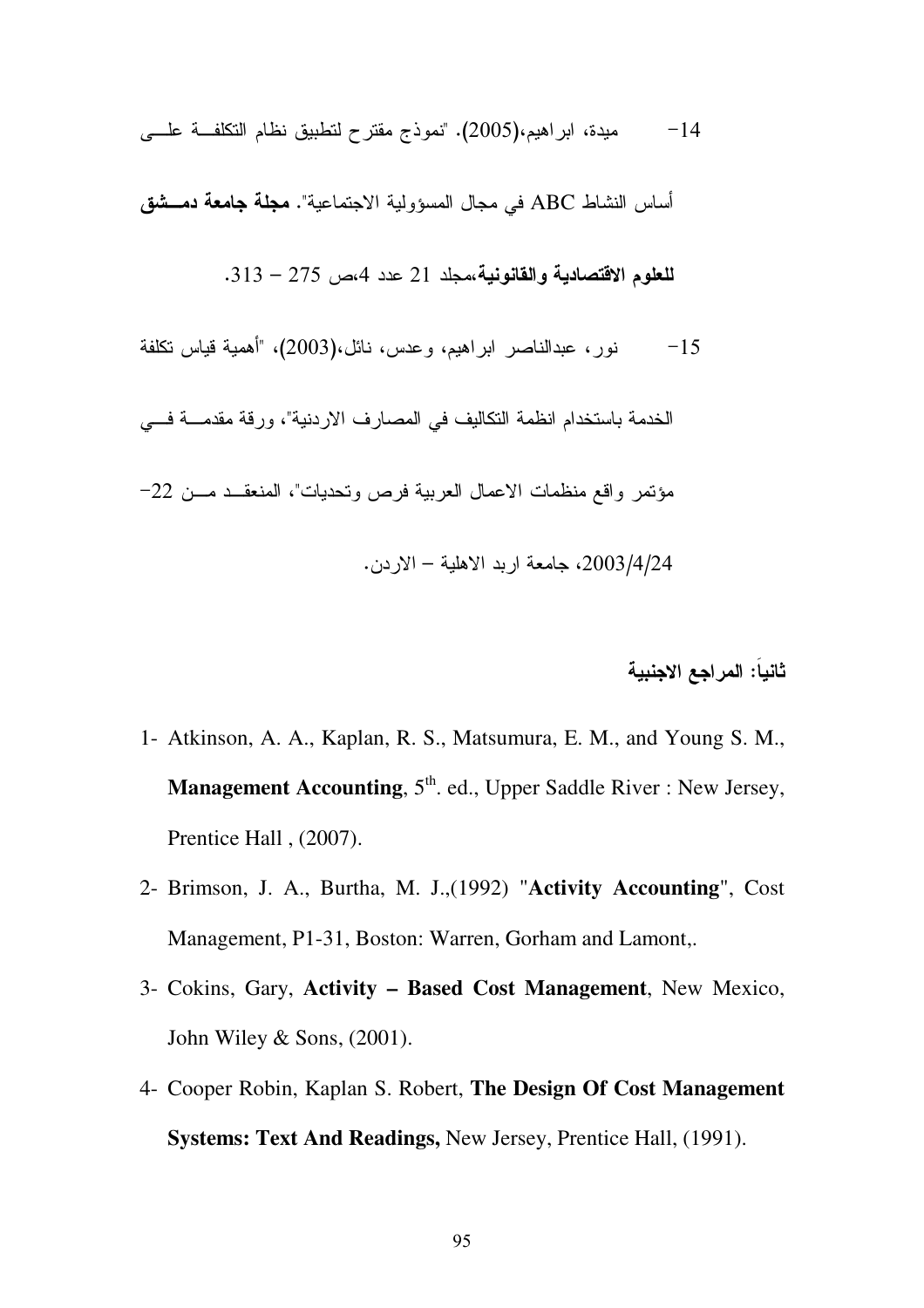- 5- Deakin Edward H., Maher Michal W., Cost Accounting, 4<sup>th</sup>. Ed., Irwin, 1994.
- 6- Drury, Colin, (2005), **Management Accounting For Business**, 3rd . ed., Bath : UK, Patrick Bond.
- 7- Esrtrin T., Kantar J., Albers D., Is ABC Sutable For Your Company?, **Management Accounting,** P. 42, April 1994.
- 8- Grandlich, Chery, (2004), "Using Activity Based Costing In Surgery", **AORN Journal**, P189-192, Vol.79, No.1, Jan. 2004.
- 9- Granof, Michael H., Platt, David E., Vaysman, Igor, "Using Activity-Based Costing To Manage More Effectively", The Business Of Gowerment Forum, University Of Texas, January 2000.
- 10- Hilton, R. W., **Managerial Accounting**, 2nd. Ed., McGraw-Hill, (1994).
- 11- Horngren, C. T., Datar, S. M., Foster, G., Cost Accounting A Managerial Emphasis,  $12^{th}$ . ed., Upper Saddle River : New Jersey, Prentice Hall, (2006).
- 12- Horngren, C. T., Sundem, G. L., Stratton, W. O., **Introduction To Management Accounting**, 13<sup>th</sup>. ed., Upper Saddle River : New Jersey, Prentice Hall, (2005).
- 13- James, B.Canby IV,( 1995), "Applying Activity Based Costing To Healthcare Settings", **Healthcare Financial Management**,P.50, Vol. 49, No.2.

96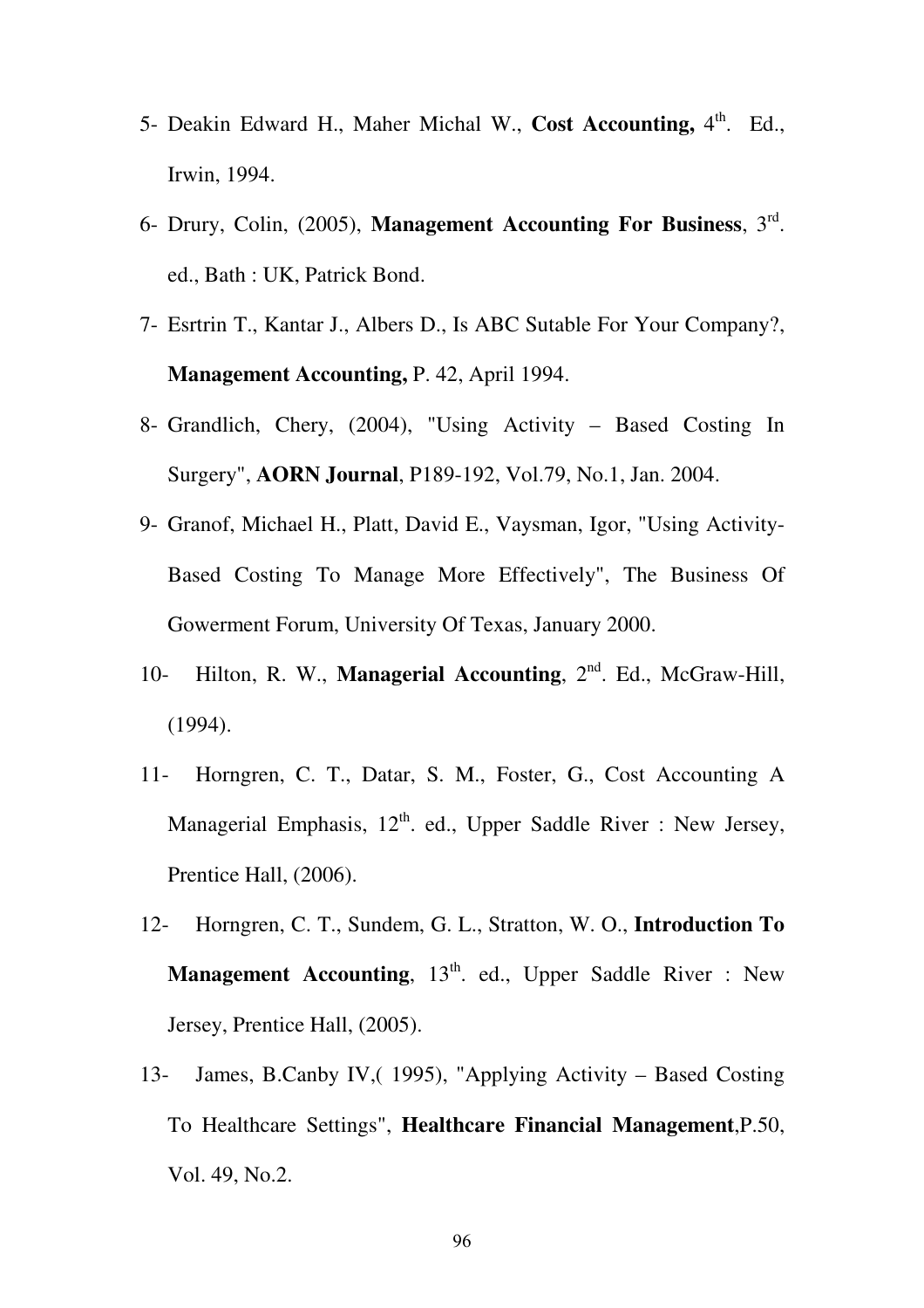- 14- Kaplan, R. S., Atkinson, A. A., **Advanced Management Accounting**, 3rd. ed., Englewood Cliffs : New Jersey, Prentice Hall, (1998).
- 15- King, Alfred M., and Moyes,( 1994), "Activity Based Costing In Hospitals", A Case Study Investigation, **The Chartered Institute Of Management Accounting**, P3-44.
- 16- Krishnan, Anbalagan, (2006) "An Application Of Activity Based Costing In Higher Learning Institution: A Local Case Study", **Contemporary Management Research**, P75-90, Vol.2, No.2.
- 17- Lawson, R. A., (1996). "Activity-Based Costing Systems For Hospitals", **The Cost And Management**, March-April,p.15.
- 18- Martin, Melissa, (2005), " The Association Between Activity-Based Costing System Adoption And Hospital Performance", Ph.D Candidate Unpublished, University Of Southren California, 3660 Trousdale Parckway, Los Angeles, CA90089-0441, USA.
- 19- Raiborn, C. A., Kinney, M. R., Kinsey, J. P., "**Cost Accounting**", 6<sup>th</sup> ed., Thomson Higher Education, 5191 Natorp Boulevard Masson, OH 45040, USA, (2006).
- 20- Raiborn, C. A., Kinney, M. R., Kinsey, J. P., "**Cost Accounting",**  6<sup>th</sup> ed, Thomson South-Western : Singapore, Thoumson, (2006).
- 21- Ramsey, R. (1994). "Activity Based Costing For Hospitals", **Hospital & health Services Administration**, 39(3): 385-396.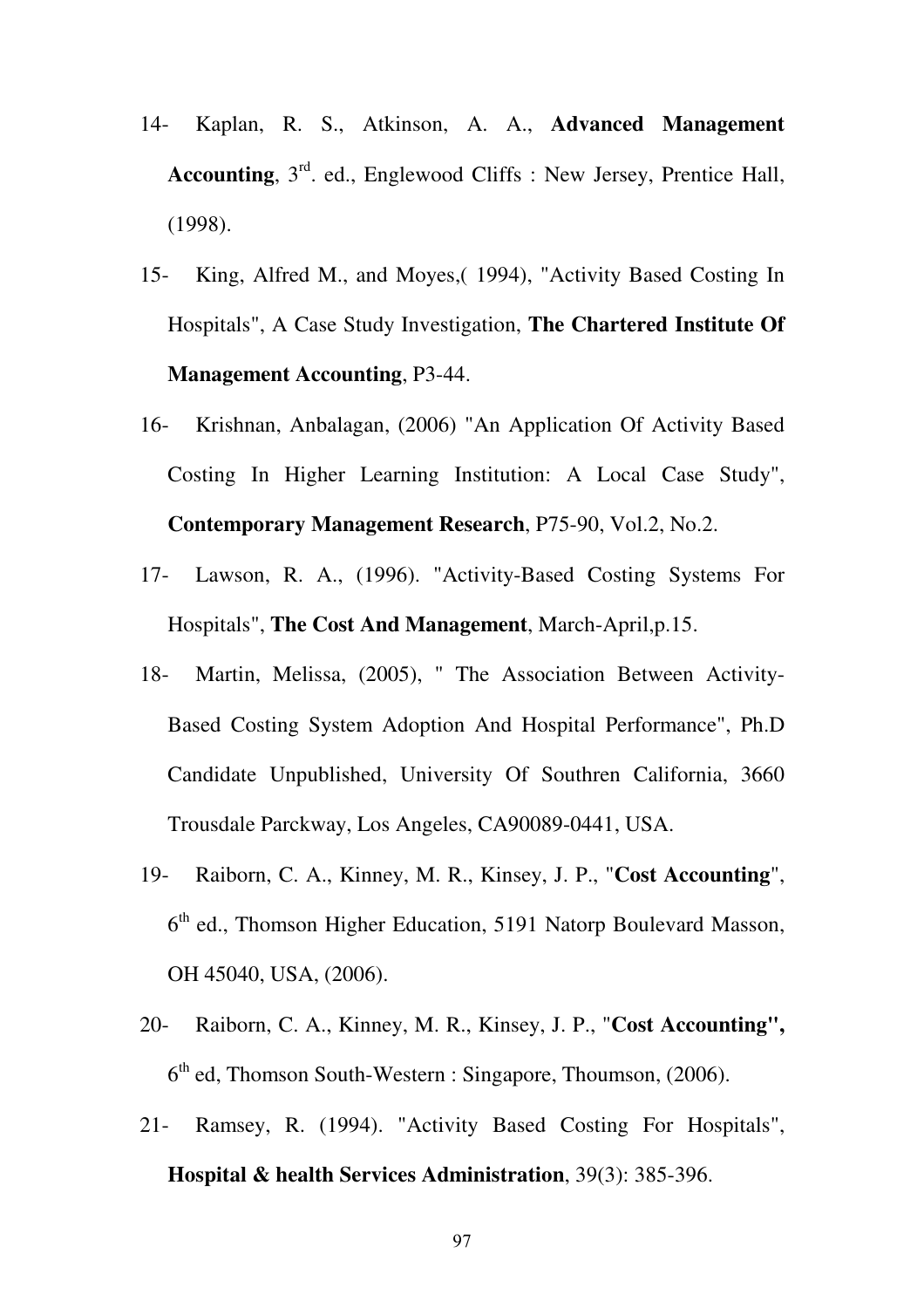- 22- Ross, K. Thomas, (2004),"Analysing Helth Care Operations Using ABC", **Journal Of Health Care Finance**, P1-20, Vol. 30, Issue 3, Spring.
- 23- Upda, Suneel, (2001), "Activity Cost Analysis: A Tool To Cost Medical Services And Improve Quality Of Care", **Managed Care**, P34-41, Vol.9, No.3.
- 24- West, Timothy, D., West, David A.,(1997), "Applying ABC To Healthcare, **Management Accounting**, Vol. 78, Issue 8, P.22-33.

ثالثا: المواقع الألكترونيه

- **1- WWW.TRC.GOV.JO.**
- **2- WWW.MOH.GOV.JO.**
- **3- WWW.SSRN.COM.**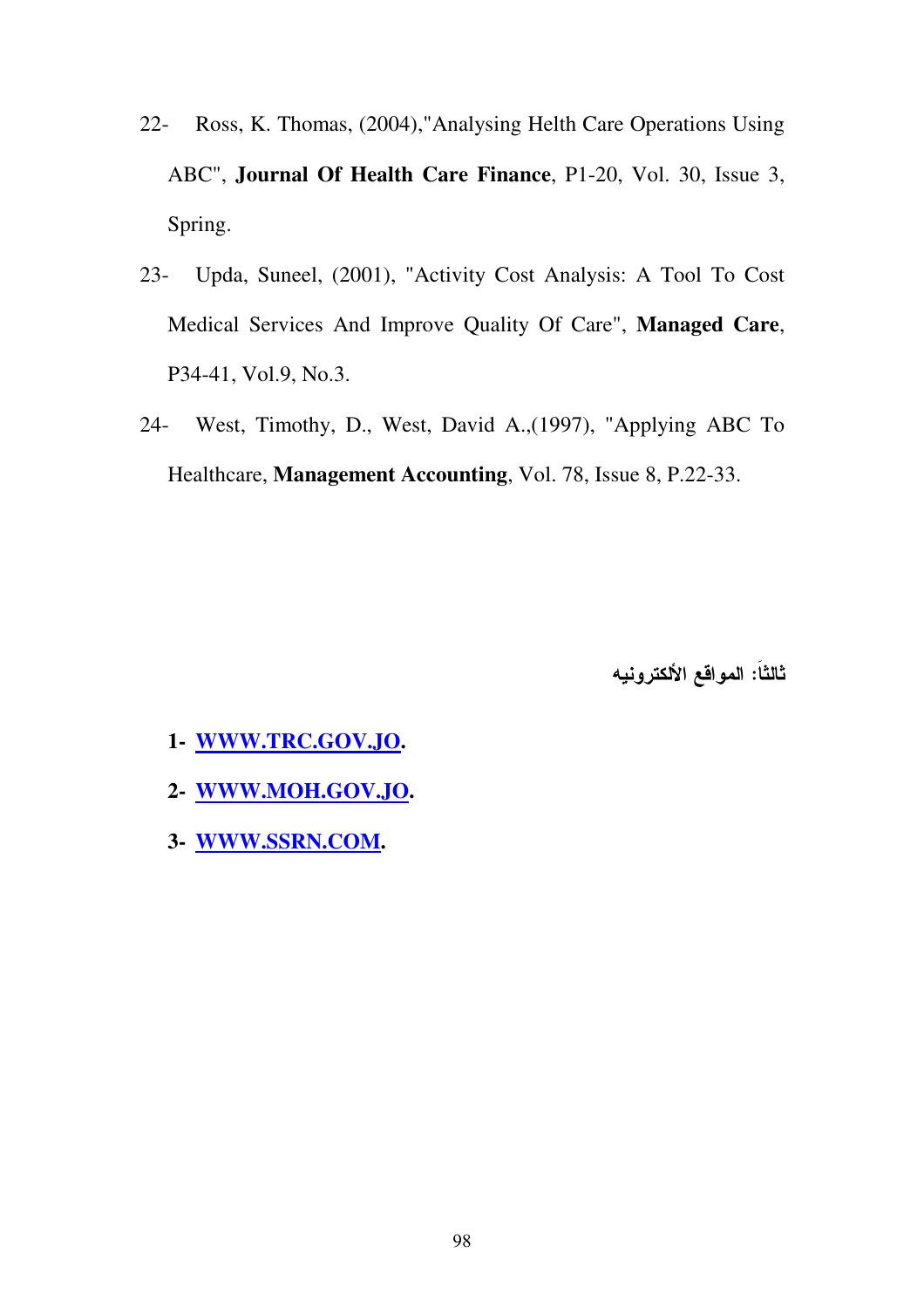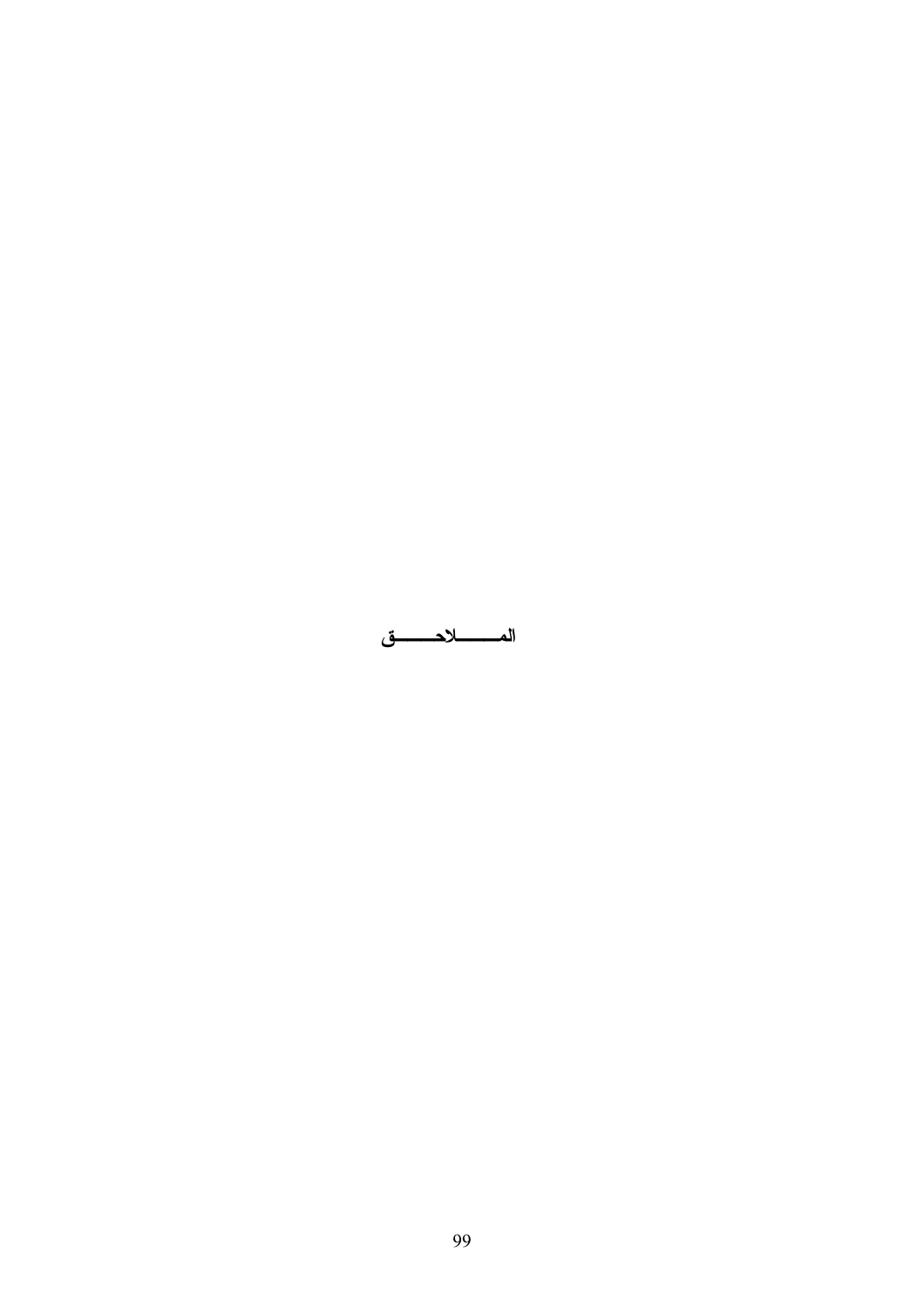# الملحق (1) إستبانة الدراسة

بسم الله الرحمن الرحيم

السادة الأفاضل،،،

تحية طيبة وبعد،،،

أن الاستبانه التي بين ايديكم هي جز ء من متطلبات مناقشة رسالة ماجستير بعنوان " ا**ثـر تطبيق** نظـام محاسـبـة التكــاليف المبنــي علــى الانــشطه (ABC) علــى تعظـيم الربحيــة.دراســة تطبيقية على المستشفيات الخاصة بمحافظة العاصمة عمان".

ونظراً لما تتمتعون بـه من درايـة وخبرة علميـة وعمليـة بحكم مـوقعكم فـي المؤسسة التـي تعملون بها، فأنكم قادرون ولا شك على المساهمة في إثراء هذا البحث من خلال اجابتكم علـى الاسئلة المر فقـة بمـا يمكّن الباحث مـن الحـصول علـى البيانـات الـضر و ر يـة لتحقيـق أهداف البحث والوصول الى النتائج الحقيقية

ر اجيــا تعــاو نكم و تفـضلكم بـالاجابــة عليهـا و إيلاءهـا الاهتمــام المنـاسـب، علمــا بــأن الاجابــة ستعامل بسريه تامه ولاغراض البحث العلمى فقط

# وتفضلوا بفبول فائق الاحترام والتقدير ،،،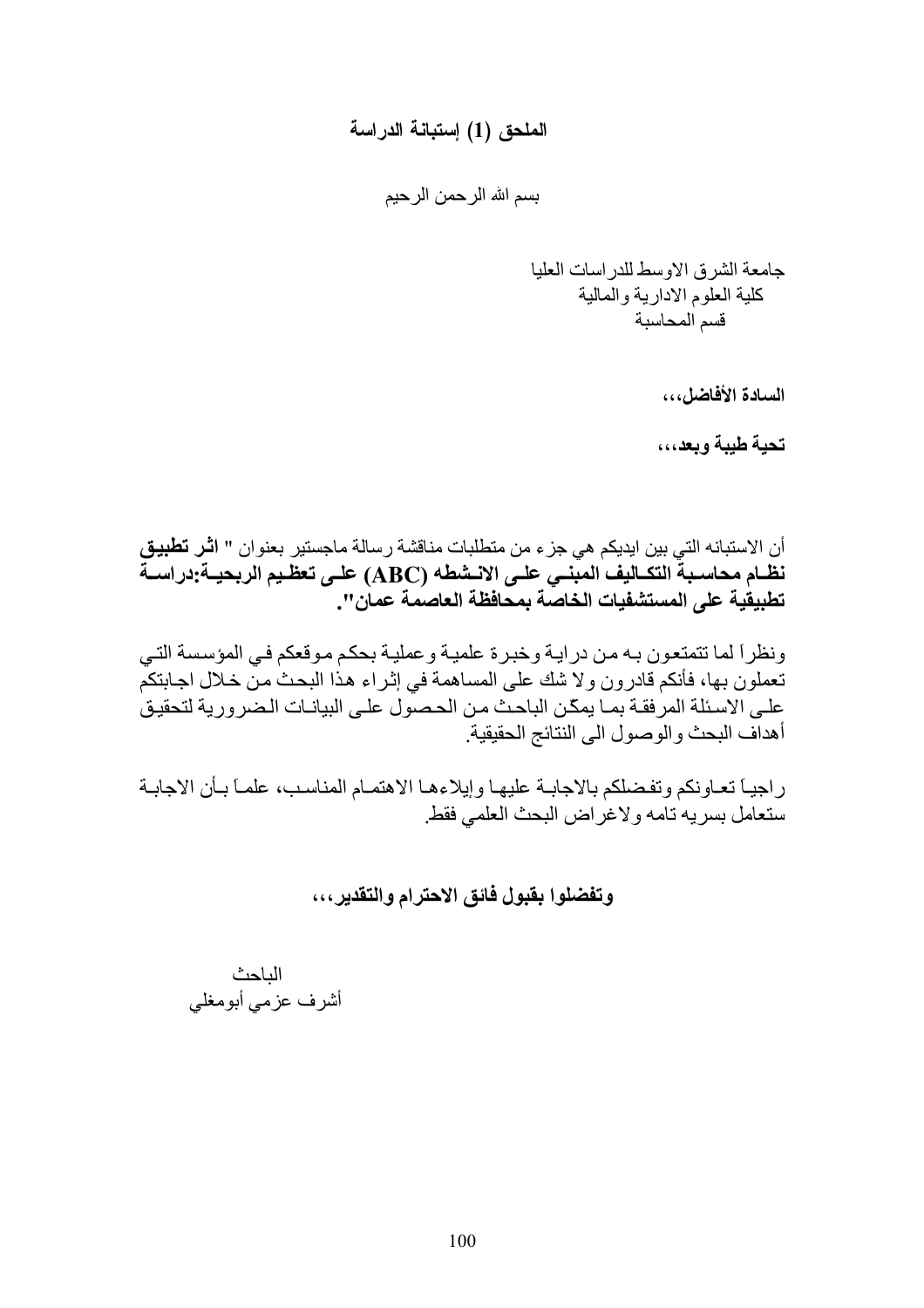**الْجِزْعِ الْأَوِلْ:** المعلومات الديمو غر افية عن عينة الدر اسة يرجى التكرم بوضع اشارة (X) أمام الإجابة المناسبة<sub>.</sub> 2. رأس المال (اختياري): ( ) أقل من 100000 دينار ( ) من 100001 إلى أقل من 250000دينار ( ) من 250001 إلى اقل من 500000 دينار ( ) أكثر من 500000 3. نوع الملكية: ( ) نضامن ( ) محدودة المسؤولية ( ) مساهمة عامة 5. المؤهل العلمي: ( ) در اسات علیا 6. التخصص العلمي: () محاسبة () إدارة () تمويل ( ) اقتصاد 8. عدد سنو ات الخبر ة: ( ) اقل من 5 سنوات ( ) من 5 الى اقل من 10 سنوات ( ) 10 سنوات فأكثر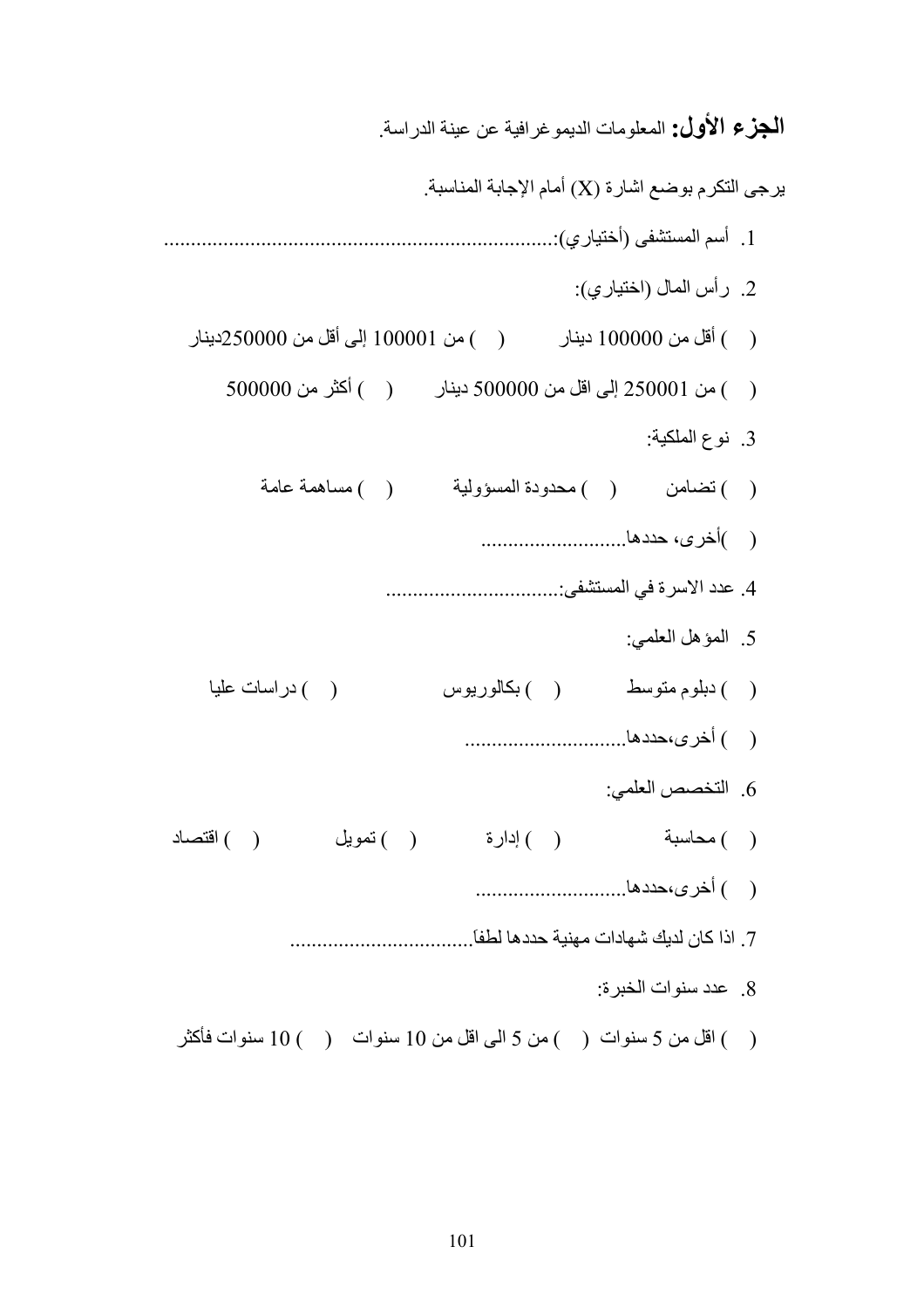# **الجزع الثَّـاني:** يرجى التكرم بوضـع اشـارة (X) أمـام الأجابـة التـي تمثّل رأيكم وقنـاعتكم الشخصية السؤال الأول: (يتضمن الفقرات من 1 – 10) ويتعلق بالفرضية الاولى والتي تنص على (لا يساهم نظام التكاليف المبني على الأنشطة (ABC) في تمكيّن المستشفيات الخاصــة العاملـة في محافظة العاصمة عمان على تخفيض تكلفة الخدمات الصحية وبشكل يؤدي الىي تعظيم الربحية في حال تطبيقه).

| غير   | تحير  | محايد | موافق | موافق |                                                                   |                        |
|-------|-------|-------|-------|-------|-------------------------------------------------------------------|------------------------|
| موافق | موافق |       |       | بشدة  | البيسسسسسان                                                       | الرقم                  |
| بشدة  |       |       |       |       |                                                                   |                        |
|       |       |       |       |       | تسود سوق الخدمات الصحية في الأردن منافسة شديدة بين                | $\cdot$ 1              |
|       |       |       |       |       | المستشفيات الخاصة في سعيها لاستقطاب العملاء                       |                        |
|       |       |       |       |       | نجباح المستشفى في تخفيض تكلفة الخدمية المصحبة                     | $\cdot$ .2             |
|       |       |       |       |       | للمريض يساهم في تحسين مركزه التنافسي ومن ثم تعظيم                 |                        |
|       |       |       |       |       | الربحية <sub>.</sub>                                              |                        |
|       |       |       |       |       | تشكل الاعباء الاضافية (التكاليف غير المباشرة للخدمات              | $\overline{3}$         |
|       |       |       |       |       | الصحية) جانبـا هامـا مـن تكلفـة الخدمـة الـصحية المقدمـة          |                        |
|       |       |       |       |       | للمري <u>ض.</u>                                                   |                        |
|       |       |       |       |       | مـن أهـم العقبـات للتحديـد الـدقيق والعـادل لتكلفـة الخدمـة       | $.4\phantom{0}$        |
|       |       |       |       |       | الصحية المقدمة للمريض هي تحديد نصيبه من الاعباء                   |                        |
|       |       |       |       |       | الاضافية للخدمة الصحية                                            |                        |
|       |       |       |       |       | يتم تقسيم الخدمـــة الـصــحيـة التــى تقدم للمــريض الــى انـشطـة | .5                     |
|       |       |       |       |       | فر عية لتسهيل تحديد تكلفة الخدمة الصحية المقدمة له.               |                        |
|       |       |       |       |       | تقسيم التكلفة الكلية للخدمة الصحية الى مباشرة وغير                | .6                     |
|       |       |       |       |       | مباشرة يحسن من دقة قياس تلك التكلفة.                              |                        |
|       |       |       |       |       | وجود اسس او موجهات متعددة (Cost Drivers)                          | .7                     |
|       |       |       |       |       | لتوزيع التكاليف غير المباشرة للخدمة الصحية يؤدي الى               |                        |
|       |       |       |       |       | قياس ادق لتكلفة تلك الخدمة                                        |                        |
|       |       |       |       |       | الاستر شاد بمفهوم العلاقة السببية بين عناصر التكاليف              | $\cdot$ <sup>8</sup> . |
|       |       |       |       |       | غير المباشرة للخدمات الصحية والانشطة التي تسببت                   |                        |
|       |       |       |       |       | فيها يؤدي الى التخلص من الانشطة التي لا تضيف قيمة                 |                        |
|       |       |       |       |       | او منفعة للمريض                                                   |                        |
|       |       |       |       |       | ان القدر ة في تحديد التكاليف غير المستغلة لا تضيف قيمـة           | .9                     |
|       |       |       |       |       | لخدمات الر عاية الصحية المقدمة                                    |                        |
|       |       |       |       |       | ان نظام محاسبة تكاليف الانشطة بمكّن من تحديد اسعار                | .10                    |
|       |       |       |       |       | الخدمات العلاجية المقدمة بشكل افضل                                |                        |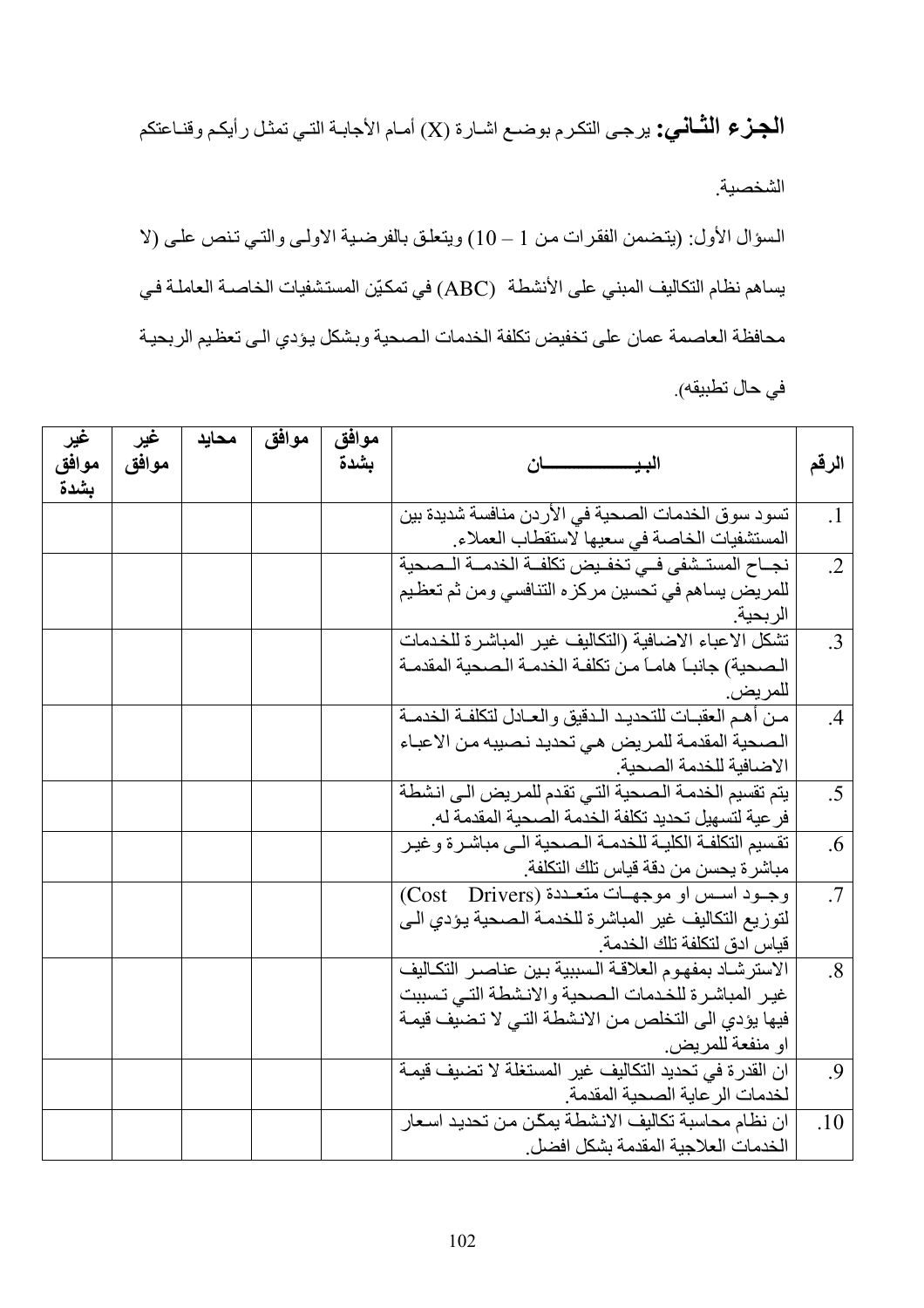ويتعلق بالفرضية الثانية والتي تنص على (لا تتوفر لدى المستشفيات الخاصة العاملة في محافظة العاصمة عمان البنيه الاساسية والامكانات اللازمة لتطبيق نظام التكاليف المبني على الأنشطة في قياس تكلفة الخدمات الصحية).

| غير   | غير   | محايد | موافق | موافق |                                                         | الرقم |
|-------|-------|-------|-------|-------|---------------------------------------------------------|-------|
| موافق | موافق |       |       | بشدة  | البي<br>ــان                                            |       |
| بشدة  |       |       |       |       |                                                         |       |
|       |       |       |       |       | يوجد في المستشفى قسم أو إدارة متخصـصـة لتحديد تكلفـة    | .11   |
|       |       |       |       |       | الخدمة الصحية المقدمة للمرضى                            |       |
|       |       |       |       |       | يتم تحديد سعر الخدمة الصحية التي تقدم للمرضى عن         | .12   |
|       |       |       |       |       | طريق إضــافة هـامش  Markup معين إلـى تكفـة الـخدمـة     |       |
|       |       |       |       |       | الصحبة المقدمة له                                       |       |
|       |       |       |       |       | يتم تحديد سعر الخدمة الصحية التي تقدم للمرضى بموجب      | .13   |
|       |       |       |       |       | عوامل العرض والطلب وليس بناءَ إلىي تكلفتها.             |       |
|       |       |       |       |       | يوجد في قسم أو إدار ة التكاليف في المستشفى دليل خـاص    | .14   |
|       |       |       |       |       | لمراكز التكلفة أو مجمعات للتكلفة Cost Pools مربوطة      |       |
|       |       |       |       |       | بالأنشطة التي تقدم الخدمات الصحية للمرضى.               |       |
|       |       |       |       |       | تصنّف تكـاليف الخدمــة الـصحية المقدمــة للمـريض إلــى  | .15   |
|       |       |       |       |       | عناصر تكلفة مباشرة، وعناصر تكلفة غير مباشرة.            |       |
|       |       |       |       |       | تستخدم فسي تحميـل عناصــر التكــاليف غيــر المباشــرة   | .16   |
|       |       |       |       |       | ومعدلات تحميل متعددة تراعي العلاقة السببية بين تلك      |       |
|       |       |       |       |       | التكاليف والأنشطة المسببة لها                           |       |
|       |       |       |       |       | يوجد في المستشفى إدارة متخصصة بالرقابة على جودة         | .17   |
|       |       |       |       |       | الخدمات الصحية المقدمة للمرضى.                          |       |
|       |       |       |       |       | تخضع الخدمات الصحية المقدمة للمرضىي في المستشفى         | .18   |
|       |       |       |       |       | لإعــادة هندســة Reengineering بــين الفينــة والأخــري |       |
|       |       |       |       |       | سعياً وراء النخلص من الخدمات التبي لا تحقق منفعـة       |       |
|       |       |       |       |       | للمريض.                                                 |       |
|       |       |       |       |       | يتم التخلص من الانشطة التي لا تؤدي الى قيمة مضافة       | .19   |
|       |       |       |       |       | بإستخدام نظام ال (ABC) مما يؤدي الى تعظيم الربحية.      |       |
|       |       |       |       |       | ان الية العمل المطبقه مفروضيه من قبل ادارة المستشفى     | .20   |
|       |       |       |       |       | بشكل يمكن معه تطوير طرق لاحتساب التكلفة                 |       |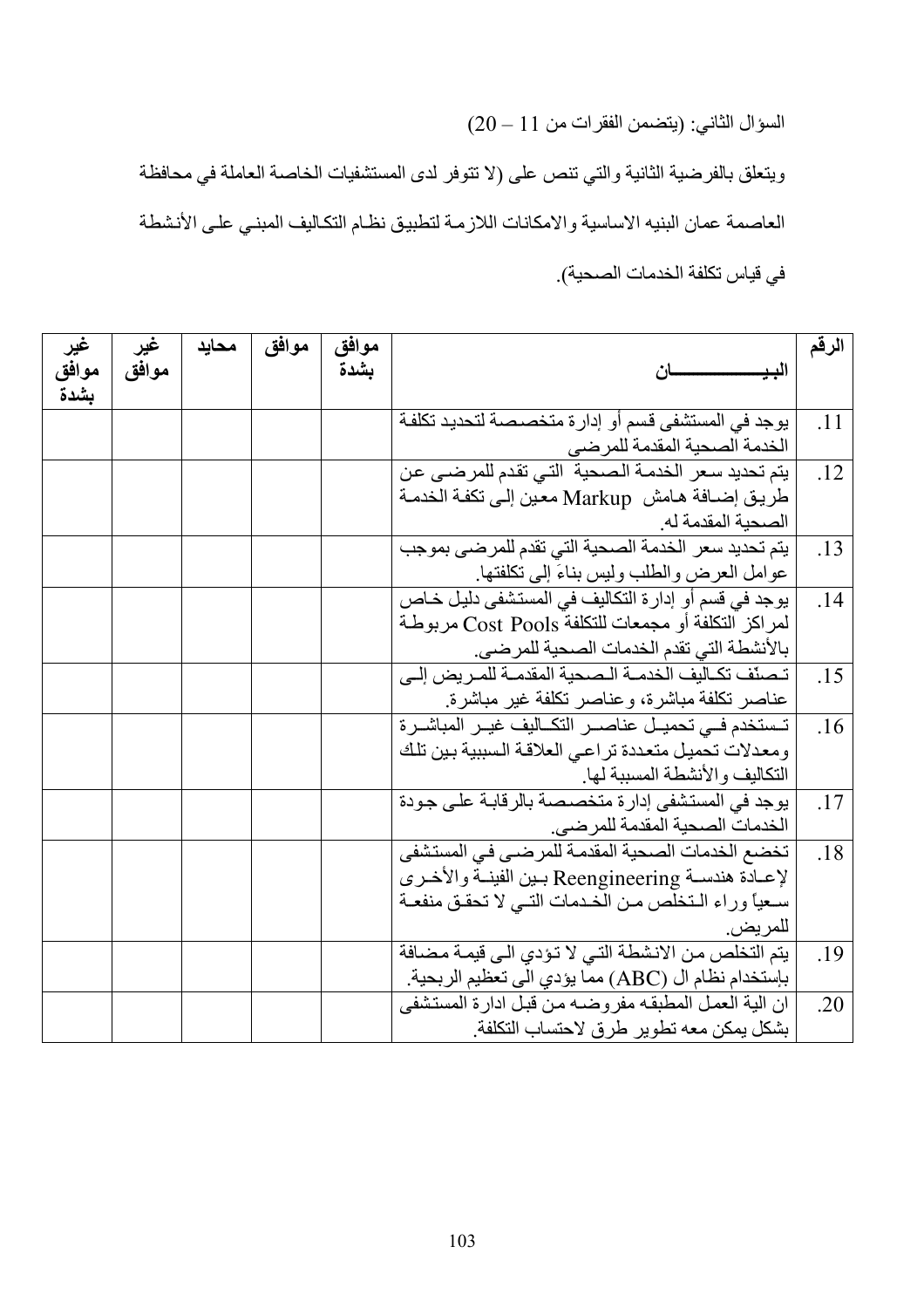السؤال الثالث: (يتضمن الفقرات من 21 -30)

ويتعلق بالفرضية الثالثة والتي تنص على (لا توجد معوقات لدى المستشفيات الخاصة العاملة

بمحافظة العاصمة عمان لتطبيق نظام محاسبة التكاليف المبني على الأنشطة (ABC)).

| غیر<br>موافق<br>بشدة | غير<br>موافق | محايد | موافق | موافق<br>بشدة | البي<br>ـــــــــــــان                                                                                                                         | الرقم |
|----------------------|--------------|-------|-------|---------------|-------------------------------------------------------------------------------------------------------------------------------------------------|-------|
|                      |              |       |       |               | إدارة المستـشفي ليـست مقتنعــة بجـدوى تطبيــق نظــام<br>التكاليف المبنى على الأنشطة (ABC).                                                      | .21   |
|                      |              |       |       |               | تطبيق نظام (ABC) مكلف والفائدة المحققة منه تؤدي<br>الى تعظيم الربحية                                                                            | .22   |
|                      |              |       |       |               | تسعير الخدمات الصحية في المستشفى تقوم على عوامل<br>اقتصادية ( العرض والطلب والمنافسة ) أكثر منـه علـي<br>تكلفة الخدمة                           | .23   |
|                      |              |       |       |               | العاملون في قسم أو إدارة التكاليف ليسوا مؤهلين لنطبيق<br>نظام (ABC).                                                                            | .24   |
|                      |              |       |       |               | مـن الـصعب تقـسيم تكـاليف الخدمــة الـصحية المقدمــة<br>للمريض إلى مباشرة وغير مباشرة.                                                          | .25   |
|                      |              |       |       |               | مر اكز التكلفة في المستشفى ليست محددة بالدقـة المناسبـة<br>لتطبيق نظام التكاليف المبنى على الأنشطة                                              | .26   |
|                      |              |       |       |               | ليس بالإمكان تقسيم الأنشطة المنتجة للخدمات الصحية في<br>المستشفى إلى ما يضيف منها منفعة للمريض ومن منها لا<br>يضيف له منفعة                     | .27   |
|                      |              |       |       |               | عدم اشـراك مـوظفي المستشفى المعنيـين علـي اخـتلاف<br>مستوياتهم الادارية في رسم سياسة تسعير الخدمات يحول<br>دون تطبيق نظام محاسبة تكاليف الأنشطة | .28   |
|                      |              |       |       |               | مستوى رواتب الطاقم المسالي بالمستشفى بحول دون<br>تطبيق نظام (ABC) لما يحتاجـه من وقت واستثمار فـي<br>العمل                                      | .29   |
|                      |              |       |       |               | عدم وجود دورات متخصصة في استخدام نظام محاسبة<br>تكاليف الانشطة تحول دون معرفة فائدته الحقيقية وبالتالي<br>عدم تطبيقه.                           | .30   |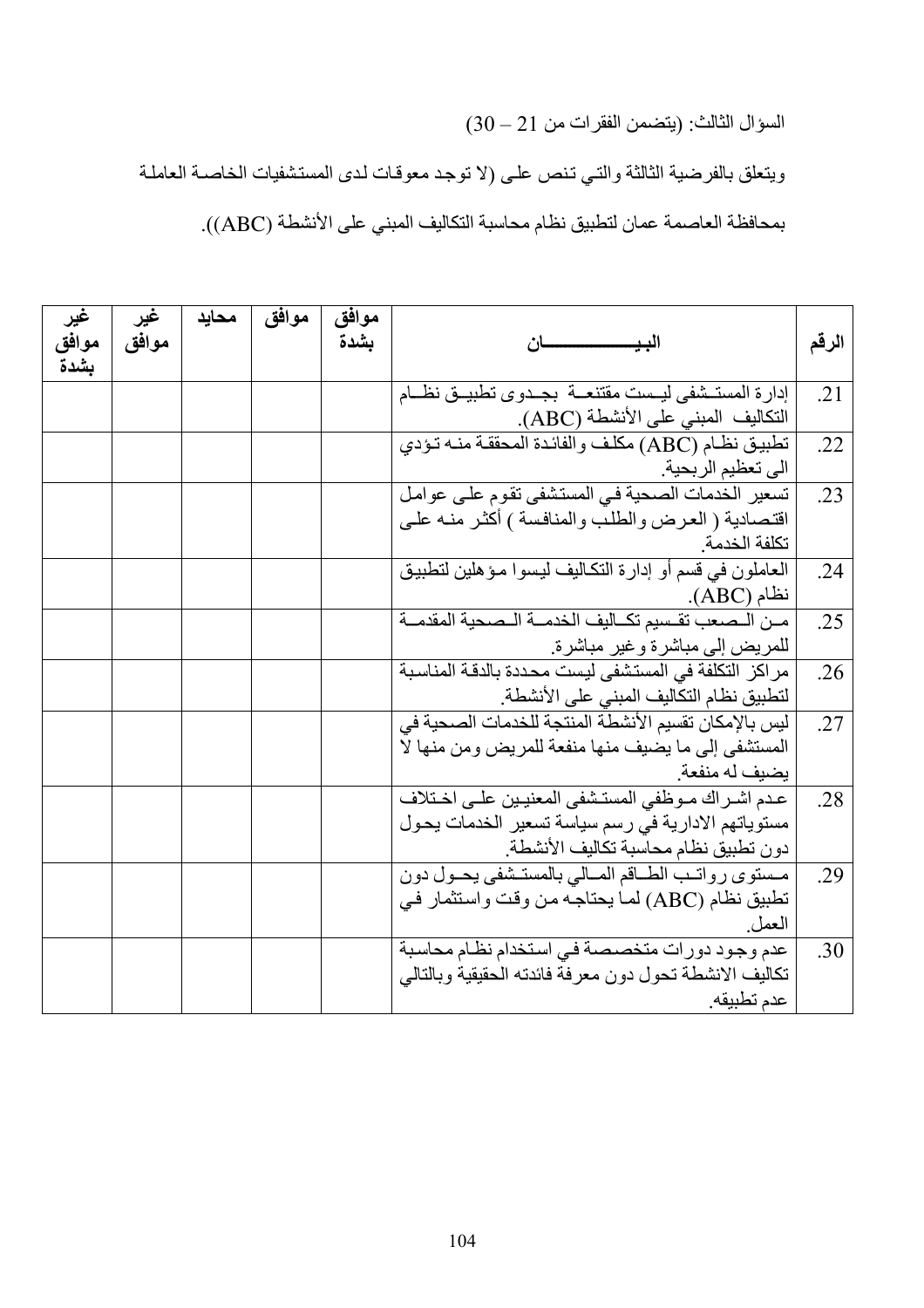# الملحق (2) أسماء محكمي الإستبانه

| الجامعة                            | المحكم                   |
|------------------------------------|--------------------------|
| جامعة الشرق الأوسط للدراسات العليا | الاستاذ الدكتور محمد مطر |
| اللجامعة الأردنية                  | الدكتور منيف قطيشات      |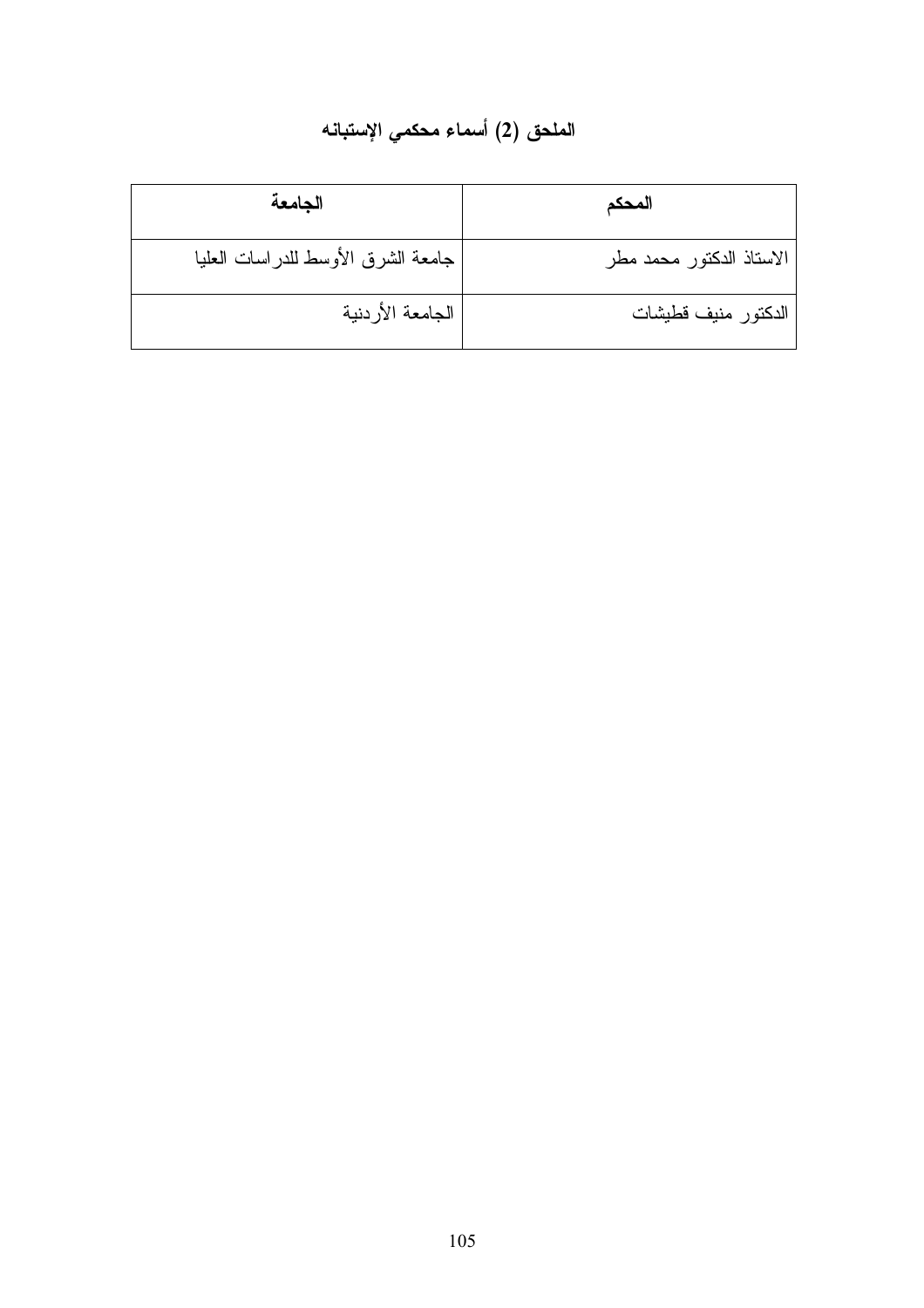# نتائج إختبار الثبات بطريقة كرونباخ ألفا

### Reliability

#### **Reliability Statistics**

| Cronbach's |            |
|------------|------------|
| Alpha      | N of Items |
| .819       |            |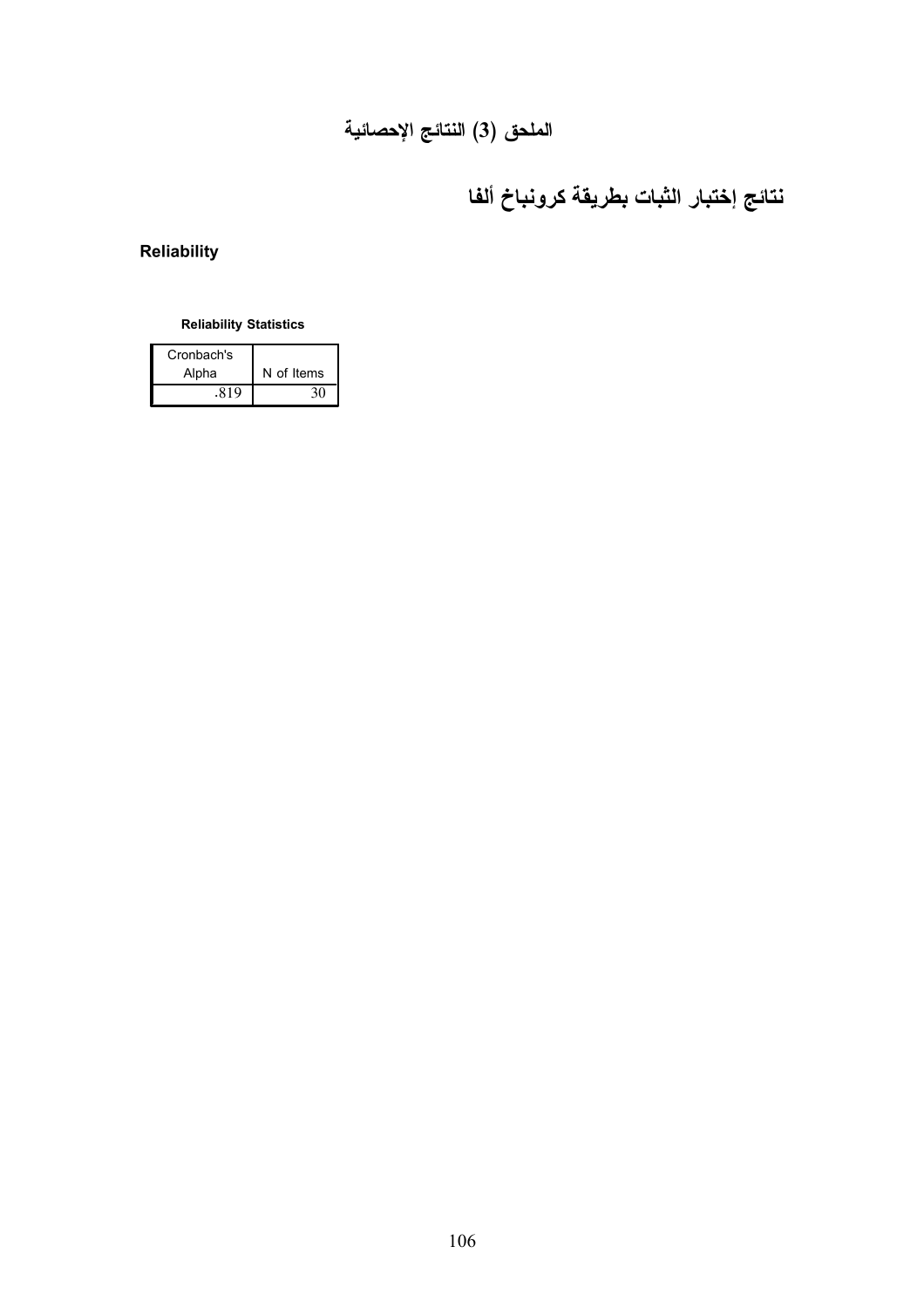الفرضية الأولى: لا يساهم نظام التكاليف المبنى على الأنشطة ABC في تمكين المستشفيات الخاصة العاملة في محافظة العاصمة عمان على تخفيض تكلفة الخدمات الصحية وبشكل يؤدي إلى تعظيم الربحية

#### Variables Entered/Removed<sup>b</sup>

|       | Variables           | Variables |        |
|-------|---------------------|-----------|--------|
| Model | Entered             | Removed   | Method |
|       | sumone <sup>a</sup> |           | Enter  |

a. All requested variables entered.

b. Dependent Variable: VAR00001

#### **Model Summary**

|       |                   |          | <b>Adjusted R</b> | Std. Error of |
|-------|-------------------|----------|-------------------|---------------|
| Model |                   | R Square | Square            | the Estimate  |
|       | .516 <sup>a</sup> | .266     | .231              | .99900        |

a. Predictors: (Constant), sumone

#### **ANOVA**b

| Model |            | Sum of<br>Squares | df | Mean Square |       | Sig.              |
|-------|------------|-------------------|----|-------------|-------|-------------------|
|       | Regression | .005              |    | .005        | 7.617 | .012 <sup>a</sup> |
|       | Residual   | 22.639            | 57 | .397        |       |                   |
|       | Total      | 22.644            | 58 |             |       |                   |

a. Predictors: (Constant), sumone

b. Dependent Variable: VAR00001

#### Coefficients<sup>a</sup>

|       |            | Unstandardized<br>Coefficients |            | Standardized<br>Coefficients |       |      |
|-------|------------|--------------------------------|------------|------------------------------|-------|------|
| Model |            | в                              | Std. Error | Beta                         |       | Sig. |
|       | (Constant) | 1.891                          | .286       |                              | 6.619 | .000 |
|       | sumone     | 11.753                         | 4.259      | .516                         | 2.760 | .012 |

a. Dependent Variable: VAR00001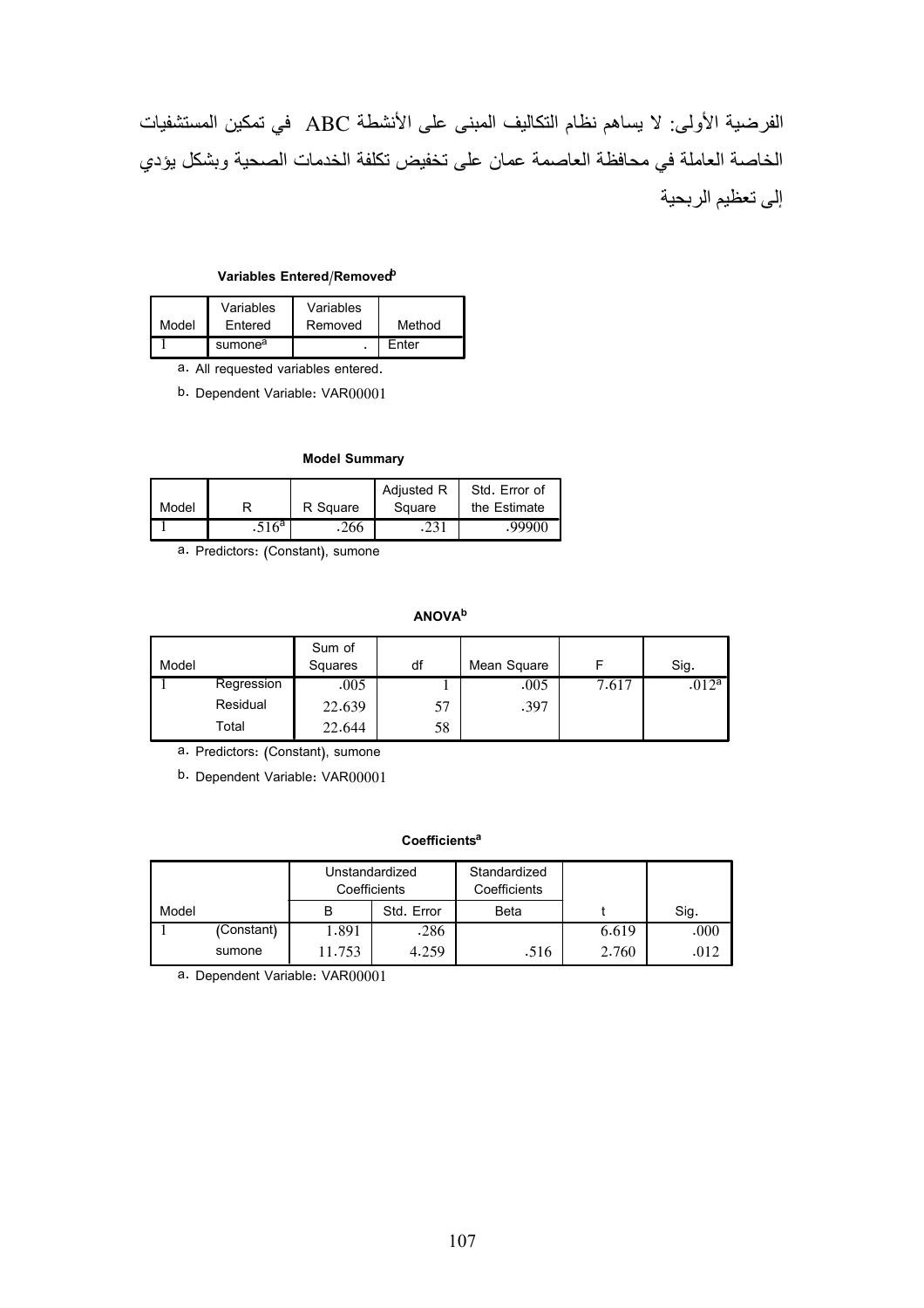الفرضية الثانية: لا تتوفر لدى المستشفيات الخاصة العاملة في محافظة العاصمة عمان البنية الأساسية والإمكانات اللازمة لتطبيق نظام التكاليف المبنى على الأنشطة في قياس تكلفة الخدمات الصحبة

#### Variables Entered/Removed<sup>b</sup>

|       | Variables           | Variables |        |
|-------|---------------------|-----------|--------|
| Model | Entered             | Removed   | Method |
|       | sumtwo <sup>a</sup> |           | Enter  |

a. All requested variables entered.

b. Dependent Variable: VAR00002

#### Model Summary

|       |                   |          | <b>Adjusted R</b> | Std. Error of |
|-------|-------------------|----------|-------------------|---------------|
| Model |                   | R Square | Square            | the Estimate  |
|       | .314 <sup>a</sup> | .098     | .083              | 93140         |

a. Predictors: (Constant), sumtwo

#### ANOVA<sup>b</sup>

| Model |            | Sum of<br>Squares | df | Mean Square |       | Sig.              |
|-------|------------|-------------------|----|-------------|-------|-------------------|
|       | Regression | 5.400             |    | 5.400       | 6.224 | .016 <sup>a</sup> |
|       | Residual   | 49.448            | 57 | .868        |       |                   |
|       | Total      | 54.847            | 58 |             |       |                   |

a. Predictors: (Constant), sumtwo

b. Dependent Variable: VAR00002

#### **Coefficients<sup>a</sup>**

|       |            |              | Unstandardized | Standardized |       |      |
|-------|------------|--------------|----------------|--------------|-------|------|
|       |            | Coefficients |                | Coefficients |       |      |
| Model |            |              | Std. Error     | Beta         |       | Sig. |
|       | (Constant) | 1.798        | .871           |              | 2.065 | .043 |
|       | sumtwo     | .558         | .224           | .314         | 2.495 | .016 |

a. Dependent Variable: VAR00002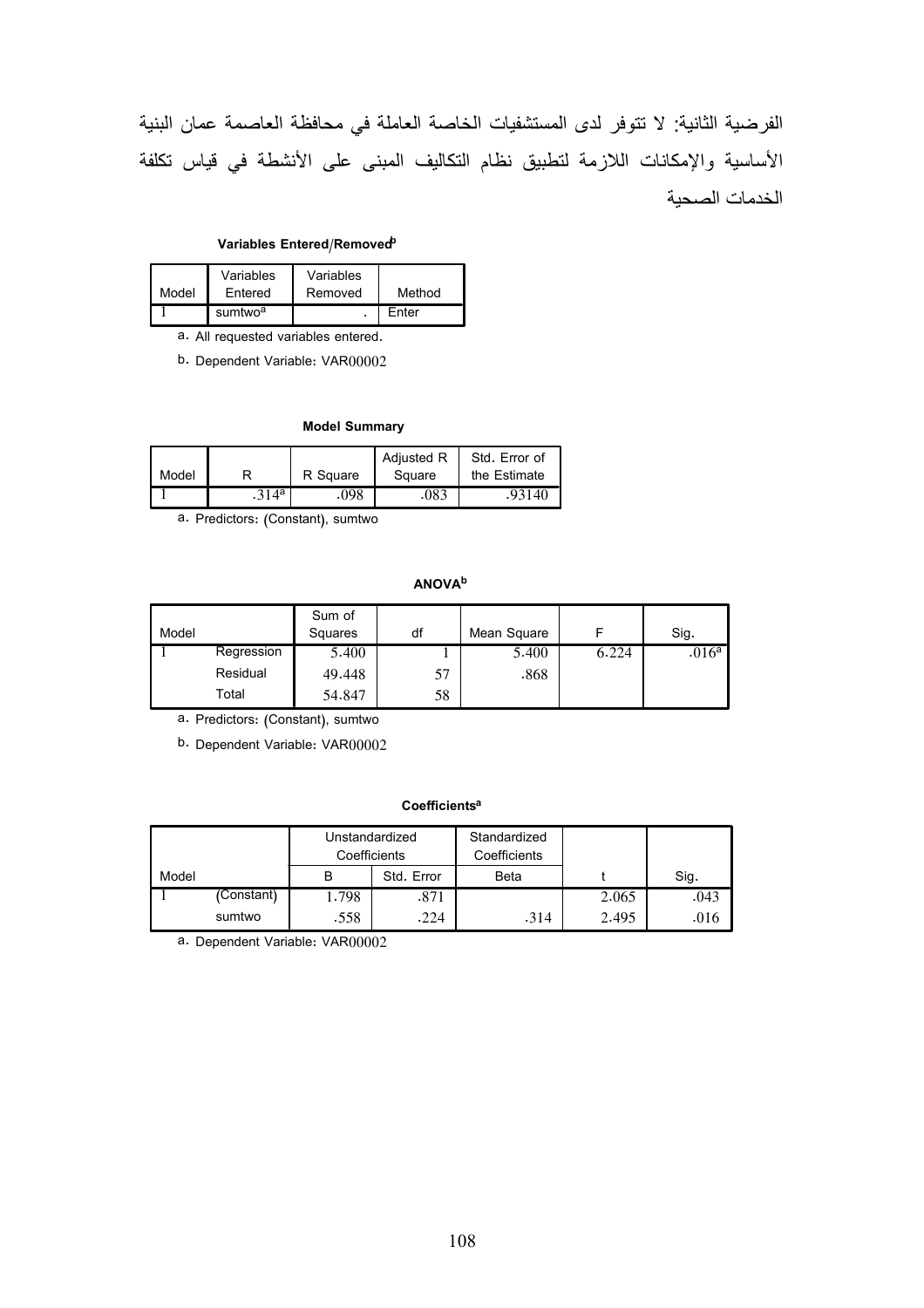# الفرضية الثالثة: لا توجد معوقات لدى المستشفيات الخاصة العاملة بمحافظة العاصمة عمان لتطبيق نظام محاسبة التكاليف المبنى على الأنشطة **ABC**

#### Variables Entered/Removed<sup>b</sup>

|       | Variables             | Variables |        |
|-------|-----------------------|-----------|--------|
| Model | Entered               | Removed   | Method |
|       | sumthree <sup>a</sup> |           | Fnter  |

a. All requested variables entered.

b. Dependent Variable: VAR00004

#### Model Summary

|       |         |          | Adjusted R | Std. Error of |
|-------|---------|----------|------------|---------------|
| Model |         | R Square | Square     | the Estimate  |
|       | $424^a$ | .180     | .165       | 1.32975       |

a. Predictors: (Constant), sumthree

#### ANOVA<sup>b</sup>

| Model |            | Sum of<br>Squares | df | Mean Square |        | Sig.              |
|-------|------------|-------------------|----|-------------|--------|-------------------|
|       | Regression | 22.058            |    | 22.058      | 12.475 | .001 <sup>a</sup> |
|       | Residual   | 100.790           | 57 | 1.768       |        |                   |
|       | Total      | 122.847           | 58 |             |        |                   |

a. Predictors: (Constant), sumthree

b. Dependent Variable: VAR00004

#### **Coefficients<sup>a</sup>**

|       |            | Unstandardized<br>Coefficients |            | Standardized<br>Coefficients |       |      |
|-------|------------|--------------------------------|------------|------------------------------|-------|------|
| Model |            | в                              | Std. Error | Beta                         |       | Sig. |
|       | (Constant) | .922                           | .627       |                              | 1.470 | .147 |
|       | sumthree   | .709                           | .201       | .424                         | 3.532 | .001 |

a. Dependent Variable: VAR00004